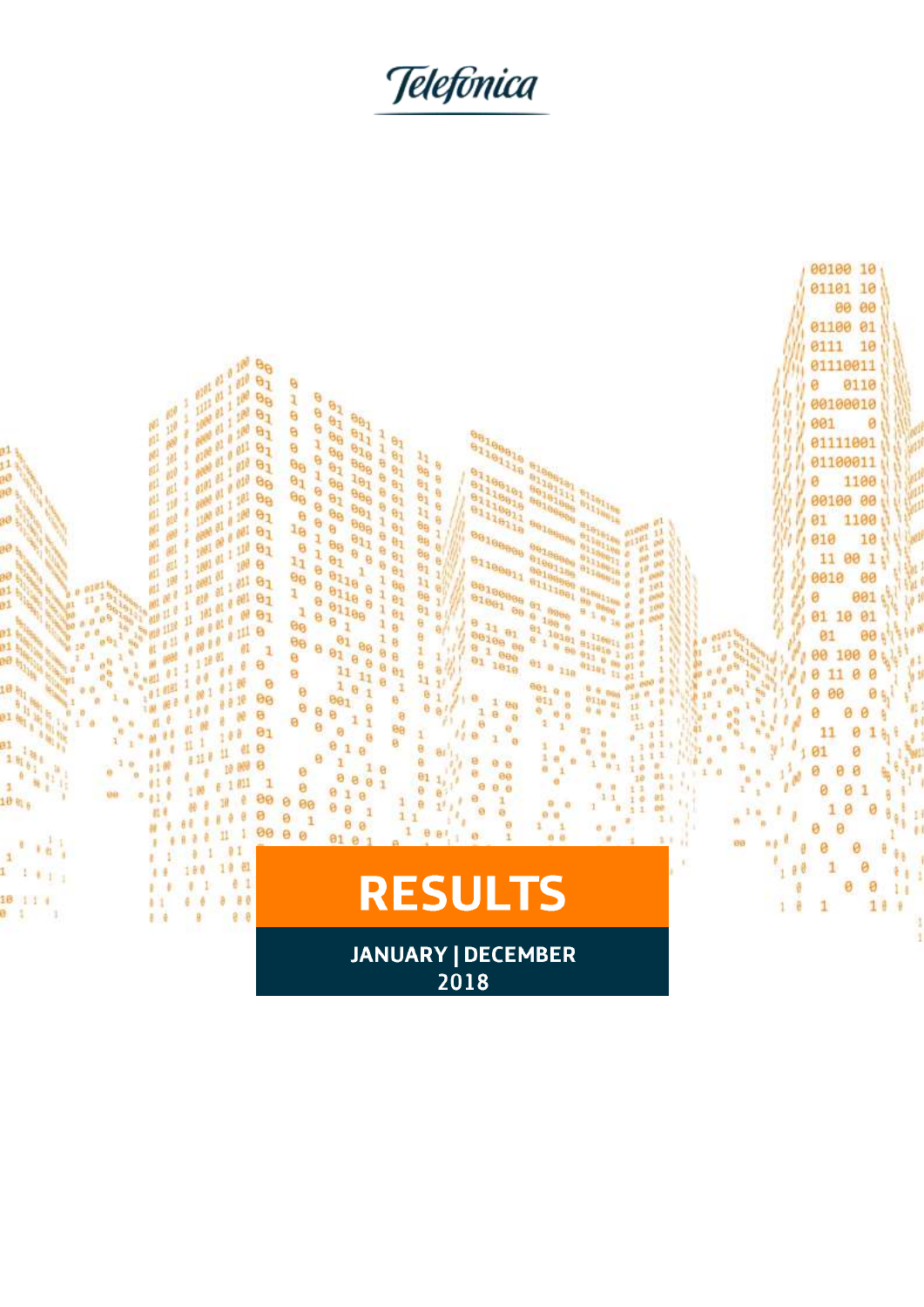

# **FINANCIAL HIGHLIGHTS**

- **Profitable and sustainable growth.** 
	- $\rightarrow$  Differentiation strengthens our competitive position, enabling us to achieve further growth in value: LTE (+20% y-o-y; quarterly net adds +5.8m), mobile contract (+7%; +2.2m), smartphones (+6%; +0.9m), FTTx/Cable (+21%; +0.4m), Pay TV (+5%; +30k).
	- → **Revenues** in the fourth quarter (€12,917m; -1.9% y-o-y), accelerated their organic growth to +3.0% y-o-y (+0.7 p.p. vs. prior quarter), on improved service revenue performance (+1.3% y-o-y, +0.1 p.p. vs. prior quarter) and a strong progress in handset sales (+18.5%). Revenues in 2018 (€48,693m; -6.4% y-o-y) increased by 2.4% in organic terms.
	- → **OIBDA** (€3,537m in October-December; €15,571m in January-December) was down by 9.6% y-o-y in the quarter (+2.4% y-o-y organic) impacted by special factors amounting to -€472m, among others:
		- Restructuring costs (-€363m), total goodwill write-off in Mexico (-€242m), hyperinflation adjustment in Argentina (+€80m), adoption of IFRS 15 (+€40m) and tower sales (+€19m).
	- → **Net income** totalled €3,331m in 2018 and increased by 6.4% y-o-y (€0.57 per share; +2.2%).
		- → In October-December, net income reached €610m, down 11.9% y-o-y (€0.11 per share; -11.9%).
- **Efficient use of resources, radical transformation of networks and improved quality and customer experience.**
	- 50.5m premises passed with proprietary FTTx/Cable (+14% y-o-y) and 76% LTE coverage (+4 p.p.).
	- $\rightarrow$  Over €300m digitalisation savings in 2018, 65% of processes already digitalised and real-time managed (+6 p.p. y-o-y).
- **Progress in deleverage.**
	- → **Free cash flow** excluding spectrum (€5,578m in January-December 2018) grew 5.3% y-o-y.
	- → **Net debt** (€41,785m at December; -5.5% y-o-y) decreased for the 7<sup>th</sup> consecutive quarter (-€851m).
	- → **Net debt** including post-closing events (divestments of T. Central America and Antares) would be further reduced by €1.4bn.
- **T. España**; solid commercial activity and service revenue growth acceleration in the quarter (+0.6% y-o-y organic; +0.6 p.p. sequentially) driven by consumer and business segments; strong OpCF growth (+10.9%).
- **T. Brasil**; revenue growth in the quarter (+0.5% y-o-y organic; +1.5 p.p. vs. prior quarter), solid OIBDA increase (+5.4%) and OIBDA margin expansion for the 8th straight quarter (+1.8 p.p.), to the record level of 39.1% organic.
- **T. Deutschland**; mobile contract net adds of +279k in the quarter (+19.8% q-o-q), back to growth in revenues (+2.6% y-o-y organic) and network integration completed, with significant quality improvements.
- **T. UK**; good mobile contract performance (+114K net adds ex M2M; +63% y-o-y), solid growth trends in the quarter in revenues (+5.3% y-o-y organic), OIBDA (+23.8%) and OpCF (+32.2%), and a market-leading contract churn.
- **T. Hispam Sur** consolidated revenue and OIBDA growth in the quarter (+11.1% and +7.4% y-o-y organic, respectively) and significantly accelerated OpCF growth (+25.5%), recording positive contract net adds for the 5th consecutive quarter, with growth in accesses in all countries.

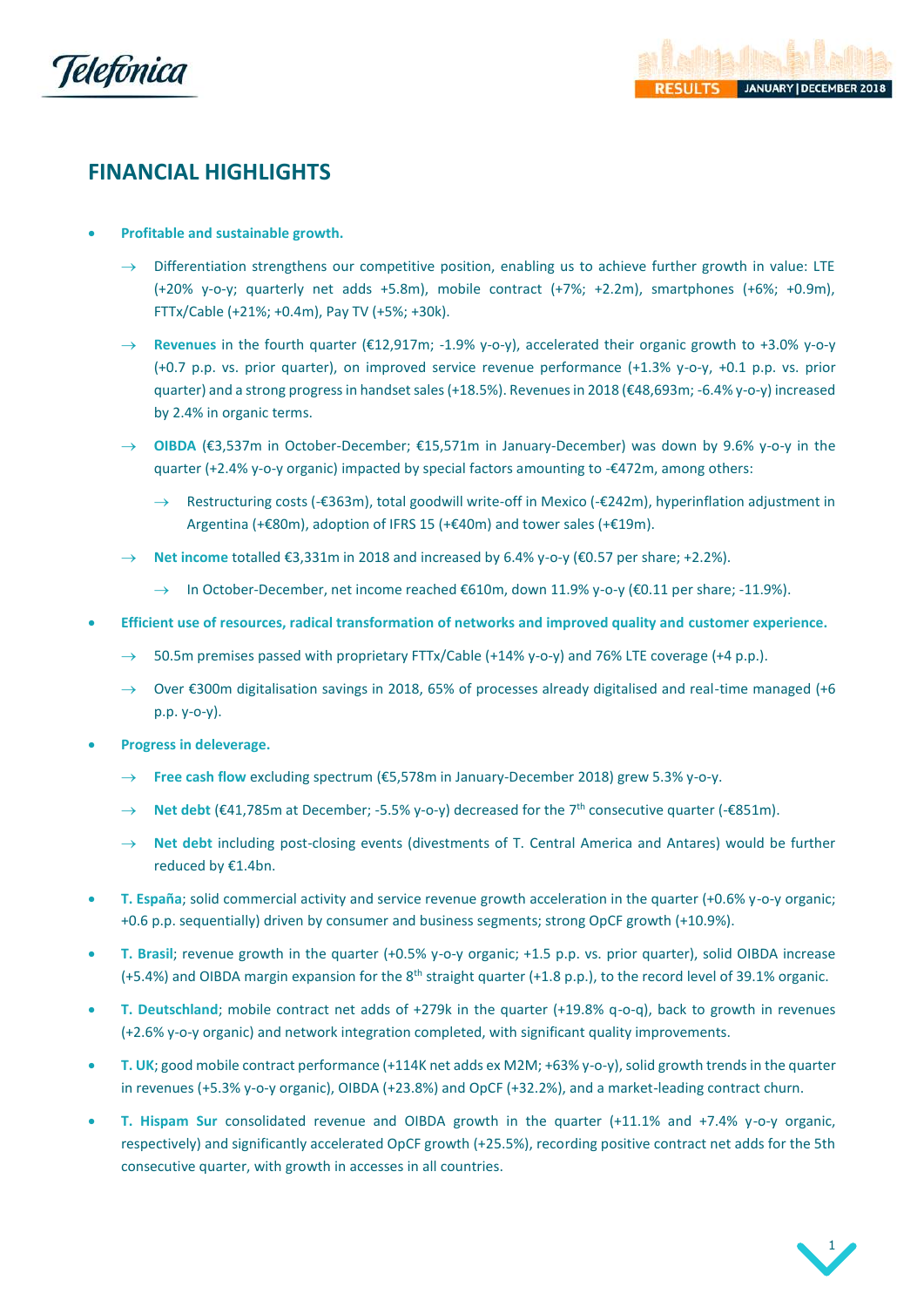

- **T. Hispam Norte**; quarterly results significantly impacted by the regulation and competitive intensity in Mexico, highlighting the positive OpCF evolution (+32.7%).
- **Telefónica announces its guidance<sup>1</sup> for 2019:**
	- $\rightarrow$  Revenues: growth of around 2%
	- $\rightarrow$  OIBDA: growth of around 2%
	- $\rightarrow$  CapEx/sales (excluding spectrum): around 15%
- **Telefónica confirms shareholder remuneration for 2018 and announces the remuneration policy for 2019**:
	- $\rightarrow$  The second part of the 2018 dividend (€0.20 per share in cash) will be paid in June 2019.
	- → Dividend for 2019 of €0.40 per share in cash, to be paid in December 2019 (€0.20 per share) and in June 2020 (€0.20 per share)<sup>2</sup>.

### <sup>1</sup> **Guidance 2019:**

#### **Guidance for 2019:**

- Assumes constant exchange rates of 2018 (average in 2018) except for Venezuela (2018 and 2019 results converted at the closing<br>synthetic exchange rate for each period), excludes the hyperinflation adjustment in Argentina **perimeter of consolidation**.
- Does not include:
	- Write-offs, capital gains/losses from the sale of companies, material non-recurring impacts and restructuring costs. o The impact of the adoption of IFRS 16.
	- CapEx excludes investments in spectrum.

### **2018 adjusted bases: Revenues (€48,817m) and OIBDA (€15,879m)**

- ✓ **Considering**:
	- o Average exchange rates in 2018 with the exception of Venezuela (synthetic exchange rate upon the close of each period).
- ✓ **Does not include**:
	- Write-offs, capital gains/losses from the sale of companies, material non-recurring impacts and restructuring costs. The hyperinflation adjustment in Argentina.
	- o The Results of the operations of Telefónica in Guatemala, Catsa and Antares.

 $<sup>2</sup>$  The adoption of the corresponding corporate resolutions will be proposed in due course, announcing the specific payment dates</sup>

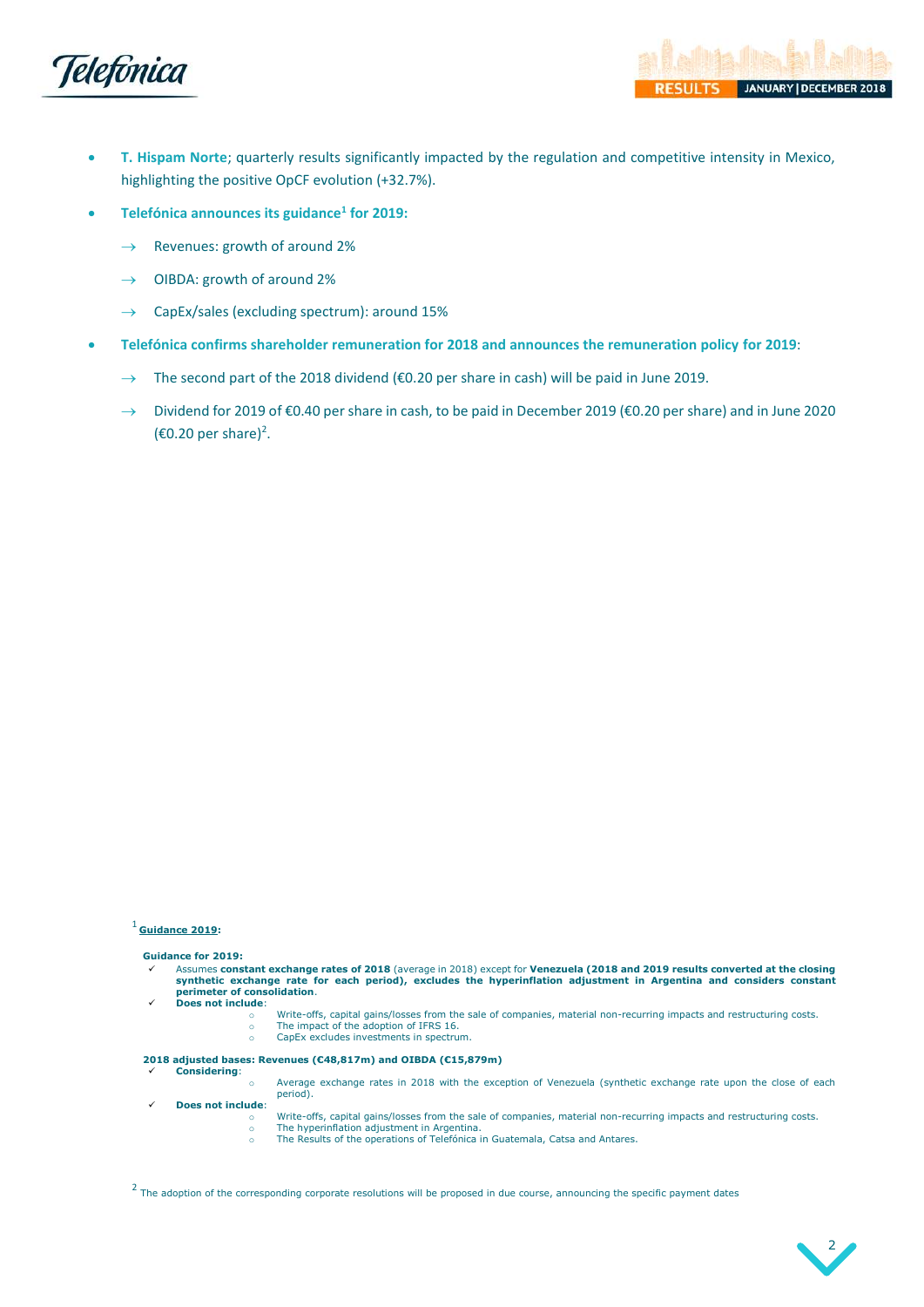



## **Comments of José María Álvarez-Pallete, Chairman and Chief Executive Officer:**

*" Our solid set of fourth-quarter results reflected the improvement in business' sustainability. Value customers and their average lifetime continued increasing, while both revenue and operating cash flow growth accelerated.* 

*In 2018, we regained customer relevance, resulting in the best-ever figure of customer satisfaction. We continued increasing the weight of high-growing revenues (broadband connectivity and services beyond connectivity) and investing in state-of-the-art technology networks. At the same time, we continued improving the Company's financial flexibility with a solid free cash flow, growing ex-spectrum, which enabled us to reduce net debt for the third consecutive year. And all this, notwithstanding the negative impact from regulation.* 

*This performance, together with the remarkable operating momentum in the initial months of 2019, allow us to announce with confidence our 2019 targets of continue growing in revenues and OIBDA, as we keep the CapEx/Sales ratio stable. In addition, we announce a stable, sustainable and attractive dividend in 2019 of 0.40 euros per share in cash, on the back of a solid and consistent cash flow generation".*

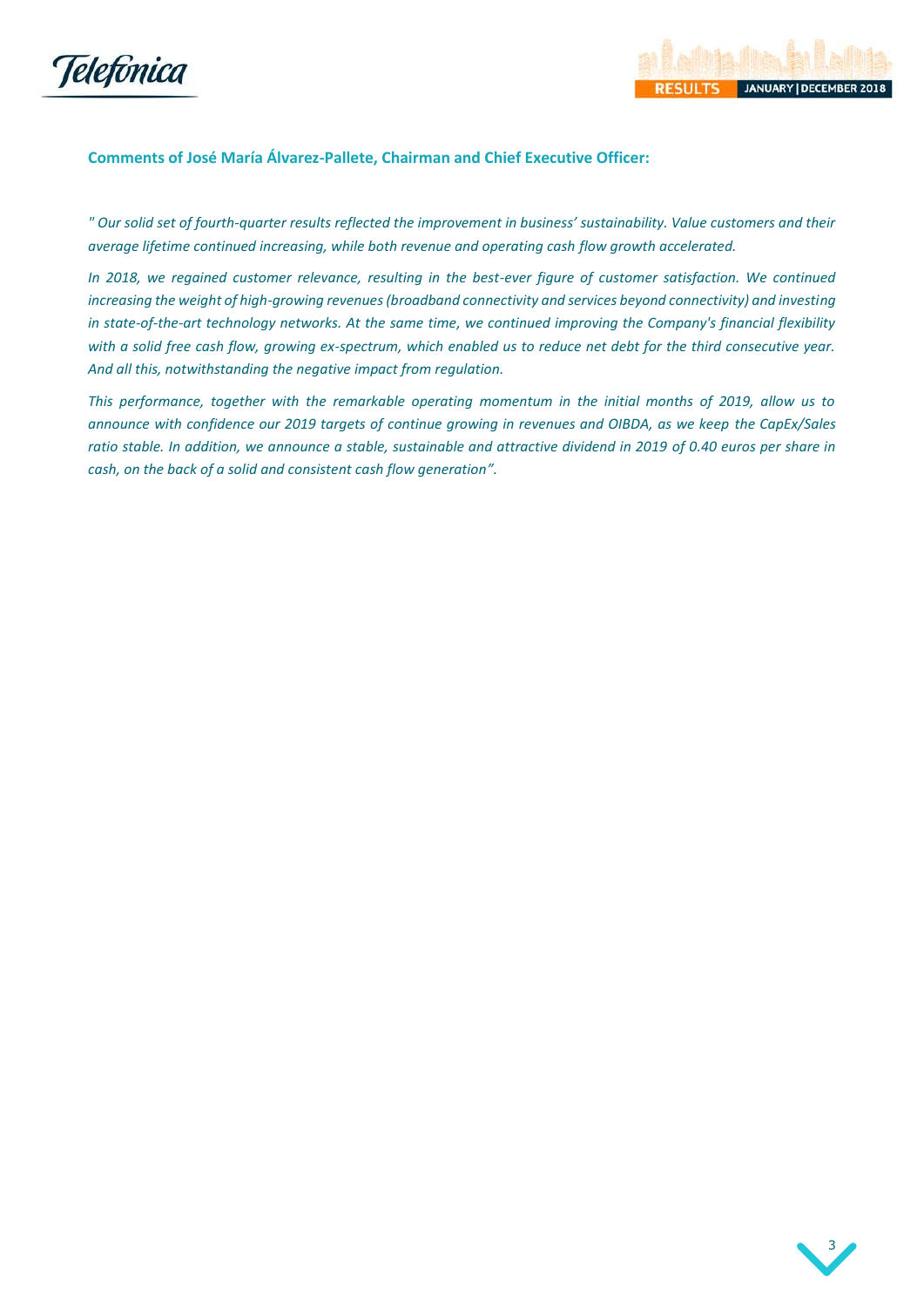



TELEFÓNICA SELECTED FINANCIAL DATA

*Unaudited figures (Euros in millions)*

|                                                  | January - December | % Chg      |            | Jan - Dec*    | October - December | $\%$ Chg    |            | Oct - Dec*    |  |
|--------------------------------------------------|--------------------|------------|------------|---------------|--------------------|-------------|------------|---------------|--|
|                                                  | 2018               | Reported   | Organic    | 2018 (IAS 18) | 2018               | Reported    | Organic    | 2018 (IAS 18) |  |
| <b>Revenues</b>                                  | 48,693             | (6.4)      | 2.4        | 48,728        | 12,917             | (1.9)       | 3.0        | 12,902        |  |
| Telefónica España                                | 12,706             | 0.4        | 0.4        | 12,709        | 3,253              | 0.3         | 0.3        | 3,252         |  |
| Telefónica Deutschland                           | 7,320              | 0.3        | (0.1)      | 7,290         | 1,965              | 3.2         | 2.6        | 1,953         |  |
| Telefónica UK                                    | 6,790              | 3.8        | 5.4        | 6,827         | 1,846              | 6.7         | 5.3        | 1,821         |  |
| Telefónica Brasil                                | 10,126             | (15.8)     | 0.3        | 10,122        | 2,553              | (11.7)      | 0.5        | 2,555         |  |
| Telefónica Hispam Sur (1)                        | 6,677              | (18.8)     | 9.6        | 6,707         | 1,988              | (3.9)       | 11.1       | 2,010         |  |
| Telefónica Hispam Norte (2)(3)                   | 4,075              | (5.9)      | (1.2)      | 4,079         | 1,037              | (4.2)       | (2.4)      | 1,038         |  |
| Other companies & eliminations                   | 1,000              | 5.2        | 8.9        | 994           | 275                | 13.1        | 10.3       | 273           |  |
| Telxius                                          | 792                | 8.4        | 11.6       | 784           | 195                | 6.5         | 5.5        | 193           |  |
| <b>OIBDA</b>                                     | 15,571             | (3.8)      | 3.5        | 15,495        | 3,537              | (9.6)       | 2.4        | 3.496         |  |
| Telefónica España                                | 4,763              | (3.8)      | (1.3)      | 4,764         | 966                | (20.9)      | (4.4)      | 964           |  |
| Telefónica Deutschland                           | 1,834              | 0.7        | (1.0)      | 1,799         | 482                | (4.1)       | (4.0)      | 474           |  |
| Telefónica UK                                    | 1,865              | 13.8       | 11.8       | 1,814         | 522                | 38.2        | 23.8       | 468           |  |
| <b>Telefónica Brasil</b>                         | 4,311              | 2.9        | 5.6        | 4,291         | 979                | (4.8)       | 5.4        | 974           |  |
| Telefónica Hispam Sur (1)                        | 1,719              | (24.4)     | 8.1        | 1,744         | 483                | (8.0)       | 7.4        | 507           |  |
| Telefónica Hispam Norte (2)(3)                   | 793                | (37.2)     | (8.7)      | 802           | 45                 | (86.5)      | (15.8)     | 51            |  |
| Other companies & eliminations                   | 286                | n.m.       | n.m.       | 281           | 59                 | c.s.        | n.m.       | 58            |  |
| Telxius                                          | 370                | 7.1        | 10.2       | 366           | 91                 | 7.6         | 6.3        | 89            |  |
| OIBDA margin                                     | 32.0%              | 0.9 p.p.   | 0.3 p.p.   |               | 27.4%              | (2.3 p.p.)  | (0.2 p.p.) |               |  |
| Telefónica España                                | 37.5%              | (1.6 p.p.) | (0.7 p.p.) |               | 29.7%              | (8.0 p.p.)  | (1.9 p.p.) |               |  |
| Telefónica Deutschland                           | 25.1%              | 0.1 p.p.   | (0.2 p.p.) |               | 24.5%              | (1.9 p.p.)  | (1.8 p.p.) |               |  |
| Telefónica UK                                    | 27.5%              | 2.4 p.p.   | 1.5 p.p.   |               | 28.3%              | 6.4 p.p.    | 3.8 p.p.   |               |  |
| Telefónica Brasil                                | 42.6%              | 7.7 p.p.   | 1.9 p.p.   |               | 38.4%              | 2.8 p.p.    | 1.8 p.p.   |               |  |
| Telefónica Hispam Sur (1)                        | 25.7%              | (1.9 p.p.) | (0.4 p.p.) |               | 24.3%              | (1.1 p.p.)  | (0.9 p.p.) |               |  |
| Telefónica Hispam Norte (2)(3)                   | 19.5%              | (9.7 p.p.) | (2.3 p.p.) |               | 4.4%               | (26.5 p.p.) | (4.4 p.p.) |               |  |
| Other companies & eliminations                   | 28.6%              | n.m.       | 14.4 p.p.  |               | 21.6%              | C.S.        | 16.5 p.p.  |               |  |
| <b>Telxius</b>                                   | 46.8%              | (0.6 p.p.) | (0.6 p.p.) |               | 46.6%              | 0.5 p.p.    | 0.4 p.p.   |               |  |
| Operating Income (OI)                            | 6,522              | (4.0)      | 6.3        |               | 1,068              | (35.2)      | (6.6)      |               |  |
| Net income attributable to equity holders of the | 3,331              | 6.4        |            |               | 610                | (11.9)      |            |               |  |
| Parent                                           |                    |            |            |               |                    |             |            |               |  |
| Basic and diluted earnings per share (euros)     | 0.57               | 2.2        |            |               | 0.11               | (11.9)      |            |               |  |
| CapEx                                            | 8,119              | (6.6)      | (1.3)      |               | 2,438              | (10.9)      | (13.9)     |               |  |
| Telefónica España                                | 1,719              | 2.1        | (5.1)      |               | 562                | (4.1)       | (23.7)     |               |  |
| Telefónica Deutschland                           | 966                | 1.6        | $1.7$      |               | 226                | (13.7)      | (13.7)     |               |  |
| Telefónica UK                                    | 1,464              | 77.2       | 7.1        |               | 263                | 17.9        | 17.9       |               |  |
| Telefónica Brasil                                | 1,910              | (14.1)     | 2.4        |               | 488                | (31.4)      | (20.7)     |               |  |
| Telefónica Hispam Sur (1)                        | 1,116              | (21.1)     | 8.0        |               | 431                | (9.5)       | 2.8        |               |  |
| Telefónica Hispam Norte (2)(3)                   | 668                | (47.1)     | (26.8)     |               | 371                | 6.6         | (21.3)     |               |  |
| Other companies & eliminations                   | 274                | (17.9)     | (15.1)     |               | 96                 | (24.5)      | (24.2)     |               |  |
| Telxius                                          | 181                | (10.9)     | (6.3)      |               | 49                 | (27.3)      | (28.2)     |               |  |
| Spectrum                                         | 868                | 61.4       | 66.4       |               | 255                | n.s.        | n.S.       |               |  |
| Telefónica España                                | 122                |            |            |               | 115                |             |            |               |  |
| Telefónica Deutschland                           |                    |            |            |               |                    |             |            |               |  |
| Telefónica UK                                    | 588                |            |            |               |                    |             |            |               |  |
| Telefónica Brasil                                | $\overline{2}$     |            |            |               | $\overline{2}$     |             |            |               |  |
| Telefónica Hispam Sur (1)                        | 21                 | (23.6)     | 42.1       |               | $\overline{4}$     | c.s.        | 28.0       |               |  |
| Telefónica Hispam Norte (2)(3)                   | 135                | (73)       | (72)       |               | 135                | n.m.        | n.m.       |               |  |
| OpCF (OIBDA-CapEx)                               | 7,453              | (0.5)      | 8.0        |               | 1,098              | (6.7)       | 31.1       |               |  |
| Telefónica España                                | 3,044              | (6.9)      | 0.6        |               | 404                | (36.4)      | 10.9       |               |  |
| Telefónica Deutschland                           | 868                | (0.3)      | (3.7)      |               | 256                | 6.4         | 5.4        |               |  |
| Telefónica UK                                    | 400                | (50.7)     | 16.5       |               | 259                | 67.5        | 32.2       |               |  |
| Telefónica Brasil                                | 2,401              | 22.1       | 9.1        |               | 491                | 55.1        | 53.9       |               |  |
| Telefónica Hispam Sur (1)                        | 603                | (29.9)     | 8.3        |               | 51                 | 6.3         | 25.5       |               |  |
| Telefónica Hispam Norte (2)(3)                   | 125                | c.s.       | 17.9       |               | (326)              | n.m.        | 32.7       |               |  |
| Other companies & eliminations                   | 12                 | c.s.       | (79.4)     |               | (37)               | (82.0)      | (46.4)     |               |  |
| Telxius                                          | 189                | 32.8       | 33.9       |               | 41                 | 150.9       | 148.1      |               |  |

*- Reconciliation included in the excel spreadsheets.*

*Notes:* 

*- January-December and October-December 2018 results reported under accounting standards IFRS 15 & 9, effective since January* 

*2018.*

*(1) Telefónica Hispam Sur includes Argentina, Chile, Peru and Uruguay - OIBDA and OI are presented before brand fees and management fees.*

*(2) Telefónica Hispam Norte includes Colombia, Mexico, Venezuela, Central America and Ecuador.*

Notes:<br>2018.<br>2018.<br>- OIBDA and OI are presented before brand fees and management fees.<br>- OIBDA and OI are presented before brand fees and management fees.<br>- OIBDA and OI are presented before brand fees and management fees. *consolidated results are included in the fixed business of T. Colombia from 1 October 2017. For organic comparative purposes, the results of these subsidiaries are included since 1 January 2017.* 2018.<br>(1) Telefonica Hispam Sur includes Argentina, Chile, Peru and Uruguay<br>(1) Telefonica Hispam Norte includes Colombia, Mexico, Venezuela, Central America and Ecuador.<br>(1) Telefonica Hispam Norte includes Colombia, Mexi

*gains/losses from the sale of companies, tower sales, restructuring costs and material non-recurring impacts. CapEx excludes spectrum investments.*

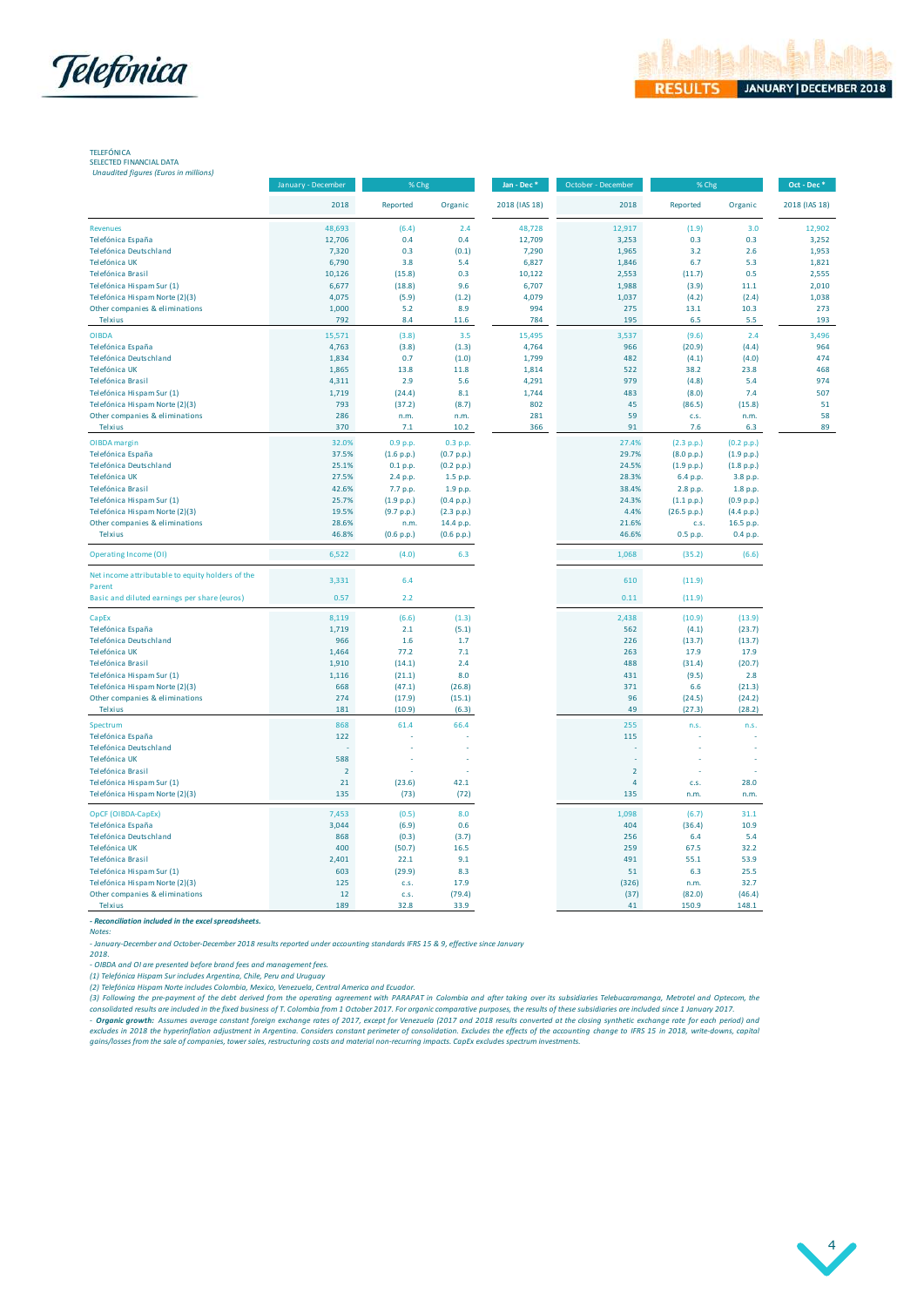



# TABLE OF CONTENTS

| <b>TELEFÓNICA</b>                           |    |
|---------------------------------------------|----|
| <b>Consolidated Results</b>                 | 6  |
| <b>Digitalisation and Monetisation</b><br>٠ | 10 |
| <b>Telxius</b><br>٠                         | 13 |
| <b>RESULTS BY BUSINESS UNITS</b>            |    |
| <b>Telefónica España</b>                    | 21 |
| <b>Telefónica Deutschland</b>               | 26 |
| <b>Telefónica UK</b>                        | 28 |
| <b>Telefónica Brasil</b>                    | 30 |
| <b>Telefónica Hispam Sur</b>                | 33 |
| Argentina, Chile, Perú<br>۰                 |    |
| <b>Telefónica Hispam Norte</b>              | 41 |
| Colombia, México<br>٠                       |    |
| <b>ADDENDA</b>                              |    |
| Key Holdings of the Telefónica Group        | 47 |
| Changes to the Perimeter                    | 48 |
| Alternative performance measures            | 49 |

*The financial information related to January-December 2018 contained in this document has been prepared under International Financial Reporting Standards (IFRS), as adopted by the European Union, which do not differ for the purposes of the Telefónica Group, from IFRS as issued by the International Accounting Standards Board (IASB). Telefonica Group applies hyper-inflation accounting to its companies whose functional currency is the Argentine peso for financial information of periods ended after July 1, 2018. According to the accounting reporting standards, hyper-inflation adjustment to financial results is applied retroactively since 1 January 2018 and the information presented in prior results will not be restated.*

*Telefónica's management model, regional and integrated, means that the legal structure of the companies is not relevant for the release of Group financial information, and therefore, the operating results of each of these business units are presented independently, regardless of their legal structure. For the purpose of presenting information on a business unit basis, revenue and expenses arising from invoicing among companies within Telefónica's perimeter of consolidation for the use of the brand and management contracts have been excluded from the operating results for each business unit. This breakdown of the results does not affect Telefónica's consolidated earnings.*

*The English language translation of the consolidated financial statements originally issued in Spanish has been prepared solely for the convenience of English speaking readers. Despite all the efforts devoted to this translation, certain omissions or approximations may subsist. Telefónica, its representatives and employees decline all responsibility in this regard. In the event of a discrepancy, the Spanish-language version prevails.* 

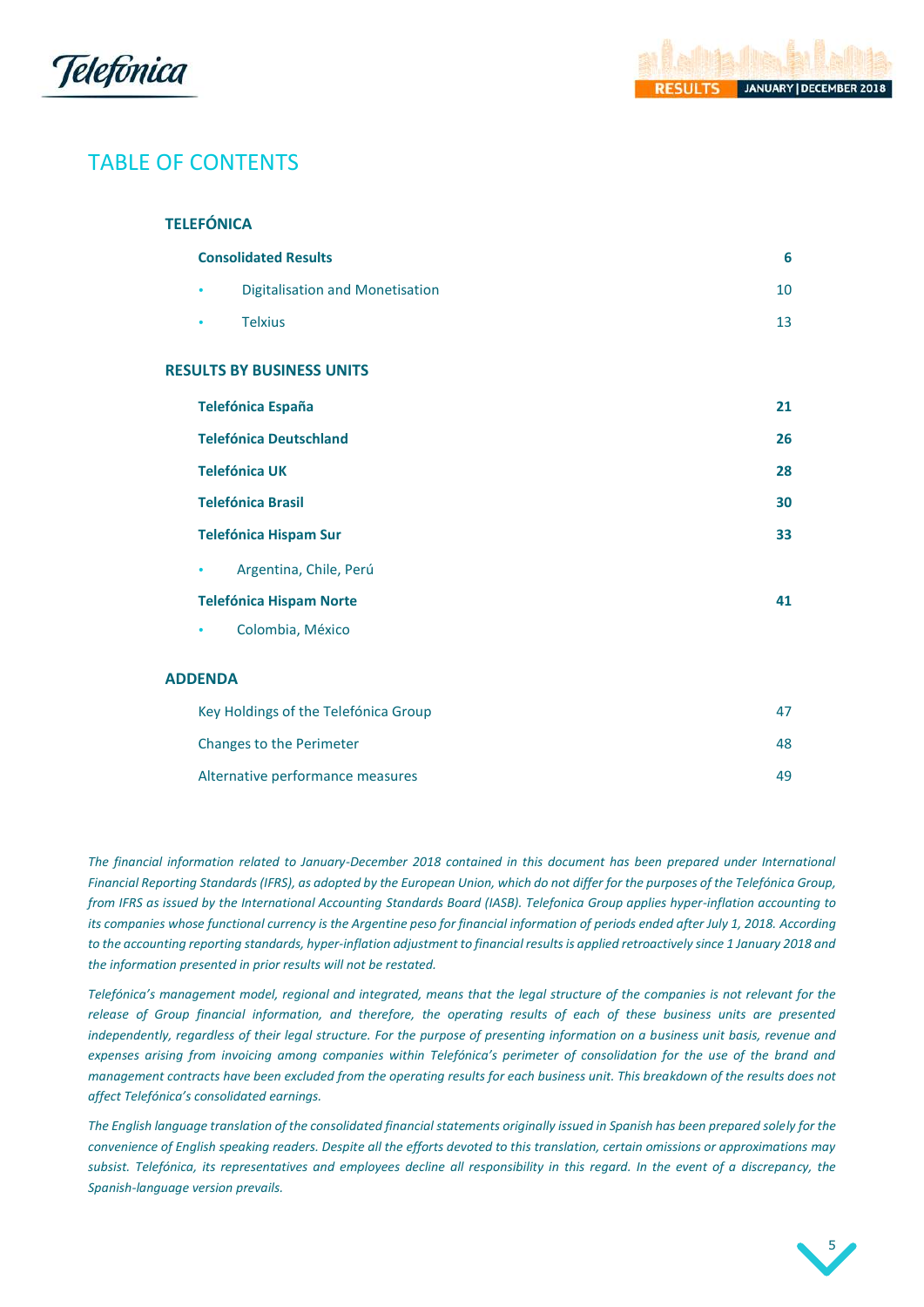

# 01

# <span id="page-6-0"></span>**CONSOLIDATED RESULTS**

In the fourth quarter of 2018, the strong commercial momentum on high-value customers continued (+5.8m net adds in LTE, +2.2m in mobile contract, +447k in UBB and +30k in pay TV). This greater commercial activity in high-value customers accelerated average revenue per access growth to +3.8% y-o-y in organic terms in the quarter (+3.2% in January-December), while churn remained stable. As a result, Telefónica Group's **access** base stood at 356.2m, virtually stable y-o-y.

Thus, to highlight: i) **LTE** customers, totalled 117.4m (+20% y-o-y), with quarterly net additions of 5.8m (+19% sequential) and a penetration of 47% (+9 p.p. y-o-y); ii) **mobile contract** accesses (123.8m; +7% y-o-y), with net adds in the quarter of 2.2m (+18% y-o-y), the highest for the last 5 years, already accounting for 46% of total mobile accesses (+3 p.p. y-o-y); iii) **smartphones** (+6% y-o-y; 167.7m), with net additions in the quarter of 899k, reaching a penetration of 68% (+5 p.p. y-o-y); iv) **FTTx/Cable** (13.2M; +21% y-o-y) with quarterly net adds of 447k, already accounting for 61% of total fixed broadband accesses (+10 p.p. y-o-y), with a coverage of 50.5m premises passed with proprietary network (+14% y-o-y); and v) **pay TV** (8.9M; +5% y-o-y), with 30k net additions in the quarter.

Reported variations of the consolidated financial statements for January-December 2018 reflected the adoption of IFRS 15 and 9 since 1 January 2018 (January-December 2017 results are reported following prior accounting standards). Organic variations excluded the impact of the accounting change to IFRS 15 in 2018 (+€15m on revenues and +€40m on OIBDA in October-December; -€35m and +€76m respectively in 2018). The accounting change to IFRS 9 had no significant impact on the results.

Moreover, the depreciation against the euro of foreign currencies which Telefónica is exposed to, in particular the Brazilian real and the Argentine peso, had a negative impact on the Company's reported results. In the fourth quarter, the exchange rate evolution (excluding the hyperinflation adjustment) reduced y-o-y growth of revenues by 7.2 p.p. and OIBDA by 7.8 p.p. (-8.2 p.p. and -9.3 p.p. respectively in January-December). However, the negative impact of the depreciation of currencies seen at the OIBDA level (-€1,511m in 2018) was significantly reduced in terms of cash flow generation (-€508m), since the depreciation also lowered payments of CapEx, taxes, and dividends to minority shareholders. The evolution of exchange rates also allowed the Company to reduce net financial debt by €213m over the last 12 months.

Additionally, the Group has applied hyperinflation accounting to its companies whose functional currency is the Argentine peso for periods ending 1 July 2018. The inflation adjustment on the financial statements is calculated retroactively since 1 January 2018, and has had a negative impact on the consolidated results of the Telefónica Group in January-December (-€313m on revenues, -€148m on OIBDA, -€308m on OI and -€70m on CapEx). However, following the Argentine peso's appreciation against the euro from 30 September to 31 December, 2018, the hyperinflation adjustment had a positive impact on October-December consolidated revenues (+€305m), OIBDA (+€80m) and CapEx (+€53m).

**Revenues** (€12,917m in October-December; €48,693m in January-December) decreased 1.9% y-o-y in the quarter (-6.4% in 2018), due to the currency depreciation effect aforementioned. However, in organic terms revenue growth trend continued to accelerate to 3.0% in the quarter (+2.4% in January-December) on the back of the improvement in service revenues (+1.3% in October-December; +1.0% in January-December) and the strong progress in handset sales (+18.5% in the fourth quarter; +18.8% in 2018).

Mobile data revenues increased in the quarter by 6.6% y-o-y in organic terms (+7.6% in January-December), and represented 62% of total mobile service revenues (+3 p.p. y-o-y in organic terms).

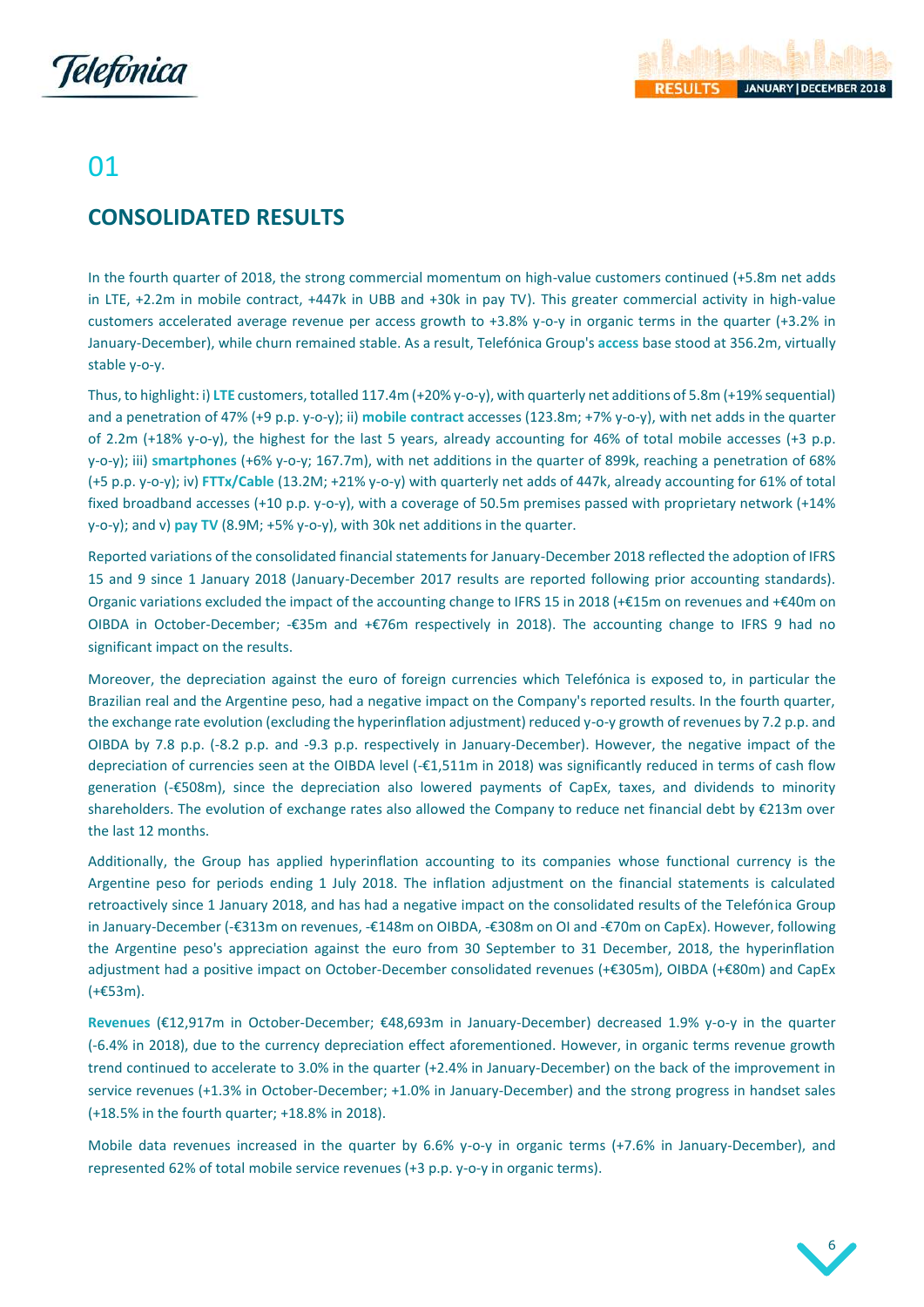

Excluding the negative impact from regulation (-0.9 p.p. in the quarter; -1.1 p.p. in January-December), organic revenue growth would have accelerated to 3.9% y-o-y in the quarter (+3.5% in 2018).

**Operating expenses** (€9,560m in October-December; €33,955m in January-December) increased in the quarter by 0.9% y-o-y (-7.6% in January-December).

In the fourth quarter, net provisions for restructuring costs amounted to €363m (€219m in October-December 2017), of which €297m were in T. España, €38m in T. Deutschland, €26m in T. Hispam Sur, €19m in T. Brasil, €14m in T. Hispam Norte and -€30m in Other Companies, which affected "personnel expenses" (€341m) and "other net income/expenses" (€23m). In January-December, restructuring costs totalled €461m (€340m in 2017).

Thus, in organic terms, operating expenses increased by 4.3% y-o-y in October-December (+2.5% in 2018). Supplies accelerated their growth in the quarter (+8.0% in October-December; +4.7% in January-December) due to higher expenses associated with IT businessincrease, strong handset consumption and higher content costs, including punctual calendar effects related to motor content in T. España, despite interconnection savings. Other operating expenses increased (+1.4% in the fourth quarter; +1.1% in 2018), due to higher customer management and systems' development costs. Personnel expenses increased by 1.8% y-o-y in the quarter (+0.7% in January-December) despite savings from headcount restructuring programs, mainly affected by salary updates in Argentina.

The average headcount in January-December 2018 stood at 121,853 employees (-2.8% y-o-y).

**Gains on sale of fixed assets** in the fourth quarter totalled €100m (€75m in the same period in 2017), highlighting the impact in OIBDA of capital gains from the sale of real estate assets (€44m in T. España and €37m in T. Colombia), €19m from the sale of towers (mainly in T. Hispam Norte), €12m from the sale of fibre assets in Mexico and -€3m from the capital loss on the sale of Catsa in T. España.

The **impairment of goodwill and other assets**, €228m in October-December (€341m in January-December), was mainly associated with the total write-off of the goodwill allocated to T. Mexico (€242m in the fourth quarter; €350m in 2018).

**Operating income before depreciation and amortisation (OIBDA)** (€3,537m in October-December; €15,571m in January-December) decreased by 9.6% y-o-y in the fourth quarter (-3.8% in the twelve months of 2018) affected by restructuring charges and goodwill impairments, as well as the effect of the exchange rate.

In organic terms, OIBDA increased by 2.4% y-o-y in the quarter (+3.5% in January-December), despite higher operating expenses, reflecting the positive revenue evolution and savings from digitalization and simplification, among other cost containment efforts. Excluding the impact from regulation (-0.9 p.p. in the fourth quarter and -1.7 p.p. in January-December), OIBDA would have risen by 3.3% y-o-y in organic terms in October-December and by 5.1% in 2018.

Underlying OIBDA amounted to €4,008m in October-December (-5.2% y-o-y) and €15,813m in January-December 2018 (-5.0%). Fourth quarter underlying OIBDA excluded the impact of the hyperinflation adjustment in Argentina (+€80m) and other net effects amounting to -€552m, including restructuring costs (-€363m), the total goodwill write-off in Mexico (-€242m), the adoption of IFRS 15 (+€40m) and tower sales (+€19m).

**OIBDA margin** stood at 27.4% in the fourth quarter (-2.3 p.p. y-o-y) and 32.0% in organic terms (-0.2 p.p. y-o-y). In January-December, it reached 32.0% (+0.9 p.p. y-o-y) and 32.3% in organic terms (+0.3 p.p. y-o-y).

**Depreciation and amortisation** stood at €2,468m in the quarter and rose by 9.0% y-o-y (-3.7% in January-December). In organic terms it increased 10.1% y-o-y (+1.3% in January-December), mainly due to higher amortisation in T. Deutschland, as a result of the mobile network consolidation, and in T. Brazil, after the increase in assets mainly associated with the fibre project acceleration.

Thus, **operating income (OI)** reached €1,068m in the quarter, decreasing by 35.2% y-o-y (-4.0% in January-December). In organic terms, it was down 6.6% y-o-y (+6.3% in 2018).

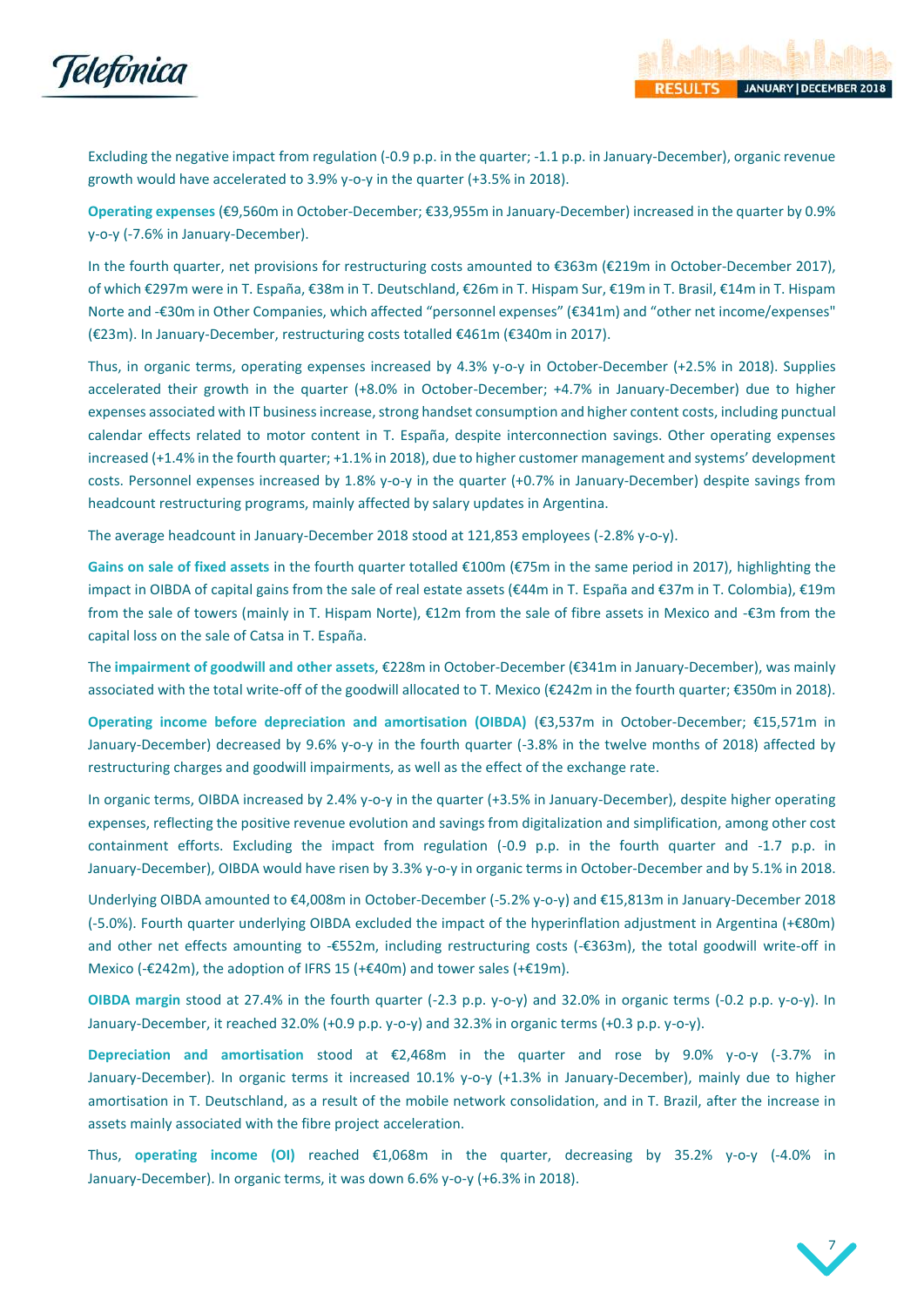

**Net financial expenses** in the fourth quarter (€380m) improved by €91m compared to the same period last year, mainly due to the reduction in debt and its average cost, as well as the positive impact of the hyperinflation adjustment. In January-December net financial expenses totalled €955m (€2,199m in 2017).

**Corporate income tax** represented an income of €48m in the fourth quarter, mainly affected by the recognition of tax credits, following the review of their projected future use, partially offset by a de-recognition of deferred tax assets for temporary differences in T. Mexico. In the year 2018, corporate income tax amounted to €1,621m (€1,219m in 2017).

**Profit attributable to non-controlling interests** in the fourth quarter (€128m) fell 3.0% y-o-y mainly due to the lower results attributed to the minority shareholders of T. Colombia and T.Brasil, affected by the exchange rate. In January-December this item totalled €619m (€246m in 2017).

Hence, **profit attributable to ordinary equity holders of the parent company** in the fourth quarter reached €610m, down 11.9% y-o-y (€3,331m in 2018; +6.4% vs. 2017).

In underlying terms, net income amounted to €1,261m in October-December (+24.6% y-o-y), after excluding net impacts amounting to -€651m:

- on the negative side: i) in Mexico, total goodwill amortisation (-€242m) and de-recognition of deferred tax assets due to temporary differences (-€28m), ii) restructuring costs (-€262m), iii) amortisation of assets from purchase price allocation processes (-€103m), iv) the impact of the hyperinflation adjustment in Argentina (-€46m), v) capital loss from the sale of Catsa (-€3m) and vi) other effects (-€2m).
- on the positive: i) the adoption of IFRS 15 (+ $\epsilon$ 27m) and ii) capital gains from the sale of towers (+ $\epsilon$ 8).

**Basic earnings per share** reached €0.11 in the fourth quarter, down 11.9% y-o-y (€0.57 in 2018; +2.2% y-o-y). In underlying terms, earnings per share amounted to €0.23 in October-December (+27.4% y-o-y) and €0.81 in January-December (+9.0% y-o-y).

**CapEx** for January-December amounted to €8,119m (-6.6% y-o-y) and included €868m from spectrum (€255m in October-December; €135m in Mexico and €115m in Spain). In organic terms, CapEx decreased by 1.3% and continued to focus on the radical transformation of networks (deployment of UBB networks, increased network capacity and virtualisation) and on improving quality and customer experience.

**Operating cash flow (OIBDA-CapEx)** reached €7,453m in January-December 2018 and fell by 0.5% y-o-y. In organic terms, it grew by 8.0% in 2018 (+31.1% y-o-y in the fourth quarter), with a positive contribution from both OIBDA and CapEx, reflecting the improved business performance and lower capital intensity.

**Interest payments** in the twelve months of 2018 (€1,636m) decreased by 5.2% y-o-y, and the effective cost of interest payments over the twelve month-period stood at 3.41% at December 2018 (3.45% at September 2018).

**Tax payments** amounted to €865m in 2018, decreasing by 14.0% y-o-y, mainly due to larger tax refunds from previous years and the effect of exchange rates.

**Working capital** contributed positively to cash generation in 2018 in €79m (€434m in 2017), thanks to the execution of factoring measures on accounts receivable and the extension of payment terms with suppliers or with the factoring firm where those had been discounted, as well as the acquisition of licenses which will be paid in later years, despite the impact associated with judicial decisions in Brazil and other seasonal impacts.

**Operations with minority shareholders** amounted to €746m in 2018, a 34.4% y-o-y increase, affected by the payment in the first quarter of an extraordinary dividend to Telxius shareholders (€166m; mainly associated with the optimisation of the company's capital structure). In October-December 2018 they amounted to €219m, up 6.1% y-o-y, mainly due to the payment of dividends to Telxius' minority shareholders.

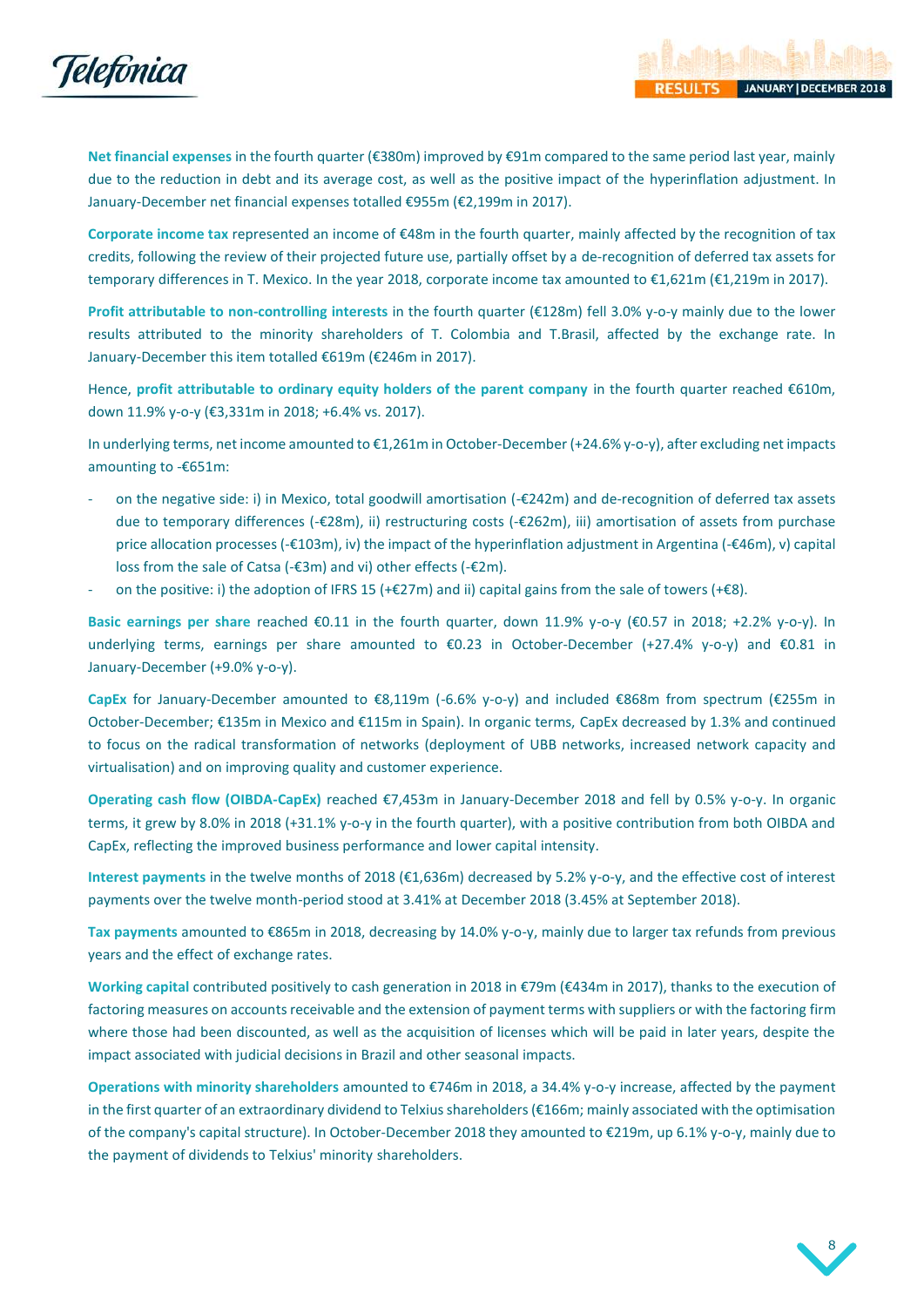

**Free cash flow** reached €4,904m in January-December 2018 (-0.9% y-o-y) and increased by 5.3% excluding spectrum payments (€5,578m).

**Net financial debt** at December (€41,785m) decreased by €2,445m compared to December 2017 thanks to free cash flow generation (€4,904m; including €674m spectrum payment, mainly in the UK), net financial divestments (€392m) and other factors for a net amount of €532m (including favourable court rulings in Brazil, the lower value in euros of net debt in foreign currencies and the extension of payment terms with suppliers or the factoring firm). On the other hand; i) shareholder remuneration (€2,608m, including coupon payments and the replacement of capital instruments) and ii) labour-related commitments (€775m), increased debt.

Including post-closing events (divestments of Telefónica operations in Central America and Antares), net financial debt would be further reduced by €1.4 bn.

In the fourth quarter of the year, debt was reduced by €851m thanks to free cash flow generation (€1,947m) and net financial divestments (€43m). On the other hand: i) shareholder remuneration (€924m, including coupon payments of capital instruments), ii) labour-related commitments (€194m) and iii) and other factors for a net amount of €21m (including the lower value in euros of net debt in foreign currencies and the extension of payment terms with suppliers or the factoring firm), increased debt.

In January-December 2018, the **financing activity of Telefónica** amounted to approximately €12,494m equivalent (without considering the refinancing of commercial paper and short-term bank loans) and focused on maintaining a solid liquidity position, and refinancing and extending debt maturities (in an environment of low interest rates). Therefore, as of the end of December, the Group has covered debt maturities for the next two years. The average debt life stood at 9.0 years (vs. 8.1 years in December 2017).

After the closing, in January Telefónica Emisiones concluded its first green bond issuance, through which it obtained an amount of €1,000 million maturing in February 2024 and with an annual coupon of 1.069%.

In 2018, Telefónica Group obtained funding by means of extending payment terms with suppliers or with the factoring firm where those had been discounted, for a total of €507m equivalent (€691m equivalent in January-December 2017).

Additionally, Telefónica, S.A. and its holding companies continued their issuance activity under the Promissory Notes and Commercial Paper Programmes (Domestic and European), maintaining an outstanding notional balance of approximately €1,847m at the end of December.

At the end of 2018, Telefónica maintained undrawn, committed credit lines with different credit institutions for an approximate amount of €12,219m (€11,887m with maturity at over twelve months) which, combined with the cash equivalents position and current financial assets, placed liquidity at €20,119m.

## **New accounting standard IFRS 16 applicable in 2019**

Based on the analyses performed to date, the Group expects that the changes introduced by IFRS 16 will have a significant impact on its financial statements from the date of adoption (1 of January 2019).

Thus, the opening balance sheet of the year 2019 will show an increase in assets and liabilities between 7,400 and 8,100 million euro in connection with the rights of use and payment obligations arising from the majority of contracts that are classified as operating leases under the current lease standard.

The estimated increase in the leverage ratio, as a result of the above mentioned changes, is of approximately 0.2x.

Also, the statements of income of the year 2019 will reflect, compared to prior accounting standard, lower operating expenses, higher amortization associated to the right of use assets and higher interest costs associated to the lease obligation.

In addition to this, the Group's Financial Statements will include broader disclosures with relevant information regarding lease contracts.

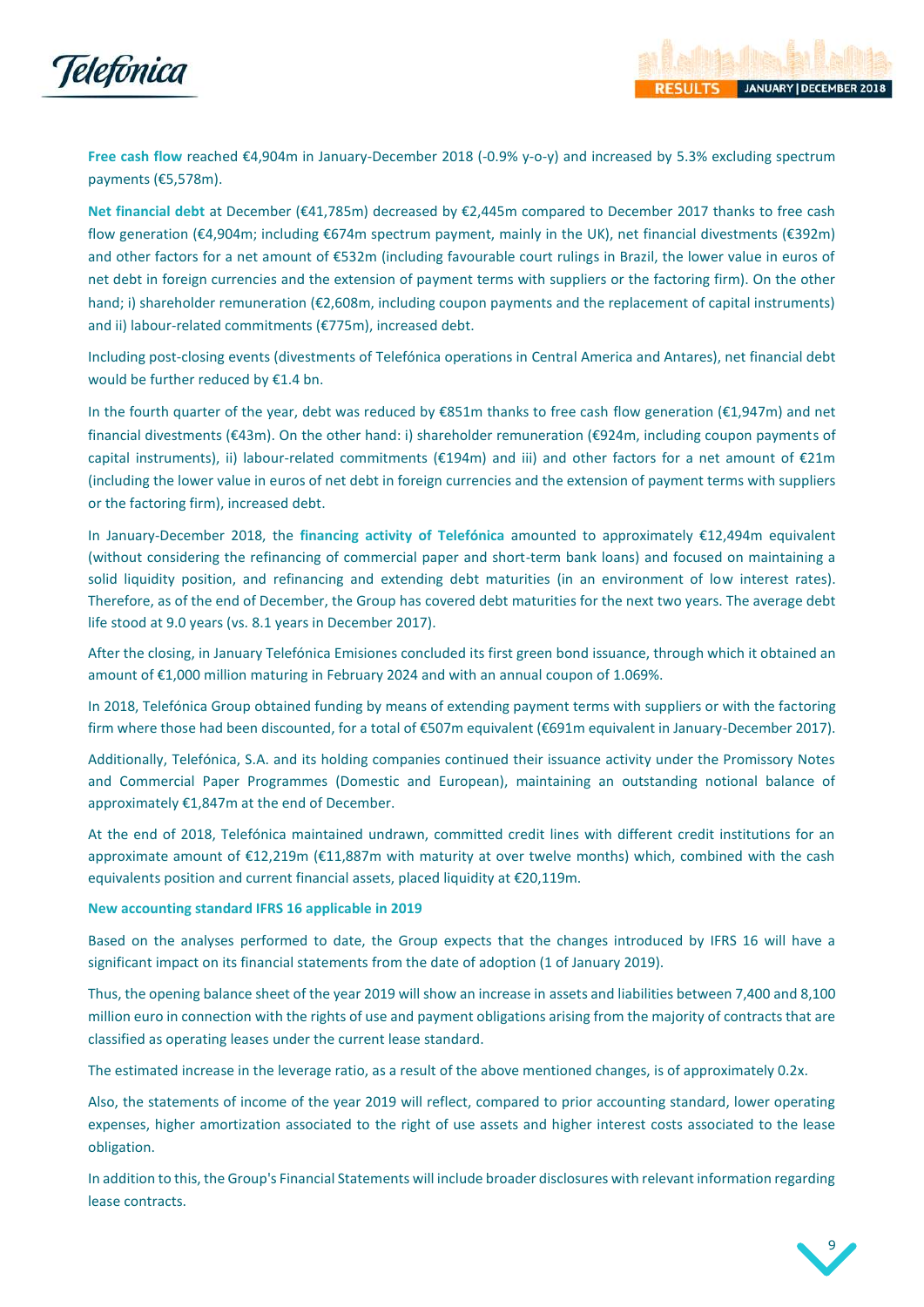

Estimated adoption impacts are based on the assessments conducted to date. Actual impacts at 1 January 2019 could be different.

Further detail can be found in Note 3 of the consolidated financial statements and consolidated management report for the year 2018 submitted to the Spanish National Securities Market Commission (CNMV).

### **Definitions:**

**Organic growth**: Assumes average constant foreign exchange rates of 2017, except for Venezuela (2017 and 2018 results converted at the closing synthetic exchange rate for each period) and excludes in 2018 the hyperinflation adjustment in Argentina. Considers a constant perimeter of consolidation. Excludes the effects of the accounting change to IFRS 15 in 2018, write-downs, capital gains/losses from the sale of companies, tower sales, restructuring costs and material non-recurring impacts. CapEx excludes spectrum investments.

**Underlying growth**: Excludes the effects of the accounting change to IFRS 15 in 2018, write-downs, capital gains/losses from the sale of companies, tower sales, restructuring costs and material non-recurring impacts as well as depreciation and amortization charges from purchase price allocation processes. Excludes in 2018 the hyperinflation adjustment in Argentina.

## <span id="page-10-0"></span>**Digitalisation and Monetisation**

(y-o-y changes in organic terms)

In 2018, Telefónica further consolidated itself as a platforms Company: open, dynamic and evolvable. The **first platform** is the basis for excellent connectivity, with a leading network in fibre and virtualisation, efficient and scalable:

→ The Group's **FTTx/cable** coverage at the end of December reached 82.7m premises passed (50.5m of own network, +14% y-o-y); 21.3m FTTH in Spain, 9.4m FTTx/cable in Hispam (+37% y-o-y) and 19.8m in Brazil; and connected accesses increased by 21% y-o-y (13.2m). More than 44% of our broadband customers enjoy connection speeds above 50 Mbps.

Our fiber deployment and connection experience has enabled to industrialise these processes, a key competitive advantage that speeds-up the deployment whilst bringing down its cost. In Spain, deployment costs have been cut by 50% over the last five years, and the reduction in installation times of new customer equipment (HGU) by 41%. Moreover, the fault rate of fibre accesses is already almost half that of copperbased customers in Spain and Brazil.

LTE coverage reached 76% (+3.6 p.p. y-o-y; 94% in Europe and 70% in Latam) and LTE traffic already accounted for 65% of total traffic. The decline of 2G mobile voice traffic is enabling the release of spectrum that can be further used in 4G (51% in 2018 vs 40% in 2016), a core advantage for data service since 4G has a much higher spectral efficiency vs 3G.

At the same time, in the progress towards 5G it is noteworthy:

- → In the 5G Technological Cities project, the 4K TV pilot in mobility (Spain); and in 5G Barcelona, the *Thinx* laboratory to test and validate new network services, prototypes and digital solutions.
- $\rightarrow$  In Germany, 26 GHz fixed wireless access tests, and soon to come commercial tests, in collaboration with Samsung.
- $\rightarrow$  In Germany, Brazil, Mexico and Colombia the use of "Massive MIMO" and 4.5G deployment.
- $\rightarrow$  The use of "OpenRAN" open solutions, which increases the control of the value chain (in HW and SW), costs efficiencies and flexibility to develop new services.

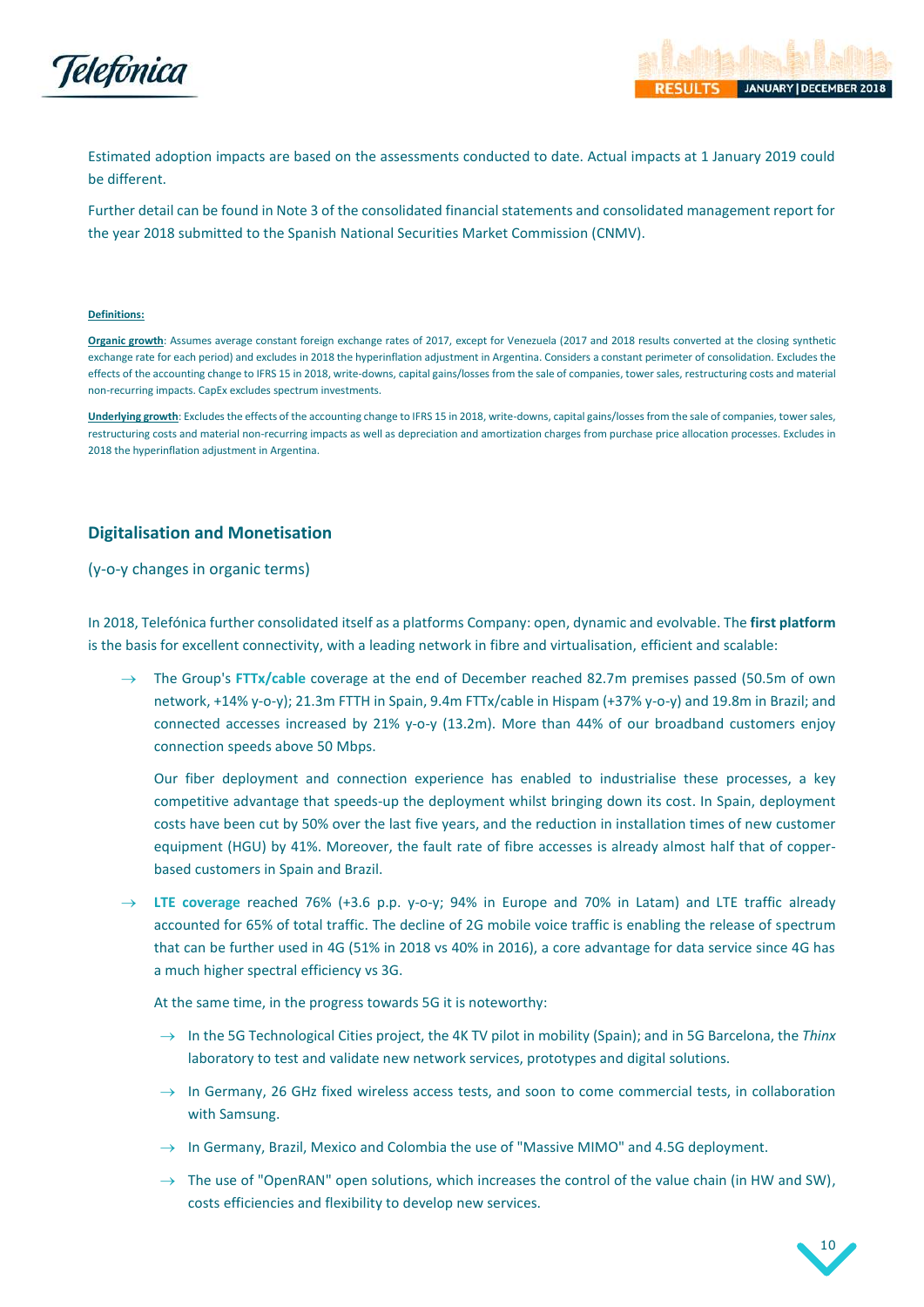

- In the UNICA **virtualization** program, we continue working on bringing the infrastructure closer to the customer, to increase functionality and automation. With UNICA deployed in 11 countries and 2 global centres, network functions are already managed in a dynamic, virtual and centralized manner with SDN/NFV solutions.
- At the same time, Telefónica has transformed and simplified the **core of the data network** (IP network) bringing network intelligence closer to the customer and driving a significant reduction in investment needs (-40%) and in network costs vs the legacy IP technology in the last two years.
- → **Unified customer premise equipments** enabled for in-house and third-party services in different regions and exceed 30m (produced at a lower cost), of which 4m are HGU (Home Gateway Unit) devices with the latest technological advances (Smart WIFI, 802.11 pre -ax, GPON evolution).

The **second platform** frames the structural transformation of **systems and IT**. At the end of December 65% of processes were digitized and managed in real time (+6 p.p. y-o-y), improving both "time-to-market" and customer experience, whilst 30% of the total customer base is already migrated to "Full Stack" systems (+7 p.p. y-o-y).

The **E2E Digitalization** program, the deployment of main technological enablers and the continuous review of our processes, has allowed us to reach more than €300m savings in 2018. The main achievements were:

- → **Customer care and management through digital channels**, with annual reduction in 2018 in the "cost of provisioning" (40% of savings) driven by the automation of customer care service (self-management), the use of the app and digital channels, and a 17% reduction in calls handled in call center (consumer segment). The improvement achieved in Brazil stands out (-27% calls to the call center; +22% use of "Meu Vivo" App).
	- $\rightarrow$  Deployment of Cognitive platforms in the "Contact Centers", with first use cases in Brazil and soon in Peru in 2019.
	- $\rightarrow$  Transformation of the supply chain through innovation and the introduction of differential services such as omni-channel logistics to reduce delivery times, and Blockchain technology to ensure E2E visibility of processes and monitoring and control of customer premise equipment.
- Improved digital experience in the sales process. The evolution of the Digital Marketing ecosystem, the customization and contextualization of the offer through *Advanced Analytics*(better knowledge and response to customers, more than 80 use cases implemented in Spain) enabled to reduce the "cost of sale" and obtain 30% of the savings captured in 2018. In Spain, 31% of Fusion sales were made through digital channels (+8 p.p. vs 2017).
- Greater efficiency in management of payments and collections, especially in Latam, through operational simplification (20% of savings) and the implementation of e-billing (Brazil +16 p.p. y-o-y in 2018; +5 p.p. in the fourth quarter).
- Process automation, with increased quality and availability, and cost reduction (10% of savings).
	- $\rightarrow$  Incidences solved remotely (+30% y-o-y in 2018 in December in Spain), in provisioning process and technical support.
	- $\rightarrow$  Launch of Robots development centers ("Robot Factories") in Brazil, Spain, Germany and in most of our Hispam operations (150 robots).

At the same time, the **Agile Mindset**, key to accelerate the transformation, begun to be implemented, thus evolving the operational model through the adoption of new forms of work and the introduction of agile methodologies where continuous evaluation is a guarantee of incremental value delivery. Thus, in 2018 it was applied to projects for the



**JANUARY | DECEMBER 20)** 

SULTS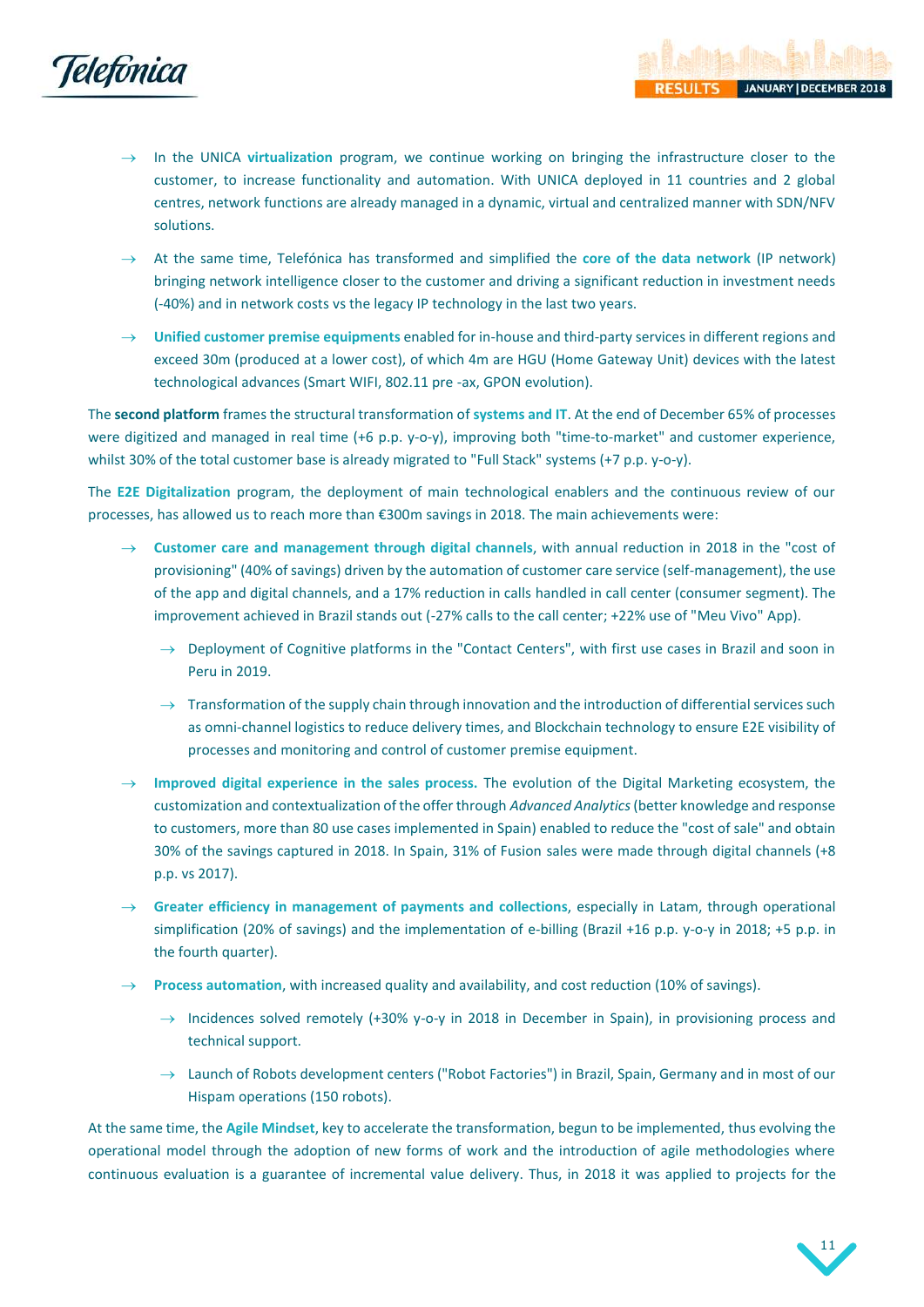

launch of products and services, improvement of customer experience and average operating time, reduction of unsatisfied customers and increase of leads and conversion ratios.

In the **third platform**, the supply of products and services evolved, driving the demand for data and speed, satisfaction and loyalty of customers, and ARPU increase.

In the **consumer** segment, proposals were developed and focused on increasing the value for the customer, with family plans, integration of differential digital services and recurrent tariff structures in prepay. A continued bet on more flexible and customizable structures, and in the last quarter of the year the "Digital Pack" in Chile (digital services choice) and data sharing in Argentina ("Pasá Gigas") were launched. In January 2019 "Movistar Total" convergent offer was launched in Peru, reinforcing its leadership position, and in Spain Fusión offer was once again enriched ("More for More").

At the same time, the **integrated handset offering** with new financing models and "upgrade" programs (including device changes) and focus on high-value customers, enabled a remarkable growth of 18.8% y-o-y in revenue from handsets in 2018 (to €5,108m), thanks to both the sale of higher value equipment and the reduction in subsidies. Thus, the expansion of the portfolio and offers, with more flexible models of digital and personalized renewal, subscription and multi-device plans, will be key in the future.

In the **business**segment, the Company has successfully built a unique value proposition, becoming the reference partner for corporates' digital transformation journey. The complete solutions portfolio is customisable to the needs of customers and supported by Telefónica's global capabilities (16 markets, increasingly virtualized international networks -more than 75k km of fibre-, 25 data centres, 12 security operational centres, 12k commercial agents ...). Thus, over a "Core Digital" offer (which combines communication, cloud, security services), a broad ecosystem of own (*LUCA, Eleven Paths, On the Spot, Acens*, etc.) and third parties' digital solutions (recognized leaders such as Microsoft and Amazon, among others) has been integrated.

As a result, business revenues at a Group level increased by 3.4% y-o-y in 2018 (€9,622m, 19.8% of Group's revenues), due to both higher revenues from Corporations (€4,753m; +5.3% y-o-y) and SMEs (€4,869m, +1.8% y-o-y), and in particular thanks to the growing contribution of digital services revenues (€1,859m in 2018, +31.5% y-o-y) highlighting Cloud, IoT and Security. By region, both Europe (€5,143m, +2.4% y-o-y) and Latam (€4,479M, +4.3% y-o-y) improved their performance compared to the previous year.

It is particularly noteworthy the **Customer Satisfaction Index** (CSI) that closed 2018 at 7.64 (on a scale from 1 to 10) having improved from the previous year (7.58) and reaching the best historical figure thanks to a good performance in all operations.

The change in the revenue profile was then reflected in **revenues from services beyond connectivity** which gained weight and already accounted for 15% of revenues (+3 p.p. vs. December 2017).

**Digital services revenues** at the group level accelerated its growth (especially in advanced services) in the four quarter of 2018 to €1,889m (+20.7% y-o-y), reaching a total €6,790m in 2018 (+24.0%).

- i) **Video revenues** totalled €732m in the quarter (+1.3% y-o-y) and €2,881m in 2018 (+0.5%), and accounted for 42% of digital services revenues. The total Video access base stood at 9.8m (8.9m Pay TV, +5% y-o-y driven by IPTV, and 0.9m active accesses of the OTT "Movistar Play" service in Latin America). In the quarter it is worth highlighting the launch of IPTV in Argentina, the integration of Netflix into the convergent portfolio in Spain and the "Movistar Play" launch in Uruguay.
- ii) **Advanced Digital Services**, mainly oriented to the corporate segment (21% of digital services revenues), accelerated their growth in the fourth quarter (+42.4% y-o-y) to €460m (€1,450m in 2018; +31.0% y-o-y) driven by:

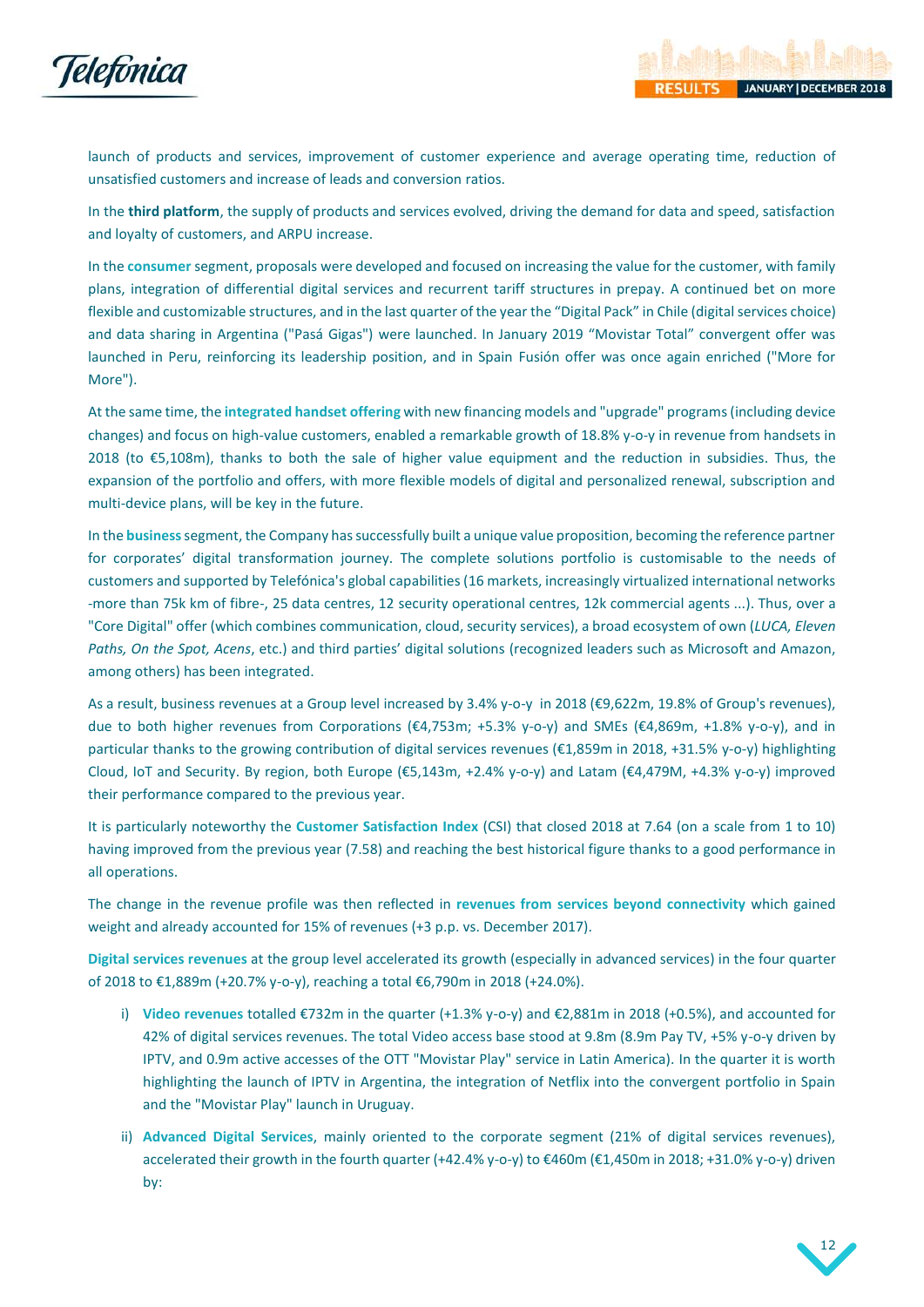

Microsoft, Cisco…).

- **- Cloud** (€193m; +34.6% y-o-y; €627m in 2018; +24.2%) with the portfolio expansion of Infrastructure as a Service (IaaS) services and cloud applications (SaaS) with *Best in Class* third party solutions (AWS,
- **- IoT** (€111m; +46.4% y-o-y, €376m in 2018; +31.0%) with a solid traction in both connectivity services and E2E solutions in multiple sectors (transport, energy, retail...), which is reflected in the more than 3m new IoT accesses connected in 2018 (1m in the last quarter).
- **- Security** (€151m; +48.9% y-o-y; €433m in 2018; +41.7%) with security for businesses (+52.9%, +66% in FY), and in the quarter the signing of relevant contracts in the financial sector and the launch in Spain of the "Conexión Segura" service in the consumer segment.

On the other hand, for the fifth year in a row, Telefónica was considered a "Global Leader" in globally managed M2M services in Gartner's "Magic Quadrant".

- iii) **Contents** (27% of digital service revenues in 2018; €522m in the quarter) maintained solid y-o-y growth of 46.1% driven by Brazil. In 2018 they totalled €1,827m and increased by 86.1%.
- iv) **Other Digital Services**(9% of digital services revenues in 2018; €174m in October-December) increased by 2.3% y-o-y (+7.9% in FY to €632m) driven by the advertising business.

Finally, in the **fourth platform** the development of a set of homogeneous capabilities, with a centralized and standardized view of data, allowed Artificial Intelligence to be industrially applied to all business areas and in accordance with the principles of equality, transparency, privacy and security to develop new digital services.

Thus, with Big Data and Data Analytics, many use cases were developed with direct impact on revenues and efficiencies generation, among which there was an advanced network planning system that optimizes the customer experience and the use of resources, a TV content recommender, and handset renewal indicator with personalized proposals.

On the other hand, **Aura**, Telefónica's cognitive intelligence that allows customers to manage their services in a simple, transparent and secure way was already available in 6 countries and during 2019 will be launched in 3 more countries.

## <span id="page-13-0"></span>**Telxius**

(y-o-y changes in organic terms)

Telxius's 2018 results confirmed the consistent operational and financial performance of the business, highlighting the commercialization of the new submarine cables MAREA and BRUSA, the deployment of new towers and new colocations. All this was reflected in solid revenues, OIBDA and Operating Cash Flow growth in 2018.

**Revenues** in the quarter amounted to €195m, +5.5% y-o-y (in line with the third quarter once excluding the exceptional capacity sale in BRUSA registered in the previous quarter, +5.3%) mainly driven by the Towers business (€87m; +10.3% y-o-y) and to a lesser extent by the Cable business (€107m; +1.6% y-o-y).

**OIBDA** in the quarter amounted to €91m, 6.3% up y-o-y, due to both higher revenues and efficient OpEx management (similar to the previous quarter at +6.5% without exceptional impact). **OIBDA margin** increased by 0.4 p.p. to 46.6% y-o-y.

Full year 2018 was positively impacted by the above-mentioned exceptional capacity sale in BRUSA. Thus, **revenues** for 2018 reached €792m (+11.6%), of which Towers business contributed €330m (+10.1%) and Cable business with €461m (+12.7%), **OIBDA** stood at €370m (+10.2% y-o-y) and the **margin** at 46.8% (-0.6 p.p. y-o-y). Excluding the impact of the



**JANUARY | DECEMBER 20**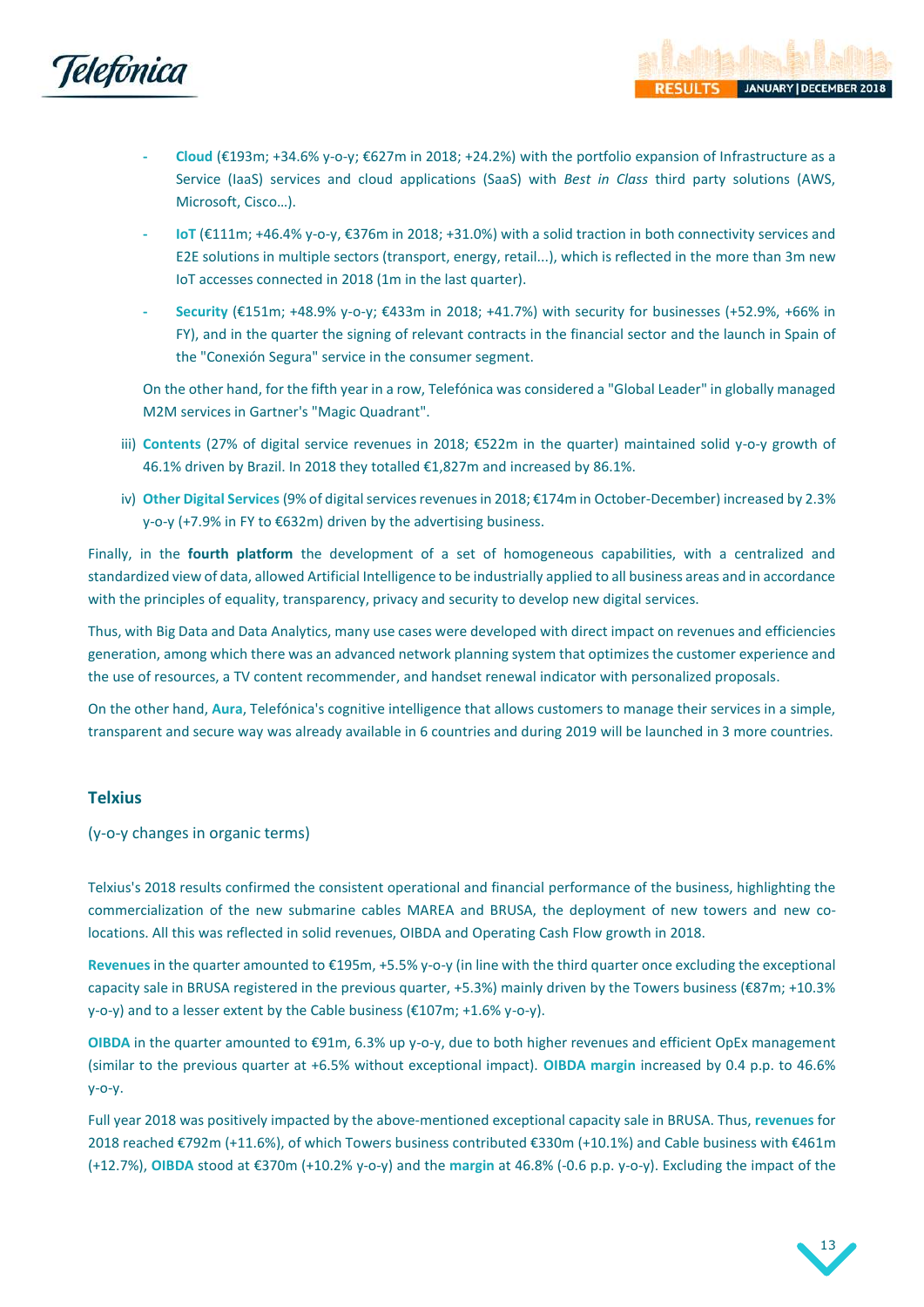

capacity sale in BRUSA, 2018 revenues would have increased by 4.9% in 2018 (Cable revenues +1.1%) and OIBDA by 4.6%, OIBDA margin reaching 47.2% (-0.2 p.p. y-o-y).

In the **Tower business**, 125 new construction towers were added in the quarter, mainly in Spain, Brazil and Peru, reaching 16,679 towers in December (391 additional towers in 2018). Additionally, the tenancy ratio increased further to 1.36x (+0.01x q-o-q; +0.03x y-o-y).

In the **Cable business**, growth of international traffic continued (+23% y-o-y in IP traffic with telco operators and +20% in capacity services bandwidth) and the commercial effort made on the two new submarine cables BRUSA and MAREA succeed with the signing, in January 2019, of an agreement with *Amazon Web Services*, for the use of a pair of fibre of the MAREA transatlantic submarine cable.

**CapEx** in January-December amounted to €181m (-6.3% y-o-y) showing the completion of the MAREA and BRUSA cables in the first half of the year and despite the deployment of new towers.

All this allowed a solid increase in **Operating Cash Flow** (OIBDA-CapEx) by 33.9% y-o-y to 189M € in 2018.

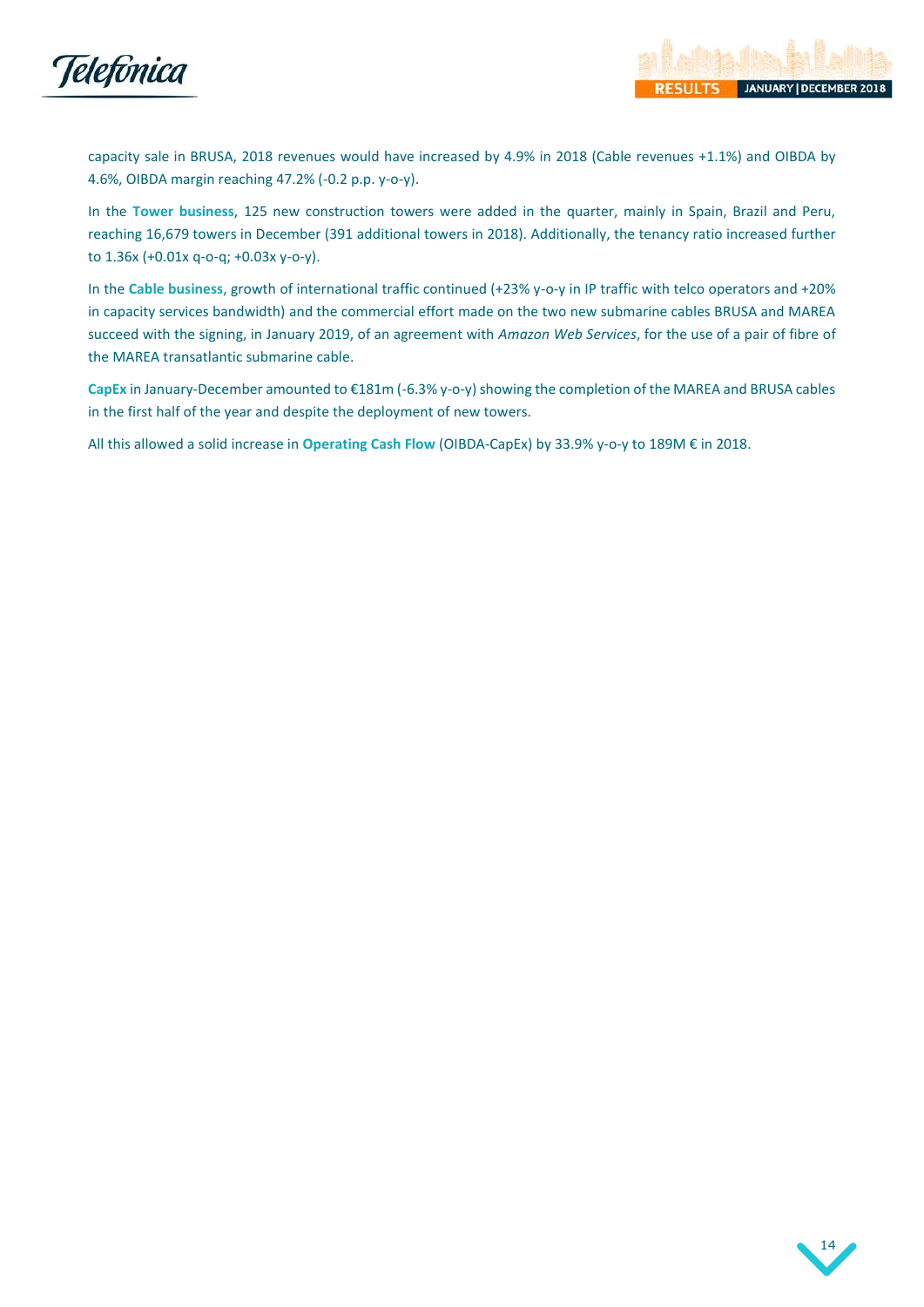

### TELEFÓNICA ACCESSES

| Unaudited figures (thousands) |           |           |           |           |           |           |           |                 |        |
|-------------------------------|-----------|-----------|-----------|-----------|-----------|-----------|-----------|-----------------|--------|
|                               |           | 2017      |           |           |           | 2018      |           |                 |        |
|                               | March     | June      | September | December  | March     | June      | September | <b>December</b> | % Chg  |
| <b>Final Clients Accesses</b> | 341,785.7 | 341,347.3 | 339,843.1 | 338,997.9 | 337,921.1 | 338,521.8 | 337,077.3 | 336,719.3       | (0.7)  |
| Fixed telephony accesses (1)  | 37,853.0  | 37,488.4  | 37,028.0  | 36,898.6  | 36,404.2  | 35,973.3  | 35,414.0  | 34,941.4        | (5.3)  |
| Internet and data accesses    | 21,657.8  | 21,697.3  | 21,696.7  | 21,864.6  | 21,827.0  | 21,911.5  | 22,087.7  | 22,087.5        | 1.0    |
| <b>Broadband</b>              | 21,196.4  | 21,240.4  | 21,243.8  | 21,417.5  | 21,385.9  | 21,460.2  | 21,638.0  | 21,645.2        | 1.1    |
| FTTx/Cable                    | 9,580.6   | 9,960.5   | 10,511.8  | 10,961.6  | 11,491.8  | 12,216.0  | 12,766.4  | 13,213.1        | 20.5   |
| Mobile accesses               | 274,055.6 | 273,886.6 | 272,742.7 | 271,766.9 | 271,084.9 | 271,901.0 | 270,730.3 | 270,814.9       | (0.4)  |
| Prepay                        | 162,648.4 | 161,271.6 | 158,662.8 | 155,868.5 | 153,623.2 | 152,234.0 | 149,131.7 | 147,062.0       | (5.6)  |
| Contract                      | 111,407.2 | 112,615.0 | 114,079.9 | 115,898.4 | 117,461.7 | 119,667.0 | 121,598.5 | 123,752.9       | 6.8    |
| M2M                           | 14,488.0  | 15,009.9  | 15,572.9  | 16,137.2  | 16,778.1  | 17,623.4  | 18,397.9  | 19,483.0        | 20.7   |
| Pay TV                        | 8,219.3   | 8,274.9   | 8,375.8   | 8,467.7   | 8,604.9   | 8,736.1   | 8,845.3   | 8,875.4         | 4.8    |
| Wholesale Accesses            | 18,392.2  | 18,507.4  | 18,752.0  | 19,124.9  | 19,021.1  | 18,966.5  | 19,207.0  | 19,520.0        | 2.1    |
| Fixed wholesale accesses      | 5,087.1   | 4,887.2   | 4,689.4   | 4,460.2   | 4,222.2   | 4,082.6   | 3,987.7   | 3,951.5         | (11.4) |
| Mobile wholesale accesses (2) | 13,305.1  | 13,620.2  | 14,062.6  | 14,664.7  | 14,798.9  | 14,883.9  | 15,219.3  | 15,568.5        | 6.2    |
| <b>Total Accesses</b>         | 360,177.9 | 359,854.7 | 358,595.1 | 358,122.8 | 356,942.2 | 357,488.4 | 356,284.3 | 356,239.4       | (0.5)  |

*(1) Includes fixed wireless and VoIP accesses.*

*(2) Mobile Wholesale accesses have been included since the first quarter 2018 and this information is also given for comparative purposes from January 2017.* 

### TELEFÓNICA

MOBILE ACCESSES

| <b>Unaudited figures</b> |
|--------------------------|
|--------------------------|

|                            | 2017      |           |           |                 | 2018.     |           |           |           |          |
|----------------------------|-----------|-----------|-----------|-----------------|-----------|-----------|-----------|-----------|----------|
|                            | March     | June      | September | <b>December</b> | March     | June      | September | December  | % Chg    |
| Contract percentage (%)    | 40.7%     | 41.1%     | 41.8%     | 42.6%           | 43.3%     | 44.0%     | 44.9%     | 45.7%     | 3.1 p.p. |
| Smartphones ('000)         | 151.547.7 | 155.126.7 | 156.511.5 | 158.717.7       | 161,572.5 | 163.886.0 | 166.794.1 | 167.693.5 | 5.7      |
| Smartphone penetration (%) | 59.4%     | 60.9%     | 61.8%     | 63.0%           | 64.4%     | 65.3%     | 66.9%     | 67.5%     | 4.5 p.p. |
| LTE ('000)                 | 75.458.8  | 81,604.2  | 88.978.7  | 97.534.0        | 102,910.4 | 106.617.8 | 111.529.1 | 117.369.5 | 20.3     |
| LTE penetration (%)        | 29.1%     | 31.5%     | 34.6%     | 38.2%           | 40.5%     | 41.9%     | 44.2%     | 46.7%     | 8.5 p.p. |

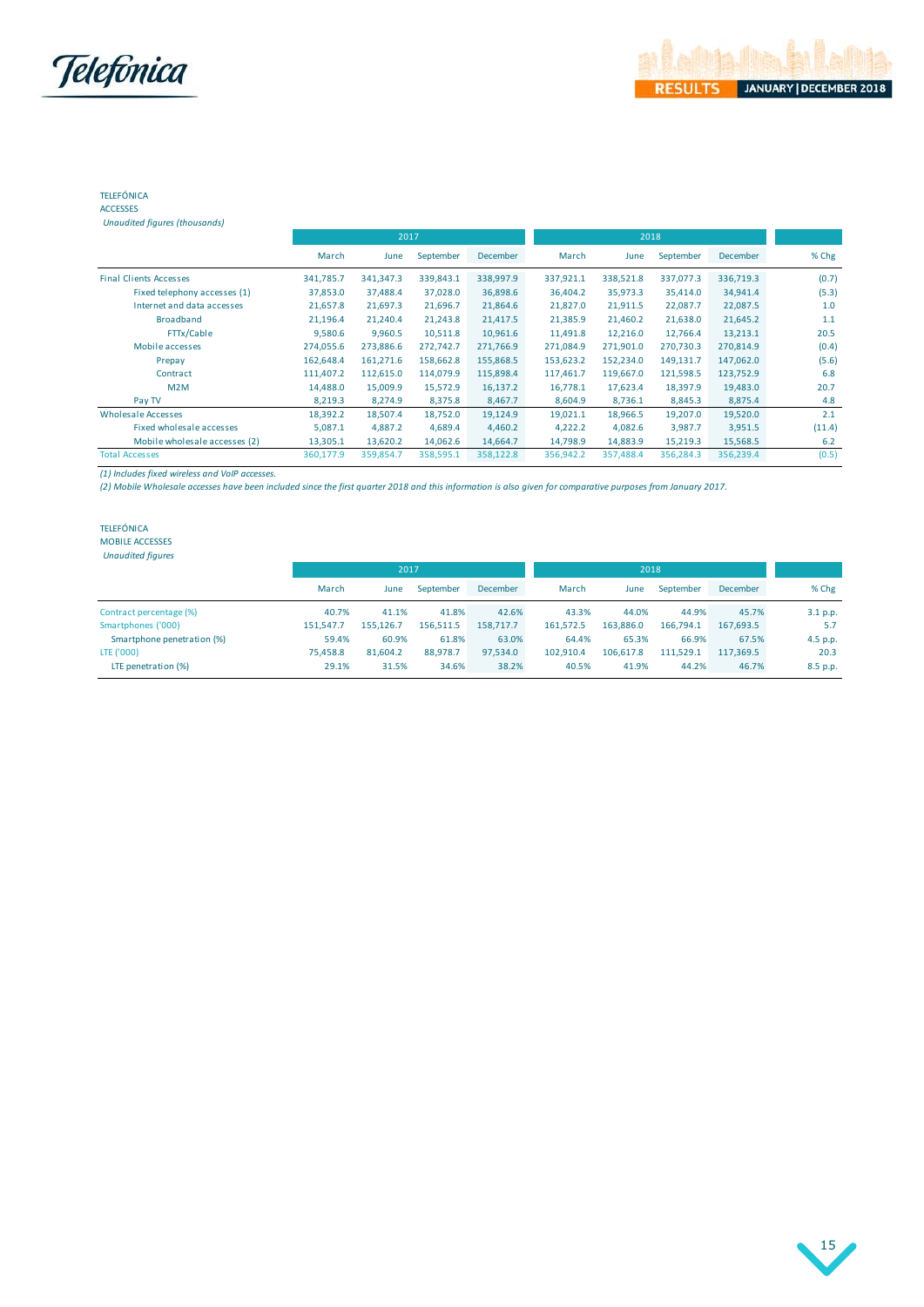

CONSOLIDATED INCOME STATEMENT

|                                                                                              | January - December |           | % Chg    |          | October - December |          | % Chg      |            |
|----------------------------------------------------------------------------------------------|--------------------|-----------|----------|----------|--------------------|----------|------------|------------|
|                                                                                              | 2018               | 2017      | Reported | Organic  | 2018               | 2017     | Reported   | Organic    |
| <b>Revenues</b>                                                                              | 48,693             | 52,008    | (6.4)    | 2.4      | 12,917             | 13,162   | (1.9)      | 3.0        |
| Internal exp. capitalised in fixed assets                                                    | 815                | 863       | (5.6)    | (0.6)    | 220                | 219      | 0.3        | 3.2        |
| Operating expenses                                                                           | (33,955)           | (36,758)  | (7.6)    | 2.5      | (9,560)            | (9, 478) | 0.9        | 4.3        |
| <b>Supplies</b>                                                                              | (14, 013)          | (15,022)  | (6.7)    | 4.7      | (3,998)            | (4,004)  | (0.2)      | 8.0        |
| Personnel expenses                                                                           | (6, 332)           | (6,862)   | (7.7)    | 0.7      | (1,860)            | (1,772)  | 5.0        | 1.8        |
| Other operating expenses                                                                     | (13,611)           | (14, 874) | (8.5)    | 1.1      | (3,702)            | (3,702)  | (0.0)      | 1.4        |
| Other net income (expense)                                                                   | 142                | (60)      | C.S.     | n.m.     | 88                 | (85)     | C.S.       | n.m.       |
| Gain (loss) on sale of fixed assets                                                          | 217                | 111       | 96.5     | 47.6     | 100                | 75       | 32.8       | 28.8       |
| Impairment of goodwill and other assets                                                      | (341)              | 24        | C.S.     | (47.0)   | (228)              | 20       | C.S.       | (14.5)     |
| Underlying operating income before D&A (OIBDA)                                               | 15,813             | 16,638    | (5.0)    |          | 4,008              | 4,230    | (5.2)      |            |
| Operating income before D&A (OIBDA)                                                          | 15,571             | 16,187    | (3.8)    | 3.5      | 3,537              | 3,913    | (9.6)      | 2.4        |
| <b>OIBDA Margin</b>                                                                          | 32.0%              | 31.1%     | 0.9 p.p. | 0.3 p.p. | 27.4%              | 29.7%    | (2.3 p.p.) | (0.2 p.p.) |
| Depreciation and amortization                                                                | (9,049)            | (9,396)   | (3.7)    | 1.3      | (2, 468)           | (2, 265) | 9.0        | 10.1       |
| Operating income (OI)                                                                        | 6,522              | 6,791     | (4.0)    | 6.3      | 1,068              | 1,648    | (35.2)     | (6.6)      |
| Share of profit (loss) of investments accounted for by the equity<br>method                  | $\overline{4}$     | 5         | (10.4)   |          | $\overline{2}$     | (0)      | C.S.       |            |
| Net financial income (expense)                                                               | (955)              | (2, 199)  | (56.6)   |          | (380)              | (470)    | (19.2)     |            |
| <b>Profit before taxes</b>                                                                   | 5,571              | 4,597     | 21.2     |          | 691                | 1,177    | (41.3)     |            |
| Corporate income tax                                                                         | (1,621)            | (1,219)   | 33.0     |          | 48                 | (352)    | C.S.       |            |
| Profit for the period                                                                        | 3,950              | 3,378     | 17.0     |          | 739                | 825      | (10.5)     |            |
| Attributable to equity holders of the Parent                                                 | 3,331              | 3,132     | 6.4      |          | 610                | 693      | (11.9)     |            |
| Attributable to non-controlling interests                                                    | 619                | 246       | n.m.     |          | 128                | 132      | (3.0)      |            |
| Weighted average number of ordinary shares outstanding during<br>the period (millions)       | 5,127              | 5,110     | 0.3      |          | 5,127              | 5,126    | 0.0        |            |
| Basic and diluted earnings per share attributable to equity<br>holders of the Parent (euros) | 0.57               | 0.56      | 2.2      |          | 0.11               | 0.12     | (11.9)     |            |
| Underlying basic and diluted earnings per share attributable to                              | 0.81               | 0.75      | 9.0      |          | 0.23               | 0.18     | 27.4       |            |

wares:<br>- January-December and October-December 2018 results reported under accounting standards IFRS 15 & 9, effective since January 2018.<br>- Following the consideration of the Argentine economy as hyperinflationary from a equity holders of the Parent (euros)<br>- Paramy-December and October-December 2018 results reported under accounting standards IFRS 15 & 9, effective since January 2018.<br>- January-December and October-December 2018 results r *Exchange rate of 7,608.41 Bolívares Soberanos/USD as of end of December 2018.* 

#### TELEFÓNICA GUIDANCE 2018

|           |                        | 2018 Guidance                                                                  | Upgraded 2018 Guidance                                                         | 2018       |
|-----------|------------------------|--------------------------------------------------------------------------------|--------------------------------------------------------------------------------|------------|
| 2017 Base |                        |                                                                                | $(Oct-2018)$                                                                   | Jan - Dec  |
| 52,037    | Revenues (% Chg YoY)   | growing around 1%<br>(in spite of regulation: $\sim$ -0.9 p.p.)                | growing around 2%<br>(in spite of regulation: $\sim$ -0.9 p.p.)                | 2.4%       |
| 32.0%     | OIBDA margin (Chg YoY) | Expansion of around 0.5 p.p.<br>(despite regulation dragging $\sim$ -1.6 p.p.) | Expansion of around 0.5 p.p.<br>(despite regulation dragging $\sim$ -1.6 p.p.) | $0.3$ p.p. |
| 15.7%     | CapEx / Sales          | Around 15%                                                                     | Around 15%                                                                     | 15.1%      |

15.7% CapEx / Sales<br>
-**Organic growth** : Assumes average constant foreign exchange rates of 2017, except for Venezuela (2017 and 2018 results converted at the closing synthetic<br>
exchange rate for each period) and excludes 15.1% CapEx / Sales Around 15% Around 15% Around 15% Around 15% 15.1%<br>15.1% CapEx / Sales CapEx / Sales Around 15% Around 15% Around 15% Around 15% Around 15% 15.1%<br>15.1% Around 15% Around 15% Around 15% Around 15% Around *recurring impacts. CapEx excludes spectrum investments.*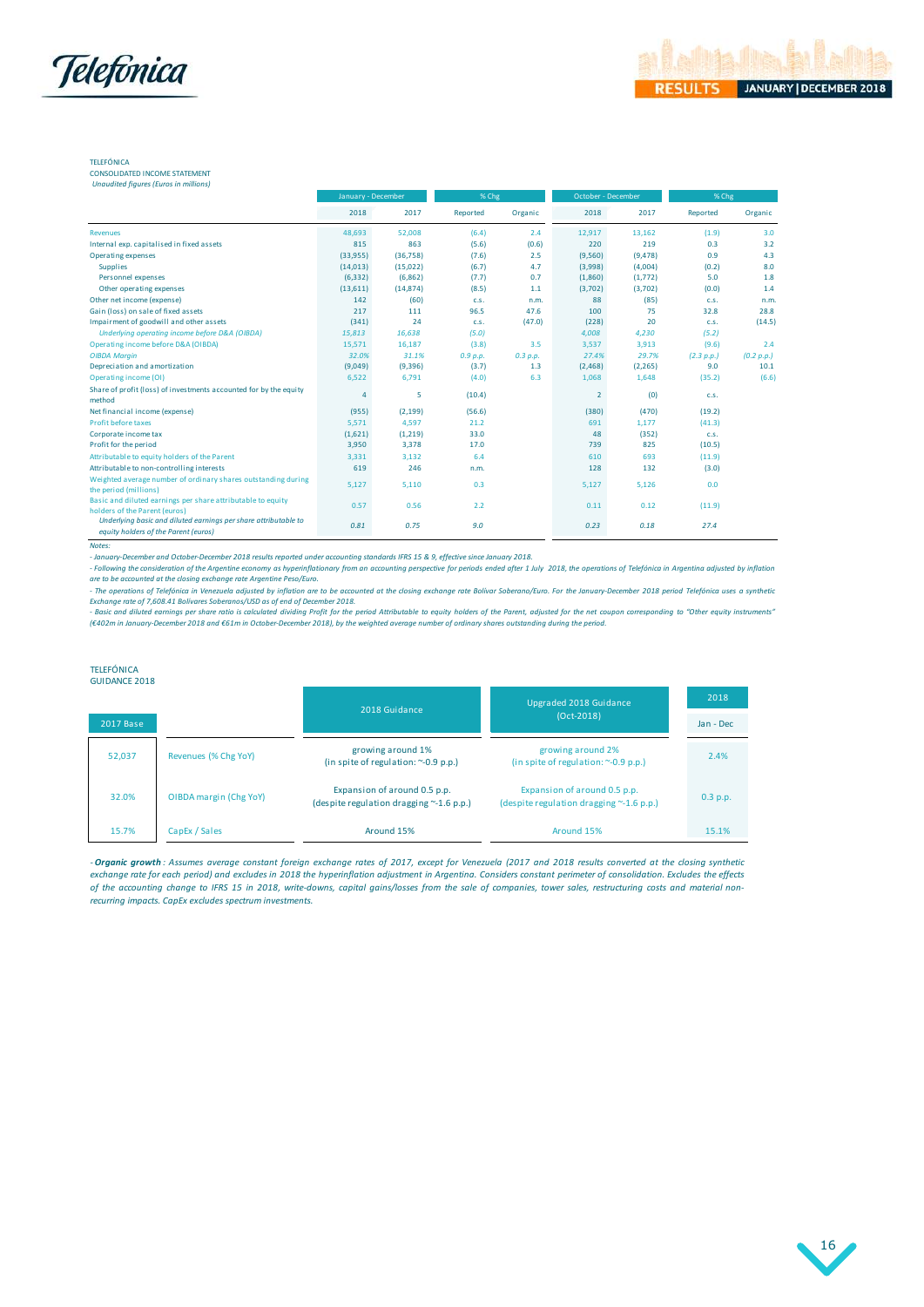

CONSOLIDATED STATEMENT OF FINANCIAL POSITION *<u>Unaudited figures (Figures</u>)* 

|                                                                                                | December 2018 | December 2017 | $%$ Chg |
|------------------------------------------------------------------------------------------------|---------------|---------------|---------|
| Non-current assets                                                                             | 90,692        | 95,135        | (4.7)   |
| Intangible assets                                                                              | 16,856        | 18,005        | (6.4)   |
| Goodwill                                                                                       | 25,748        | 26,841        | (4.1)   |
| Property, plant and equipment                                                                  | 33,295        | 34,225        | (2.7)   |
| Investments accounted for by the equity method                                                 | 68            | 77            | (10.5)  |
| Financial assets and other non-current assets                                                  | 7,091         | 8,167         | (13.2)  |
| Deferred tax assets                                                                            | 7,634         | 7,820         | (2.4)   |
| <b>Current assets</b>                                                                          | 23,341        | 19,931        | 17.1    |
| Inventories                                                                                    | 1,692         | 1,117         | 51.6    |
| Receivables and other current assets                                                           | 10,580        | 10,093        | 4.8     |
| Tax receivables                                                                                | 1,676         | 1,375         | 21.9    |
| Other current financial assets                                                                 | 2,209         | 2,154         | 2.5     |
| Cash and cash equivalents                                                                      | 5,692         | 5,192         | 9.6     |
| Non-current assets classified as held for sale                                                 | 1,492         | $\Omega$      | n.m.    |
| Total Assets = Total Equity and Liabilities                                                    | 114,033       | 115,066       | (0.9)   |
| Equity                                                                                         | 26,965        | 26,618        | 1.3     |
| Equity attributable to equity holders of the parent and other holders of<br>equity instruments | 17,932        | 16,920        | 6.0     |
| Equity attributable to non-controlling interests                                               | 9,033         | 9,698         | (6.9)   |
| Non-current liabilities                                                                        | 57,210        | 59,382        | (3.7)   |
| Non-current financial liabilities                                                              | 45,334        | 46,332        | (2.2)   |
| Payables and other non-current liabilities                                                     | 1,890         | 1,687         | 12.1    |
| Deferred tax liabilities                                                                       | 2,674         | 2,145         | 24.7    |
| Non-current provisions                                                                         | 7,312         | 9,218         | (20.7)  |
| <b>Current liabilities</b>                                                                     | 29,858        | 29,066        | 2.7     |
| <b>Current financial liabilities</b>                                                           | 9,368         | 9,414         | (0.5)   |
| Payables and other current liabilities                                                         | 15,485        | 15,095        | 2.6     |
| Current tax payables                                                                           | 2,048         | 2,341         | (12.5)  |
| <b>Current provisions</b>                                                                      | 2,120         | 2,216         | (4.3)   |
| Liabilities associated with non-current assets held for sale                                   | 837           |               | n.m.    |
| <b>Financial Data</b>                                                                          |               |               |         |
| Net Financial debt                                                                             | 41,785        | 44,230        | (5.5)   |

- Following the consideration of the Argentine economy as hyperinflationary from an accounting perspective for periods ended after 1 July 2018, *the operations of Telefónica in Argentina are adjusted by inflation.*

### TELEFÓNICA

NET FINANCIAL DEBT PLUS COMMITMENTS *Unaudited figures (Euros in millions)*

|                                                                                                  | December 2018 |
|--------------------------------------------------------------------------------------------------|---------------|
| Non-current financial liabilities                                                                | 45,334        |
| Current financial liabilities                                                                    | 9,368         |
| <b>Gross Financial Debt</b>                                                                      | 54,702        |
| Cash and cash equivalents                                                                        | (5,692)       |
| Other current financial assets                                                                   | (2,209)       |
| Cash and other current financial assets included in "Non-current Assets Held for Sale"           | (165)         |
| Positive mark-to-market value of long-term derivative instruments                                | (2,776)       |
| Other liabilities included in "Payables and other non-current liabilities"                       | 800           |
| Other liabilities included in "Payables and other current liabilities"                           | 111           |
| Other assets included in "Financial assets and other non-current assets"                         | (1,593)       |
| Other assets included in "Receivables and other current assets"                                  | (867)         |
| Other assests included in "Tax receivables"                                                      | (568)         |
| Financial liabilities included in "Liabilities associated with non-current assets held for sale" | 42            |
| Net Financial Debt (1)                                                                           | 41,785        |
| Gross commitments related to employee benefits                                                   | 5,940         |
| Value of associated Long-term assets                                                             | (704)         |
| <b>Tax benefits</b>                                                                              | (1,390)       |
| Net commitments related to employee benefits                                                     | 3.846         |
| Net financial debt plus commitments*                                                             | 45.631        |
| Net Financial Debt / OIBDA                                                                       | 2.65x         |

### *Notes:*

(1) Net financial debt includes a positive value of the derivatives portfolio for a net amount of €1,118m, €2,517m *included as financial liabilities and €3,698m included as financial assets.*

\* Includes assets and liabilities defined as net financial debt plus commitments for Antares, Guatemala and El Salvador, that are classified as non-current assets held for sale and liabilities associated with non-current assets held *for sale.*

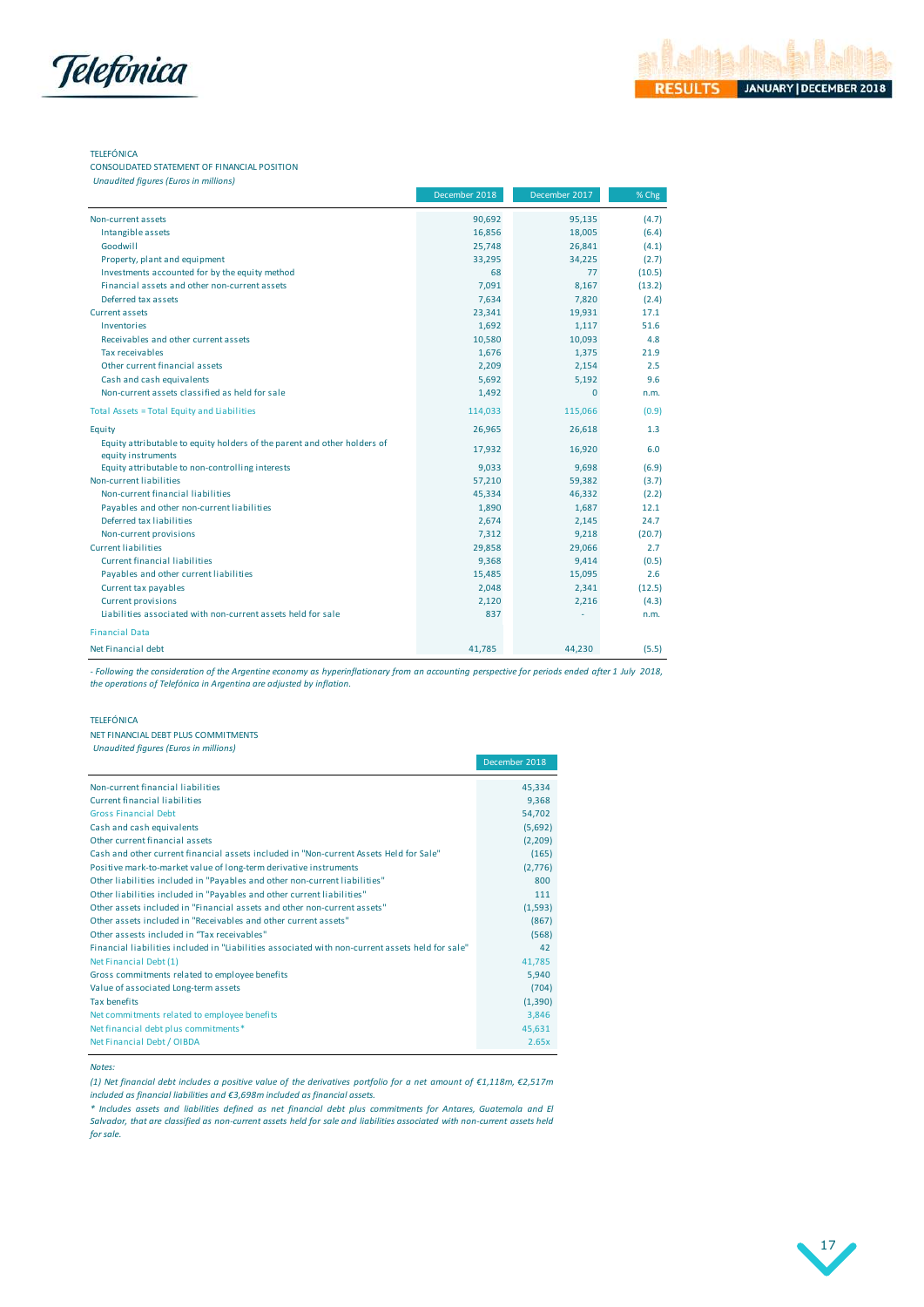

### CONSOLIDATED CASH FLOW STATEMENT

| <b>Unaudited figures (Euros in millions)</b>                                                                   | January - December |                |        |  |  |  |
|----------------------------------------------------------------------------------------------------------------|--------------------|----------------|--------|--|--|--|
|                                                                                                                | 2018               | 2017           | % Var  |  |  |  |
| Cash received from operations                                                                                  | 58,815             | 63,456         |        |  |  |  |
| Cash paid from operations                                                                                      | (42,891)           | (46, 929)      |        |  |  |  |
| Net payments of interest and other financial expenses net of dividens received                                 | (1,636)            | (1,726)        |        |  |  |  |
| Net interest and other financial expenses paid                                                                 | (1,664)            | (1,755)        |        |  |  |  |
| Dividends received                                                                                             | 28                 | 29             |        |  |  |  |
| Taxes paid                                                                                                     | (865)              | (1,005)        |        |  |  |  |
| Net cash flow provided by operating activities                                                                 | 13,423             | 13,796         | (2.7)  |  |  |  |
| (Payments)/proceeds on investments in property, plant and equipment and intangible assets                      | (8,585)            | (8,992)        |        |  |  |  |
| Proceeds from the sale in property, plant and equipment and intangible assets                                  | 192                | 148            |        |  |  |  |
| Payments on investments in property, plant and equipment and intangible assets                                 | (8,777)            | (9, 140)       |        |  |  |  |
| Proceeds on disposals of companies, net of cash and cash equivalents disposed                                  | 29                 | 40             |        |  |  |  |
| Payments on investments in companies, net of cash and cash equivalents acquired                                | (3)                | (128)          |        |  |  |  |
| Proceeds on financial investments not included under cash equivalents                                          | 1,004              | 296            |        |  |  |  |
| Payments on financial investments not included under cash equivalents                                          | (965)              | (1, 106)       |        |  |  |  |
| (Payments)/proceeds on placements of cash surpluses not included under cash equivalents, net                   | (202)              | (357)          |        |  |  |  |
| Government grants received                                                                                     | 37                 | 2.00           |        |  |  |  |
| Net cash flow used in investing activities                                                                     | (8,685)            | (10, 245)      | (15.2) |  |  |  |
| Dividends paid                                                                                                 | (2,794)            | (2,459)        |        |  |  |  |
| Proceeds from issue of share capital increase                                                                  |                    | $\overline{2}$ |        |  |  |  |
| Proceeds/(payments) of treasury shares and other operations with shareholders and with<br>minority interests   | 379                | 1,269          |        |  |  |  |
| Operations with other equity holders (1)                                                                       | (561)              | 646            |        |  |  |  |
| Proceeds on issue of debentures and bonds, and other debts                                                     | 4,289              | 8,390          |        |  |  |  |
| Proceeds on loans, borrowings and promissory notes                                                             | 3,973              | 4,844          |        |  |  |  |
| Cancellation of debentures and bonds, and other debts                                                          | (4,654)            | (6,687)        |        |  |  |  |
| Repayments of loans, borrowings and promissory notes                                                           | (4,040)            | (6,711)        |        |  |  |  |
| Financed operating payments and investments in property, plant and equipment and<br>intangible assets payments | (472)              | (1,046)        |        |  |  |  |
| Net cash used in financing activities                                                                          | (3,880)            | (1,752)        | 121.5  |  |  |  |
| Effect of changes in exchange rates                                                                            | (244)              | (341)          |        |  |  |  |
| Cash reclassified to assets held for sale                                                                      | (111)              |                |        |  |  |  |
| Effect of changes in consolidation methods and others                                                          | (3)                | (2)            |        |  |  |  |
| Net increase (decrease) in cash and cash equivalents during the year                                           | 500                | 1,456          | (65.7) |  |  |  |
|                                                                                                                | 5,192              | 3,736          |        |  |  |  |
| Cash and cash equivalents at the beginning of the period                                                       |                    |                |        |  |  |  |

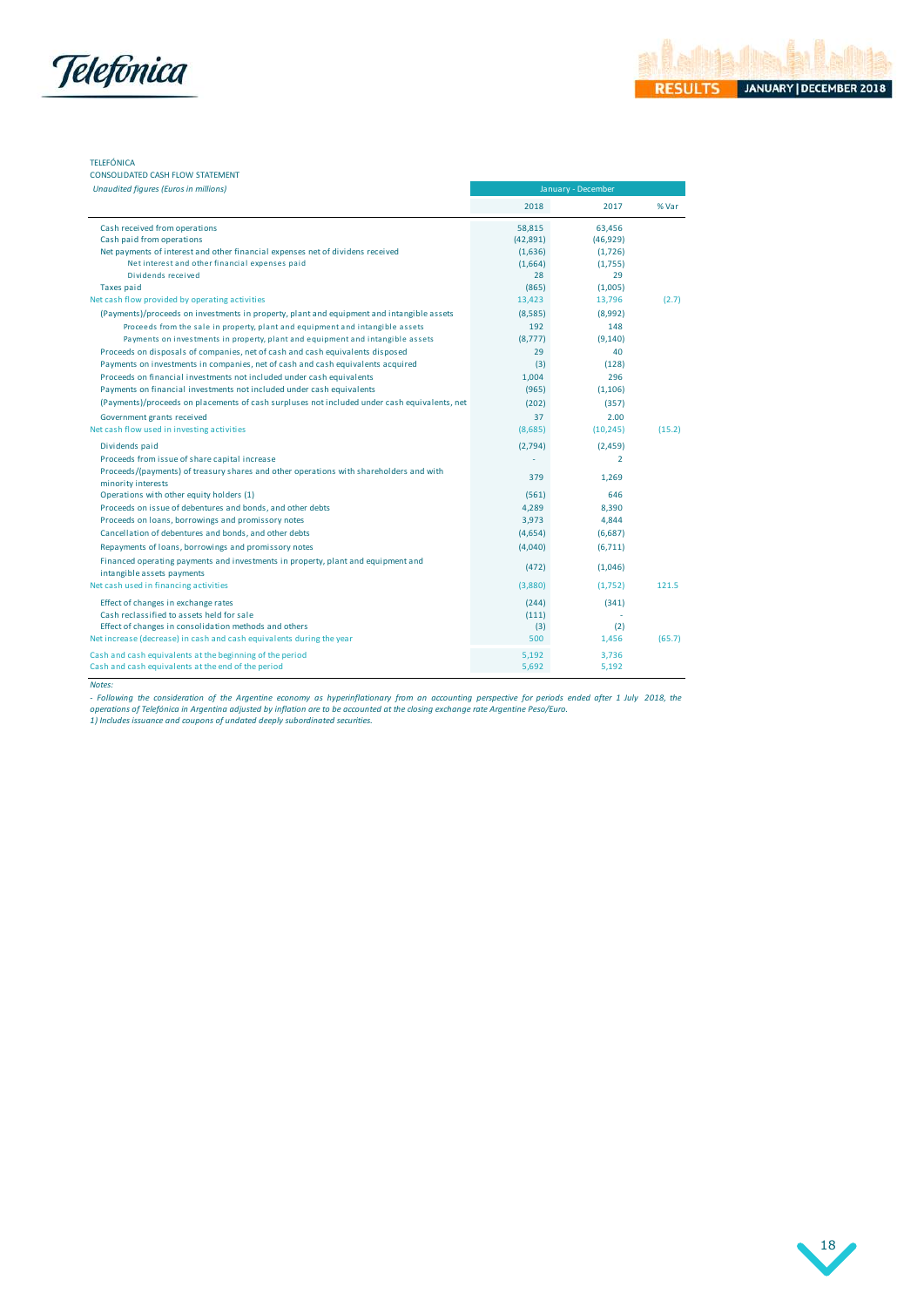

FREE CASH FLOW AND CHANGE IN DEBT

*Unaudited figures (Euros in millions)*

|                 |                                                                              |         | January - December |         |  |  |  |  |
|-----------------|------------------------------------------------------------------------------|---------|--------------------|---------|--|--|--|--|
|                 |                                                                              | 2018    | 2017               | $%$ Chg |  |  |  |  |
|                 | Cash flow from operations                                                    | 15,961  | 16,530             | (3.4)   |  |  |  |  |
| Ш               | Net interest payment (1)                                                     | (1,636) | (1,726)            |         |  |  |  |  |
| $\mathbf{H}$    | Payment for income tax                                                       | (865)   | (1,005)            |         |  |  |  |  |
| $A= +  +   $    | Net cash provided by operating activities (2)                                | 13,460  | 13,799             | (2.5)   |  |  |  |  |
| B               | Net payment for investment in fixed and intangible assets (3)                | (8,585) | (8,992)            |         |  |  |  |  |
|                 | Spectrum (4)                                                                 | (674)   | (352)              |         |  |  |  |  |
| $C = A + B$     | Net free cash flow after CapEx                                               | 4,875   | 4,807              | 1.4     |  |  |  |  |
| D               | Net payment for financial investment                                         | 65      | (899)              |         |  |  |  |  |
| E               | Net payment for operations with minority shareholders and treasury stock (5) | (2,976) | (543)              |         |  |  |  |  |
| $F = C + D + E$ | Free cash flow after dividends                                               | 1,964   | 3,365              | (41.6)  |  |  |  |  |
| G               | Effects of exchange rate changes on net financial debt                       | (213)   | (639)              |         |  |  |  |  |
| н               | Effects on net financial debt of changes in consolid, and others             | (268)   | (361)              |         |  |  |  |  |
|                 | Net financial debt at beginning of period                                    | 44,230  | 48,595             |         |  |  |  |  |
| $J=I-F+G+H$     | Net financial debt at end of period                                          | 41,785  | 44,230             | (5.5)   |  |  |  |  |

#### TELEFÓNICA

RECONCILIATIONS OF CASH FLOW AND OIBDA MINUS CAPEX *Unaudited figures (Euros in millions)*

|                                                                                          | January - December |         |         |
|------------------------------------------------------------------------------------------|--------------------|---------|---------|
|                                                                                          | 2018               | 2017    | $%$ Chg |
| <b>OIBDA</b>                                                                             | 15,571             | 16,187  | (3.8)   |
| - CapEx accrued during the period                                                        | (8, 119)           | (8,697) |         |
| - Payments related to cancellation of commitments                                        | (775)              | (696)   |         |
| - Net interest payment                                                                   | (1,636)            | (1,726) |         |
| - Payment for tax                                                                        | (865)              | (1,005) |         |
| - Gain (loss) on sale of fixed assets and impairment of goodwill and other assets        | 323                | (27)    |         |
| - Investment In working capital and other deferred income and expenses and Others (3)(6) | 376                | 771     |         |
| = Net Free Cash Flow after CapEx                                                         | 4,875              | 4,807   | 1.4     |
| + Payments related to cancellation of commitments                                        | 775                | 696     |         |
| - Dividends paid to minority shareholders                                                | (746)              | (555)   |         |
| $=$ Free Cash Flow                                                                       | 4,904              | 4,947   | (0.9)   |
| Weighted average number of ordinary shares outstanding during the period (millions)      | 5,127              | 5,110   |         |
| = Free Cash Flow per share (euros)                                                       | 0.96               | 0.97    | (1.2)   |

*Notes:*

- Following the consideration of the Argentine economy as hyperinflationary from an accounting perspective for periods ended after 1 July 2018, the *operations of Telefónica in Argentina adjusted by inflation are to be accounted at the closing exchange rate Argentine Peso/Euro.*

*(1) Includes cash received from dividends paid by subsidiaries that are not fully consolidated.*

*(2) Includes government grants received.*

*(3) Includes Net Cash received from sale of Real Estate.*

(4) Figures in €m. 2018 includes mainly: 21 in Spain, 591 in UK, 1 in Brazil, 6 in Argentina, 4 in Colombia, 31 in Mexico and 20 in Costa Rica. In 2017 mainly: *4 in Spain, 4 in UK, 321 in Colombia, 2 in México, 5 in Uruguay and 15 in El Salvador.*

(4) Figures in Em. 2018 includes mainly: 21 in Spain, 591 in UK, 1 in Brazil, 6 in Argentina, 4 in Colombia, 31 in Mexico and 20 in Costa Rica. In 2017 mainly:<br>4 in Spain, 4 in UK, 321 in Colombia, 2 in México, 5 in Urugu (2) includes asy received from annuents your by substancies and are not juny consolidated.<br>(2) includes government grants received.<br>(3) includes Net Cash received from sale of Real Estate.<br>(4) Figures in Em. 2018 includes (2) includes Nevelment grants received.<br>(4) Includes Net Cash received from sale of Real Estate.<br>(4) Figures in Em. 2018 includes mainly: 21 in Spain, 591 in UK, 1 in Brazil, 6 in Argentina, 4 in Colombia, 31 in Mexico and through the equity method.<br>(6) Other deferred expenses include €76m in Q1 17, €108m in Q4 17 and 297M€ in Q4 18 related to commitments associated with long-term restructuring

*plans in Spain. Includes €153m in Q3 17 associated to the assumption of a portion of Coltel's indebtedness by the Colombian Government.*

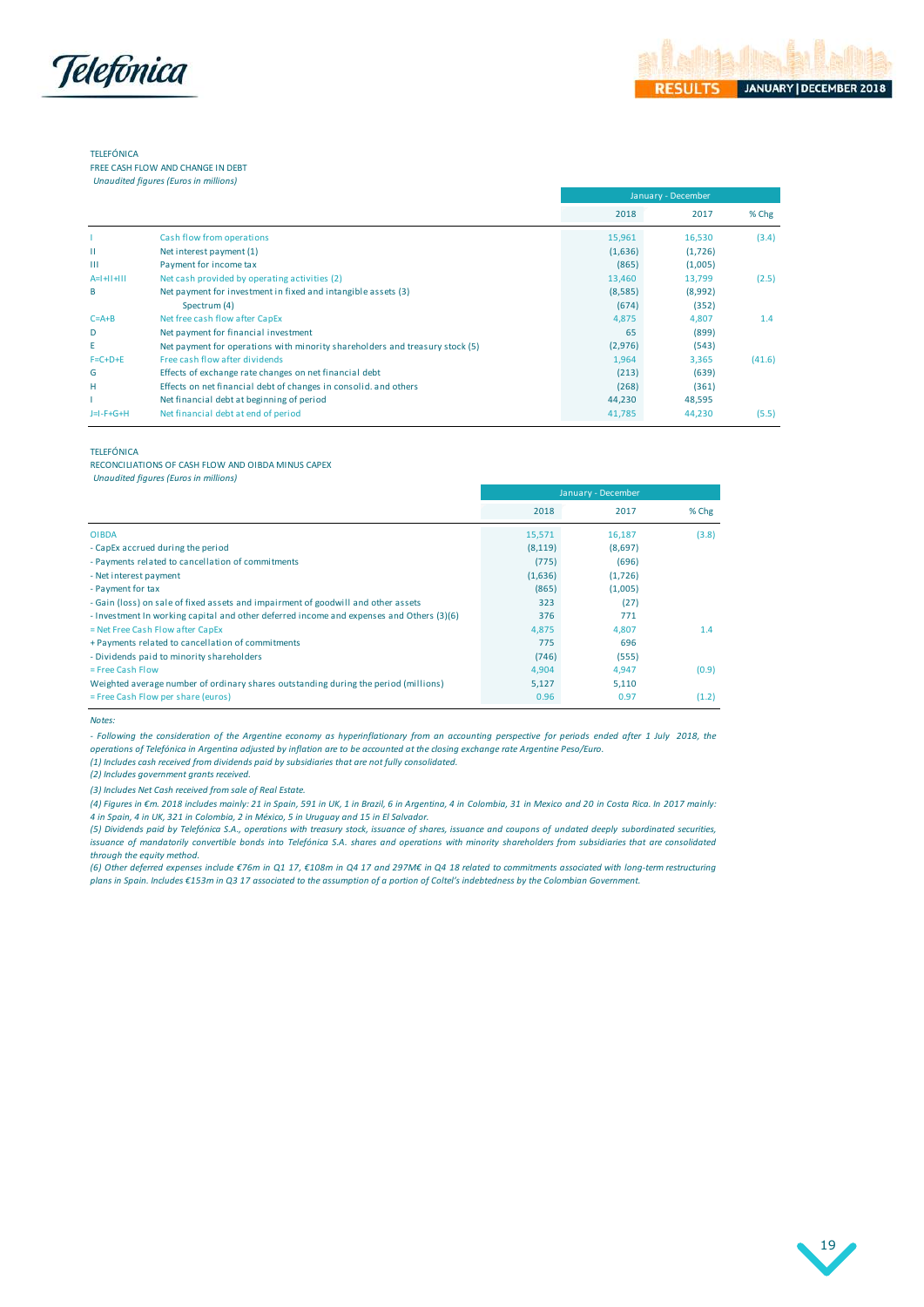

| <b>EXCHANGES RATES APPLIED</b> |  |  |
|--------------------------------|--|--|
|--------------------------------|--|--|

|                                | P&L and CapEx (1)<br><b>Statement of Financial Position (2)</b> |                |               |               |  |  |
|--------------------------------|-----------------------------------------------------------------|----------------|---------------|---------------|--|--|
| Currency units per Euro        | Jan - Dec 2018                                                  | Jan - Dec 2017 | December 2018 | December 2017 |  |  |
| USA (US Dollar)                | 1.180                                                           | 1.127          | 1.145         | 1.199         |  |  |
| United Kingdom (Sterling)      | 0.885                                                           | 0.876          | 0.895         | 0.888         |  |  |
| Argentina (Argentine Peso) (3) | 43.303                                                          | 18.560         | 43.303        | 22.518        |  |  |
| Brazil (Brazilian Real)        | 4.292                                                           | 3.595          | 4.438         | 3.968         |  |  |
| Chile (Chilean Peso)           | 756.458                                                         | 731.283        | 795.754       | 737.333       |  |  |
| Colombia (Colombian Peso)      | 3,485.231                                                       | 3,324.369      | 3,722.094     | 3,579.008     |  |  |
| Costa Rica (Colon)             | 684.463                                                         | 644.745        | 700.771       | 686.813       |  |  |
| Guatemala (Quetzal)            | 8.873                                                           | 8.285          | 8.861         | 8.809         |  |  |
| Mexico (Mexican Peso)          | 22.688                                                          | 21.288         | 22.507        | 23.584        |  |  |
| Nicaragua (Cordoba)            | 37.238                                                          | 33.840         | 37.030        | 36.921        |  |  |
| Peru (Peruvian Nuevo Sol)      | 3.878                                                           | 3.675          | 3.864         | 3.888         |  |  |
| Uruguay (Uruguayan Peso)       | 36.200                                                          | 32.302         | 37.116        | 34.551        |  |  |
| Venezuela (4)                  | 8,714.287                                                       | 43,316.682     | 8,714.287     | 43,316.682    |  |  |

*(1) Average exchange rate for the period.* 

*(2) Exchange rates as of 31/12/18 and 31/12/17.*

(3) Following the consideration of the Argentine economy as hyperinflationary from an accounting perspective for periods ended after 1 July 2018, the operations of Telefónica in Argentina adjusted by inflation are to be accounted at the closing *exchange rate Argentine Peso/Euro.* 

(4) The operations of Telefónica in Venezuela adjusted by inflation are to be accounted at the closing exchange rate Bolívar *Soberano/Euro. For the January-December 2018 period Telefónica uses a synthetic Exchange rate of 7,608.41 Bolívares Soberanos/USD as of end of December 2018.* 

### NET FINANCIAL DEBT STRUCTURE BY CURRENCY

*Unaudited figures* 

| - -                                      | December 2018 |       |            |            |  |  |  |
|------------------------------------------|---------------|-------|------------|------------|--|--|--|
|                                          | <b>EUR</b>    | LATAM | <b>GBP</b> | <b>USD</b> |  |  |  |
| Net financial debt structure by currency | 80%           | 10%   | 9%         | 1%         |  |  |  |
|                                          |               |       |            |            |  |  |  |

### TOTAL FINANCIAL LIABILITIES BREAKDOWN

*Unaudited figures* 

|                                                                     |                                  | December 2018                          |                                                                        |
|---------------------------------------------------------------------|----------------------------------|----------------------------------------|------------------------------------------------------------------------|
|                                                                     | Bonds and<br>commercial<br>paper | Debt with<br>financial<br>institutions | Other financial debt<br>(including governments) and<br>net derivatives |
| <b>Total financial liabilities (1)</b>                              | 84%                              | 15%                                    | 1%                                                                     |
| (1) Includes nositive value of derivatives and other financial debt |                                  |                                        |                                                                        |

*(1) Includes positive value of derivatives and other financial debt.*

### CREDIT RATINGS

|                      | Long-Term  | Short-Term | Perspective   | Date of last rating change, |
|----------------------|------------|------------|---------------|-----------------------------|
| Moody's <sup>1</sup> | Baa3       | $P-3$      | <b>Stable</b> | 07/11/2016                  |
| Fitch <sup>1</sup>   | <b>BBB</b> | $F-3$      | <b>Stable</b> | 05/09/2016                  |
| $S\&P1$              | <b>BBB</b> | $A-2$      | <b>Stable</b> | 17/05/2016                  |

*(1) The rating is issued by a credit rating agency established in the EU and registered under Regulation (EC) 1060/2009.*

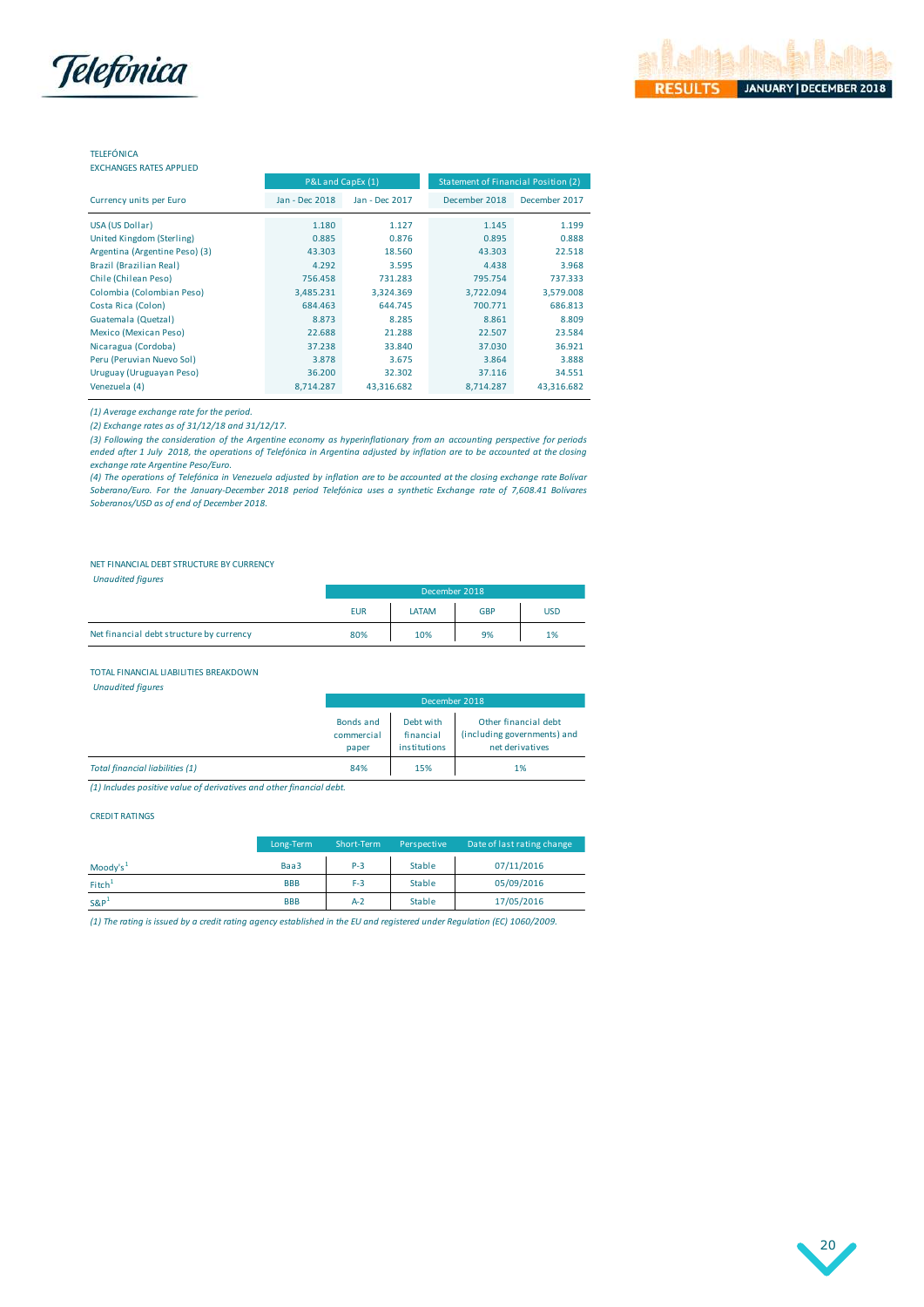



# 02

# <span id="page-21-0"></span>**TELEFÓNICA ESPAÑA**

## (y-o-y changes in organic terms)

Telefónica España results in the fourth quarter of 2018 confirm the strength and the gradual improvement of their growth rate, posting an acceleration in service revenues growth (+0.6% y-o-y, +0.6 p.p. sequentially), though still affected by regulation and the loss of the Yoigo/Pepephone wholesale contract (+2.0% y-o-y excluding these impacts).

As a result, in 2018 revenues grew again (+0.4% y-o-y), with a faster advance in the consumer segment and a return to growth in corporate revenues while organic OIBDA margin remained at 40%, despite the already expected increase in content costs. Operating cash flow generation also increased (+0.6% y-o-y) on the back of the positive revenue performance and the lower level of investments (-5.1% y-o-y) derived from the broad 4G and fibre coverage.

Commercial activity performed well within a normalised competitive environment since early October. Telefónica's competitive positioning has been reinforced by the revamp of the "Fusión" portfolio in October (including more TV content and more attractive ultrafast fibre speeds), the official launch of "O2", and the commercial launch of new medium and high-value "Fusión" bundles integrating "Netflix" content (December). On the other hand, tariff upgrades were announced during the quarter, being effective during January and February 2019.

The focus on the continuous improvement of service' value, quality and differentiation, led to a notable increase in net additions in 2018, particularly in higher value services (retail fibre, 517k accesses, +22% y-o-y; mobile contract, 1.2M, +33% and Pay TV, 244k; +28%). Additionally, growth in wholesale fibre accesses is also worth to note, +673k (+28% y-o-y).

**Convergent** customers (4.6m) were up 4% year-on-year, with net adds of 51k (188k in 2018, double the previous year) following the official launch of the "O2" brand in the quarter. Convergent customers now account for 91% of the TV base (+4 p.p. y-o-y), 88% of broadband customers (+2 p.p.), and 84% of mobile contract customers (+5 p.p.) in the consumer market.

The quality of the convergent base continues to improve, as reflected in the strong increase in total accesses (22.2m, +9% y-o-y), with an average of 2.0 mobile lines per customer (vs. 1.8x at the end of 2017), and improved customer mix; 30% of customers with high-value bundles (+3 p.p. y-o-y), 80% with TV (+5 p.p. y-o-y) and 40% with high-speed fibre (+1 p.p. y-o-y).

Convergent ARPU in the quarter (€88.2) accelerated its growth to 2.5% year-on-year, thanks to the higher value of its customer base, especially since mid-third quarter. Convergent "O2" customers, despite having an average ARPU below the "Fusión" average, contributed to convergent revenue growth (which accelerate during the quarter to +7.1% y-o-y, +2.1 p.p. from the previous quarter). Churn stood at 1.5% because due to the higher value of the base.

**Mobile accesses** showed quarterly net additions of 195k, +4.6% y-o-y, fostered by growth in the contract base (+7% y-o-y) which added 282k new lines and maintained a positive balance in portability in the quarter and in the year, reflecting Movistar's leadership in the growing mobile broadband market, the most valuable.

**Fixed broadband** accesses (6.1m; +2% y-o-y) posted net adds in the quarter (3k), with solid gross adds and stable churn y-o-y. **Fibre** accesses continued their strong growth (+15% y-o-y, +118k net adds in the quarter, 517k in the year) to reach 3.9m accesses, representing 64% of consumer broadband accesses (+8 p.p. y-o-y).

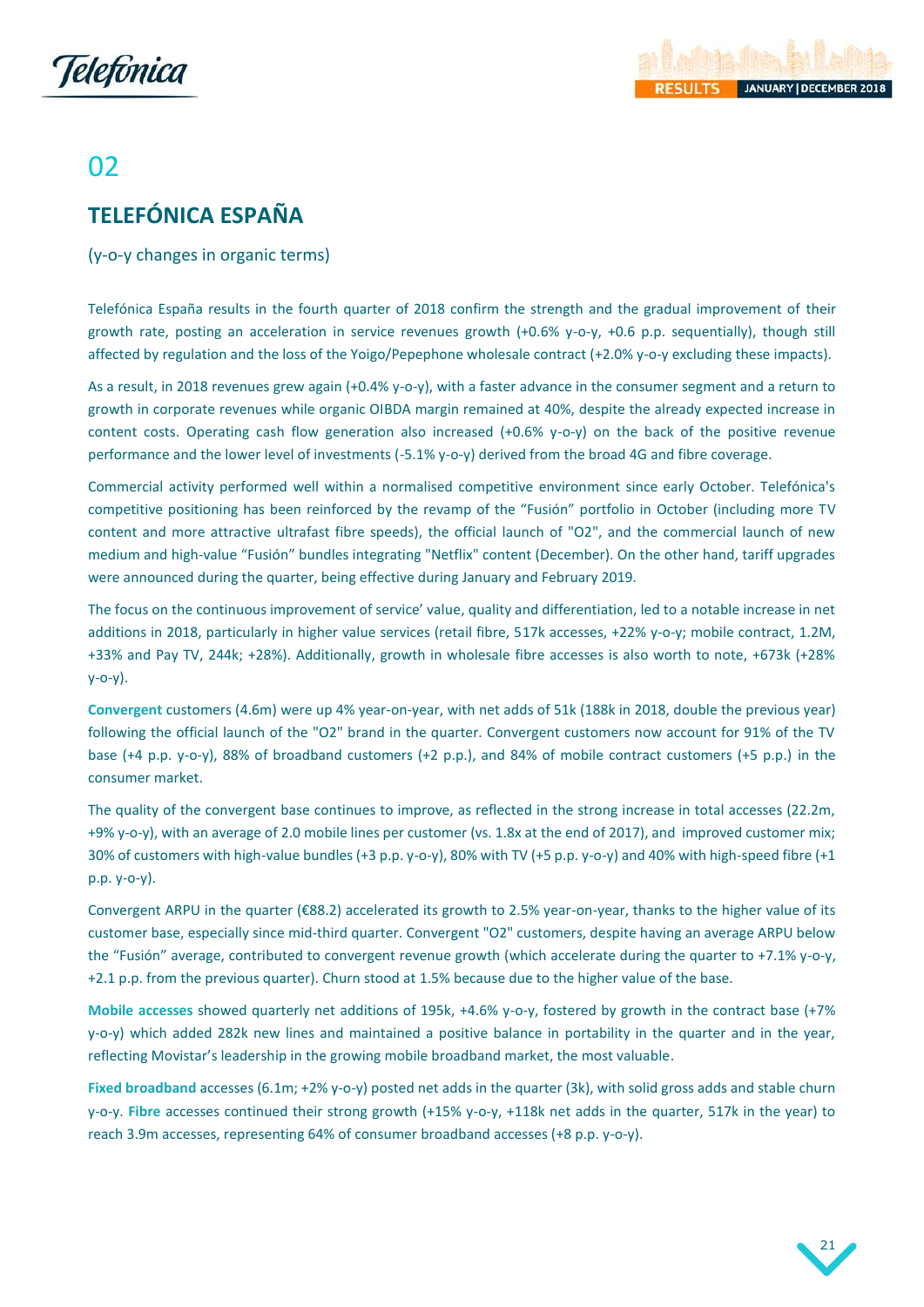

Worth to highlight is the solid growth of Pay TV customers (4.1m), 6% y-o-y, with 55k new accesses (244k in the year), while **fixed telephony** accesses (-3% y-o-y) fell by 57k in the quarter and by 276k in 2018, reducing their decline vs the one registered in the previous year.

**Wholesale accesses** amounted to 3.9m (-7% y-o-y), although NEBA Fibre accesses, fostered by the agreements with the main market operators, reached a new record in terms of net adds in the quarter (+212k) after reaching 1.5m, and already accounted for 39% of total wholesale accesses (+19 p.p. y-o-y, +6 p.p. q-o-q).

Premises passed with FTTH stood at 21.3m (514k net additions in the quarter) and the connected customer uptake increased to 26% (out of which 7% are wholesale accesses), meaning 1.2m more customers connected to Telefónica España's fibre network compared to 2017 (including retail and wholesale).

**Revenues** amounted to €3,253m (+0.3% y-o-y), improving from the previous quarter (+0.1 p.p.) thanks to the acceleration of **service revenue** growth (€3,144m; +2.0% y-o-y excluding the regulatory impact mentioned above and the loss of the MVNO contract, +0.6 p.p. q-o-q) and despite lower handset sales (-7.8% y-o-y; vs. +4.6% in July - September). In 2018, total revenue (€12,706m) and service revenue (€12,320m) grew 0.4% and 0.3% y-o-y respectively. Service revenues have been posting annual growth for six quarters in a row.

**Consumer revenues** in the quarter (€1,669m) increased 1.1% y-o-y and improved their trend (+0.6 p.p. vs. the third quarter) mainly due to the acceleration in convergent revenues growth (39% of service revenue), which increased 7.1% y-o-y (+2.1 p.p. sequentially) underpinned by the larger value base and higher ARPU. In 2018, consumer revenues amounted to  $\epsilon$ 6,689m, up 1.3% y-o-y, driven by growing convergent revenue (+7.3% y-o-y).

**Business revenues** in the quarter (€909m) increased 5.0% y-o-y improving as well their pace of growth (+3.5 p.p. vs. the previous quarter), thanks to the excellent performance of both IT revenues at €258m, a quarterly record (+19.3%, +6.1 p.p. sequential), and Communications revenue, which posted positive growth rate (+0.2% y-o-y; -1.6% in the previous quarter). Business revenues in 2018 amounted to €3,462m and grew by 1.8% y-o-y.

**Wholesale and other revenues** (€566m in the quarter) decreased by 7.1% y-o-y, affected by the regulated MTR cut (-36% since February) and by the MVNO migration of Yoigo/Pepephone. The weaker y-o-y performance (-3.8 p.p. sequentially) is due to the tougher y-o-y comparison of NEBA revenue and despite higher TV revenues. Wholesale and Other revenues in 2018 amounted to €2,169n, down 4.6% y-o-y.

**Operating expenses**in October-December totalled €2,412m (+3.6% y-o-y) and €8,314m (+1.5% y-o-y) in 2018, impacted by a €297m provision in personnel expenses – on the updating of the 2016-2018 voluntary employment suspension plan due to lower than expected employees' returns - which will on the contrary generate €40m of recurrent savings on top of those already achieved.

**Supplies** (€1,020m October-December) rose by 8.3% y-o-y (+4.3% in the third quarter; +5.2% in 2018) reflecting the impact over the full quarter of the higher cost of the new football season, calendar one-off effects in Motor content (which will disappear since the first quarter of 2019 including 11M€ from the accelerated amortization of MotoGP broadcasting rights that have not been renewed) and the increasing weight of the IT business. As anticipated, the growth of net contents cost peaked in the fourth quarter (+35% y-o-y in the quarter, +17 p.p. sequentially; +18% over the year), primarily due to the new football cycle, which is already being progressively offset by larger convergent revenue.

**Personnel expenses** (€775m October-December) fell by 3.9% y-o-y reflecting savings from the employment suspension plan (€30m). Headcount at end of December totalled 25,305 employees (-7% y-o-y). In 2018, personnel expenses decreased by 4.7% y-o-y, on plan savings of €118m, in addition to the savings achieved in previous years.

**Other operating expenses** (€616m October-December) declined 2.4% y-o-y (+1.3% in 2018) due to the better performance in commercial expenses.

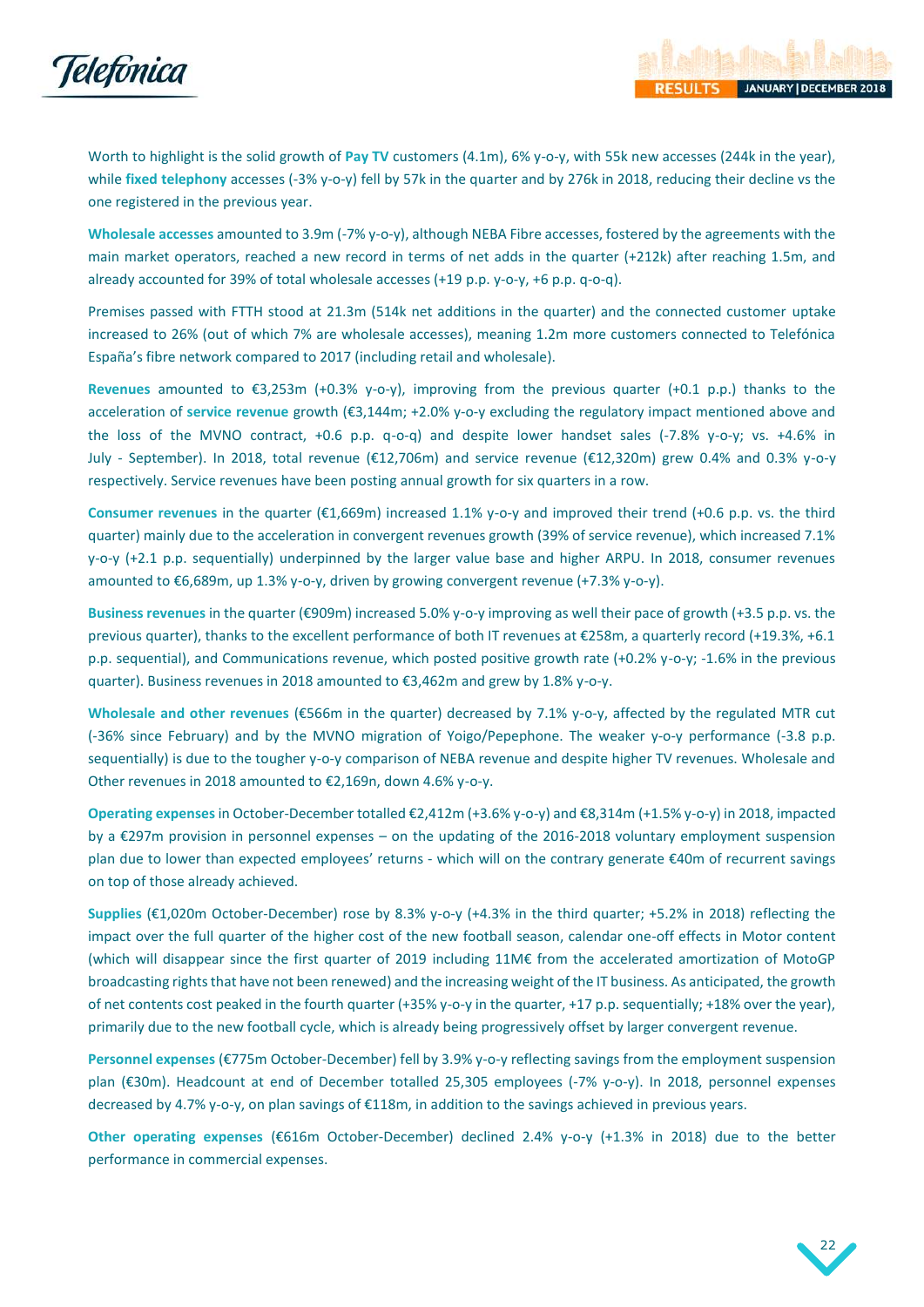

**OIBDA** in the last quarter of the year amounted to €966m (-4.4% y-o-y) and **OIBDA margin** stood at 29.7%, impacted by the restructuring provision (-€297m), a capital gain from real estate sales (€44m; €27m in the same period of 2017) and a capital loss (-€3m) from the sale of the subsidiary Catsa.

OIBDA evolution in the quarter mainly reflected the higher growth in net content cost and the loss of the wholesale contract with Yoigo/Pepephone, which will no longer negatively impact results as from the first half of 2019.

In 2018, OIBDA reached €4,763m and OIBDA margin was 37.5% affected by the already mentioned impacts (-1.3% y-o-y and -0.7 p.p. y-o-y respectively).

In line with all above, the evolution of OIBDA throughout 2019 should be favored by lower content-cost growth (as punctual impacts disappear since the first quarter), progressive improvement in convergent revenue (backed by the January and February tariff update and the expiry of 2018 promotions during the third quarter of the year) and wholesale.

**CapEx** in 2018 amounted to €1,719m, falling for the second year in a row (-5.1% y-o-y), due to the lower pace in deployment of the 4G network and the capture of efficiencies, leading to growth in **operating cash flow** to €3,044m (+0.6% y-o-y).

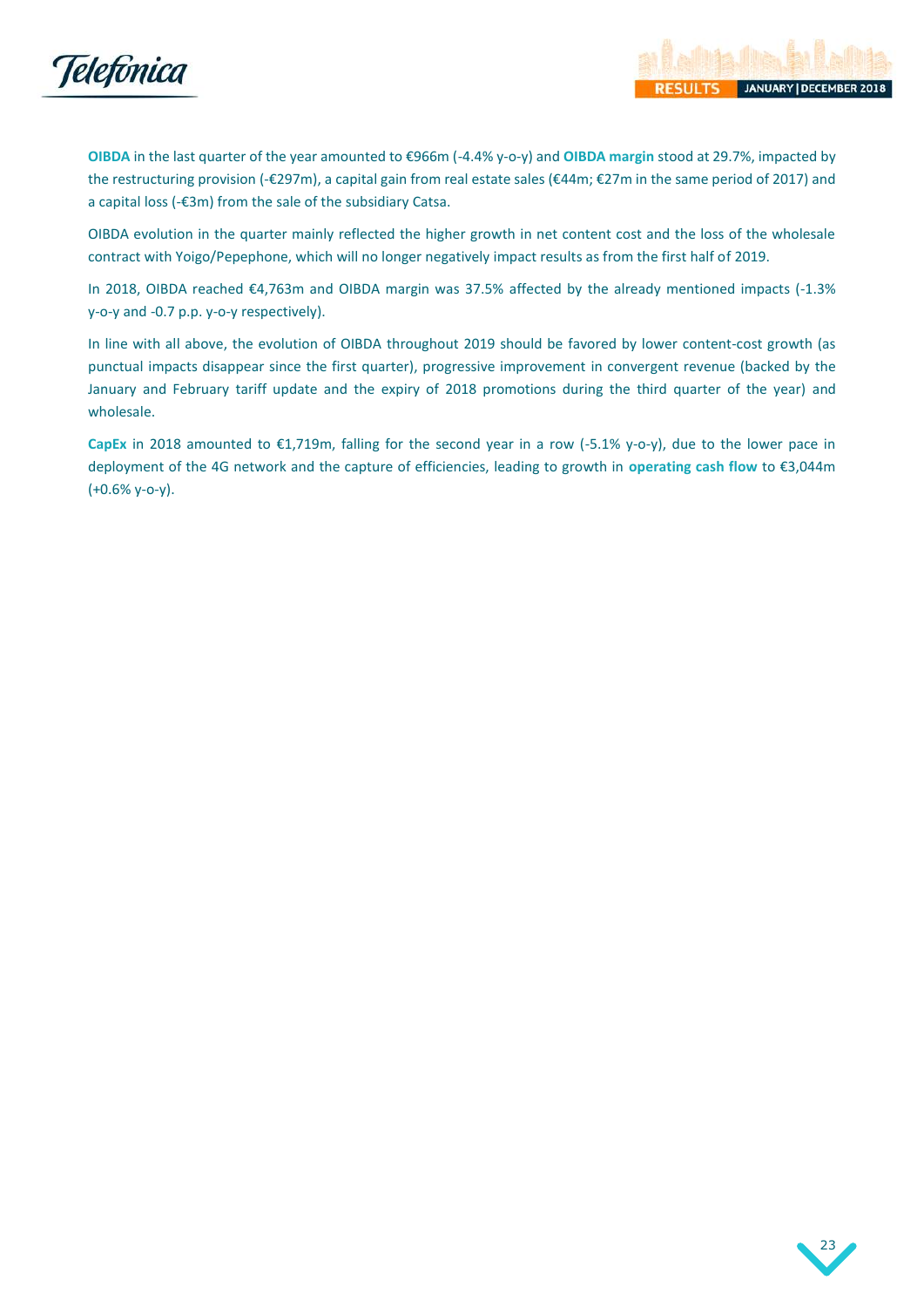

## TELEFÓNICA ESPAÑA

| <b>CONSOLIDATED INCOME STATEMENT</b>             |                    |          |            |            |                    |          |            |            |
|--------------------------------------------------|--------------------|----------|------------|------------|--------------------|----------|------------|------------|
| <b>Unaudited figures (Euros in millions)</b>     | January - December |          | % Chg      |            | October - December |          | % Chg      |            |
|                                                  | 2018               | 2017     | Reported   | Organic    | 2018               | 2017     | Reported   | Organic    |
| <b>Revenues</b>                                  | 12,706             | 12,653   | 0.4        | 0.4        | 3,253              | 3,243    | 0.3        | 0.3        |
| Mobile handset revenues                          | 386                | 379      | 1.8        | 3.4        | 109                | 120      | (9.5)      | (7.8)      |
| Revenues ex-mobile handset revenues              | 12,320             | 12,274   | 0.4        | 0.3        | 3,144              | 3,123    | 0.7        | 0.6        |
| Consumer (1)                                     | 6,689              | 6,602    | 1.3        | 1.3        | 1,669              | 1,651    | 1.1        | 1.1        |
| Convergent                                       | 4,795              | 4,470    | 7.3        | 7.3        | 1,217              | 1,137    | 7.1        | 7.1        |
| Non convergent                                   | 1,894              | 2,132    | (11.2)     | (11.2)     | 452                | 515      | (12.3)     | (12.3)     |
| <b>Business</b>                                  | 3,462              | 3,401    | 1.8        | 1.8        | 909                | 866      | 5.0        | 5.0        |
| Communications                                   | 2,602              | 2,631    | (1.1)      | (1.1)      | 651                | 649      | 0.2        | 0.2        |
| IT                                               | 860                | 771      | 11.6       | 11.6       | 258                | 216      | 19.3       | 19.3       |
| Wholesale and Other (2)                          | 2,169              | 2,271    | (4.5)      | (4.6)      | 566                | 606      | (6.6)      | (7.1)      |
| Internal expenditure capitalised in fixed assets | 292                | 310      | (5.7)      | (5.7)      | 75                 | 81       | (7.0)      | (7.0)      |
| Operating expenses                               | (8, 314)           | (8,066)  | 3.1        | 1.5        | (2, 412)           | (2, 131) | 13.2       | 3.6        |
| <b>Supplies</b>                                  | (3,663)            | (3,481)  | 5.2        | 5.2        | (1,020)            | (942)    | 8.3        | 8.3        |
| Personnel expenses                               | (2, 248)           | (2,212)  | 1.6        | (4.7)      | (775)              | (587)    | 32.1       | (3.9)      |
| Other operating expenses                         | (2,403)            | (2, 373) | 1.3        | 1.3        | (616)              | (602)    | 2.3        | 2.4        |
| Other net income (expense)                       | 21                 | (10)     | C.S.       | n.m.       | 18                 | (10)     | C.S.       | n.m.       |
| Gain (loss) on sale of fixed assets              | 66                 | 70       | (6.4)      | (2.2)      | 32                 | 37       | (14.4)     | (6.5)      |
| Impairment of goodwill and other assets          | (7)                | (5)      | 29.0       | 29.0       | (0)                | (0)      | 6.7        | 6.7        |
| Operating income before D&A (OIBDA)              | 4,763              | 4,952    | (3.8)      | (1.3)      | 966                | 1,221    | (20.9)     | (4.4)      |
| <b>OIBDA Margin</b>                              | 37.5%              | 39.1%    | (1.6 p.p.) | (0.7 p.p.) | 29.7%              | 37.6%    | (8.0 p.p.) | (1.9 p.p.) |
| CapEx                                            | 1,719              | 1,683    | 2.1        | (5.1)      | 562                | 586      | (4.1)      | (23.7)     |
| Spectrum                                         | 122                | ٠        |            | ٠          | 115                |          |            |            |
| OpCF (OIBDA-CapEx)                               | 3.044              | 3,269    | (6.9)      | 0.6        | 404                | 635      | (36.4)     | 10.9       |

### *Notes:*

*- January-December and October-December 2018 results reported under accounting standards IFRS 15 & 9, effective since January 2018.*

*- OIBDA before management and brand fees. (1) Consumer revenues include residential and SOHO revenues.*

*(2) Wholesale and other revenues include subsidiaries and other revenues.*

### TELEFÓNICA ESPAÑA

#### ACCESSES

| <b>Unaudited figures (Thousands)</b> |          | 2017     |           |                 | 2018     |          |           |          |        |
|--------------------------------------|----------|----------|-----------|-----------------|----------|----------|-----------|----------|--------|
|                                      | March    | June     | September | <b>December</b> | March    | June     | September | December | % Chg  |
| <b>Final Clients Accesses</b>        | 36,537.3 | 36,464.3 | 36,614.6  | 36,768.5        | 36,884.3 | 36,970.3 | 37,441.3  | 37,634.4 | 2.4    |
| Fixed telephony accesses (1)         | 9,584.2  | 9,463.3  | 9,387.4   | 9,304.7         | 9,180.9  | 9,089.2  | 9,085.7   | 9,029.1  | (3.0)  |
| Internet and data accesses           | 6,075.9  | 6,044.4  | 6,040.7   | 6,039.6         | 6,032.8  | 6,050.1  | 6,129.4   | 6,129.6  | 1.5    |
| <b>Broadband</b>                     | 6,050.9  | 6,020.1  | 6,017.6   | 6,020.3         | 6,014.7  | 6,032.0  | 6,110.5   | 6,113.5  | 1.5    |
| <b>FTTH</b>                          | 3,127.8  | 3,213.5  | 3,309.3   | 3,423.7         | 3,550.5  | 3,667.5  | 3,822.2   | 3,940.6  | 15.1   |
| Mobile accesses                      | 17,261.7 | 17,289.8 | 17,419.6  | 17,576.5        | 17,743.3 | 17,896.1 | 18,189.8  | 18,384.4 | 4.6    |
| Prepay                               | 2,135.9  | 2,000.4  | 1,905.4   | 1,793.4         | 1,683.9  | 1,603.6  | 1,527.3   | 1,440.1  | (19.7) |
| Contract                             | 15,125.7 | 15,289.4 | 15,514.1  | 15,783.1        | 16,059.3 | 16,292.5 | 16,662.5  | 16,944.3 | 7.4    |
| M2M                                  | 2,015.6  | 1,974.7  | 2,020.9   | 2,015.6         | 2,083.7  | 2,149.2  | 2,227.4   | 2,333.2  | 15.8   |
| Pay TV                               | 3,615.6  | 3,666.8  | 3,766.9   | 3,847.6         | 3,927.3  | 3,934.9  | 4,036.4   | 4,091.3  | 6.3    |
| Wholesale Accesses                   | 4,442.3  | 4,377.8  | 4,295.7   | 4,221.1         | 4,119.0  | 4,035.1  | 3,948.0   | 3,912.9  | (7.3)  |
| Fibre                                | 426.2    | 539.7    | 671.7     | 849.5           | 995.8    | 1,158.9  | 1,309.8   | 1,522.2  | 79.2   |
| <b>Total Accesses</b>                | 40,979.6 | 40,842.1 | 40,910.3  | 40,989.6        | 41,003.2 | 41,005.4 | 41,389.2  | 41,547.3 | 1.4    |

*(1) Includes fixed wireless and VoIP accesses.*

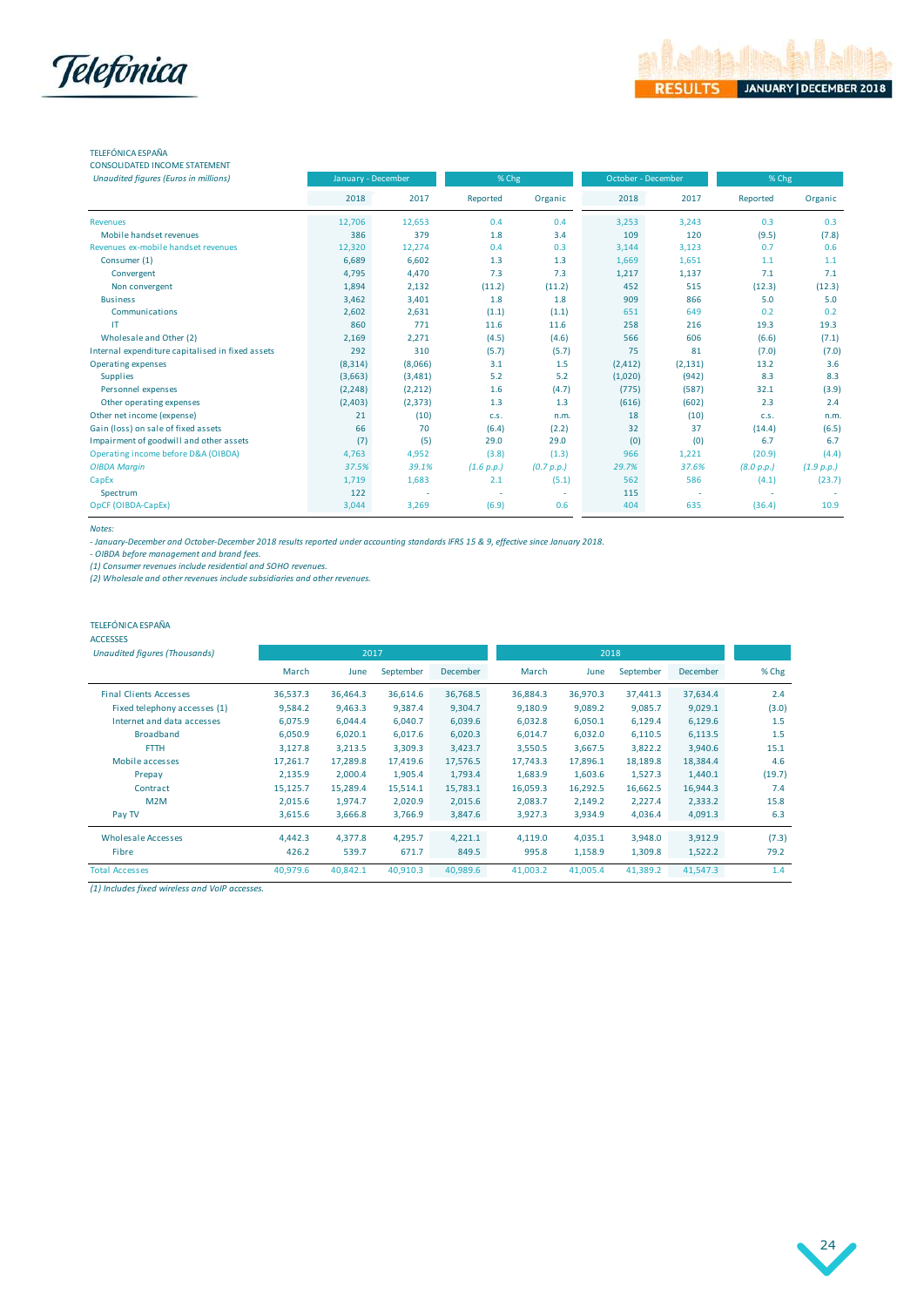



## *TELEFÓNICA ESPAÑA*

CONSUMER ACCESSES (Convergent + Non convergent)

| Unaudited figures (thousands)  |          | 2017     |           |                 |          | 2018     |           |          |        |
|--------------------------------|----------|----------|-----------|-----------------|----------|----------|-----------|----------|--------|
|                                | March    | June     | September | <b>December</b> | March    | June     | September | December | % Chg  |
| Fixed telephony accesses       | 7,146.2  | 7,041.5  | 6,972.1   | 6,895.4         | 6,799.9  | 6,721.7  | 6,716.6   | 6,657.7  | (3.4)  |
| Internet and data accesses     | 5,195.3  | 5,174.0  | 5,178.0   | 5,181.9         | 5,187.7  | 5,198.6  | 5,274.0   | 5,272.9  | 1.8    |
| Mobile accesses                | 11,754.9 | 11,813.6 | 11,885.8  | 12,024.8        | 12,141.4 | 12,236.6 | 12,450.2  | 12,530.5 | 4.2    |
| Prepay                         | 2,135.9  | 2,000.4  | 1,905.4   | 1,793.4         | 1,683.9  | 1,603.6  | 1,527.3   | 1.440.1  | (19.7) |
| Contract                       | 9,618.9  | 9,813.2  | 9,980.3   | 10,231.4        | 10,457.5 | 10,633.0 | 10,922.8  | 11,090.4 | 8.4    |
| Pay TV                         | 3,615.6  | 3,666.8  | 3,766.9   | 3,847.6         | 3,927.3  | 3.934.9  | 4.036.4   | 4,091.3  | 6.3    |
| <b>Total Consumer Accesses</b> | 27.711.8 | 27.695.9 | 27,802.7  | 27.949.7        | 28.056.3 | 28.091.8 | 28.477.1  | 28.552.4 | 2.2    |

| <b>TOTAL MOBILE ACCESSES</b> |          |              |           |                 |          |          |           |          |          |
|------------------------------|----------|--------------|-----------|-----------------|----------|----------|-----------|----------|----------|
| <b>Unaudited figures</b>     |          | 2017<br>2018 |           |                 |          |          |           |          |          |
|                              | March    | June         | September | <b>December</b> | March    | June     | September | December | % Chg    |
| Contract percentage (%)      | 87.6%    | 88.4%        | 89.1%     | 89.8%           | 90.5%    | 91.0%    | 91.6%     | 92.2%    | 2.4 p.p. |
| Smartphones ('000)           | 10.800.7 | 11.240.4     | 11.473.6  | 11,857.7        | 12.264.6 | 12,356.6 | 12,731.9  | 12,889.7 | 8.7      |
| Smartphone penetration (%)   | 71.3%    | 73.8%        | 74.8%     | 76.4%           | 78.5%    | 78.7%    | 79.9%     | 80.5%    | 4.1 p.p. |
| LTE ('000)                   | 6,589.6  | 6,976.3      | 7,322.8   | 7,686.2         | 8,002.5  | 8,270.0  | 8,596.5   | 8,843.2  | 15.1     |
| LTE penetration (%)          | 43.2%    | 45.6%        | 47.6%     | 49.4%           | 51.1%    | 52.5%    | 53.9%     | 55.1%    | 5.7 p.p. |

| <b>CONSUMER CONVERGENT</b>    |          |          |           |                 |          |          |           |          |       |
|-------------------------------|----------|----------|-----------|-----------------|----------|----------|-----------|----------|-------|
| Unaudited figures (thousands) | 2017     |          |           |                 | 2018     |          |           |          |       |
|                               | March    | June     | September | <b>December</b> | March    | June     | September | December | % Chg |
| <b>Convergent Customers</b>   | 4,379.0  | 4.374.7  | 4.384.7   | 4,426.2         | 4,460.0  | 4,482.1  | 4,562.6   | 4,613.8  | 4.2   |
| High speed Fibre              | 1.669.1  | 1,677.9  | 1,691.3   | 1,701.8         | 1,708.5  | 1,696.9  | 1,773.6   | 1,823.4  | 7.2   |
| <b>IPTV/Satellite</b>         | 2,970.9  | 3,071.9  | 3,218.7   | 3,347.8         | 3,470.6  | 3,508.6  | 3,625.6   | 3,711.0  | 10.8  |
| Mobile add-ons                | 2,861.6  | 3,138.5  | 3,365.9   | 3,690.9         | 4,036.7  | 4.248.0  | 4,482.3   | 4,687.7  | 27.0  |
| <b>Convergent Accesses</b>    | 18,969.5 | 19.334.6 | 19,738.7  | 20,317.2        | 20,887.3 | 21,203.0 | 21.795.7  | 22,240.0 | 9.5   |

| <b>CONSUMER CONVERGENT</b> |           |                |                |           | 2018           |                |                |                |            |
|----------------------------|-----------|----------------|----------------|-----------|----------------|----------------|----------------|----------------|------------|
| <b>Unaudited figures</b>   | 2017      |                |                |           |                |                |                |                |            |
|                            | Q1        | Q <sub>2</sub> | Q <sub>3</sub> | Q4        | Q <sub>1</sub> | Q <sub>2</sub> | Q <sub>3</sub> | Q <sub>4</sub> | % Chg org. |
| Convergent ARPU (EUR)      | 81.6      | 84.8           | 87.6           | 86.1      | 87.8           | 89.5           | 89.2           | 88.2           | 2.5        |
| Convergent churn           | 1.4%      | 1.3%           | 1.5%           | 1.6%      | 1.5%           | 1.5%           | 1.5%           | 1.5%           | (0.1 p.p.) |
|                            | Jan - Mar | Jan - Jun      | Jan - Sep      | Jan - Dec | Jan - Mar      | Jan - Jun      | Jan - Sep      | Jan - Dec      | % Chg org. |
| Convergent ARPU (EUR)      | 81.6      | 83.2           | 84.7           | 85.1      | 87.8           | 88.6           | 88.8           | 88.7           | 4.3        |
| Convergent churn           | 1.4%      | 1.4%           | 1.4%           | 1.5%      | 1.5%           | 1.5%           | 1.5%           | 1.5%           | 0.0 p.p.   |

#### SELECTED OPERATIONAL DATA

| <b>Unaudited figures</b> |           | 2017      |           |           | 2018      |           |           |           |       |
|--------------------------|-----------|-----------|-----------|-----------|-----------|-----------|-----------|-----------|-------|
|                          | Jan - Mar | Jan - Jun | Jan - Sep | Jan - Dec | Jan - Mar | Jan - Jun | Jan - Sep | Jan - Dec | % Chg |
| Total data traffic (TB)  | L.473.501 | 3.166.713 | 4.860.008 | 6,863,956 | 2.113.454 | 4.296.235 | 6.598.644 | 9.176.392 | 33.7  |
| Fixed data traffic       | .406.556  | 3.009.891 | 4.581.394 | 6.466.074 | 1.978.154 | 4.010.990 | 6.120.345 | 8,507,409 | 31.6  |
| Mobile data traffic      | 66.944    | 156.821   | 278.614   | 397.882   | 135.300   | 285.245   | 478.299   | 668.984   | 68.1  |

*Notes:* 

*- Convergent: Fusión and Multibrand included from Q4 2018.*

*- Data traffic is defined as Terabytes used by the company customers, both upload and download (1TByte = 10^12 bytes). Promotional traffic is included. Traffic not associated to the Company's mobile customers (roaming-in, MVNOs, interconnection of third parties and other business lines) is also included. Traffic volume non-rounded.*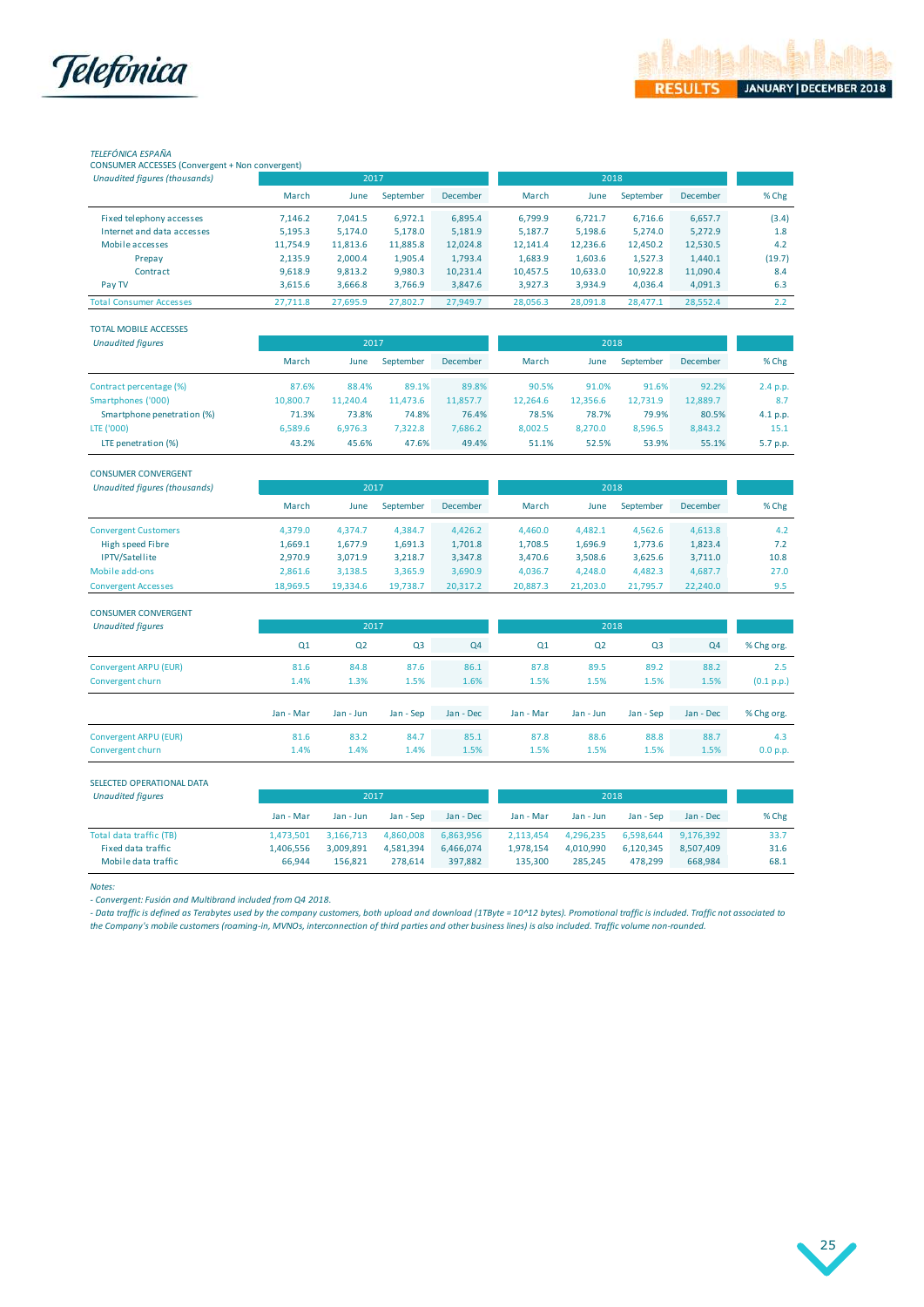

# 03

# <span id="page-26-0"></span>**TELEFÓNICA DEUTSCHLAND**

(y-o-y changes in organic terms)

Telefónica Deutschland continued to show a positive operational momentum, in a dynamic yet rational market environment. The Company remained focused on profitable growth by stimulating data usage and monetising data demand (O<sub>2</sub> Free tariff portfolio with double-data "Boost" option and the unique "O<sub>2</sub> Connect"). During the quarter the Company largely finalised its network integration, with significant quality improvements. In Connect magazine, O<sub>2</sub> achieved the best rating across user profiles in the category "tariff" and in "service". While all providers scored at an overall high level, O2's achievement delivers the first milestone of its "Mobile Customer and Digital Champion" strategy. On the 5<sup>th</sup> of February, the new "O<sub>2</sub> my All in One XL" convergent tariff was launched in order to provide better service to convergence-oriented customers.

**Contract mobile customers** (22.3m; +5% y-o-y) posted strong net additions of 279k in Q4 (+1,002k in 2018) on the O<sup>2</sup> Free and Blau portfolio continued traction and partner trading remaining strong on the back of 4G offers (62% of gross additions in Q4; 60% in 2018). **Prepay customers** (20.5m; -6% y-o-y) further declined on the back of regulatory changes (mainly legitimation check). Net disconnections in Q4 were -509k and -1.3m in 2018. **Mobile churn** declined by 0.8 p.p. in Q4 (-0.2 p.p. in 2018), driven by O<sup>2</sup> brand as the company continues to focus on customer retention. **Smartphone** penetration continued to grow (+5.1 p.p. y-o-y to 66%) and **LTE accesses** stood at 18.4m, an increase of +17% y-o-y, with LTE penetration reaching 44% (+6.9 p.p. y-o-y). The average data usage for O<sub>2</sub> contract LTE customers continued to grow (+47% y-o-y) and reached 4.1 GB per month in Q4 with  $O_2$  Free M tariff customers using 6.5 GB per month. Total retail BB accesses remained flat y-o-y at 2.1m (+0.4% y-o-y in 2018). **Retail broadband** accelerated with +25k net additions in Q4 (+6k in Q3 18; +8k in 2018) on the back of remaining high demand for VDSL. As such, VDSL (1.4m accesses; +25% y-o-y) registered 52k net additions in Q4 18 (+290k in 2018).

**Revenues** reached €1,965m up 2.6% y-o-y in Q4 (€7,320m; -0.1% y-o-y in 2018) mainly driven by the strong seasonal demand for handsets. **Mobile service revenues** totalled €1,330m, 0.8% down y-o-y (€5,267m; -0.8% y-o-y in 2018) mainly due to regulatory effects such as RLAH. MSR ex-regulation was -0.4% y-o-y in Q4 (flat y-o-y in 2018), as O<sub>2</sub> Free tariff portfolio is ARPU accretive but takes time to filter through the large customer base, offset by the continued headwinds from legacy base rotation and OTT trends. **Handset revenues** amounted to €445m, +24.2% y-o-y (€1,272m; +12.3% y-o-y in 2018), on strong seasonal support from promotional activities. **Fixed revenues** declined by 12.7% y-o-y (€185m in Q4; €767m in 2018; -12.4% y-o-y) reflecting the planned dismantling of legacy infrastructure, while the retail business was offset by promotional activity and higher bundle share.

**Operating expenses** totalled €1,500m in Q4 18, +3.2% y-o-y (+0.1% y-o-y in 2018) mainly related to network consolidation. **Supplies** (€712m) increased by +11.9% y-o-y (+2.7% y-o-y in 2018) mostly driven by higher demand for handsets partially compensated by lower connectivity related costs. **Personnel expenses** (€159m) were 4.1% lower Iy-o-y (-1.1% y-o-y in 2018) as the inflation-related salary adjustments in 2018 have been more than compensated by the integration savings related to the employee restructuring programme. **Other expenses** (€629m) decreased by 3.6% y-o-y (-2.0% y-o-y in 2018) benefitting from integration synergies. Restructuring costs amounted to €38m in Q4 (€84m in 2018).

**OIBDA** (€482m) was -4.0% y-o-y in Q4 (€1,834m; -1.0% y-o-y in 2018) mainly due to lower incremental synergies (~€10m vs ~€45m in Q4 17; ~€100m in 2018 vs ~€160m in 2017), regulatory impacts driven by usage elasticity effects from the RLAH-regulation and tougher comps due to the capital gains of assets (€29m) in Q4 17. Ex-regulation OIBDA declined 2.8% y-o-y in Q4 (+1.8% in 2018). As a result, **OIBDA margin** was 24.5% in the quarter (-1.8 p.p. y-o-y) and 25.1% in 2018 (-0.2 p.p. y-o-y).

**CapEx** of €966m in 2018, up +1.7% y-o-y, mostly driven by LTE rollout and the final stage of network integration, more than offsetting incremental CapEx synergies (~€15m in Q4, ~€50m in 2018). As such, **2018 operating cash flow (OIBDA-CapEx)** reached €868m.

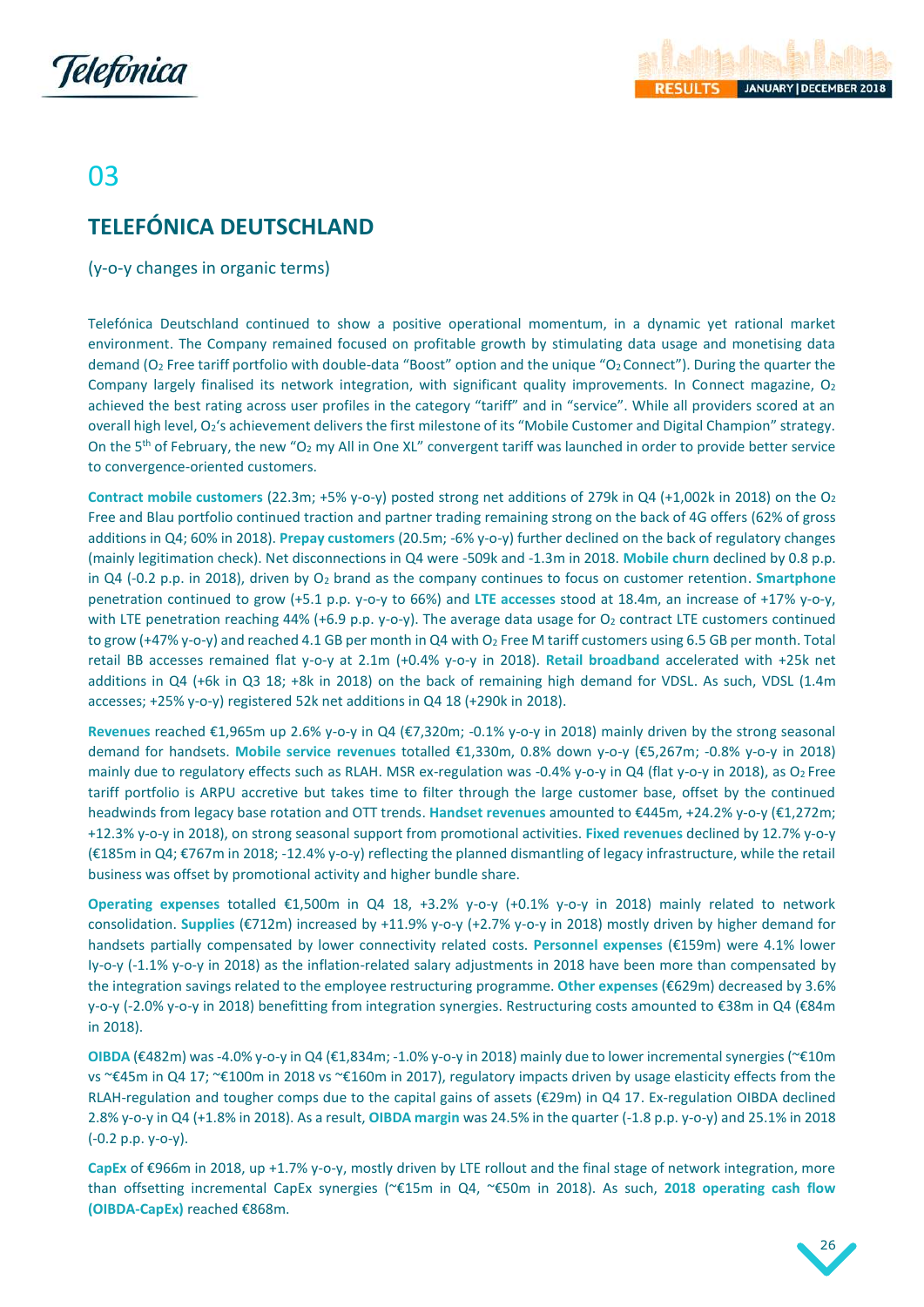

#### TELEFÓNICA DEUTSCHLAND CONSOLIDATED INCOME STATEMENT

| Unaudited figures (Euros in millions)            | January - December |         | % Chg    |            |         | October - December | % Chg      |            |  |
|--------------------------------------------------|--------------------|---------|----------|------------|---------|--------------------|------------|------------|--|
|                                                  | 2018               | 2017    | Reported | Organic    | 2018    | 2017               | Reported   | Organic    |  |
| <b>Revenues</b>                                  | 7.320              | 7,296   | 0.3      | (0.1)      | 1,965   | 1,904              | 3.2        | 2.6        |  |
| <b>Mobile Business</b>                           | 6,539              | 6,415   | 1.9      | 1.5        | 1,775   | 1,688              | 5.2        | 4.5        |  |
| Mobile service revenues                          | 5,267              | 5,287   | (0.4)    | (0.8)      | 1,330   | 1,332              | (0.2)      | (0.8)      |  |
| Data revenues                                    | 2,922              | 2.985   | (2.1)    | (2.2)      | 753     | 747                | 0.7        | 0.4        |  |
| Handset revenues                                 | 1,272              | 1,128   | 12.8     | 12.3       | 445     | 356                | 25.2       | 24.2       |  |
| <b>Fixed Business</b>                            | 767                | 862     | (11.0)   | (12.4)     | 185     | 208                | (11.0)     | (12.7)     |  |
| FBB and new services (1)                         | 589                | 667     | (11.7)   | (13.5)     | 143     | 160                | (10.9)     | (13.1)     |  |
| Voice & access revenues                          | 178                | 195     | (8.6)    | (8.6)      | 42      | 48                 | (11.3)     | (11.3)     |  |
| Internal expenditure capitalised in fixed assets | 108                | 102     | 6.1      | 6.1        | 27      | 26                 | 2.2        | 2.2        |  |
| Operating expenses                               | (5, 553)           | (5,579) | (0.4)    | 0.1        | (1,500) | (1,456)            | 3.0        | 3.2        |  |
| <b>Supplies</b>                                  | (2, 459)           | (2,396) | 2.7      | 2.7        | (712)   | (637)              | 11.9       | 11.9       |  |
| Personnel expenses                               | (610)              | (642)   | (5.0)    | (1.1)      | (159)   | (171)              | (7.1)      | (4.1)      |  |
| Other operating expenses                         | (2,484)            | (2,541) | (2.2)    | (2.0)      | (629)   | (649)              | (3.0)      | (3.6)      |  |
| Other net income (expense)                       | (41)               | (28)    | 46.0     | 155.9      | (9)     | $\mathbf{1}$       | C.S.       | 41.8       |  |
| Gain (loss) on sale of fixed assets              | $\mathbf{0}$       | 30      | (98.3)   | (98.3)     | 0       | 29                 | (99.6)     | (99.6)     |  |
| Impairment of goodwill and other assets          |                    |         |          |            |         | ٠                  |            |            |  |
| Operating income before D&A (OIBDA)              | 1,834              | 1,821   | 0.7      | (1.0)      | 482     | 503                | (4.1)      | (4.0)      |  |
| <b>OIBDA Margin</b>                              | 25.1%              | 25.0%   | 0.1 p.p. | (0.2 p.p.) | 24.5%   | 26.4%              | (1.9 p.p.) | (1.8 p.p.) |  |
| CapEx                                            | 966                | 951     | 1.6      | 1.7        | 226     | 262                | (13.7)     | (13.7)     |  |
| Spectrum                                         | ٠                  | 1       |          | ٠          | ٠       |                    |            |            |  |
| OpCF (OIBDA-CapEx)                               | 868                | 870     | (0.3)    | (3.7)      | 256     | 241                | 6.4        | 5.4        |  |

*Notes:* 

*- January-December and October-December 2018 results reported under accounting standards IFRS 15 & 9, effective since January 2018.*

*- OIBDA before management and brand fees.*

*(1) Includes broadband connectivity services (retail and wholesale), including value added services, data and ICT revenues, other services over connectivity and FBB equipment.*

#### TELEFÓNICA DEUTSCHLAND

### ACCESSES

| <b>Unaudited figures (Thousands)</b> |          | 2017     |           |                 |          |          |           |          |       |
|--------------------------------------|----------|----------|-----------|-----------------|----------|----------|-----------|----------|-------|
|                                      | March    | June     | September | <b>December</b> | March    | June     | September | December | % Chg |
| <b>Final Clients Accesses</b>        | 48.988.0 | 49,478.7 | 49,105.1  | 47,415.8        | 47,011.3 | 47,171.6 | 47,268.1  | 47,089.5 | (0.7) |
| Fixed telephony accesses (1)         | 2,000.1  | 1,987.9  | 1,979.3   | 1,979.6         | 1,968.7  | 1,958.8  | 1,966.4   | 1,996.0  | 0.8   |
| Internet and data accesses           | 2.312.5  | 2.297.2  | 2,284.2   | 2,281.5         | 2.265.6  | 2,251.1  | 2,252.8   | 2.274.7  | (0.3) |
| <b>Broadband</b>                     | 2.095.3  | 2.082.4  | 2,072.5   | 2,072.2         | 2.060.0  | 2.048.5  | 2.054.4   | 2,079.8  | 0.4   |
| <b>VDSL</b>                          | 872.2    | 959.9    | 1,062.5   | 1,151.6         | 1.243.4  | 1,329.7  | 1.388.9   | 1.441.3  | 25.2  |
| Mobile accesses                      | 44.675.3 | 45,193.6 | 44.841.6  | 43,154.7        | 42,777.0 | 42,961.6 | 43.048.9  | 42,818.8 | (0.8) |
| Prepay                               | 23,967.0 | 24,288.6 | 23,753.8  | 21,880.9        | 21,345.9 | 21,197.6 | 21,052.4  | 20,542.9 | (6.1) |
| Contract                             | 20.708.4 | 20,905.0 | 21,087.8  | 21,273.8        | 21,431.1 | 21.764.0 | 21,996.5  | 22,275.9 | 4.7   |
| M2M                                  | 830.1    | 896.8    | 969.4     | 1,027.0         | 1,067.2  | 1,103.4  | 1,134.9   | 1,187.9  | 15.7  |
| Wholesale Accesses                   | 561.8    | 428.0    | 297.9     | 188.1           | 63.3     | 8.0      | 0.2       | 0.0      | n.m.  |
| <b>Total Accesses</b>                | 49.549.8 | 49.906.7 | 49.402.9  | 47,603.9        | 47.074.6 | 47.179.6 | 47.268.3  | 47.089.5 | (1.1) |

*(1) Includes fixed wireless and VoIP accesses.*

### SELECTED OPERATIONAL DATA

| <b>Unaudited figures</b>                  |          | 2017      |           |           |          |           |           |                 |            |
|-------------------------------------------|----------|-----------|-----------|-----------|----------|-----------|-----------|-----------------|------------|
|                                           | March    | June      | September | December  | March    | June      | September | <b>December</b> | % Chg      |
| Contract percentage (%)                   | 46.4%    | 46.3%     | 47.0%     | 49.3%     | 50.1%    | 50.7%     | 51.1%     | 52.0%           | 2.7 p.p.   |
| Smartphones ('000)                        | 24,781.1 | 25,227.4  | 25,554.2  | 25,466.1  | 25,707.5 | 26,411.1  | 27,079.8  | 27,335.3        | 7.3        |
| Smartphone penetration (%)                | 57.0%    | 57.4%     | 58.7%     | 60.9%     | 62.0%    | 63.5%     | 64.9%     | 66.0%           | 5.1 p.p.   |
| LTE ('000)                                | 13.967.6 | 14,422.0  | 15,679.2  | 15,759.1  | 16,093.5 | 16,595.8  | 17,157.3  | 18,433.7        | 17.0       |
| LTE penetration (%)                       | 31.9%    | 32.6%     | 35.7%     | 37.4%     | 38.6%    | 39.6%     | 40.9%     | 44.3%           | 6.9 p.p.   |
| Mobile churn (quarterly)                  | 1.9%     | 1.9%      | 2.1%      | 3.1%      | 2.2%     | 1.8%      | 2.0%      | 2.3%            | (0.8 p.p.) |
| Contract (1)                              | 1.6%     | 1.5%      | 1.6%      | 1.7%      | 1.7%     | 1.5%      | 1.6%      | 1.8%            | 0.1 p.p.   |
| Mobile churn (cumulative YTD)             | 1.9%     | 1.9%      | 2.0%      | 2.2%      | 2.2%     | 2.0%      | 2.0%      | 2.1%            | (0.2 p.p.) |
| Contract (1)                              | 1.6%     | 1.6%      | 1.6%      | 1.6%      | 1.7%     | 1.6%      | 1.6%      | 1.6%            | 0.0 p.p.   |
| Mobile ARPU (EUR)(cumulative YTD)         | 9.6      | 9.6       | 9.7       | 9.7       | 9.8      | 9.9       | 10.0      | 10.0            | 3.1        |
| Prepay                                    | 5.0      | 5.1       | 5.1       | 5.2       | 5.6      | 5.7       | 5.8       | 5.8             | 11.1       |
| Contract (1)                              | 15.5     | 15.5      | 15.6      | 15.5      | 14.8     | 14.8      | 14.9      | 14.9            | (4.0)      |
| Fixed data traffic (TB) (cumulative YTD)  | 709,516  | 1,399,083 | 2,063,429 | 2,794,399 | 718,369  | 1,383,972 | 2,067,582 | 2,887,439       | 3.3        |
| Mobile data traffic (TB) (cumulative YTD) | 86,423   | 185,036   | 295,720   | 418,086   | 126,040  | 277,660   | 443,100   | 622,349         | 48.9       |

*Notes:*

*- ARPU: monthly average revenue divided by the monthly average accesses of the period. % organic change.*

- Data traffic is defined as Terabytes used by the company customers, both upload and download (1TByte = 10^12 bytes). Promotional traffic is included. Traffic not associated to the *Company's mobile customers (roaming-in, MVNOs, interconnection of third parties and other business lines) is also included. Traffic volume non-rounded.*

*(1) Excludes M2M.*

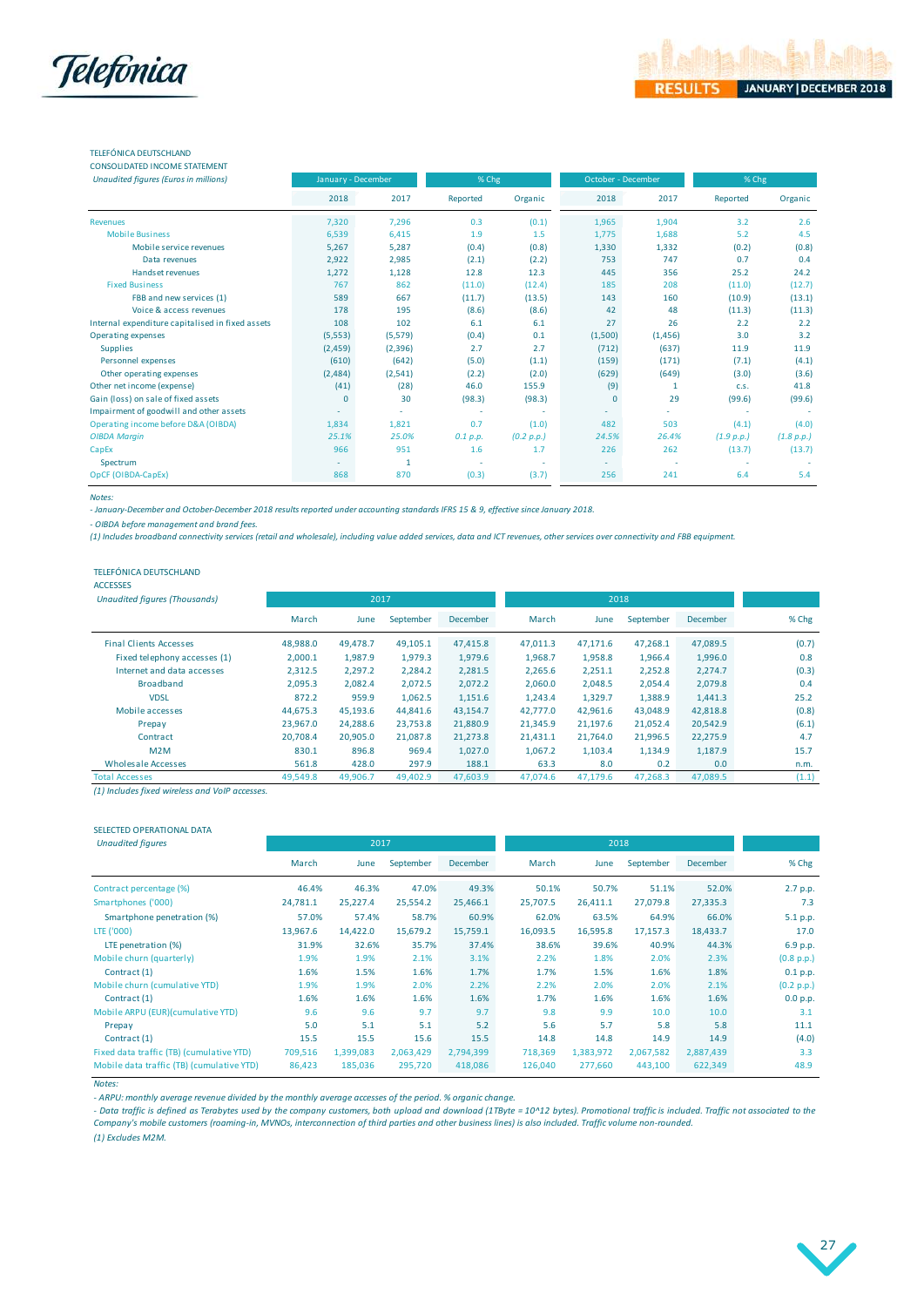



## 04

# <span id="page-28-0"></span>**TELEFÓNICA UK**

(y-o-y changes in organic terms)

Telefónica UK delivered another strong set of results and continued to grow key metrics. The initial take-up of  $O_2$ 's "Custom Plans" which provide customers with better flexibility and control (launched at the end of August) has been one of the key drivers of the Company's commercial traction.  $O_2$  continued leading sector customer loyalty, reporting the lowest postpay churn in the market at an unchanged 1.0%.

Total **mobile accesses** grew 2% y-o-y and the Company maintained its market-leading position with 32.6m customers (including MVNO partners). **Own brand contract** net additions achieved 284k in the fourth quarter (114k ex-M2M) and 501k (282k ex-M2M) for the full year, driving contract customers growth of 3% y-o-y to 16.3m (65% penetration, +2 p.p. y-o-y). **MVNO partners** also posted positive net adds of 142k (437k for the full year). The positive customer trends were supported by innovative tariffs and strong trading activity. **LTE accesses** improved by 5% y-o-y to 13.5m with a penetration of 63% (+3 p.p. y-o-y). In **prepay**, net quarterly losses of -61k (-461k for the full year) were lower than in previous quarters and continued to be affected by the ongoing market trend of migration to postpay, including SIMO.

**Revenues** continued growing to €1,846m, up 5.3% y-o-y (€6,790m; up 5.4% y-o-y for the full year). This revenue increase was mainly driven by higher value smartphone sales, increased customer spending (RPI on airtime rates in April and larger airtime bundles) as well as continuing growth in MVNO and Smart Metering Implementation Programme (SMIP) revenues.

**Mobile service revenues** continued to grow for the 10th consecutive quarter and totalled €1,212m up +2.9% y-o-y (€4,837m up +2.8% for the full year), mainly driven by an increase in subscription revenues and continuing MVNO growth.

**Handset & other revenues** amounted to €634m, up 11.9% y-o-y (€1,953m up +14.3% for the full year), resulting from higher value handsets and continuing growth from SMIP.

**Operating expenses** totalled €1,342m in Q4 and were 0.8% down y-o-y (+3.1% y-o-y for the full year) mainly driven by an efficient cost management, despite the higher demand of handsets. **Supplies** (€691m) grew by 2.7% y-o-y (+3.5% for the full year), mainly because of higher trading volumes due to the strong take-up of "Custom Plans", **Personnel expenses** amounted to €114m in Q4 and increased by 3.5% y-o-y (+1.7% y-o-y for the full year) whilst **Other expenses** (€537m) decreased by 9.9% y-o-y (+2.7% for the full year), as a result of Annual License Fee payments (ALFs) reduction vs 2017 and phasing in marketing and sales spending vs. Q4 17.

**OIBDA** totaled €522m in the quarter, +23.8% y-o-y (€1,865M; +11.8% for the full year), reflecting healthy top-line performance and strong margin expansion supported by a reduction in ALFs and other factors that, although inherent to the business, should not be considered sustainable for future growth (+€29m). Thus, **OIBDA margin** improved by 3.8 p.p. y-o-y to 28.3% in the quarter (27.5% up +1.5 p.p. for the full year).

**CapEx** in 2018 amounted to €1,464m, up 7.1% y-o-y organically, on the back of continuing investments in network capacity and customer experience; it is also worth mentioning the €588m investment in awarded spectrum in April 2018. **Operating cash flow** (OIBDA-CapEx) strongly improved in 2018 by 16.5% y-o-y.

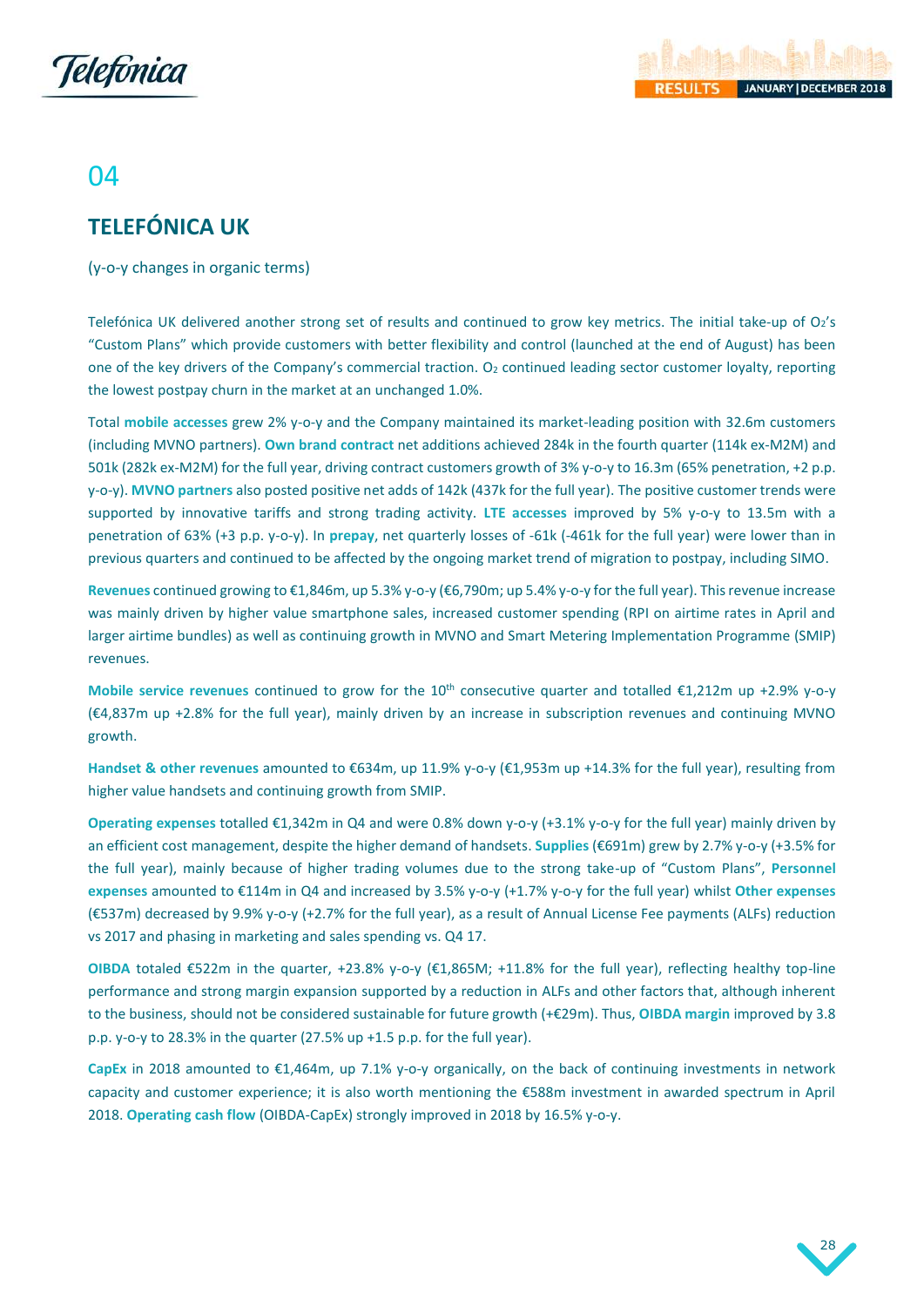

### TELEFÓNICA UK

| <b>CONSOLIDATED INCOME STATEMENT</b>             |         |                    |          |          |                          |                    |          |          |
|--------------------------------------------------|---------|--------------------|----------|----------|--------------------------|--------------------|----------|----------|
| Unaudited figures (Euros in millions)            |         | January - December | % Chg    |          |                          | October - December | % Chg    |          |
|                                                  | 2018    | 2017               | Reported | Organic  | 2018                     | 2017               | Reported | Organic  |
| <b>Revenues</b>                                  | 6,790   | 6,540              | 3.8      | 5.4      | 1,846                    | 1,730              | 6.7      | 5.3      |
| Mobile service revenues                          | 4,837   | 5,050              | (4.2)    | 2.8      | 1,212                    | 1,262              | (4.0)    | 2.9      |
| Data revenues                                    | 2,744   | 2,912              | (5.8)    | 1.3      | 679                      | 725                | (6.4)    | 0.4      |
| Handset revenues and other                       | 1,953   | 1,490              | 31.1     | 14.3     | 634                      | 468                | 35.4     | 11.9     |
| Internal expenditure capitalised in fixed assets | 127     | 116                | 9.0      | 10.0     | 35                       | 31                 | 15.2     | 15.2     |
| Operating expenses                               | (5,029) | (5,024)            | 0.1      | 3.1      | (1, 342)                 | (1, 386)           | (3.2)    | (0.8)    |
| <b>Supplies</b>                                  | (2,359) | (3, 125)           | (24.5)   | 3.5      | (691)                    | (879)              | (21.5)   | 2.7      |
| Personnel expenses                               | (445)   | (442)              | 0.6      | 1.7      | (114)                    | (110)              | 3.2      | 3.5      |
| Other operating expenses                         | (2,225) | (1,456)            | 52.8     | 2.7      | (537)                    | (397)              | 35.4     | (9.9)    |
| Other net income (expense)                       | (23)    | 4                  | C.S.     | C.S.     | (18)                     | 4                  | C.S.     | C.S.     |
| Gain (loss) on sale of fixed assets              |         | 3                  | ٠        | $\sim$   | $\overline{\phantom{a}}$ | 1                  | ٠        |          |
| Impairment of goodwill and other assets          |         | (1)                | ٠        | $\sim$   | $\overline{\phantom{a}}$ | (1)                | ٠        |          |
| Operating income before D&A (OIBDA)              | 1,865   | 1,639              | 13.8     | 11.8     | 522                      | 377                | 38.2     | 23.8     |
| <b>OIBDA Margin</b>                              | 27.5%   | 25.1%              | 2.4 p.p. | 1.5 p.p. | 28.3%                    | 21.8%              | 6.4 p.p. | 3.8 p.p. |
| CapEx                                            | 1,464   | 827                | 77.2     | 7.1      | 263                      | 223                | 17.9     | 17.9     |
| Spectrum                                         | 588     | $\sim$             | ٠        |          |                          | ٠                  | ٠        |          |
| OpCF (OIBDA-CapEx)                               | 400     | 812                | (50.7)   | 16.5     | 259                      | 154                | 67.5     | 32.2     |

*Notes:*

*- January-December and October-December 2018 results reported under accounting standards IFRS 15 & 9, effective since January 2018.*

*- OIBDA before management and brand fees.* 

TELEFÓNICA UK

ACCESSES

| <b>Unaudited figures (Thousands)</b> |          |          | 2017      |          |          |          |           |          |       |
|--------------------------------------|----------|----------|-----------|----------|----------|----------|-----------|----------|-------|
|                                      | March    | June     | September | December | March    | June     | September | December | % Chg |
| Fixed telephony accesses (1)         | 277.2    | 281.3    | 281.9     | 283.9    | 285.8    | 296.1    | 301.3     | 306.9    | 8.1   |
| Internet and data accesses           | 24.0     | 24.7     | 24.8      | 25.3     | 25.7     | 26.6     | 27.7      | 28.1     | 11.2  |
| <b>Broadband</b>                     | 24.0     | 24.7     | 24.8      | 25.3     | 25.7     | 26.6     | 27.7      | 28.1     | 11.2  |
| Mobile accesses                      | 25,009.3 | 25,139.7 | 25,283.0  | 25,003.9 | 24.775.3 | 24.758.7 | 24.821.4  | 25.044.1 | 0.2   |
| Prepay                               | 9.375.4  | 9.427.4  | 9.477.4   | 9.203.7  | 8.959.1  | 8.858.3  | 8.804.0   | 8.742.6  | (5.0) |
| Contract (2)                         | 15.633.9 | 15.712.3 | 15,805.6  | 15,800.2 | 15,816.2 | 15,900.3 | 16.017.4  | 16.301.4 | 3.2   |
| M2M                                  | 3.330.3  | 3.373.1  | 3.434.4   | 3,358.9  | 3.370.1  | 3.411.7  | 3.408.3   | 3,578.0  | 6.5   |
| Wholesale accesses                   | 6.879.0  | 6.859.0  | 7.018.0   | 7.162.0  | 7.247.1  | 7.340.0  | 7.457.2   | 7.599.2  | 6.1   |
| Mobile wholesale accesses (3)        | 6,879.0  | 6,859.0  | 7.018.0   | 7.162.0  | 7.247.1  | 7.340.0  | 7.457.2   | 7,599.2  | 6.1   |
| <b>Total accesses</b>                | 32.189.5 | 32,304.7 | 32,607.7  | 32.475.1 | 32,334.0 | 32,421.4 | 32,607.6  | 32,978.3 | 1.5   |

*(1) Includes fixed wireless and VoIP accesses.*

*(2) Includes the disconnection of 228 thousand inactive contract accesses in the first quarter 2017.*

MOBILE ACCESSES

|                               |          |          | 2017      |          |          |          |           |          |       |
|-------------------------------|----------|----------|-----------|----------|----------|----------|-----------|----------|-------|
|                               | March    | June     | September | December | March    | June     | September | December | % Chg |
| Retail mobile accesses        | 25,009.3 | 25.139.7 | 25.283.0  | 25,003.9 | 24.775.3 | 24.758.7 | 24,821.4  | 25,044.1 | 0.2   |
| Wholesale mobile accesses (3) | 6.879.0  | 6,859.0  | 7.018.0   | 7,162.0  | 7.247.1  | 7.340.0  | 7.457.2   | 7,599.2  | 6.1   |
| Total mobile accesses         | 31.888.3 | 31,998.7 | 32,301.0  | 32,165.9 | 32.022.4 | 32,098.6 | 32,278.6  | 32,643.2 | 1.5   |

*(3) Mobile Wholesale accesses information has been included since the first quarter 2018 and is also given for comparative purposes from January 2017.* 

| SELECTED OPERATIONAL DATA                 |          |          |           |          |          |          |           |          |            |
|-------------------------------------------|----------|----------|-----------|----------|----------|----------|-----------|----------|------------|
| <b>Unaudited figures</b>                  |          | 2017     |           |          |          | 2018     |           |          |            |
|                                           | March    | June     | September | December | March    | June     | September | December | % Chg      |
| Contract percentage (%)                   | 62.5%    | 62.5%    | 62.5%     | 63.2%    | 63.8%    | 64.2%    | 64.5%     | 65.1%    | 1.9 p.p.   |
| Smartphones ('000)                        | 14,910.2 | 15,514.3 | 15,667.9  | 15,961.0 | 15,917.8 | 15,979.7 | 15,824.1  | 16,302.8 | 2.1        |
| Smartphone penetration (%)                | 71.2%    | 73.8%    | 74.3%     | 76.5%    | 77.2%    | 77.8%    | 76.8%     | 79.0%    | 2.4 p.p.   |
| LTE ('000)                                | 12,438.0 | 12,592.0 | 12.611.0  | 12,891.1 | 12.773.3 | 12.500.3 | 13.362.6  | 13,502.1 | 4.7        |
| LTE penetration (%)                       | 57.4%    | 57.8%    | 57.7%     | 59.6%    | 59.7%    | 58.6%    | 62.4%     | 62.9%    | 3.3 p.p.   |
| Mobile churn (quarterly)                  | 2.2%     | 1.5%     | 1.7%      | 2.2%     | 1.9%     | 1.9%     | 2.1%      | 1.9%     | (0.3 p.p.) |
| Contract $(1)(2)$                         | 1.5%     | 1.0%     | 1.0%      | 1.0%     | 1.0%     | 1.0%     | 1.0%      | 1.0%     | 0.0 p.p.   |
| Mobile churn (cumulative YTD)             | 2.2%     | 1.9%     | 1.8%      | 1.9%     | 1.9%     | 1.9%     | 2.0%      | 1.9%     | 0.0 p.p.   |
| Contract $(1)(2)$                         | 1.5%     | 1.2%     | 1.1%      | 1.1%     | 1.0%     | 1.0%     | 1.0%      | 1.0%     | (0.1 p.p.) |
| Mobile ARPU (EUR)(cumulative YTD)         | 16.1     | 16.1     | 16.0      | 15.9     | 14.7     | 15.0     | 15.1      | 15.1     | 2.0        |
| Prepay                                    | 7.3      | 7.1      | 7.0       | 6.9      | 6.8      | 6.9      | 7.1       | 7.1      | 3.8        |
| Contract $(1)(2)$                         | 26.6     | 27.0     | 26.8      | 26.8     | 24.2     | 24.7     | 24.8      | 24.6     | 0.3        |
| Mobile data traffic (TB) (cumulative YTD) | 79,926   | 173,446  | 280,109   | 401,489  | 126,797  | 274.846  | 442,731   | 613,219  | 52.7       |

*Notes:* 

*- ARPU: monthly average revenue divided by the monthly average accesses of the period. % organic change.*

*- Data traffic is defined as Terabytes used by the company customers, both upload and download (1TByte = 10^12 bytes). Promotional traffic is included. Traffic not associated to the Company's mobile customers (roaming-in, MVNOs, interconnection of third parties and other business lines) is also included. Traffic volume non-rounded.*

*(1) Excludes M2M.*

*(2) Includes the disconnection of 228 thousand inactive contract accesses in the first quarter 2017.*

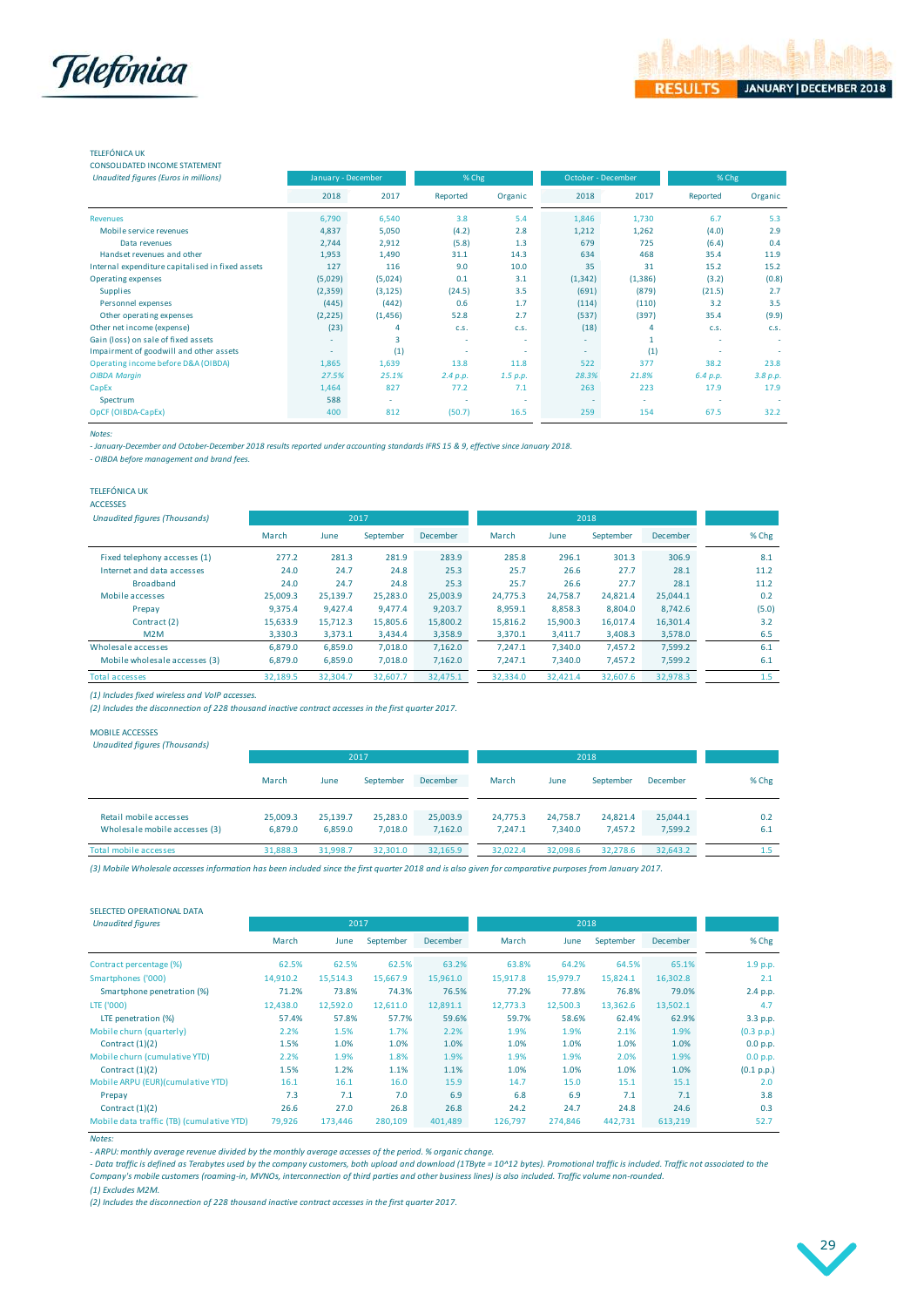



# 05

# <span id="page-30-0"></span>**TELEFÓNICA BRASIL**

(y-o-y changes in organic terms)

In the fourth quarter, Telefónica Brasil returned to revenue growth (+0.5% y-o-y) thanks to the improvement seen in prepay and broadband. In addition, operating expenses decreased for the twelve consecutive quarter (-1.9% y-o-y, mainly on efficiencies achieved in the digitalisation process), allowing to reach the highest ever organic OIBDA margin (39.1%).

Contract **mobile accesses** increased by 990k in the quarter (3.6m in 2018) after posting a strong level of gross adds (+27% y-o-y) and stable churn vs. previous year, in spite of the tougher competitive environment. The Company continued implementing its "more for more" strategy with the tariff plans changes carried out in September and December. Telefónica Brasil maintained thus a solid leadership in contract at year-end (market share of 40.5%).

Prepay trends showed a marked improvement in the quarter, after the launch of the "Giga Chip" plan in August (bundled voice and data for 15 days) leading to better top-ups trend (the y-o-y recharges amount trend improved by 5 p.p. y-o-y vs. the previous quarter). Prepay accesses totalled 33m at the end of 2018, the evolution still being penalised by inactive accesses disconnections and by migrations to contract.

The higher quality of accesses, the migration to higher value plans, the higher smartphones penetration and the "more for more" strategy were reflected in the 1.7% mobile ARPU y-o-y growth in the quarter (+0.4% in 2018).

In the **fixed business**, cities passed with fibre in 2017 already reached an up-take rate above 42%. Premises passed with FTTH amounted to 8.7m after passing 1.6m in 2018 (30 new cities), while connections rose to 1.9m (+47% y-o-y, 152k new connections in the quarter). Broadband ARPU maintained a solid y-o-y growth (+12.9% in the quarter, +11.0% in the year) thanks to the higher fiber ARPU (+50% vs. ADSL).

Pay TV accesses decreased by 1.3% y-o-y, however they showed a better performance vs. market trend (-3.0% y-o-y). The better value accesses mix (boosted by IPTV accesses, +52% y-o-y) translates into an acceleration in Pay TV revenue to +4.5% (+1.0% in the year) showing solid ARPU growth (+5.7% y-o-y in the quarter, +4.2% in 2018).

**Revenues** in the quarter (€2,553; €10,126m in 2018) returned to y-o-y growth (+0.5% in the quarter, +0.3% in 2018) after the fall seen in the previous quarter (-1.0%). This sequential improvement is mainly due to the better performance in prepay and the acceleration in broadband revenue growth. Stripping out regulatory impact, revenues would have grown by +2.1% in the quarter and by +1.9% in 2018.

**Mobile revenues** (€6,371m in 2018) improved substantially in the quarter (+3.0% vs. +1.8% in Q3, +3.3% in the year) as a result of strong growth in handset sales revenues (+70.0%, +56.5% in 2018) and the improvement in mobile service revenues (+0.0%, +1.1% in 2018) driven by the sustained growth in contract revenues and the improved performance in prepay.

**Fixed revenues** fell by 3.5% y-o-y in the quarter (although improving by 1.9 p.p. vs. the previous quarter; -4.5% in 2018). It is worth highlighting the strong growth in fibre (+26.6% in the quarter, +24.8% in 2018) and IPTV revenues (+59.0% in the quarter, +57.0% in 2018), which partially offset the decline in voice revenues (-17.7% in the quarter and -15.8% in 2018).

**Operating expenses** (€1,636m in the quarter) fell y-o-y for twelfth straight quarter (-1.9% y-o-y, -2.0% in 2018) thanks to digitalisation initiatives and the continued search for efficiencies.

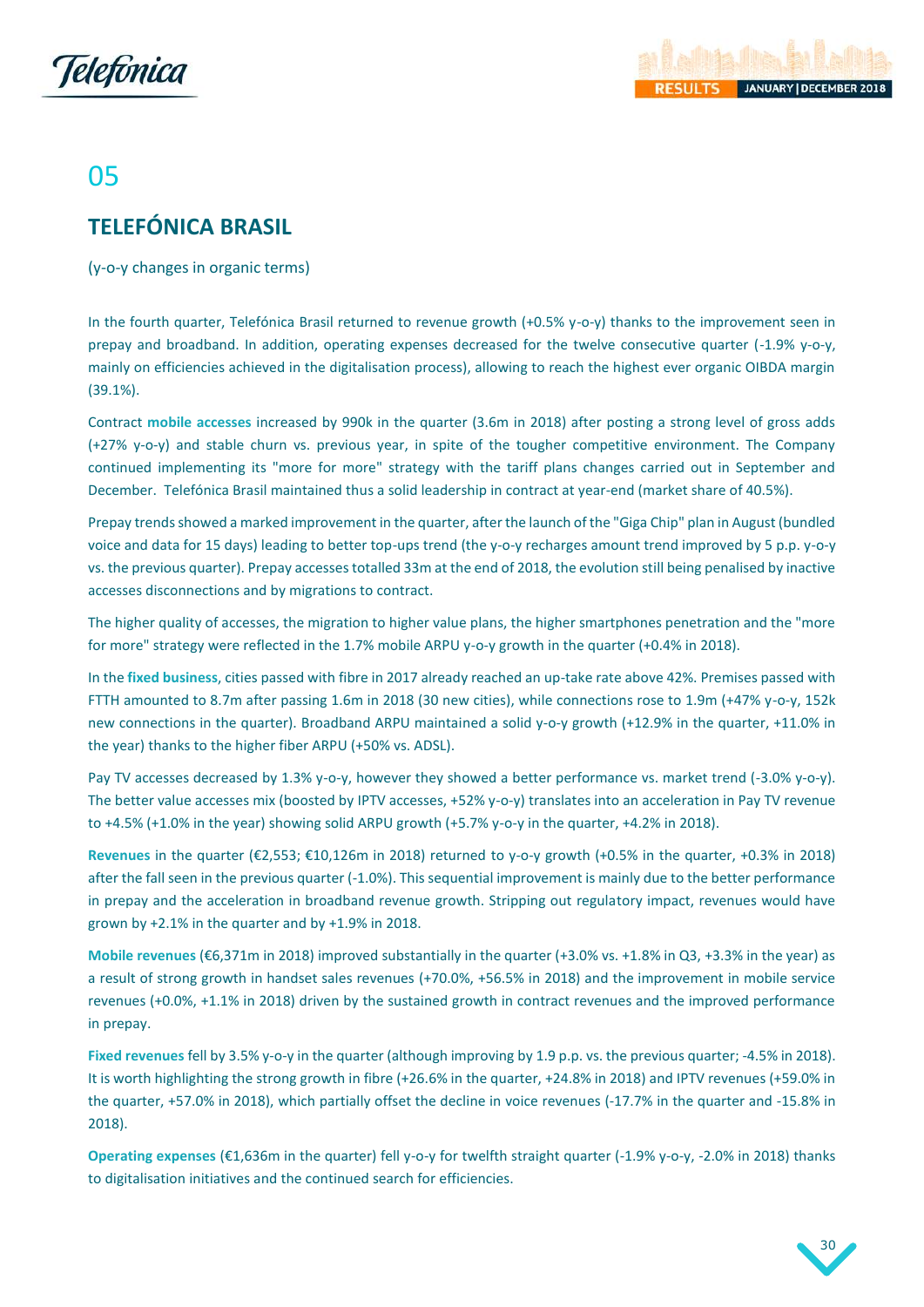

**Supplies** (€541m) rose by 12.9% y-o-y in the quarter (+7.0% in 2018) due to the strong commercial activity with handsets, partially offset by lower interconnection expenses. **Personnel expenses** (€272m) decreased by 1.1% in the quarter (+1.8% in 2018) thanks to the efficiencies achieved in last quarters; a provision of €19m for restructuring costs was registered in the quarter. **Other operating expenses** (€824m) fell by 9.8% y-o-y in the quarter (-7.6% in 2018), due to lower billing, collection and customer service expenses, thanks to the progressive company digitalisation and lower regulatory charges.

Thus, **OIBDA** reached €979m (€4,311 in 2018) and rose by 5.4% y-o-y in the quarter (+5.6% in 2018). Q4 **OIBDA margin** was up 1.8 p.p. y-o-y to 39.1% in organic terms (37.2% organic in 2018, +1.9 p.p. y-o-y), the highest in Telefonica Brazil history.

**CapEx** in 2018 amounted to €1,910m (+2.4% y-o-y, 19% of operating revenues) and was mainly allocated to the expansion of the 4G network to 3,100 cities (88% of the population; +3 p.p. y-o-y) and to the deployment of the fibre and IPTV network.

**Operating cash flow** totalled €2,401m in 2018, up 9.1% y-o-y.

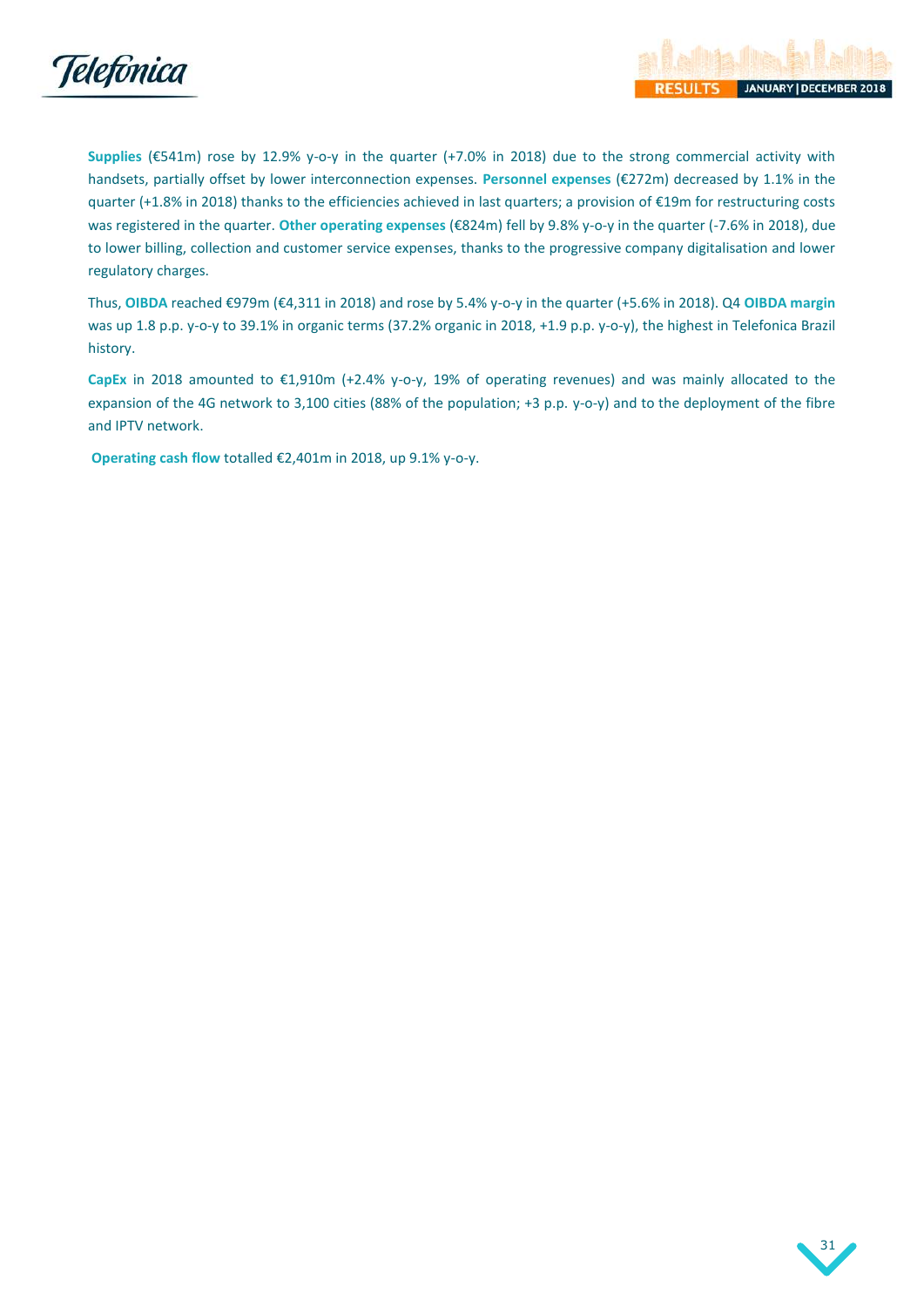

### TELEFÓNICA BRASIL

| <b>CONSOLIDATED INCOME STATEMENT</b>                                                                                                                                                                                           |  |
|--------------------------------------------------------------------------------------------------------------------------------------------------------------------------------------------------------------------------------|--|
| and the contract of the compact of the company of the contract of the contract of the contract of the contract of the contract of the contract of the contract of the contract of the contract of the contract of the contract |  |

| <b>Unaudited figures (Euros in millions)</b>     | January - December |              | % Chg    |          | October - December |         | % Chg    |          |
|--------------------------------------------------|--------------------|--------------|----------|----------|--------------------|---------|----------|----------|
|                                                  | 2018               | 2017         | Reported | Organic  | 2018               | 2017    | Reported | Organic  |
| <b>Revenues</b>                                  | 10,126             | 12.019       | (15.8)   | 0.3      | 2,553              | 2,892   | (11.7)   | 0.5      |
| <b>Mobile Business</b>                           | 6,371              | 7.360        | (13.4)   | 3.3      | 1,624              | 1,797   | (9.7)    | 3.0      |
| Mobile service revenues                          | 5,924              | 7,062        | (16.1)   | $1.1$    | 1,493              | 1,719   | (13.2)   | (0.0)    |
| Data revenues                                    | 4,659              | 5,084        | (8.4)    | 10.8     | 1,187              | 1,288   | (7.8)    | 6.8      |
| Handset revenues                                 | 448                | 298          | 50.3     | 56.5     | 131                | 78      | 66.9     | 70.0     |
| <b>Fixed Business</b>                            | 3,754              | 4.659        | (19.4)   | (4.5)    | 930                | 1,094   | (15.0)   | (3.5)    |
| FBB and new services (1)                         | 1,804              | 1,999        | (9.8)    | 5.8      | 473                | 498     | (5.1)    | 8.2      |
| Pay TV                                           | 450                | 531          | (15.4)   | 1.0      | 114                | 124     | (7.9)    | 4.5      |
| Voice & access revenues                          | 1,501              | 2,128        | (29.5)   | (15.8)   | 343                | 473     | (27.4)   | (17.7)   |
| Internal expenditure capitalised in fixed assets | 117                | 140          | (16.4)   | (0.2)    | 30                 | 33      | (11.2)   | 0.9      |
| Operating expenses                               | (5,921)            | (7, 927)     | (25.3)   | (2.0)    | (1,636)            | (1,879) | (12.9)   | (1.9)    |
| <b>Supplies</b>                                  | (2,039)            | (2, 268)     | (10.1)   | 7.0      | (541)              | (544)   | (0.7)    | 12.9     |
| Personnel expenses                               | (1,080)            | (1, 196)     | (9.7)    | 1.8      | (272)              | (293)   | (7.4)    | (1.1)    |
| Other operating expenses                         | (2,801)            | (4, 463)     | (37.2)   | (7.6)    | (824)              | (1,042) | (20.9)   | (9.8)    |
| Other net income (expense)                       | (41)               | (79)         | (48.6)   | C.S.     | 13                 | (56)    | C.S.     | C.S.     |
| Gain (loss) on sale of fixed assets              | 13                 | $\mathbf{1}$ | n.m.     | n.m.     | 6                  | 13      | (56.5)   | (46.2)   |
| Impairment of goodwill and other assets          | 17                 | 36           | (53.8)   | (44.8)   | 14                 | 25      | (43.4)   | (33.0)   |
| Operating income before D&A (OIBDA)              | 4.311              | 4.191        | 2.9      | 5.6      | 979                | 1,028   | (4.8)    | 5.4      |
| <b>OIBDA Margin</b>                              | 42.6%              | 34.9%        | 7.7 p.p. | 1.9 p.p. | 38.4%              | 35.6%   | 2.8 p.p. | 1.8 p.p. |
| CapEx                                            | 1,910              | 2,225        | (14.1)   | 2.4      | 488                | 712     | (31.4)   | (20.7)   |
| Spectrum                                         | $\overline{2}$     |              |          |          | $\overline{2}$     | ٠       |          |          |
| OpCF (OIBDA-CapEx)                               | 2,401              | 1.966        | 22.1     | 9.1      | 491                | 316     | 55.1     | 53.9     |

*Notes:* 

*- January-December and October-December 2018 results reported under accounting standards IFRS 15 & 9, effective since January 2018.*

*- Since 1 July 2017 T. Brasil includes the results of Terra. For organic comparative purposes Terra's results are included since 1 January 2017.*

*- OIBDA before management and brand fees.*

*(1) Includes broadband connectivity services (retail and wholesale), including value added services, ICT revenues, other services over connectivity and FBB equipment.*

### TELEFÓNICA BRASIL

ACCESSES

| Unaudited figures (thousands) |
|-------------------------------|
|-------------------------------|

| Unaudited figures (thousands)   |          | 2017     |           |                 |          |          | 2018      |          |        |  |  |
|---------------------------------|----------|----------|-----------|-----------------|----------|----------|-----------|----------|--------|--|--|
|                                 | March    | June     | September | <b>December</b> | March    | June     | September | December | % Chg  |  |  |
| <b>Final Clients Accesses</b>   | 97,331.7 | 97,679.1 | 97,732.9  | 97,890.8        | 97,905.1 | 97,897.8 | 96,817.2  | 95,287.2 | (2.7)  |  |  |
| Fixed telephony accesses (1)    | 14,242.0 | 14,167.6 | 14,007.3  | 13,837.3        | 13,679.5 | 13,459.7 | 13,209.6  | 13,004.6 | (6.0)  |  |  |
| Internet and data accesses      | 7,439.6  | 7,537.2  | 7,554.0   | 7,534.5         | 7,544.9  | 7,569.9  | 7,583.4   | 7,564.7  | 0.4    |  |  |
| <b>Broadband</b>                | 7,369.5  | 7,468.6  | 7,485.5   | 7,466.1         | 7,476.6  | 7,489.9  | 7,502.6   | 7,485.2  | 0.3    |  |  |
| FTTx/Cable                      | 4,226.8  | 4,365.9  | 4,472.2   | 4,541.0         | 4,643.2  | 4,791.7  | 4,917.3   | 4,991.1  | 9.9    |  |  |
| Mobile accesses                 | 73.988.8 | 74,327.1 | 74,553.6  | 74,931.3        | 75,089.3 | 75,253.9 | 74,423.6  | 73,151.3 | (2.4)  |  |  |
| Prepay                          | 40,171.5 | 39,652.1 | 38,897.4  | 38,168.1        | 37,599.0 | 36,827.1 | 35,017.0  | 32,754.4 | (14.2) |  |  |
| Contract                        | 33.817.3 | 34,675.0 | 35,656.2  | 36,763.2        | 37,490.3 | 38,426.8 | 39,406.7  | 40,396.9 | 9.9    |  |  |
| M2M                             | 5,271.5  | 5,590.8  | 5,845.3   | 6,312.5         | 6,664.9  | 7,105.5  | 7,628.7   | 8,203.3  | 30.0   |  |  |
| Pay TV                          | 1,661.3  | 1,647.2  | 1,618.0   | 1,587.7         | 1,591.5  | 1,614.3  | 1,600.5   | 1,566.6  | (1.3)  |  |  |
| <b>Total Accesses T. Brasil</b> | 97,349.2 | 97,696.1 | 97,749.8  | 97,905.1        | 97,919.1 | 97,912.7 | 96,832.0  | 95,302.0 | (2.7)  |  |  |
|                                 |          |          |           |                 |          |          |           |          |        |  |  |

*(1) Includes fixed wireless and VoIP accesses.*

#### SELECTED OPERATIONAL DATA

| <b>Unaudited figures</b>                    |           | 2017      |            |            |           |            |            |            |            |
|---------------------------------------------|-----------|-----------|------------|------------|-----------|------------|------------|------------|------------|
|                                             | March     | June      | September  | December   | March     | June       | September  | December   | % Chg      |
| Contract percentage (%)                     | 45.7%     | 46.7%     | 47.8%      | 49.1%      | 49.9%     | 51.1%      | 52.9%      | 55.2%      | 6.2 p.p.   |
| Smartphones ('000)                          | 50,647.3  | 52,687.8  | 53,323.6   | 54,077.9   | 56,291.8  | 57,636.1   | 58,725.5   | 57,834.5   | 6.9        |
| Smartphone penetration (%)                  | 76.0%     | 78.8%     | 79.5%      | 80.5%      | 83.8%     | 86.0%      | 89.3%      | 90.4%      | 9.9 p.p.   |
| LTE ('000)                                  | 25,422.1  | 28,645.5  | 31,645.4   | 35,042.6   | 37,566.4  | 39,404.1   | 40,325.9   | 41,103.8   | 17.3       |
| LTE penetration (%)                         | 37.0%     | 41.7%     | 46.1%      | 51.1%      | 54.9%     | 57.8%      | 60.4%      | 63.3%      | 12.2 p.p.  |
| Mobile churn (quarterly)                    | 3.3%      | 3.3%      | 3.4%       | 3.3%       | 3.1%      | 3.0%       | 3.7%       | 4.1%       | 0.8 p.p.   |
| Contract (1)                                | 1.6%      | 1.8%      | 1.9%       | 1.7%       | 1.6%      | 1.8%       | 1.9%       | 1.7%       | (0.0 p.p.) |
| Mobile churn (cumulative YTD)               | 3.3%      | 3.3%      | 3.4%       | 3.3%       | 3.1%      | 3.0%       | 3.3%       | 3.5%       | 0.1 p.p.   |
| Contract (1)                                | 1.6%      | 1.7%      | 1.8%       | 1.8%       | 1.6%      | 1.7%       | 1.8%       | 1.7%       | (0.1 p.p.) |
| Mobile ARPU (EUR) (cumulative YTD)          | 8.2       | 8.0       | 7.8        | 7.7        | 7.0       | 6.6        | 6.4        | 6.4        | 0.4        |
| Prepay                                      | 4.1       | 3.9       | 3.8        | 3.7        | 3.2       | 3.0        | 2.8        | 2.8        | (9.4)      |
| Contract (1)                                | 15.4      | 15.1      | 14.6       | 14.4       | 13.0      | 12.4       | 11.9       | 11.9       | (0.1)      |
| Mobile data traffic (TB) (cumulative YTD)   | 129,160   | 286,854   | 471,023    | 676,538    | 228,836   | 477,228    | 777,616    | 1,110,125  | 64.1       |
| Fixed telephony ARPU (EUR) (cumulative YTD) | 13.7      | 13.3      | 12.7       | 12.3       | 10.3      | 9.8        | 9.3        | 9.1        | (12.0)     |
| Pay TV ARPU (EUR) (cumulative YTD)          | 28.2      | 27.5      | 27.3       | 26.9       | 24.7      | 23.9       | 23.3       | 23.5       | 4.2        |
| Broadband ARPU (EUR) (cumulative YTD)       | 14.5      | 14.2      | 13.9       | 13.9       | 13.2      | 12.7       | 12.6       | 13.0       | 11.0       |
| Fixed data traffic (TB) (cumulative YTD)    | 3,428,917 | 7,379,965 | 11,808,743 | 16,467,417 | 4,838,067 | 10,190,227 | 15,949,403 | 21,954,704 | 33.3       |
| Notes:                                      |           |           |            |            |           |            |            |            |            |

*- ARPU: monthly average revenue divided by the monthly average accesses of the period. % organic change.*

- Data traffic is defined as Terabytes used by the company customers, both upload and download (1TByte = 10^12 bytes). Promotional traffic is included. Traffic not associated to the *Company's mobile customers (roaming-in, MVNOs, interconnection of third parties and other business lines) is also included. Traffic volume non-rounded.*

*(1) Excludes M2M.*

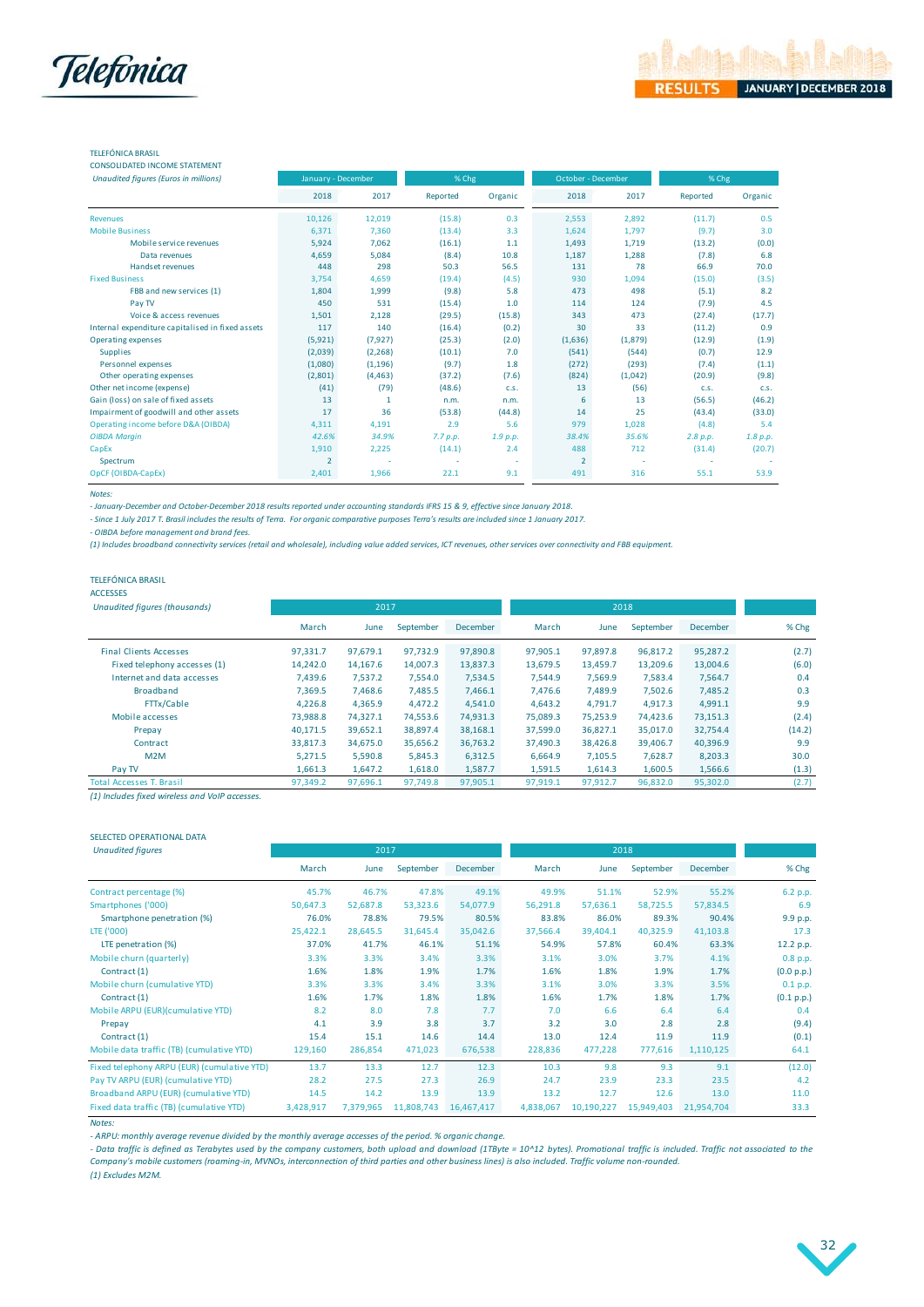



# 06

# <span id="page-33-0"></span>**TELEFÓNICA HISPAM SUR**

(y-o-y changes in organic terms)

**T. Hispam Sur** closed 2018 with a significant increase in OpCF (+8.3% y-o-y) supported by strong growth in higher value accesses and efficiency measures implemented in the region, despite the environment (which remained highly competitive, mainly in Peru) and sustained investment efforts in fibre and 4G networks expansion.

**Mobile accesses** decreased by 3% compared with 2017, although contract posted positive growth across the board. Contract net additions were positive for fifth consecutive quarter (+183k accesses, +860k in 2018), highlighting Peru, which accelerated accesses growth in the quarter.

In the **fixed business**, accesses connected to FTTx and cable networks increased to 2.5m (+205k new accesses connected in the quarter, +835k in the year) after a strong network deployment in the year (2.1m premises passed in 2018 to reach 8.3m). In the pay TV business, the service was launched in Argentina in October and has already reached 30k accesses as of December, while Peru maintained a sound commercial performance; in Chile, the greater focus on IPTV over DTH was reflected in the loss of accesses. "Movistar Play", Telefónica's differential service in the region, reached 796k registered accesses (490k active accesses in the last 90 days); which were not included in pay TV accesses.

**Revenues** amounted to €1,988m in Q4 and increased by 11.1% y-o-y (+9.6% in 2018; €6,677m) on growth in value and gradual tariff updates in Argentina. **Operating expenses** increased by 13.2% and accelerated from previous quarter (+10.6% in 2018) due to price increases in Argentina (reflected mainly in personnel expenses and external services). Personnel expenses included €26m of headcount restructuring costs in the quarter (mainly €18m in Peru and €7m in Chile).

Thus, **OIBDA** rose to €483m in the quarter (+7.4% y-o-y; +8.1% in 2018, €1,719m). Quarterly **OIBDA margin** stood at 24.3% (-0.9 p.p. y-o-y) and at 25.7% in January-December (-0.4 p.p. y-o-y).

**CapEx** totalled €1,116m in 2018 (+8.0% y-o-y), representing 16% of operating revenues (excluding spectrum), stable y-o-y, despite the deployment of fibre, the increase in quality and 4G coverage and the launch of Pay TV service in Argentina.

**Telefónica Argentina** maintained a sustained y-o-y growth in revenues and OIBDA in the fourth quarter (+28.2% and +29.5% respectively) leveraged on the gradual updates of tariffs and value accesses growth. In October, the Pay TV service was launched, enhancing the value of the fibre network.

Reported results for January-December 2018 and October-December 2018 were affected by the accounting treatment of Argentina as a hyperinflationary economy since July 1, 2018, applied retroactively since January 1, 2018. In 2018, this resulted in €317m lower revenues, €141m lower OIBDA and €67m lower CapEx in reported terms. The Q4 impacts were positive in €307m, €72m and €47m in revenues, OIBDA and CapEx respectively.

**Mobile accesses** (18.7m) fell by 3% y-o-y. Contract accesses increased by 3% after posting once again positive net additions of 40k accesses (+221k in 2018), partially offsetting the decrease in prepay accesses (-7%) impacted by net migrations of higher value customers to contract and by the regulatory impact that requires the identification of gross additions and prepay accesses since March 2018. LTE accesses rose by 20% y-o-y with penetration reaching 43% (+8 p.p. y-o-y), while 4G coverage reached 79%.

**Retail broadband accesses** (1.5m) fell by 9% on the loss of copper accesses due to the focus on fibre deployment. Accesses connected to FTTx networks, driven by the launch of the 300MB symmetric fibre plan in 3Q, were multiplied

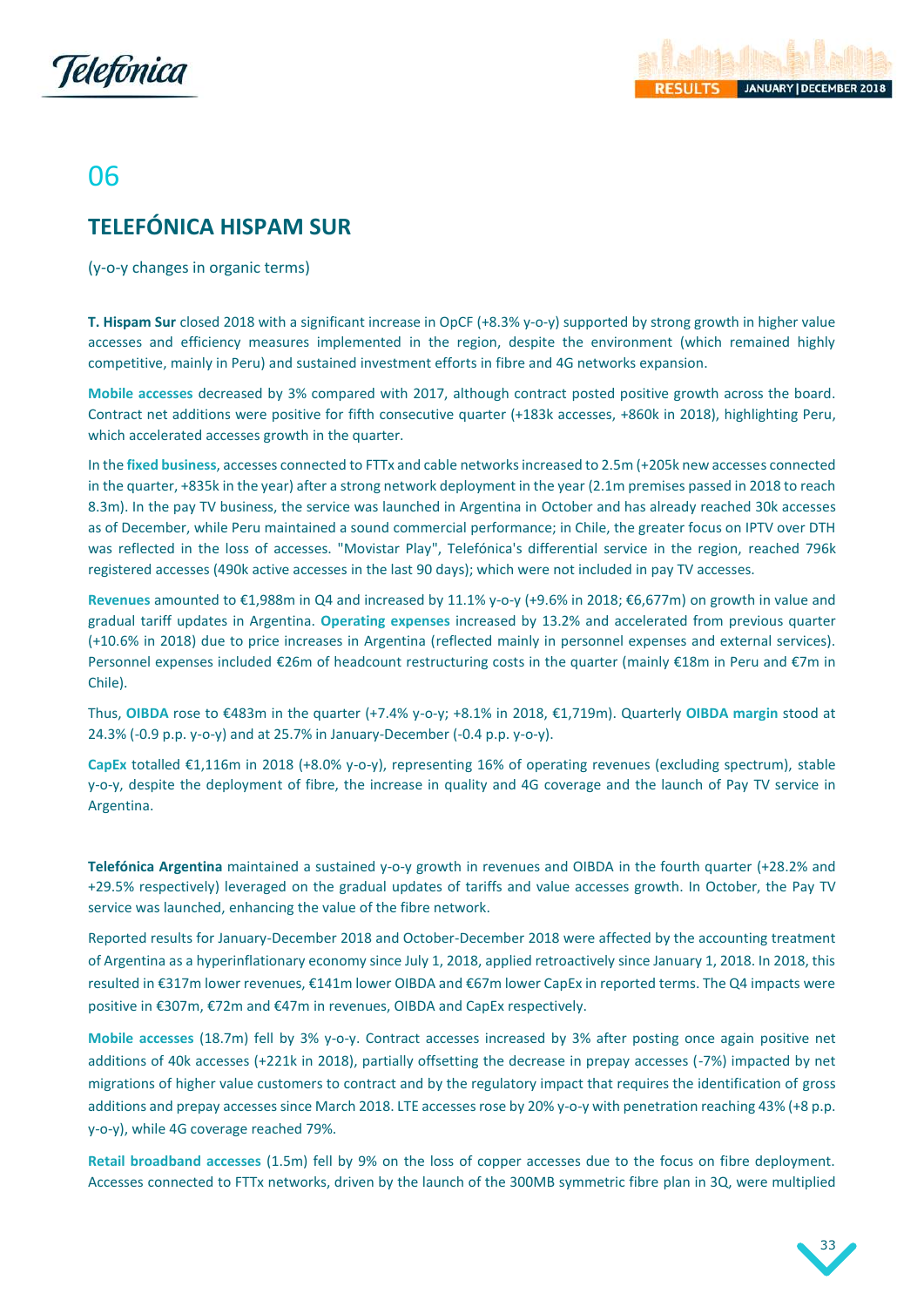

by 1.9x y-o-y to 469k in December (52k connected in the quarter) of which 392k with FTTH, after accelerating the deployment in the quarter to 2.1m premises passed.

**Revenues** totalled €884m in Q4 (+28.2% y-o-y; €2,315m in 2018, +26.2%). **Mobile service revenues** (€466m in the quarter) rose by 21.6% y-o-y leveraged on the increase in ARPU (+31% y-o-y) and in contract and LTE accesses. **Handset revenues** rose by 20.8% y-o-y, although the trend has slowed down in the quarter due to higher prices caused by the peso depreciation. **Fixed business revenues** (€332m) increased by 41.4% y-o-y on the back of new IT projects in the B2B segment and the y-o-y growth in broadband ARPU (+21.8% in 2018).

**Operating expenses** (€645m in the quarter) increased by 29.8% y-o-y affected by salary updates (+6% in October; +25% in 2018) and higher commercial and supply expenses due to inflation. €5m of personnel restructuring expenses were included in 2018, €4m accounted in Q3 (€52m in 2017 accounted in Q4).

Quarterly **OIBDA** amounted to €252m (+29.5% y-o-y) and to €669m in January-December (+34.3% y-o-y). **OIBDA margin** stood at 28.5% (+0.3 p.p. y-o-y; +1.9 p.p. in January-December).

**CapEx** totalled €399m in January-December (€21m in 2.6 GHz spectrum, €4m in Q4) and increased by 24.2% y-o-y (accounting for 16% of revenues excluding spectrum, -0.9% y-o-y), mainly allocated to expanding the fibre and 4G network, and to the launch of the IPTV service. **Operating cash flow** (OIBDA-CapEx) stood at €269m in 2018 (+48.7% y-o-y).

In the fourth quarter, **Telefónica Chile** continued the improvement in financials that began in the second quarter of the year, leveraged on value accesses growth and efficiency measures implemented. All this was translated into 11.2% OIBDA growth in Q4 (+2.7% January-December) and 7.1% at OpCF level in 2018.

**Mobile accesses** (8.6m; -5% y-o-y) were still affected by prepay performance (-15%, in line with general market trend and affected by migrations to contract). Growth in contract accesses continued accelerating to 13% y-o-y, reaching +97k net additions in 4Q (+402k in 2018), with improved portability (positive for sixth consecutive quarter) despite tough competition in the market. LTE accesses increased by 27% y-o-y (39% penetration; +10 p.p).

**Retail broadband accesses** stood at 1.1m (-1% y-o-y), highlighting the acceleration in FTTx connections that almost offset the loss in copper accesses. As of December, 523k premises were connected to FTTx (+45% y-o-y; +117% in FTTH) out of a total of 1.9m premises passed. Pay TV accesses (651k) decreased by 5% y-o-y, with a strategic focus on IPTV (+34%), which did not fully offset the reduction in DTH (-9%).

**Revenues** in the quarter (€524m) decreased by 2.1% versusthe same quarter of previous year (€2,080m; -0.5% in 2018). Y-o-y trend worsened mainly on the signing of a B2B contract whose revenues were mostly registered in the fourth quarter of 2017. **Mobile service revenue** (€221m) decreased y-o-y (-2.7% in the quarter; -5.5% in the year) on lower accesses, although it is worth to highlight the y-o-y trend improvement (+2.9 p.p. vs. Q3 2018) due to ARPU stabilization (+0.3% y-o-y) after six consecutive quarters of declines. **Handset revenues** amounted to €85m and increased by 13.2% in the quarter (€311m; +42.2% in 2018). **Fixed business revenues** (€218m) decreased by 5.7% y-o-y (-3.5% in 2018) affected by B2B revenues before mentioned which were partially offset by the improvement in FTTx revenues (+43.5% y-o-y; +26.9% in 2018).

**Operating expenses**(€385m) decreased significantly in the quarter (-6.7% y-o-y; -1.5% in 2018) thanks to the efficiencies achieved on digitalization and simplification efforts, positively impacting in customer service, administration and network expenses. Also, provisions for restructuring costs amounted to €7m in the quarter.

**OIBDA** (€150m) growth accelerated to 11.2% y-o-y in the quarter (+2.7% in 2018, €617m), and **OIBDA margin** increased by 3.8 p.p. to 28.5% (29.7%; +1.0 p.p. in 2018).

**CapEx** totalled €341m in January-December 2018 (-0.9% y-o-y; representing 16% of revenues, stable y-o-y) and was mainly allocated to the expansion of 4G coverage and fibre deployment. **Operating cash flow** (OIBDA-CapEx) amounted to €276m in 2018 and increased by 7.1% y-o-y.

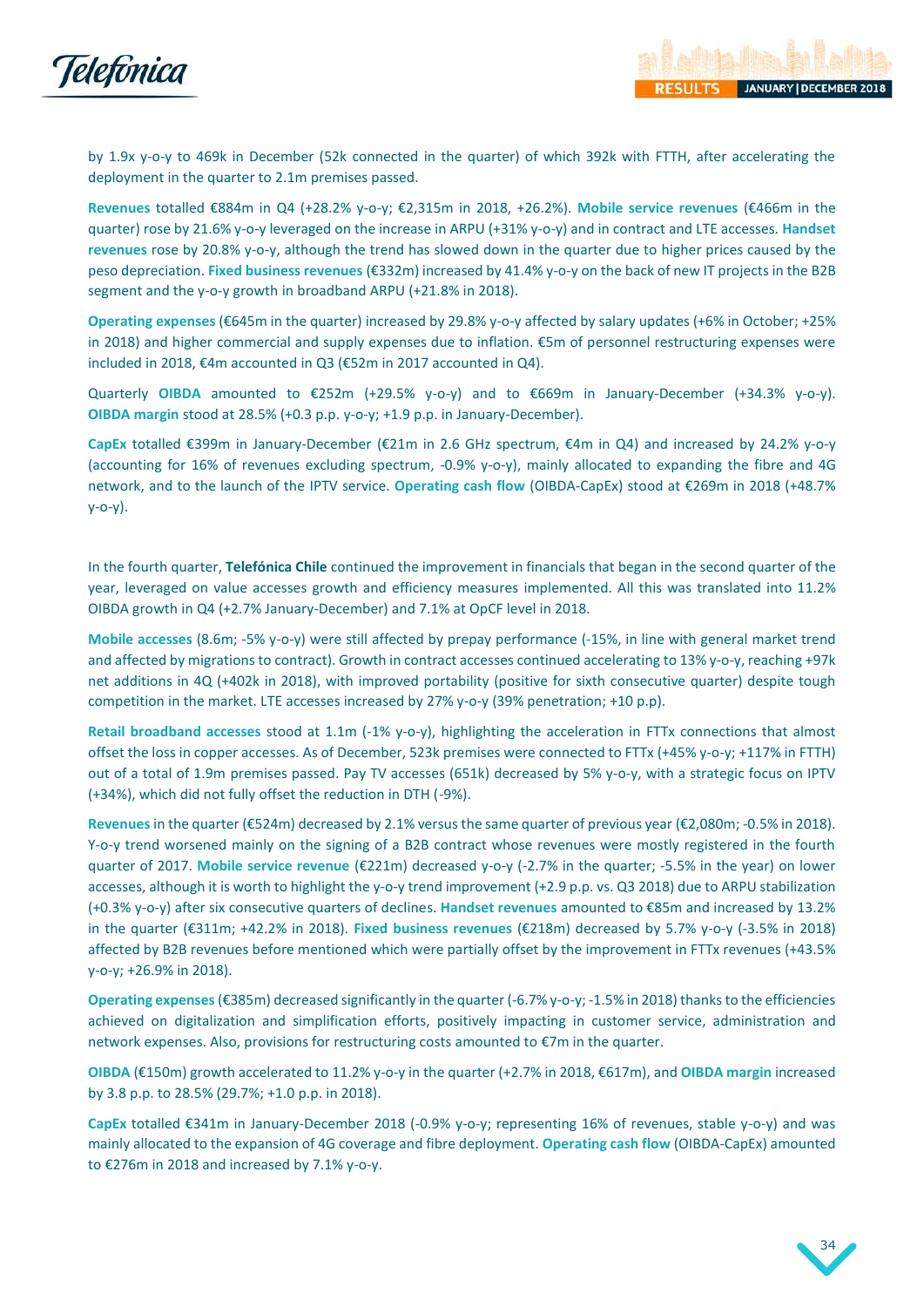

Operating revenues of **Telefónica Perú** continued to improve the y-o-y trend in the fourth quarter (+3.1% excluding the regulatory impact) driven by greater commercial activity and the better fixed business performance. However, the aggressive competitive environment caused a decrease in OIBDA in the quarter of 37.1% y-o-y. The recent launch of the *Movistar Total* convergent offer in January 2019, which bundled fixed voice, broadband, mobile and pay TV service in a single product, is showing a positive commercial traction.

**Mobile accesses** (13.7m) decreased by 1% y-o-y, although contract accesses increased by 5% after accelerating the uptake in the quarter (+43k; +225k in 2018), improving the value mix of the mobile customer base. 4G accesses increased by 42% (33% penetration; 74% coverage).

The strategy in the fixed business continued to be focused on services bundling (94% broadband accesses are bundled in 2P or 3P) and on the deployment and connection of ultra-broadband accesses. **Retail broadband accesses** (1.9m) increased by 10% y-o-y with net additions in the quarter of 34k (+178k in 2018), highlighting the growth in FTTx and cable accesses (+42%; 1.5m connected; 1.3m connected with FTTH and cable). Premises passed with FTTx and cable amount to 4.2m (538k passed in 2018). **Pay TV** accesses (1.5m) increased by 12% y-o-y with net additions of 26k in the quarter (+162k accesses in 2018).

Likewise, the impulse of Movistar Play OTT service remained as a differential element in the fixed and mobile offer, with 574k registered accesses as of December (405k active accesses in the last 90 days).

**Revenues** totalled €528m in the quarter and decreased by 2.8% y-o-y (€2,075m in 2018; -5.1%) mainly affected by the negative impact of regulation (+3.1% in the quarter and stable in 2018 excluding the regulatory impact) and by the evolution of mobile service revenues. **Mobile service revenues** (€180m) fell by 17.3% y-o-y (-14.6% in January-December) affected by the ARPU decline (due to intense competition) and by the impact of regulation. **Handset revenues** rose by 67.6% y-o-y (€73m) in October-December (+22.7% in January-December) on financing sales and more rationality in subsidies. **Fixed business revenues** in the quarter (€276) increased by 1.6% y-o-y thanks to the increase in broadband and new services revenues (+14.6% y-o-y) leveraged on new IT projects in the B2B segment, which more than offset the effect of the change in the commercialisation of fixed equipment.

**Operating expenses** (€490m in the quarter) rose by 8.4% (+3.7% in January-December), mainly due to higher expenses associated with the increasing commercial activity and greater handset consumption. Likewise, €18m of personnel restructuring expenses were registered in the quarter (€38m in 2018; €2m in 4Q17).

Thus, quarterly **OIBDA** totalled €60m (-37.1% y-o-y; €350m in 2018, -30.8%), impacted by the aforementioned performance of mobile service revenues and the higher commercial expenses. **OIBDA margin** stood at 11.3% (-9.3 p.p. y-o-y, -6.9 p.p. in January-December).

**CapEx** as of December (€342m; -8.4% y-o-y) was focused on fibre and cable deployment and on service quality improvement as well as on 4G coverage increase. Capex accounted for 16% of revenues (-1 p.p. y-o-y). **Operating cash flow** (OIBDA-CapEx) totalled €8m in 2018 (-75.3% y-o-y).

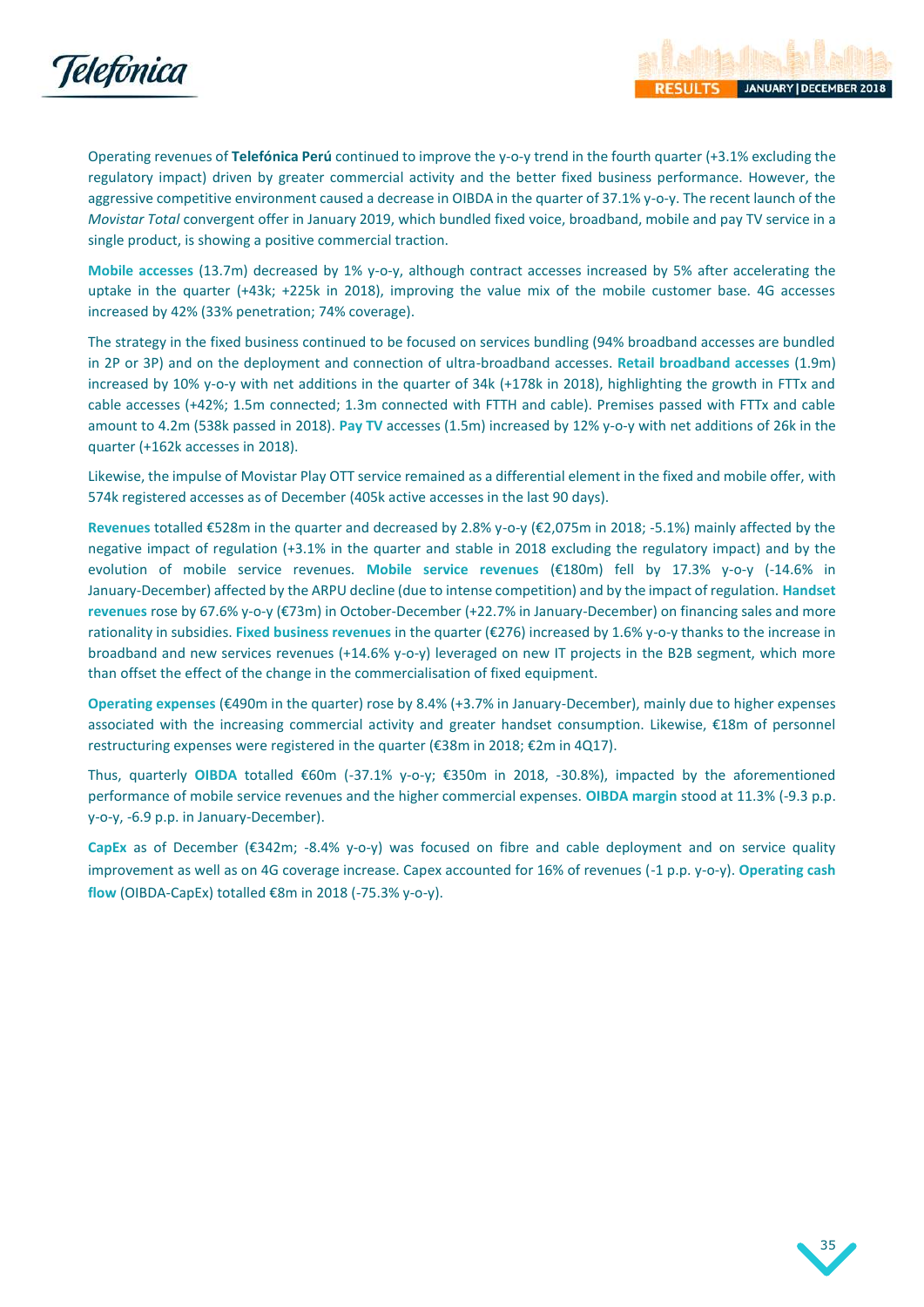



| <b>TELEFÓNICA HISPAM SUR</b><br>SELECTED FINANCIAL DATA | January - December |             | % Chg    |         | October - December |                | % Chg    |         |
|---------------------------------------------------------|--------------------|-------------|----------|---------|--------------------|----------------|----------|---------|
| Unaudited figures (Euros in millions)                   | 2018               | 2017        | reported | organic | 2018               | 2017           | reported | organic |
| <b>Revenues</b>                                         | 6,677              | 8,218       | (18.8)   | 9.6     | 1,988              | 2,068          | (3.9)    | 11.1    |
| Telefónica Argentina                                    | 2,315              | 3,495       | (33.8)   | 26.2    | 884                | 890            | (0.7)    | 28.2    |
| Telefónica Chile                                        | 2,080              | 2,186       | (4.8)    | (0.5)   | 524                | 564            | (7.1)    | (2.1)   |
| Telefónica Perú                                         | 2,075              | 2,318       | (10.5)   | (5.1)   | 528                | 561            | (5.8)    | (2.8)   |
| Telefónica Uruguay                                      | 221                | 235         | (6.2)    | 4.8     | 56                 | 55             | 1.8      | 10.0    |
| Others & eliminations                                   | (13)               | (15)        | (14.2)   | 49.9    | (5)                | (3)            | 53.1     | 113.0   |
| Service revenues                                        | 5,827              | 7.544       | (22.8)   | 7.3     | 1.738              | 1,867          | (6.9)    | 9.4     |
| Telefónica Argentina                                    | 2,088              | 3,182       | (34.4)   | 25.1    | 798                | 797            | 0.1      | 29.7    |
| Telefónica Chile                                        | 1,769              | 1,995       | (11.3)   | (4.6)   | 439                | 496            | (11.4)   | (4.2)   |
| Telefónica Perú                                         | 1,785              | 2,164       | (17.5)   | (7.1)   | 456                | 526            | (13.3)   | (7.5)   |
| Telefónica Uruguay                                      | 198                | 218         | (9.2)    | 3.1     | 51                 | 51             | (1.2)    | 8.7     |
| Others & eliminations                                   | (13)               | (15)        | (14.2)   | 49.9    | (5)                | (3)            | 53.1     | 151.5   |
| <b>OIBDA</b>                                            | 1,719              | 2,275       | (24.4)   | 8.1     | 483                | 525            | (8.0)    | 7.4     |
| Telefónica Argentina                                    | 669                | 971         | (31.1)   | 34.3    | 252                | 224            | 12.5     | 29.5    |
| Telefónica Chile                                        | 617                | 630         | (2.1)    | 2.7     | 150                | 133            | 12.1     | 11.2    |
| Telefónica Perú                                         | 350                | 588         | (40.5)   | (30.8)  | 60                 | 146            | (58.9)   | (37.1)  |
| Telefónica Uruguay                                      | 82                 | 85          | (3.7)    | 6.8     | 22                 | 21             | 2.3      | 11.7    |
| Others & eliminations                                   | $\mathbf{1}$       | $\mathbf 0$ | n.m.     | n.m.    | (1)                | $\mathbf 0$    | C.S.     | n.m.    |
| CapEx                                                   | 1.116              | 1,414       | (21.1)   | 8.0     | 431                | 476            | (9.5)    | 2.8     |
| Telefónica Argentina                                    | 399                | 601         | (33.6)   | 24.2    | 153                | 179            | (14.3)   | 13.8    |
| Telefónica Chile                                        | 341                | 356         | (4.2)    | (0.9)   | 110                | 118            | (6.5)    | (2.8)   |
| Telefónica Perú                                         | 342                | 394         | (13.2)   | (8.4)   | 150                | 165            | (9.3)    | (6.5)   |
| Telefónica Uruguay                                      | 34                 | 62          | (45.8)   | 8.2     | 18                 | 14             | 25.8     | 29.1    |
| Others & eliminations                                   | ł,                 | J.          | ä,       |         | ÷,                 | ź              | í,       | ÷.      |
| Spectrum                                                | 21                 | 27          | (23.6)   | 42.1    | $\overline{4}$     | (1)            | C.S.     | 28.0    |
| Telefónica Argentina                                    | 21                 | ÷           |          |         | $\overline{4}$     | ä,             |          |         |
| Telefónica Chile                                        | ä,                 | J.          |          |         |                    | ä,             |          |         |
| Telefónica Perú                                         |                    | ÷           |          |         |                    | ä,             |          |         |
| Telefónica Uruguay                                      | ä,                 | 27          |          |         | ä,                 | (1)            |          |         |
| Others & eliminations                                   | ÷,                 |             |          |         | ÷                  | ä,             |          |         |
| OpCF (OIBDA-CapEx)                                      | 603                | 860         | (29.9)   | 8.3     | 51                 | 48             | 6.3      | 25.5    |
| Telefónica Argentina                                    | 269                | 370         | (27.1)   | 48.7    | 99                 | 45             | 118.9    | 57.7    |
| Telefónica Chile                                        | 276                | 274         | 0.7      | 7.1     | 39                 | 15             | 155.9    | 54.5    |
| Telefónica Perú                                         | 8                  | 194         | (96.0)   | (75.3)  | (90)               | (19)           | n.m.     | n.m.    |
| Telefónica Uruguay                                      | 48                 | 23          | 109      | 5.8     | $\overline{4}$     | $\overline{7}$ | (42.0)   | (26.0)  |
| Others & eliminations                                   | $\mathbf{1}$       |             |          |         | (1)                |                |          |         |

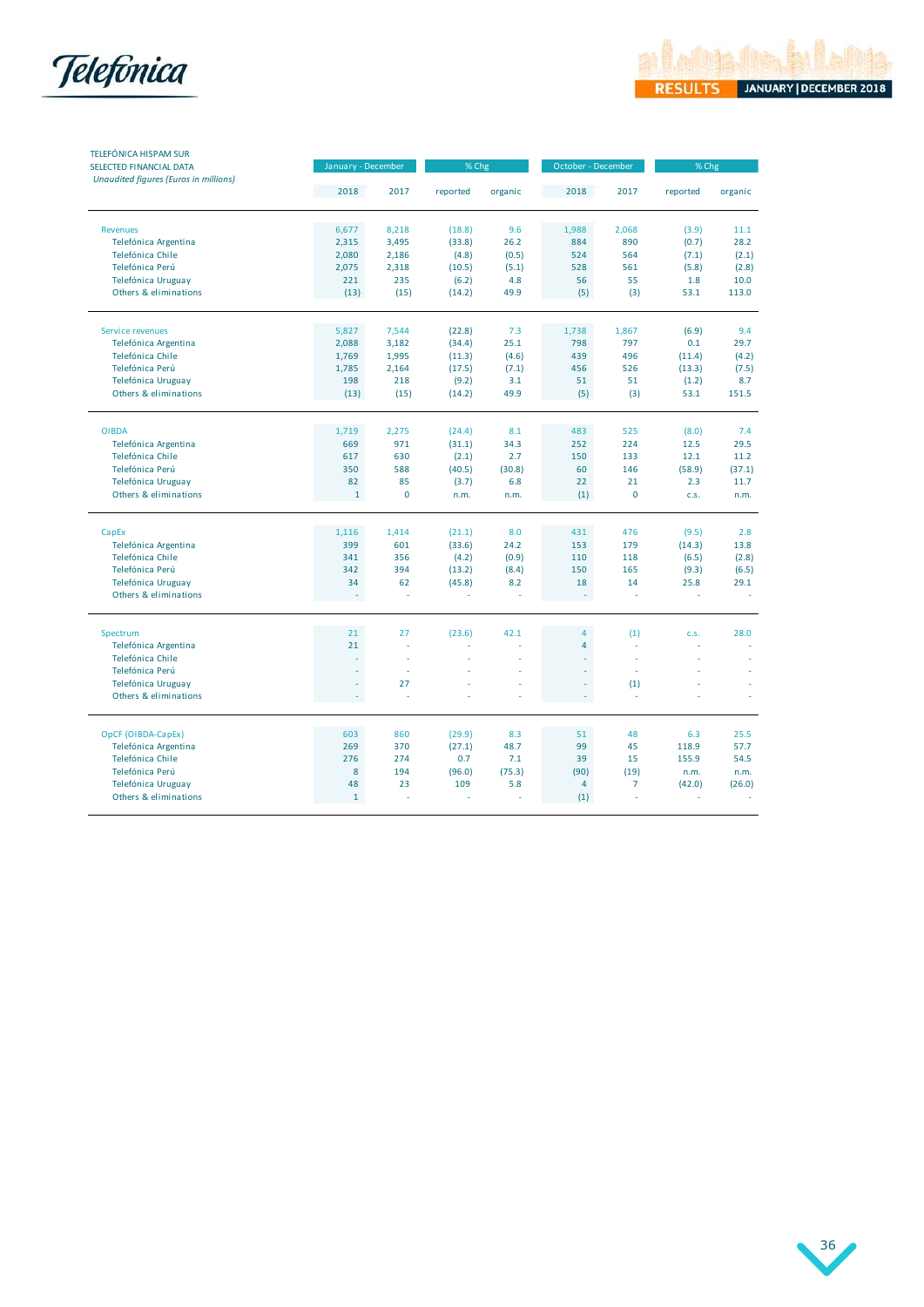

## TELEFÓNICA HISPAM SUR

CONSOLIDATED INCOME STATEMENT *Unaudited figures (Euros in millions)*

| <i>Chaudited figures</i> ( <i>Laros in millions)</i> | January - December |          | % Chg      |            | October - December |                | % Chg      |            |
|------------------------------------------------------|--------------------|----------|------------|------------|--------------------|----------------|------------|------------|
|                                                      |                    |          |            |            |                    |                |            |            |
|                                                      | 2018               | 2017     | reported   | organic    | 2018               | 2017           | reported   | organic    |
| Revenues                                             | 6,677              | 8,218    | (18.8)     | 9.6        | 1,988              | 2,068          | (3.9)      | 11.1       |
| <b>Mobile Business</b>                               | 3,964              | 4,993    | (20.6)     | 9.8        | 1,166              | 1,251          | (6.8)      | 8.8        |
| Mobile service revenues                              | 3,115              | 4,319    | (27.9)     | 5.9        | 916                | 1,049          | (12.7)     | 5.5        |
| Data revenues                                        | 1,800              | 2,442    | (26.3)     | 17.5       | 515                | 602            | (14.4)     | 21.9       |
| Handset revenues                                     | 849                | 673      | 26.1       | 35.0       | 250                | 201            | 24.0       | 26.0       |
| <b>Fixed Business</b>                                | 2,712              | 3,225    | (15.9)     | 9.3        | 822                | 818            | 0.6        | 14.5       |
| FBB and new services revenues (1)                    | 1,382              | 1,723    | (19.8)     | 13.5       | 419                | 436            | (3.9)      | 25.4       |
| Pay TV revenues                                      | 531                | 568      | (6.4)      | (0.9)      | 130                | 141            | (8.1)      | (5.3)      |
| Voice & access revenues                              | 799                | 935      | (14.5)     | 7.7        | 273                | 240            | 13.9       | 6.2        |
| Internal expenditure capitalised in fixed assets     | 71                 | 87       | (18.3)     | 1.7        | 20                 | 20             | (3.0)      | 5.0        |
| Operating expenses                                   | (5,089)            | (6,083)  | (16.3)     | 10.6       | (1,552)            | (1,590)        | (2.4)      | 13.2       |
| <b>Supplies</b>                                      | (2,051)            | (2, 288) | (10.4)     | 9.2        | (611)              | (599)          | 1.9        | 9.4        |
| Personnel expenses                                   | (943)              | (1, 269) | (25.7)     | 12.6       | (307)              | (350)          | (12.1)     | 19.7       |
| Other operating expenses                             | (2,095)            | (2,526)  | (17.1)     | 10.9       | (634)              | (641)          | (1.1)      | 13.9       |
| Other net income (expense)                           | 51                 | 48       | 5.9        | 60.3       | 20                 | 24             | (17.7)     | 24.9       |
| Gain (loss) on sale of fixed assets                  | 10                 | 5        | 84.8       | 132.1      | 7                  | $\overline{2}$ | n.m.       | n.m.       |
| Impairment of goodwill and other assets              |                    |          |            |            | ٠                  |                |            |            |
| Operating income before D&A (OIBDA)                  | 1,719              | 2,275    | (24.4)     | 8.1        | 483                | 525            | (8.0)      | 7.4        |
| <b>OIBDA Margin</b>                                  | 25.7%              | 27.7%    | (1.9 p.p.) | (0.4 p.p.) | 24.3%              | 25.4%          | (1.1 p.p.) | (0.9 p.p.) |
| CapEx                                                | 1,116              | 1,414    | (21.1)     | 8.0        | 431                | 476            | (9.5)      | 2.8        |
| Spectrum                                             | 21                 | 27       | (23.6)     | 42.1       | 4                  | (1)            | C.S.       | 28.0       |
| OpCF (OIBDA-CapEx)                                   | 603                | 860      | (29.9)     | 8.3        | 51                 | 48             | 6.3        | 25.5       |

*Notes:*

*- January-December and October-December 2018 results reported under accounting standards IFRS 15 & 9, effective since January 2018.*

*- OIBDA before management and brand fees.*

- Following the consideration of the Argentine economy as hyperinflationary from an accounting perspective for periods ended after 1 July 2018, the operations of *Telefónica in Argentina adjusted by inflation are to be accounted at the closing exchange rate Argentine Peso/Euro.*

*(1) Includes broadband connectivity services (retail and wholesale), including value added services, data and ICT revenues, other services over connectivity and FBB equipment.*

#### TELEFÓNICA HISPAM SUR

ACCESSES

| Unaudited figures (thousands)   |          | 2017     |           |          |          |          |           |          |       |
|---------------------------------|----------|----------|-----------|----------|----------|----------|-----------|----------|-------|
|                                 | March    | June     | September | December | March    | June     | September | December | % Chg |
| <b>Final Clients Accesses</b>   | 60.569.0 | 59.760.0 | 59,093.9  | 58.419.9 | 57.783.3 | 57,531.8 | 56.723.6  | 56,889.9 | (2.6) |
| Fixed telephony accesses (1)    | 8,209.7  | 8,137.8  | 8,044.3   | 7,938.5  | 7,811.1  | 7,684.6  | 7,549.9   | 7,435.2  | (6.3) |
| Internet and data accesses      | 4.687.0  | 4,687.4  | 4,688.0   | 4,656.1  | 4,611.4  | 4,648.1  | 4,675.4   | 4,669.7  | 0.3   |
| <b>Broadband</b>                | 4,565.4  | 4,566.1  | 4,567.1   | 4,535.4  | 4.492.4  | 4,528.3  | 4,554.9   | 4.549.5  | 0.3   |
| FTTx/Cable                      | 1,246.5  | 1,297.3  | 1,514.7   | 1,656.2  | 1,829.2  | 2,089.2  | 2,285.8   | 2,490.8  | 50.4  |
| Mobile accesses                 | 45.718.0 | 44.955.8 | 44,352.3  | 43.775.1 | 43.276.3 | 43,042.8 | 42,324.7  | 42,575.1 | (2.7) |
| Prepay                          | 29,273.2 | 28.787.5 | 28,344.3  | 27,631.8 | 26,973.7 | 26,386.8 | 25,504.3  | 25,571.6 | (7.5) |
| Contract                        | 16.444.7 | 16,168.3 | 16,008.0  | 16,143.3 | 16,302.6 | 16,655.9 | 16,820.4  | 17,003.5 | 5.3   |
| M2M                             | 1.082.3  | 1,126.1  | 1,164.9   | 1,199.8  | 1,240.2  | 1,339.4  | 1,396.2   | 1,457.7  | 21.5  |
| Pay TV                          | 1,954.3  | 1,979.1  | 2,009.4   | 2,050.3  | 2,084.6  | 2,156.4  | 2,173.5   | 2,209.9  | 7.8   |
| <b>Total Acceses Hispam Sur</b> | 60,594.7 | 59,785.4 | 59,134.0  | 58,445.9 | 57,808.9 | 57,556.0 | 56,747.9  | 56,913.1 | (2.6) |

*(1) Includes fixed wireless and VoIP accesses.*

| SELECTED OPERATIONAL DATA  |          |          |           |                 |          |          |           |          |          |
|----------------------------|----------|----------|-----------|-----------------|----------|----------|-----------|----------|----------|
| <b>Unaudited figures</b>   |          | 2017     |           |                 |          | 2018     |           |          |          |
|                            | March    | June     | September | <b>December</b> | March    | June     | September | December | % Chg    |
| Contract percentage (%)    | 36.0%    | 36.0%    | 36.1%     | 36.9%           | 37.7%    | 38.7%    | 39.7%     | 39.9%    | 3.1 p.p. |
| Smartphones ('000)         | 21,113.6 | 20,799.2 | 21.267.5  | 21,650.2        | 21,331.4 | 21,507.3 | 21,056.7  | 21,370.3 | (1.3)    |
| Smartphone penetration (%) | 47.9%    | 48.1%    | 49.9%     | 51.5%           | 51.4%    | 52.2%    | 52.1%     | 52.6%    | 1.1 p.p. |
| LTE ('000)                 | 8,761.2  | 9.542.5  | 10.383.5  | 12.529.0        | 13,713.1 | 13.777.7 | 14.694.1  | 15,980.2 | 27.5     |
| LTE penetration (%)        | 19.6%    | 21.8%    | 24.0%     | 29.4%           | 32.6%    | 33.0%    | 36.0%     | 38.9%    | 9.4 p.p. |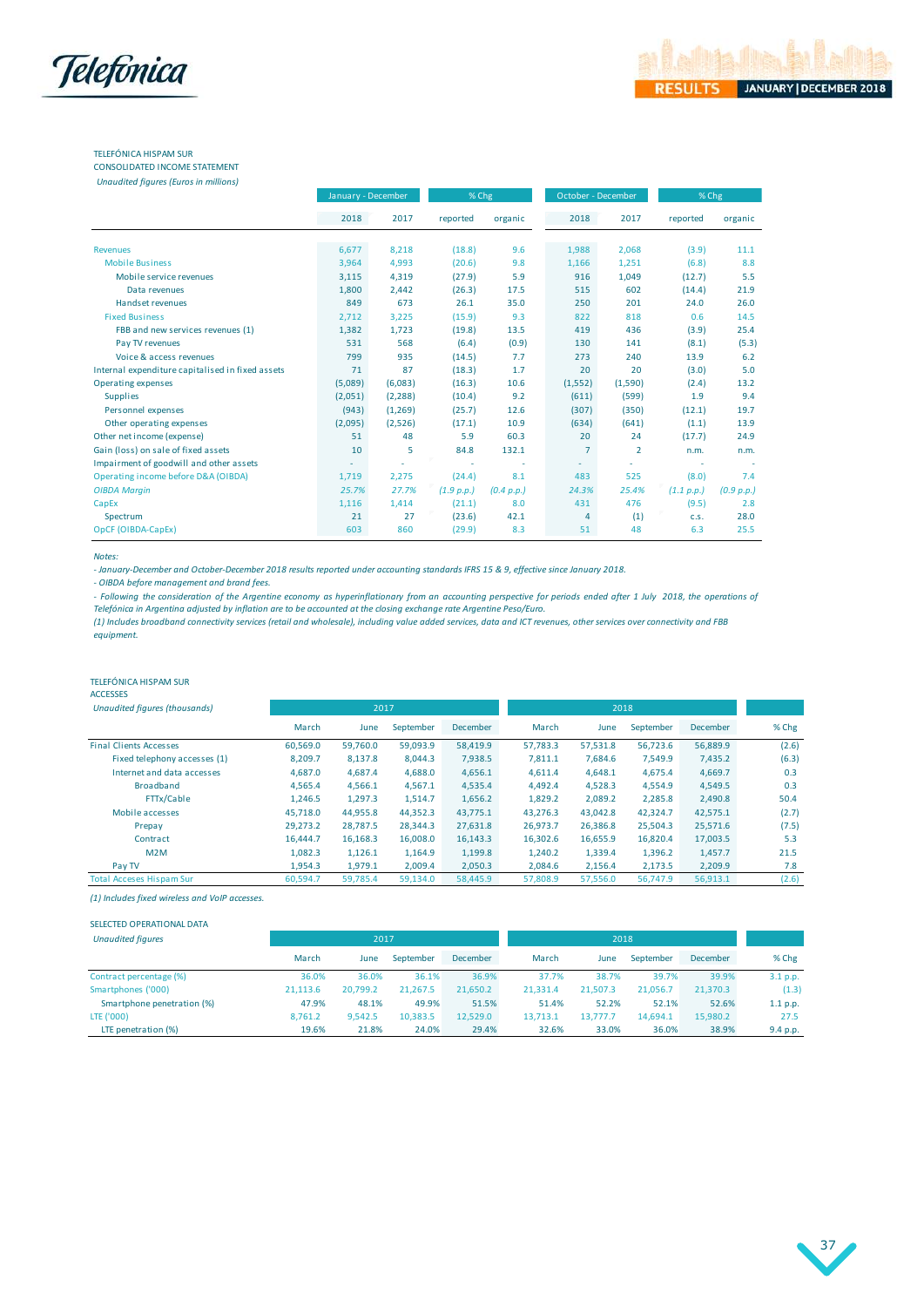

38

## TELEFÓNICA ARGENTINA

SELECTED FINANCIAL DATA

| Unaudited figures (Euros in millions) |       | January - December |          |               | October - December |       |          |               |  |
|---------------------------------------|-------|--------------------|----------|---------------|--------------------|-------|----------|---------------|--|
|                                       | 2018  | 2017               | % Chg    | % Organic Chg | 2018               | 2017  | $%$ Chg  | % Organic Chg |  |
| <b>Revenues</b>                       | 2,315 | 3,495              | (33.8)   | 26.2          | 884                | 890   | (0.7)    | 28.2          |  |
| <b>Mobile Business</b>                | 1,497 | 2,279              | (34.3)   | 25.4          | 552                | 585   | (5.6)    | 21.5          |  |
| Mobile service revenues               | 1,270 | 1,966              | (35.4)   | 23.5          | 466                | 492   | (5.2)    | 21.6          |  |
| Data revenues                         | 732   | 1,163              | (37.0)   | 46.9          | 261                | 306   | (14.5)   | 51.8          |  |
| Handset revenues                      | 227   | 312                | (27.4)   | 37.1          | 86                 | 93    | (7.6)    | 20.8          |  |
| <b>Fixed Business</b>                 | 818   | 1,216              | (32.7)   | 27.7          | 332                | 306   | 8.5      | 41.4          |  |
| FBB and new services (1)              | 410   | 728                | (43.6)   | 31.0          | 154                | 179   | (14.2)   | 52.9          |  |
| Voice & access revenues               | 407   | 488                | (16.5)   | 22.7          | 178                | 126   | 40.6     | 24.8          |  |
| <b>OIBDA</b>                          | 669   | 971                | (31.1)   | 34.3          | 252                | 224   | 12.5     | 29.5          |  |
| OIBDA margin                          | 28.9% | 27.8%              | 1.1 p.p. | 1.9 p.p.      | 28.5%              | 25.2% | 3.4 p.p. | 0.3 p.p.      |  |
| CapEx                                 | 399   | 601                | (33.6)   | 24.2          | 153                | 179   | (14.3)   | 13.8          |  |
| Spectrum                              | 21    |                    |          | ٠             | 4                  | ٠     |          |               |  |
| OpCF (OIBDA-CapEx)                    | 269   | 370                | (27.1)   | 48.7          | 99                 | 45    | 118.9    | 57.7          |  |
| Notes:                                |       |                    |          |               |                    |       |          |               |  |

*- January-December and October-December 2018 results reported under accounting standards IFRS 15 & 9, effective since January 2018.*

*- OIBDA is presented before management and brand fees.*

- Following the consideration of the Argentine economy as hyperinflationary from an accounting perspective for periods ended after 1 July 2018, the operations of Telefónica in Argentina *adjusted by inflation are to be accounted at the closing exchange rate Argentine Peso/Euro.*

*(1) Includes broadband connectivity services (retail and wholesale), including value added services, data and ICT revenues, other services over connectivity and FBB equipment.*

| <b>ACCESSES</b>                      |                          |          |           |          |          |          |           |                 |        |
|--------------------------------------|--------------------------|----------|-----------|----------|----------|----------|-----------|-----------------|--------|
| <b>Unaudited figures (Thousands)</b> |                          | 2017     |           |          |          |          |           |                 |        |
|                                      | March                    | June     | September | December | March    | June     | September | <b>December</b> | % Chg  |
| <b>Final Clients Accesses</b>        | 26,370.4                 | 25,981.8 | 25,770.2  | 25,077.2 | 24,507.7 | 24,208.3 | 23,798.2  | 23,910.6        | (4.7)  |
| Fixed telephony accesses (1)         | 4.374.3                  | 4.314.5  | 4,221.9   | 4,120.8  | 4,023.4  | 3.908.5  | 3.770.6   | 3.667.3         | (11.0) |
| <b>Fixed wireless</b>                | 233.3                    | 227.7    | 221.8     | 206.1    | 192.9    | 184.5    | 170.4     | 173.2           | (15.9) |
| Internet and data accesses           | 1,841.0                  | 1,802.5  | 1,758.9   | 1,700.6  | 1,648.5  | 1,613.3  | 1,579.9   | 1,546.1         | (9.1)  |
| <b>Broadband</b>                     | 1,800.5                  | 1,762.6  | 1,720.3   | 1,663.5  | 1,613.5  | 1,578.6  | 1,545.5   | 1,512.1         | (9.1)  |
| <b>FTTx</b>                          | 75.8                     | 133.6    | 192.7     | 243.8    | 294.7    | 353.2    | 416.9     | 468.6           | 92.2   |
| Mobile accesses                      | 20.155.1                 | 19.864.8 | 19.789.4  | 19.255.9 | 18.835.8 | 18.686.5 | 18.446.3  | 18,666.8        | (3.1)  |
| Prepay                               | 12,936.0                 | 12,561.7 | 12,386.1  | 11,717.1 | 11,259.6 | 11,011.4 | 10,726.8  | 10,907.0        | (6.9)  |
| Contract                             | 7.219.1                  | 7,303.1  | 7,403.3   | 7,538.7  | 7.576.2  | 7,675.1  | 7,719.5   | 7,759.7         | 2.9    |
| M2M                                  | 546.2                    | 581.0    | 588.0     | 596.6    | 614.3    | 629.4    | 658.0     | 698.0           | 17.0   |
| Pay TV                               | $\overline{\phantom{a}}$ |          |           | $\sim$   | ۰        |          | 1.4       | 30.4            |        |
| <b>Total Accesses</b>                | 26.390.8                 | 26.002.0 | 25,805.1  | 25.098.1 | 24.528.1 | 24.227.4 | 23.817.1  | 23.928.3        | (4.7)  |

*(1) Includes fixed wireless and VoIP accesses.*

SELECTED OPERATIONAL DATA

| <b>Unaudited figures</b>                     |         | 2017    |           |                 |         |         |           |                 |            |
|----------------------------------------------|---------|---------|-----------|-----------------|---------|---------|-----------|-----------------|------------|
|                                              | March   | June    | September | <b>December</b> | March   | June    | September | <b>December</b> | % Chg      |
| Contract percentage (%)                      | 35.8%   | 36.8%   | 37.4%     | 39.2%           | 40.2%   | 41.1%   | 41.8%     | 41.6%           | 2.4 p.p.   |
| Smartphones ('000)                           | 9,194.8 | 8,789.6 | 9,195.1   | 9,253.8         | 8,879.0 | 8,988.5 | 8,949.3   | 9,074.2         | (1.9)      |
| Smartphone penetration (%)                   | 47.2%   | 45.9%   | 48.2%     | 49.9%           | 49.0%   | 50.1%   | 50.6%     | 50.8%           | 0.9 p.p.   |
| LTE ('000)                                   | 4,136.7 | 4.707.5 | 5,363.2   | 6,387.8         | 6,673.1 | 6,714.7 | 6,751.7   | 7,647.0         | 19.7       |
| LTE penetration (%)                          | 21.1%   | 24.4%   | 27.9%     | 34.2%           | 36.6%   | 37.2%   | 38.0%     | 42.6%           | 8.3 p.p.   |
| Mobile churn (quarterly)                     | 3.4%    | 3.1%    | 2.9%      | 3.1%            | 3.2%    | 2.9%    | 2.6%      | 1.7%            | (1.4 p.p.) |
| Contract (1)                                 | 1.2%    | 1.2%    | 1.2%      | 1.1%            | 1.1%    | 1.1%    | 1.3%      | 1.5%            | 0.4 p.p.   |
| Mobile churn (cumulative YTD)                | 3.4%    | 3.2%    | 3.1%      | 3.1%            | 3.2%    | 2.9%    | 2.8%      | 2.5%            | (0.6 p.p.) |
| Contract (1)                                 | 1.2%    | 1.2%    | 1.2%      | 1.2%            | 1.1%    | 1.1%    | 1.2%      | 1.3%            | 0.1 p.p.   |
| Mobile ARPU (EUR) (cumulative YTD)           | 8.6     | 8.7     | 8.4       | 8.5             | 7.8     | 7.5     | 4.2       | 4.8             | 31.1       |
| Prepay                                       | 2.5     | 2.6     | 2.6       | 2.7             | 2.4     | 2.4     | 1.3       | 1.5             | 30.0       |
| Contract (1)                                 | 21.0    | 21.0    | 19.9      | 19.7            | 16.7    | 15.9    | 8.9       | 10.0            | 18.7       |
| Mobile data traffic (TB) (cumulative YTD)    | 42,378  | 92,707  | 153,286   | 220,535         | 71,626  | 147,967 | 230,363   | 318,130         | 44.3       |
| Fixed telephony ARPU (EUR) (cumulative YTD)  | 8.6     | 9.5     | 9.1       | 9.4             | 8.5     | 8.4     | 4.8       | 5.6             | 39.0       |
| Broadband ARPU (EUR) (cumulative YTD)        | 20.8    | 21.7    | 21.3      | 21.2            | 18.1    | 17.1    | 9.4       | 11.1            | 21.8       |
| Fixed data traffic (TB) (cumulative YTD) (2) | 296,597 | 636,815 | 1,018,913 | 1,420,297       | 425,127 | 893,893 | 1,466,706 | 2,027,293       | 42.7       |

*Notes:*

*- ARPU: monthly average revenue divided by the monthly average accesses of the period. % organic Change.*

- Data traffic is defined as Terabytes used by the company customers, both upload and download (1TByte = 10^12 bytes). Promotional traffic is included. Traffic not associated to the *Company's mobile customers (roaming-in, MVNOs, interconnection of third parties and other business lines) is also included. Traffic volume non-rounded.*

*(1) Excludes M2M.*

*(2) Includes solely traffic related with FBB accesses, not Business customers.*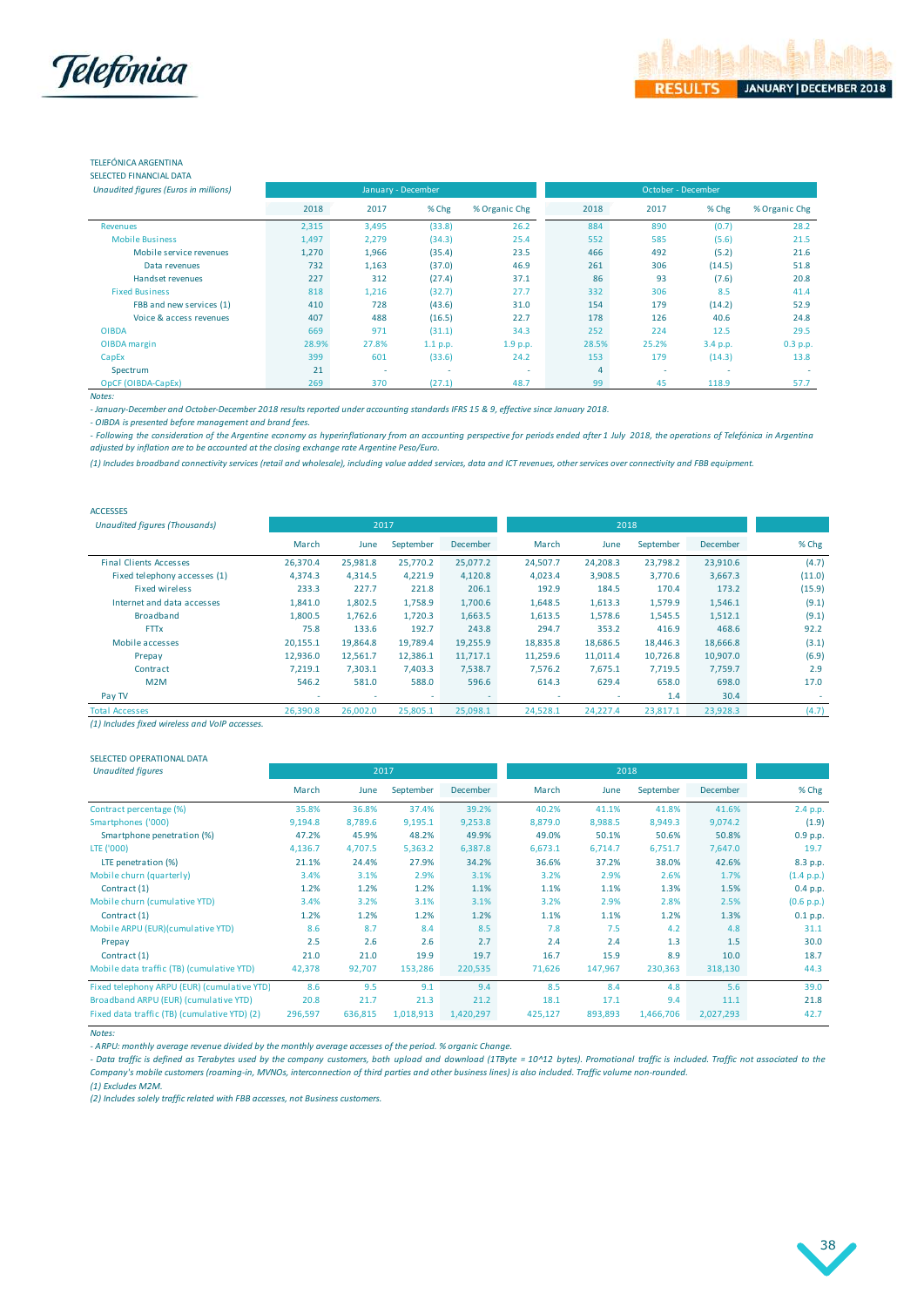

### TELEFÓNICA CHILE

|  | SELECTED FINANCIAL DATA |  |  |
|--|-------------------------|--|--|
|  |                         |  |  |

| Unaudited figures (Euros in millions) |        |       | January - December |               | October - December |        |          |               |  |
|---------------------------------------|--------|-------|--------------------|---------------|--------------------|--------|----------|---------------|--|
|                                       | 2018   | 2017  | % Chg              | % Organic Chg | 2018               | 2017   | % Chg    | % Organic Chg |  |
| <b>Revenues</b>                       | 2,080  | 2,186 | (4.8)              | (0.5)         | 524                | 564    | (7.1)    | (2.1)         |  |
| <b>Mobile Business</b>                | 1,215  | 1,259 | (3.5)              | 1.7           | 306                | 323    | (5.3)    | 0.6           |  |
| Mobile service revenues               | 905    | 1,069 | (15.3)             | (5.5)         | 221                | 255    | (13.1)   | (2.7)         |  |
| Data revenues                         | 471    | 544   | (13.5)             | (4.2)         | 115                | 129    | (11.1)   | (1.9)         |  |
| <b>Handset revenues</b>               | 311    | 190   | 63.2               | 42.2          | 85                 | 69     | 23.9     | 13.2          |  |
| <b>Fixed Business</b>                 | 864    | 926   | (6.7)              | (3.5)         | 218                | 241    | (9.6)    | (5.7)         |  |
| FBB and new services (1)              | 451    | 465   | (3.0)              | 0.3           | 119                | 129    | (7.7)    | (3.9)         |  |
| Pay TV                                | 225    | 243   | (7.4)              | (4.2)         | 53                 | 60     | (12.6)   | (8.6)         |  |
| Voice & access revenues               | 188    | 219   | (13.9)             | (10.9)        | 46                 | 52     | (10.6)   | (7.0)         |  |
| <b>OIBDA</b>                          | 617    | 630   | (2.1)              | 2.7           | 150                | 133    | 12.1     | 11.2          |  |
| OIBDA margin                          | 29.7%  | 28.8% | 0.8 p.p.           | 1.0 p.p.      | 28.5%              | 23.7%  | 4.9 p.p. | 3.8 p.p.      |  |
| CapEx                                 | 341    | 356   | (4.2)              | (0.9)         | 110                | 118    | (6.5)    | (2.8)         |  |
| Spectrum                              | $\sim$ | ٠     | ٠                  | $\sim$        |                    | $\sim$ | ٠        |               |  |
| OpCF (OIBDA-CapEx)                    | 276    | 274   | 0.7                | 7.1           | 39                 | 15     | 155.9    | 54.5          |  |

*Notes:*

*- January-December and October-December 2018 results reported under accounting standards IFRS 15 & 9, effective since January 2018.*

*- OIBDA is presented before management and brand fees.*

*(1) Includes broadband connectivity services (retail and wholesale), including value added services, data and ICT revenues, other services over connectivity and FBB equipment.*

| <b>ACCESSES</b>                      |          |          |           |                 |          |          |           |                 |        |
|--------------------------------------|----------|----------|-----------|-----------------|----------|----------|-----------|-----------------|--------|
| <b>Unaudited figures (Thousands)</b> |          | 2017     |           |                 |          | 2018     |           |                 |        |
|                                      | March    | June     | September | <b>December</b> | March    | June     | September | <b>December</b> | % Chg  |
| <b>Final Clients Accesses</b>        | 12,210.5 | 12,142.9 | 12,248.6  | 12,227.9        | 12,061.9 | 11,887.5 | 11,836.3  | 11,591.5        | (5.2)  |
| Fixed telephony accesses (1)         | 1,380.5  | 1,365.1  | 1,350.5   | 1,326.5         | 1,289.1  | 1,273.5  | 1,251.9   | 1,222.4         | (7.8)  |
| Internet and data accesses           | 1,138.8  | 1,162.9  | 1,170.4   | 1,160.8         | 1,141.9  | 1,151.0  | 1,156.1   | 1,150.2         | (0.9)  |
| <b>Broadband</b>                     | 1,088.1  | 1,111.6  | 1,118.6   | 1,108.5         | 1,089.2  | 1,097.8  | 1,102.0   | 1,095.8         | (1.1)  |
| <b>FTTx</b>                          | 329.0    | 341.9    | 354.3     | 360.0           | 379.0    | 421.5    | 475.1     | 522.9           | 45.3   |
| Mobile accesses                      | 9,034.4  | 8,945.3  | 9,044.6   | 9,056.6         | 8,957.4  | 8,783.8  | 8,758.8   | 8,567.5         | (5.4)  |
| Prepay                               | 5,891.1  | 5,817.3  | 5,889.7   | 5,849.2         | 5,658.8  | 5,391.6  | 5,245.6   | 4,957.7         | (15.2) |
| Contract                             | 3,143.3  | 3,128.0  | 3,154.9   | 3,207.4         | 3,298.5  | 3,392.2  | 3,513.2   | 3,609.8         | 12.5   |
| M2M                                  | 377.8    | 387.0    | 405.6     | 409.5           | 422.1    | 426.8    | 440.8     | 441.0           | 7.7    |
| Pay TV                               | 656.8    | 669.7    | 683.1     | 684.0           | 673.6    | 679.2    | 669.5     | 651.3           | (4.8)  |
| <b>Total Accesses</b>                | 12.215.7 | 12.148.1 | 12,253.8  | 12,233.0        | 12.067.0 | 11,892.6 | 11.841.7  | 11.597.0        | (5.2)  |

*(1) Includes fixed wireless and VoIP accesses.*

#### SELECTED OPERATIONAL DATA

| <b>Unaudited figures</b>                     | 2017    |         |           |                 | 2018    |           |           |           |            |
|----------------------------------------------|---------|---------|-----------|-----------------|---------|-----------|-----------|-----------|------------|
|                                              | March   | June    | September | <b>December</b> | March   | June      | September | December  | % Chg      |
| Contract percentage (%)                      | 34.8%   | 35.0%   | 34.9%     | 35.4%           | 36.8%   | 38.6%     | 40.1%     | 42.1%     | 6.7 p.p.   |
| Smartphones ('000)                           | 2,962.3 | 2,894.6 | 2,933.0   | 3,285.8         | 3,344.5 | 3,411.8   | 3,437.9   | 3,531.6   | 7.5        |
| Smartphone penetration (%)                   | 35.3%   | 35.0%   | 35.1%     | 39.3%           | 40.5%   | 42.2%     | 42.7%     | 44.9%     | 5.6 p.p.   |
| LTE ('000)                                   | 1,837.2 | 1,879.7 | 2,210.6   | 2,517.2         | 2,700.0 | 2,823.9   | 3,035.2   | 3,207.0   | 27.4       |
| LTE penetration (%)                          | 21.2%   | 22.0%   | 25.6%     | 29.1%           | 31.6%   | 33.8%     | 36.5%     | 39.5%     | 10.4 p.p.  |
| Mobile churn (quarterly)                     | 3.3%    | 3.4%    | 3.0%      | 3.4%            | 3.4%    | 3.5%      | 2.9%      | 3.9%      | $0.5$ p.p. |
| Contract (1)                                 | 2.4%    | 2.6%    | 2.7%      | 2.6%            | 2.2%    | 2.3%      | 2.3%      | 2.8%      | 0.2 p.p.   |
| Mobile churn (cumulative YTD)                | 3.3%    | 3.3%    | 3.2%      | 3.2%            | 3.4%    | 3.5%      | 3.3%      | 3.4%      | 0.2 p.p.   |
| Contract (1)                                 | 2.4%    | 2.5%    | 2.6%      | 2.6%            | 2.2%    | 2.3%      | 2.3%      | 2.5%      | (0.1 p.p.) |
| Mobile ARPU (EUR)(cumulative YTD)            | 10.1    | 9.8     | 9.5       | 9.3             | 8.5     | 7.9       | 7.9       | 7.9       | (5.4)      |
| Prepay                                       | 2.9     | 2.8     | 2.6       | 2.6             | 2.3     | 2.2       | 2.2       | 2.1       | (13.0)     |
| Contract (1)                                 | 26.6    | 25.8    | 25.2      | 24.7            | 22.1    | 20.0      | 19.6      | 19.3      | (11.7)     |
| Mobile data traffic (TB) (cumulative YTD)    | 42,969  | 92,426  | 150,683   | 212,517         | 74,641  | 162,246   | 260,842   | 365,241   | 71.9       |
| Fixed telephony ARPU (EUR) (cumulative YTD)  | 13.0    | 12.8    | 12.5      | 12.4            | 11.8    | 11.7      | 11.4      | 11.4      | (4.9)      |
| Pay TV ARPU (EUR) (cumulative YTD)           | 26.1    | 25.6    | 24.9      | 24.5            | 22.8    | 23.1      | 22.5      | 22.2      | (6.1)      |
| Broadband ARPU (EUR) (cumulative YTD)        | 18.8    | 18.1    | 17.4      | 17.3            | 17.1    | 17.1      | 16.7      | 16.5      | (1.3)      |
| Fixed data traffic (TB) (cumulative YTD) (2) | 434,322 | 970,592 | 1,502,438 | 2,006,161       | 524,361 | 1,133,870 | 1,794,715 | 2,480,494 | 23.6       |

*Notes:*

*- ARPU: monthly average revenue divided by the monthly average accesses of the period. % organic Change .*

- Data traffic is defined as Terabytes used by the company customers, both upload and download (1TByte = 10^12 bytes). Promotional traffic is included. Traffic not associated to the *Company's mobile customers (roaming-in, MVNOs, interconnection of third parties and other business lines) is also included. Traffic volume non-rounded.*

(1) Excludes M2M.<br>(2) Includes solely traffic related with FBB accesses, not Business customers.

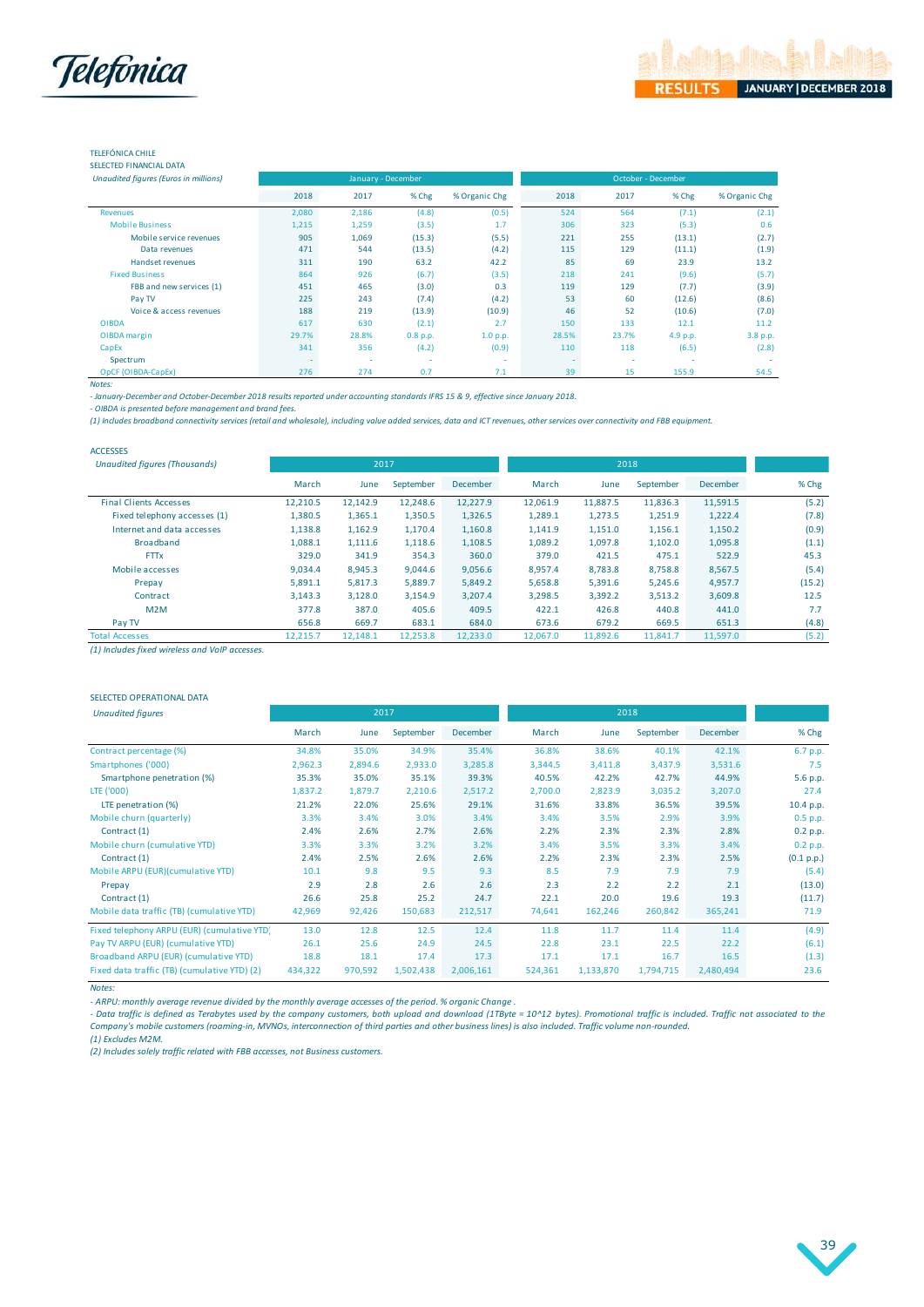

### TELEFÓNICA PERÚ

| SELECTED FINANCIAL DATA               |       |       | January - December |               | October - December |       |             |               |  |  |
|---------------------------------------|-------|-------|--------------------|---------------|--------------------|-------|-------------|---------------|--|--|
| Unaudited figures (Euros in millions) | 2018  | 2017  | % Chg              | % Organic Chg | 2018               | 2017  | % Chg       | % Organic Chg |  |  |
| <b>Revenues</b>                       | 2,075 | 2,318 | (10.5)             | (5.1)         | 528                | 561   | (5.8)       | (2.8)         |  |  |
| <b>Mobile Business</b>                | 1,038 | 1,226 | (15.4)             | (9.9)         | 252                | 288   | (12.4)      | (6.9)         |  |  |
| Mobile service revenues               | 748   | 1,072 | (30.2)             | (14.6)        | 180                | 253   | (28.9)      | (17.3)        |  |  |
| Data revenues                         | 490   | 614   | (20.2)             | (15.7)        | 113                | 143   | (21.1)      | (21.2)        |  |  |
| Handset revenues                      | 290   | 154   | 88.1               | 22.7          | 73                 | 35    | 105.8       | 67.6          |  |  |
| <b>Fixed Business</b>                 | 1,037 | 1,092 | (5.0)              | 0.2           | 276                | 273   | 1.2         | 1.6           |  |  |
| FBB and new services (1)              | 526   | 543   | (3.1)              | 2.3           | 149                | 131   | 14.1        | 14.6          |  |  |
| Pay TV                                | 306   | 318   | (3.9)              | 1.4           | 77                 | 80    | (3.4)       | (3.1)         |  |  |
| Voice & access revenues               | 205   | 230   | (11.0)             | (6.2)         | 50                 | 62    | (20.2)      | (19.8)        |  |  |
| <b>OIBDA</b>                          | 350   | 588   | (40.5)             | (30.8)        | 60                 | 146   | (58.9)      | (37.1)        |  |  |
| OIBDA margin                          | 16.9% | 25.4% | (8.5 p.p.)         | (6.9 p.p.)    | 11.3%              | 26.0% | (14.6 p.p.) | (9.3 p.p.)    |  |  |
| CapEx                                 | 342   | 394   | (13.2)             | (8.4)         | 150                | 165   | (9.3)       | (6.5)         |  |  |
| Spectrum                              |       |       |                    |               |                    |       | ٠           |               |  |  |
| OpCF (OIBDA-CapEx)                    | 8     | 194   | (96.0)             | (75.3)        | (90)               | (19)  | n.m.        | n.m.          |  |  |

*Notes:*

*- January-December and October-December 2018 results reported under accounting standards IFRS 15 & 9, effective since January 2018.*

*- OIBDA is presented before management and brand fees.*

*(1) Includes broadband connectivity services (retail and wholesale), including value added services, data and ICT revenues, other services over connectivity and FBB equipment.*

| <b>ACCESSES</b>                      |          |          |           |                 |          |          |           |          |       |
|--------------------------------------|----------|----------|-----------|-----------------|----------|----------|-----------|----------|-------|
| <b>Unaudited figures (Thousands)</b> |          | 2017     |           |                 |          | 2018     |           |          |       |
|                                      | March    | June     | September | <b>December</b> | March    | June     | September | December | % Chg |
| Fixed telephony accesses (1)         | 2,455.0  | 2,458.2  | 2,471.9   | 2,491.2         | 2.498.6  | 2,502.6  | 2,527.5   | 2,545.4  | 2.2   |
| <b>Fixed wireless</b>                | 84.6     | 84.9     | 85.4      | 85.8            | 84.6     | 84.7     | 85.2      | 85.4     | (0.5) |
| Internet and data accesses           | 1.707.3  | 1,722.1  | 1,758.7   | 1,794.7         | 1,821.0  | 1,883.8  | 1,939.5   | 1,973.3  | 10.0  |
| <b>Broadband</b>                     | 1,676.8  | 1,691.9  | 1,728.2   | 1,763.4         | 1,789.7  | 1,852.0  | 1,907.4   | 1,941.5  | 10.1  |
| FTTx/Cable                           | 841.7    | 821.7    | 967.7     | 1,052.4         | 1,155.5  | 1.314.6  | 1,393.8   | 1.499.2  | 42.5  |
| Mobile accesses                      | 14,810.6 | 14.438.8 | 13.826.5  | 13.745.1        | 13,816.4 | 13.915.5 | 13.474.9  | 13,664.8 | (0.6) |
| Prepay                               | 9,429.8  | 9,397.5  | 9,073.7   | 9,049.4         | 9,093.0  | 9,038.0  | 8,597.2   | 8,744.0  | (3.4) |
| Contract                             | 5.380.9  | 5.041.3  | 4,752.7   | 4,695.7         | 4,723.5  | 4.877.5  | 4.877.7   | 4,920.8  | 4.8   |
| M2M                                  | 82.9     | 82.1     | 92.7      | 108.5           | 112.4    | 187.1    | 199.5     | 217.7    | 100.6 |
| Pay TV                               | 1,297.4  | 1,309.3  | 1,326.2   | 1,366.3         | 1,411.0  | 1,477.1  | 1,502.6   | 1,528.1  | 11.8  |
| <b>Total Accesses</b>                | 20,270.3 | 19,928.4 | 19,383.2  | 19,397.3        | 19,547.1 | 19,779.1 | 19,444.4  | 19,711.7 | 1.6   |

*(1) Includes fixed wireless and VoIP accesses.*

#### SELECTED OPERATIONAL DATA

| <b>Unaudited figures</b>                     |         | 2017      |           |           |         | 2018      |           |           |            |
|----------------------------------------------|---------|-----------|-----------|-----------|---------|-----------|-----------|-----------|------------|
|                                              | March   | June      | September | December  | March   | June      | September | December  | % Chg      |
| Contract percentage (%)                      | 36.3%   | 34.9%     | 34.4%     | 34.2%     | 34.2%   | 35.1%     | 36.2%     | 36.0%     | 1.8 p.p.   |
| Smartphones ('000)                           | 8,130.0 | 8,283.6   | 8,291.3   | 8,246.5   | 8,230.3 | 8,231.3   | 7,803.0   | 7,873.5   | (4.5)      |
| Smartphone penetration (%)                   | 55.5%   | 58.0%     | 60.7%     | 60.8%     | 60.4%   | 60.3%     | 59.1%     | 58.9%     | (2.0 p.p.) |
| LTE ('000)                                   | 2,370.0 | 2,505.4   | 2,324.4   | 3,087.6   | 3,725.1 | 3,586.3   | 4,217.9   | 4,391.3   | 42.2       |
| LTE penetration (%)                          | 16.1%   | 17.5%     | 16.9%     | 22.6%     | 27.2%   | 26.1%     | 31.9%     | 32.7%     | 10.0 p.p.  |
| Mobile churn (quarterly)                     | 5.3%    | 5.1%      | 5.5%      | 5.6%      | 5.8%    | 6.2%      | 7.1%      | 6.8%      | $1.3$ p.p. |
| Contract (1)                                 | 2.7%    | 3.1%      | 3.1%      | 3.3%      | 3.0%    | 3.2%      | 3.5%      | 3.3%      | (0.0 p.p.) |
| Mobile churn (cumulative YTD)                | 5.3%    | 5.2%      | 5.3%      | 5.3%      | 5.8%    | 6.2%      | 6.5%      | 6.6%      | 1.2 p.p.   |
| Contract (1)                                 | 2.7%    | 2.9%      | 3.0%      | 3.0%      | 3.0%    | 3.2%      | 3.3%      | 3.3%      | $0.3$ p.p. |
| Mobile ARPU (EUR)(cumulative YTD)            | 6.3     | 6.3       | 6.2       | 6.1       | 5.2     | 4.4       | 4.4       | 4.4       | (11.5)     |
| Prepay                                       | 2.1     | 2.0       | 2.1       | 2.0       | 1.8     | 1.7       | 1.7       | 1.8       | (8.9)      |
| Contract (1)                                 | 13.7    | 13.8      | 13.7      | 13.6      | 12.0    | 9.6       | 9.5       | 9.5       | (10.3)     |
| Mobile data traffic (TB) (cumulative YTD)    | 37,157  | 84,961    | 133,034   | 185,166   | 62,196  | 133,741   | 224,923   | 326,110   | 76.1       |
| Fixed telephony ARPU (EUR) (cumulative YTD)  | 7.5     | 7.0       | 6.8       | 6.7       | 5.8     | 5.8       | 5.8       | 5.8       | (9.2)      |
| Pay TV ARPU (EUR) (cumulative YTD)           | 19.4    | 19.1      | 18.8      | 18.6      | 17.5    | 17.6      | 17.5      | 17.4      | (1.3)      |
| Broadband ARPU (EUR) (cumulative YTD)        | 15.6    | 15.1      | 14.7      | 14.3      | 12.6    | 12.7      | 12.7      | 12.7      | (6.3)      |
| Fixed data traffic (TB) (cumulative YTD) (2) | 692,053 | 1,378,078 | 2,075,593 | 2,814,311 | 752,346 | 1,559,607 | 2,463,278 | 3,499,664 | 24.4       |

*Notes:*

*- ARPU: monthly average revenue divided by the monthly average accesses of the period. % organic change.*

- Data traffic is defined as Terabytes used by the company customers, both upload and download (1TByte = 10^12 bytes). Promotional traffic is included. Traffic not associated to the<br>Company's mobile customers (roaming-in,

*(1) Excludes M2M.*

*(2) Includes solely traffic related with FBB accesses, not Business customers.*

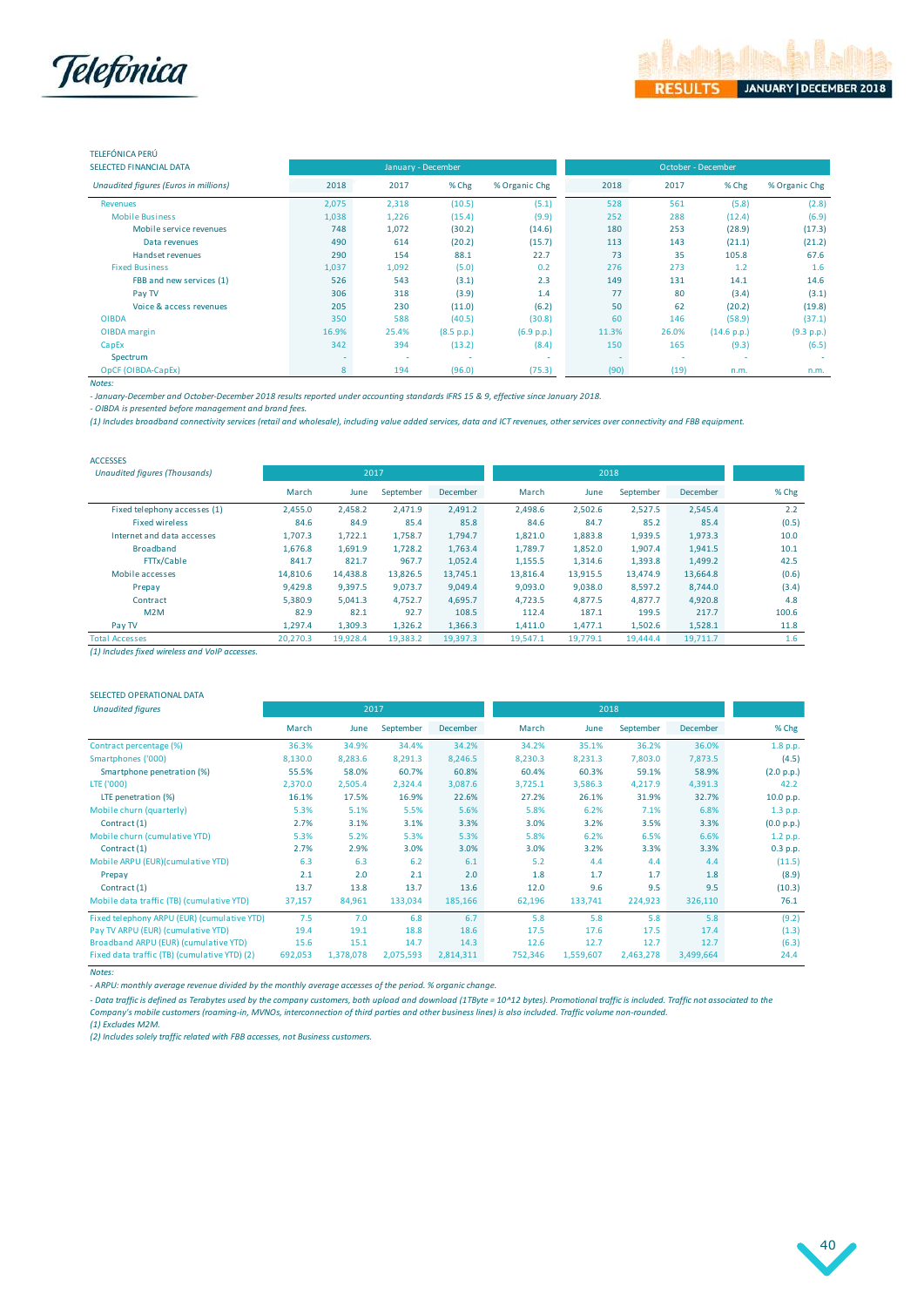



# 07

# <span id="page-41-0"></span>**TELEFÓNICA HISPAM NORTE**

(y-o-y changes in organic terms)

In **Hispam Norte,** quarterly results were still significantly impacted by regulation and competitive intensity, mainly in Mexico, although it is worth highlighting the positive results in Colombia. The good commercial trend in the region is also notable, with y-o-y growth in accesses in main products (contract, LTE, prepay, FBB, fibre and pay TV).

**Total accesses** stood at 73.6m (+1% y-o-y) and **mobile accesses** at 68.0m (+2%). Contract accesses increased 5% y-o-y after posting +24k net additions in Q4 (+433k in 2018), prepay accesses grew 1% with +784k net additions in Q4 (+820k in 2018) and LTE accesses rose 43% (30% penetration; +9 p.p. y-o-y) after reaching a coverage of 53% (+6 p.p. y-o-y).

In the fixed business, the deployment of the FTTx network advanced further, and connected accesses in Colombia were multiplied by 2.4 times y-o-y after reaching 390k premises passed in the year (1,132k already passed; 304k connected). **Retail fixed broadband accesses** totalled 1.3m (+9% y-o-y), with +4k net additions in the quarter (+106k in 2018) and **pay TV accesses** rose 3%.

**Revenues** (€1,037m) fell 2.4% y-o-y in the quarter (€4,075m in 2018; -1.2% y-o-y) impacted by regulation (-1.6 p.p. in Q4; -1.9 p.p. in 2018) and by tariffs reductions in the Mexican market as a consequence of the highly competitive environment.

**Operating expenses** (€835m) increased 10.0% y-o-y (€3,141m; +4.3% in 2018), affected by the negative impact of regulation and by spectrum commitments recorded as OpEx from this quarter onwards (both impacts in Mexico). Additionally, it was registered  $E14m$  restructuring costs in the quarter ( $E21m$  in Q4 17).

**OIBDA** stood at €45m in the fourth quarter after registering a total write-off of the goodwill allocated to T. Mexico (€242m; €350m in 2018) in Hispam Norte's "other companies and eliminations" (impact was registered at the holding company level).

In organic terms, OIBDA (excluding the total write-off of the Mexican goodwill, capital gains from tower sales, restructuring costs and the effect of foreign exchange rates) fell 15.8% y-o-y in the quarter (€793m; -8.7% in 2018). Organic **OIBDA margin** stood at 27.8% (-4.4 p.p. y-o-y; 27.4% in 2018, -2.3 p.p. y-o-y).

**CapEx** amounted to €668m in January-December (-26.8% y-o-y) and was mainly allocated to fixed and mobile network expansion. Additionally, in the quarter, €135m was registered for the acquisition of 40MHz of spectrum in the 2.5 GHz band and for the partial spectrum renewal in the 1,900 MHz band in Mexico. CapEx (excluding spectrum) accounted for 13% of revenues (-4 p.p. y-o-y). **Operating cash flow** (OIBDA-CapEx) rose 17.9% in comparison to 2017.

**Telefónica Colombia** continued to post solid commercial and financial results in the fourth quarter, resulting in a significant operating cash flow growth and OIBDA margin expansion (+2.4 p.p. y-o-y).

**Mobile accesses** rose to 15.7M (+8% y-o-y) after posting +426k net additions in Q4 (+1,126k in 2018). In Prepay (+9% y-o-y), it is worth highlighting the improvement seen after repositioning the offer (increase in data allowance), leading to an acceleration of net additions (+411k in Q4; +1,023k in 2018). In contract, (+3% y-o-y), 14k new accesses were added in Q4 (+103k in 2018), maintaining positive net portability figures for the fourth consecutive quarter, despite the stronger competitive intensity in the quarter. Smartphones reached a penetration of +46% (+3 p.p. y-o-y) and LTE accesses grew 42% (40% penetration; +9 p.p. y-o-y; 62% coverage, +4 p.p.).

**Retail broadband accesses** rose 1% despite the negative impact from unifying standards among subsidiaries that resulted in a net loss of 27k accesses in Q4 (+11k in 2018). On the other hand, fibre deployment accelerated (1,132k premises passed with FTTx at December; 46% with FTTH), boosting FTTx (+140% y-o-y) and FTTH connections (30% of

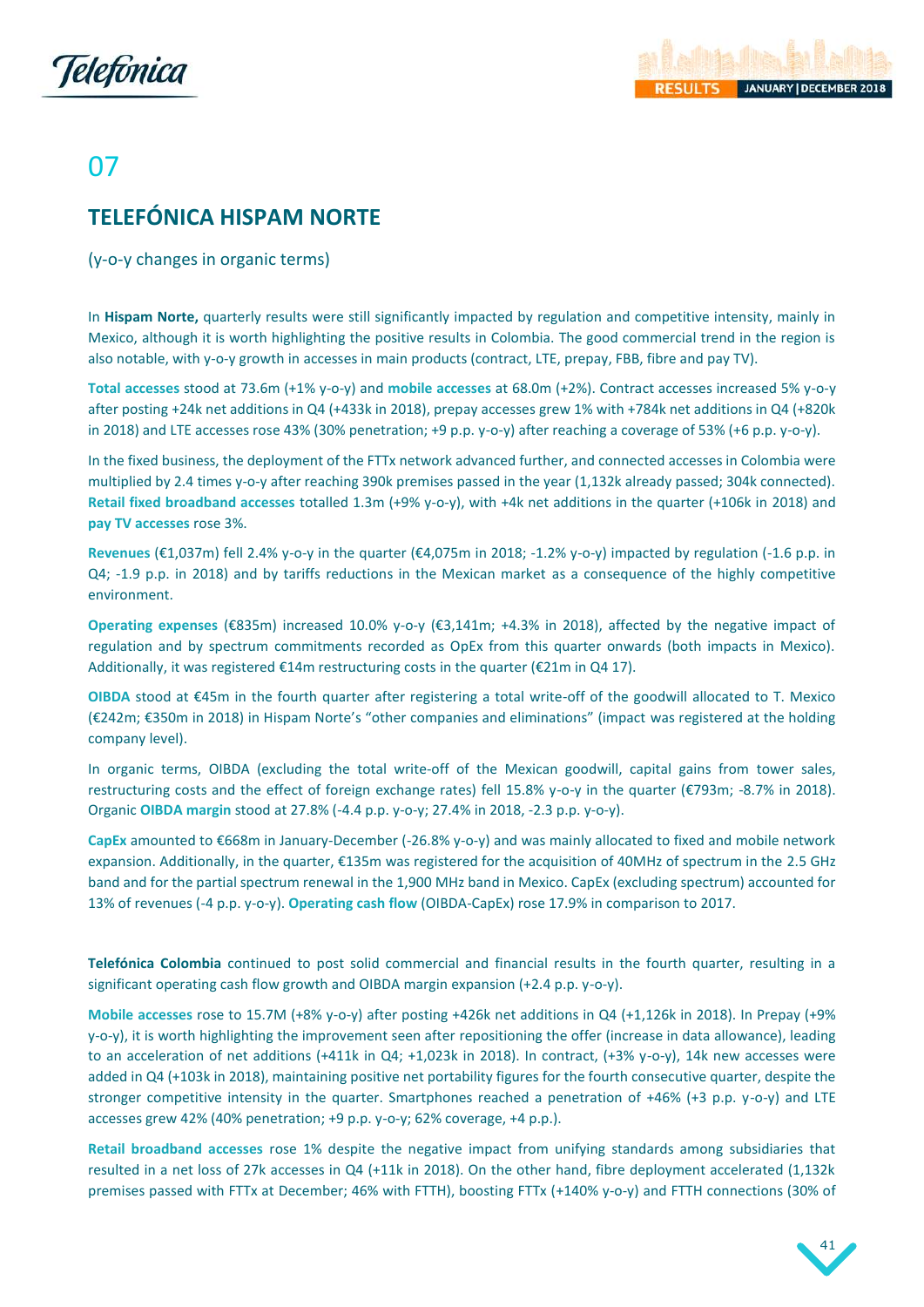

FTTx accesses; +25 p.p. y-o-y). Likewise, **pay TV** accesses increased 3% y-o-y (-16k in Q4 after unifying standards as mentioned above; +18k in 2018).

**Revenues** (€363m) rose 1.3% y-o-y in Q4 (€1,468m, +2.6% in 2018). **Mobile service revenues** (€187m) increased 3.6% y-o-y (€759m; +4.4% in 2018) driven by the growth in accesses which more than offset the ARPU decline as a result of the stronger commercial intensity mainly in Q4. **Fixed business revenues** (€141m) grew 0.3% (€574m; +2.2% in 2018) supported by broadband revenues.

**Operating expenses** (€268m) increased 3.3% y-o-y (€1,038m, +4.3% in 2018) mainly due to higher network expenses, that were partially outweighed by commercial expenses efficiencies. Besides, it was registered €6m restructuring costs in the quarter (€12m in Q4 17).

**OIBDA** (€148m) growth accelerated to 27.6% y-o-y (€556m; +9.9% in 2018) driven by an improvement in revenues, cost control and the positive impact of €37m capital gain from the sale of real estate assets and €3m from the sale of towers in the quarter. **OIBDA margin** stood at 40.6% (+8.5 p.p. y-o-y; +37.9%; +2.4 p.p. in 2018).

**CapEx** (€192m in January-December) fell 41.3% y-o-y and was primarily allocated to expanding LTE and fibre coverage. **Operating cash flow** (OIBDA- CapEx) rose 120.2% y-o-y in 2018.

**Telefónica México** remained focused on value customers, which led to an 8% y-o-y growth in contract accesses. Quarterly financial results continued to be affected in both revenues and OIBDA by the regulatory impact, as well as by the market's higher competitive intensity, mainly in prepay.

**Mobile accesses** increased to 26.3m (+5% y-o-y) after posting +785k net additions in Q4 (+1,239k in 2018). In contract, accesses rose 8% (representing 9% of total mobile accesses) after registering positive net additions (+31k accesses in Q4; +174k in 2018). The new offer launched in November (unlimited voice and data services for 399 Mexican pesos, significantly higher than the contract ARPU) is particularly noteworthy. In prepay, accesses (+5% y-o-y) improved sequentially after recording +754k net additions (+1,065k in 2018). LTE accesses rose 29% (26% penetration; +5 p.p.), and the coverage expanded by 4 p.p. y-o-y to 56%.

In the fixed business, "internet en el hogar" ("internet at home"; broadband offered through mobile network launched at the end of the 4Q 17) accesses reached 69k accesses (+22k new accesses in Q4).

**Revenues** in the quarter (€308m) fell 6.3% y-o-y (€1,175m in 2018; -6.1%), still impacted by regulation (termination rates reduction) and by the market's lower unitary prices which were dragged by the highly competitive environment. Excluding the regulatory impact, revenues would have decreased 1.3% y-o-y in Q4 (-0.5% in 2018). Handset revenues rose 20.8% y-o-y (+25.5% in 2018).

**Operating expenses** (€313m) increased 21.6% y-o-y (€1,078m; +7.3% in 2018), affected by the negative regulatory impact on termination rates and by 2.5 GHz and 1,900 MHz spectrum commitments recorded as OpEx from this quarter onwards (€19m). Additionally, €5m restructuring costs were registered in the quarter (€6m in Q4 17).

**OIBDA** (€13m) decreased 78.9% y-o-y (€150m in 2018; -45.2%). Excluding the regulatory impact, OIBDA would have decreased 56.7% y-o-y in the quarter (-16.4% in 2018). Additionally, in the quarter it was registered the positive impact of the capital gain from the sale of fibre (€12m).

**CapEx** (€296m in January-December) was down by 19.3% y-o-y. In the quarter, €135m was registered for the acquisition of 40MHz of spectrum in the 2.5 GHz band and for the partial spectrum renewal in the 1,900 MHz band. CapEx (excluding spectrum) accounted for 14% of revenues (-2 p.p. y-o-y) and **operating cash flow** (OIBDA-CapEx) totalled -€146m in 2018.

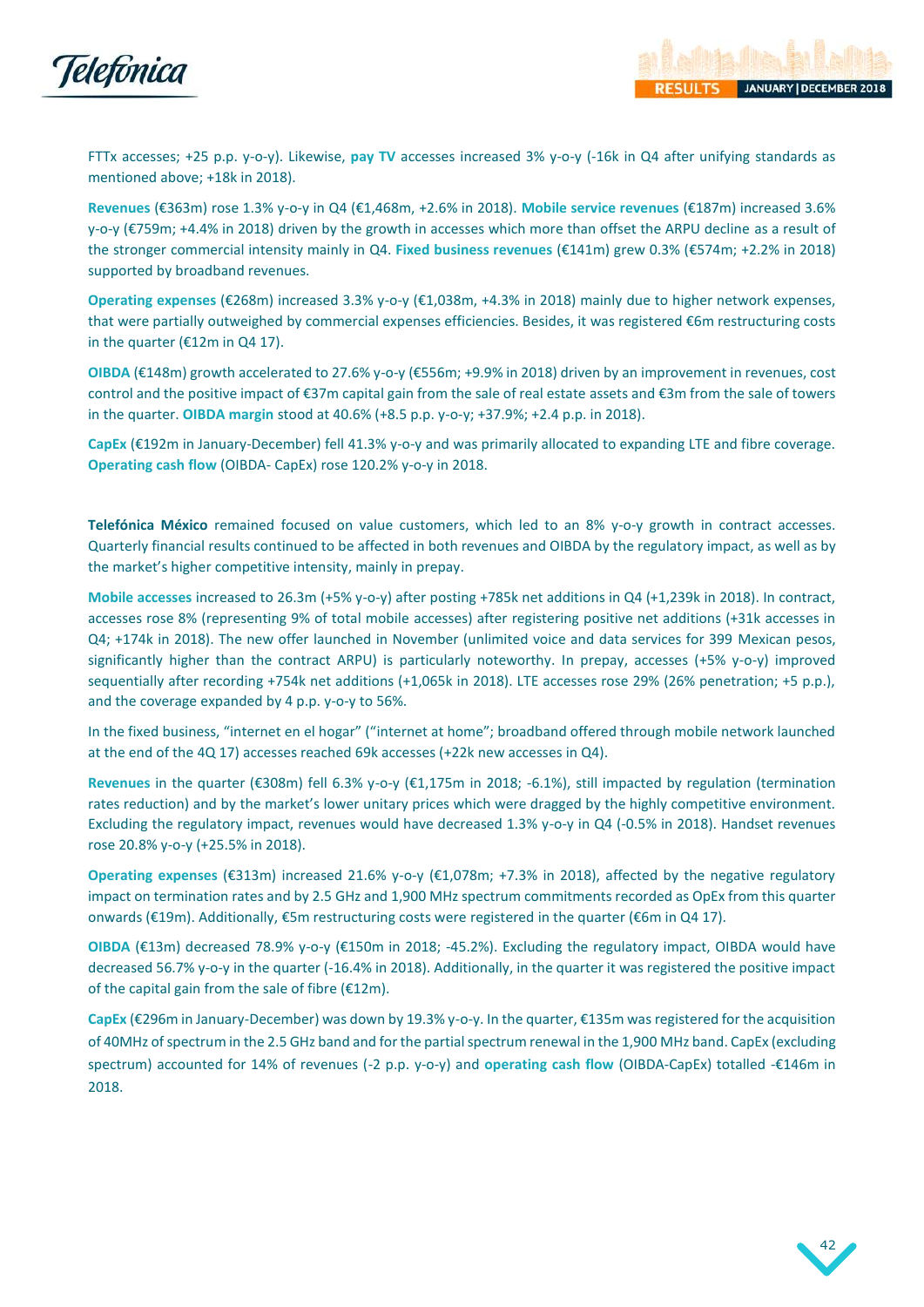



| <b>TELEFÓNICA HISPAM NORTE</b><br>SELECTED FINANCIAL DATA | January - December |       | % Chg    |         | October - December |                | % Chg    |         |
|-----------------------------------------------------------|--------------------|-------|----------|---------|--------------------|----------------|----------|---------|
| Unaudited figures (Euros in millions)                     | 2018               | 2017  | reported | organic | 2018               | 2017           | reported | organic |
| <b>Revenues</b>                                           | 4,075              | 4,331 | (5.9)    | (1.2)   | 1,037              | 1,082          | (4.2)    | (2.4)   |
| Telefónica Colombia                                       | 1,468              | 1,462 | 0.4      | 2.6     | 363                | 368            | (1.4)    | 1.3     |
| Telefónica México                                         | 1,175              | 1,336 | (12.1)   | (6.1)   | 308                | 334            | (7.8)    | (6.3)   |
| Telefónica Centroamérica                                  | 874                | 890   | (1.8)    | 4.9     | 228                | 227            | 0.5      | 1.9     |
| Telefónica Ecuador                                        | 542                | 539   | 0.5      | 5.6     | 135                | 135            | 0.3      | (2.5)   |
| Telefónica Venezuela                                      | 18                 | 106   | (82.9)   | (81.9)  | $\overline{2}$     | 18             | (87.2)   | (81.0)  |
| Others & eliminations                                     | (2)                | (3)   | (35.9)   | (32.0)  | (0)                | (0)            | 8.9      | 10.7    |
| Service revenues                                          | 3,476              | 3,825 | (9.1)    | (3.9)   | 854                | 931            | (8.3)    | (5.0)   |
| Telefónica Colombia                                       | 1,334              | 1,322 | 0.9      | 3.5     | 328                | 332            | (1.3)    | 2.0     |
| Telefónica México                                         | 889                | 1,102 | (19.3)   | (12.8)  | 209                | 259            | (19.3)   | (14.1)  |
| Telefónica Centroamérica                                  | 794                | 827   | (4.0)    | 3.4     | 204                | 209            | (2.4)    | (0.7)   |
| Telefónica Ecuador                                        | 444                | 474   | (6.4)    | (0.9)   | 112                | 114            | (2.0)    | (4.6)   |
| Telefónica Venezuela                                      | 18                 | 104   | (82.7)   | (81.7)  | $\overline{2}$     | 18             | (87.3)   | (81.1)  |
| Others & eliminations                                     | (2)                | (3)   | (35.9)   | (32.0)  | (0)                | (0)            | 2.5      | 3.9     |
| <b>OIBDA</b>                                              | 793                | 1,263 | (37.2)   | (8.7)   | 45                 | 334            | (86.5)   | (15.8)  |
| Telefónica Colombia                                       | 556                | 482   | 15.4     | 9.9     | 148                | 115            | 28.7     | 27.6    |
| Telefónica México                                         | 150                | 302   | (50.4)   | (45.2)  | 13                 | 78             | (83.2)   | (78.9)  |
| Telefónica Centroamérica                                  | 283                | 263   | 7.8      | 9.3     | 94                 | 83             | 13.7     | (4.0)   |
| Telefónica Ecuador                                        | 143                | 163   | (11.7)   | (4.0)   | 30                 | 42             | (29.1)   | (15.1)  |
| Telefónica Venezuela                                      | 3                  | 34    | (91.1)   | (90.6)  | $\overline{2}$     | 9              | (77.5)   | (71.8)  |
| Others & eliminations (1)                                 | (343)              | 19    | C.S.     | (61.3)  | (242)              | $\overline{7}$ | C.S.     | (89.8)  |
| CapEx                                                     | 668                | 1,264 | (47.1)   | (26.8)  | 371                | 348            | 6.6      | (21.3)  |
| Telefónica Colombia                                       | 192                | 796   | (75.9)   | (41.3)  | 74                 | 139            | (46.9)   | (44.6)  |
| Telefónica México                                         | 296                | 217   | 36.7     | (19.3)  | 208                | 85             | 144.9    | (10.6)  |
| Telefónica Centroamérica                                  | 112                | 165   | (32.3)   | (7.9)   | 57                 | 93             | (38.5)   | 5.4     |
| Telefónica Ecuador                                        | 67                 | 77    | (13.0)   | (8.6)   | 32                 | 34             | (5.9)    | (4.5)   |
| Telefónica Venezuela                                      | $\overline{2}$     | 9     | (77.1)   | (77.1)  | $\mathbf{1}$       | (2)            | C.S.     | C.S.    |
| Others & eliminations                                     | ä,                 |       |          |         | ÷,                 |                |          |         |
| Spectrum                                                  | 135                | 510   | (73.5)   | (71.7)  | 135                | 36             | n.m.     | n.m.    |
| Telefónica Colombia (2)                                   |                    | 470   |          |         |                    | Í.             |          |         |
| Telefónica México                                         | 135                | 4     | n.m.     | n.m.    | 135                | (0)            | C.S.     | n.m.    |
| Telefónica Centroamérica                                  |                    | 36    |          |         | ä,                 | 36             |          |         |
| Telefónica Ecuador                                        |                    |       |          |         |                    |                |          |         |
| Telefónica Venezuela                                      |                    |       |          |         |                    |                |          |         |
| Others & eliminations                                     |                    |       |          |         |                    |                |          |         |
| OpCF (OIBDA-CapEx)                                        | 125                | (0)   | C.S.     | 17.9    | (326)              | (14)           | n.m.     | 32.7    |
| Telefónica Colombia                                       | 364                | (315) | C.S.     | 120.2   | 74                 | (24)           | C.S.     | C.S.    |
| Telefónica México                                         | (146)              | 86    | C.S.     | C.S.    | (195)              | (7)            | n.m.     | C.S.    |
| Telefónica Centroamérica                                  | 172                | 98    | 75.5     | 25.2    | 37                 | (10)           | C.S.     | (22.4)  |
| Telefónica Ecuador                                        | 77                 | 86    | (10.6)   | 0.0     | (2)                | 9              | C.S.     | (50.8)  |
| Telefónica Venezuela                                      | $\mathbf{1}$       | 25    | (96.0)   | (95.6)  | $\overline{2}$     | 12             | (86.8)   | (84.2)  |
| Others & eliminations (1)                                 | (343)              | 20    | C.S.     | (61.3)  | (242)              | $\overline{7}$ | C.S.     | (89.8)  |

*(1) Includes goodwill impairment in Mexico (€108m in April-June 2018 and €242m in October-December 2018)*

*(2) Spectrum includes €470m in Q3 17 related to the cost of licenses associated with the arbitration award in Colombia in connection with the reversion of certain assets earmarked for the provisions of services under former concessions.*

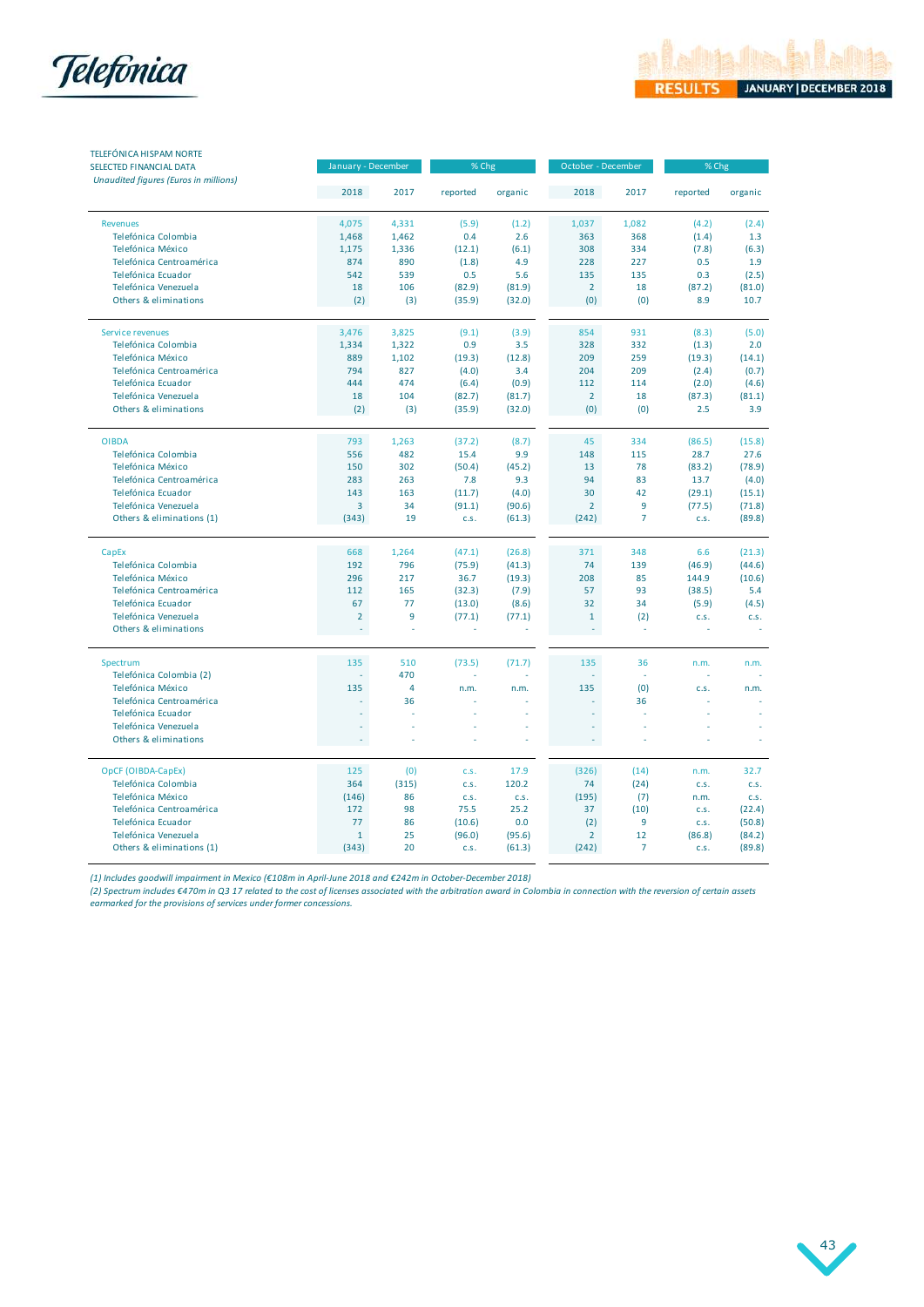

#### TELEFÓNICA HISPAM NORTE CONSOLIDATED INCOME STATEMENT

*Unaudited figures (Euros in millions)*

|                                                  | January - December |          | % Chg      |            |                | October - December | % Chg       |            |
|--------------------------------------------------|--------------------|----------|------------|------------|----------------|--------------------|-------------|------------|
|                                                  | 2018               | 2017     | reported   | organic    | 2018           | 2017               | reported    | organic    |
| Revenues                                         | 4,075              | 4,331    | (5.9)      | (1.2)      | 1,037          | 1,082              | (4.2)       | (2.4)      |
| <b>Mobile Business</b>                           | 3,343              | 3,595    | (7.0)      | (1.5)      | 854            | 898                | (4.9)       | (4.0)      |
| Mobile service revenues                          | 2,744              | 3,089    | (11.2)     | (5.0)      | 672            | 748                | (10.1)      | (7.5)      |
| Data revenues                                    | 1,564              | 1,678    | (6.8)      | (1.1)      | 396            | 412                | (3.9)       | (5.8)      |
| Handset revenues                                 | 599                | 506      | 18.3       | 19.6       | 182            | 150                | 21.2        | 13.4       |
| <b>Fixed Business</b>                            | 732                | 736      | (0.6)      | (0.2)      | 182            | 184                | (0.7)       | 2.4        |
| FBB and new services revenues (1)(2)             | 408                | 358      | 13.9       | 19.4       | 109            | 84                 | 28.5        | 30.8       |
| Pay TV revenues                                  | 83                 | 87       | (4.0)      | 7.8        | 16             | 20                 | (19.6)      | 12.8       |
| Voice & access revenues (2)                      | 240                | 291      | (17.4)     | (23.9)     | 58             | 79                 | (27.1)      | (30.6)     |
| Internal expenditure capitalised in fixed assets | 48                 | 51       | (6.4)      | (3.9)      | 12             | 12                 | 2.6         | 5.6        |
| Operating expenses                               | (3, 141)           | (3, 165) | (0.8)      | 4.3        | (835)          | (777)              | 7.5         | 10.0       |
| <b>Supplies</b>                                  | (1, 349)           | (1, 385) | (2.6)      | 3.2        | (367)          | (349)              | 5.2         | 7.1        |
| Personnel expenses                               | (352)              | (375)    | (6.1)      | (2.1)      | (89)           | (99)               | (9.8)       | (2.8)      |
| Other operating expenses                         | (1,440)            | (1,405)  | 2.5        | 7.0        | (379)          | (330)              | 15.1        | 16.1       |
| Other net income (expense)                       | 30                 | 27       | 14.3       | 14.8       | $\overline{7}$ | 11                 | (34.6)      | (38.7)     |
| Gain (loss) on sale of fixed assets              | 131                | 19       | n.m.       | n.m.       | 67             | $\overline{7}$     | n.m.        | C.S.       |
| Impairment of goodwill and other assets (3)      | (350)              | ÷        |            |            | (242)          | ٠                  |             |            |
| Operating income before D&A (OIBDA)              | 793                | 1,263    | (37.2)     | (8.7)      | 45             | 334                | (86.5)      | (15.8)     |
| <b>OIBDA Margin</b>                              | 19.5%              | 29.2%    | (9.7 p.p.) | (2.3 p.p.) | 4.4%           | 30.9%              | (26.5 p.p.) | (4.4 p.p.) |
| CapEx                                            | 668                | 1,264    | (47.1)     | (26.8)     | 371            | 348                | 6.6         | (21.3)     |
| Spectrum (4)                                     | 135                | 510      | (73.5)     | (71.7)     | 135            | 36                 | n.m.        | n.m.       |
| OpCF (OIBDA-CapEx)                               | 125                | (0)      | C.S.       | 17.9       | (326)          | (14)               | n.m.        | 32.7       |

#### *Notes:*

*- January-December and October-December 2018 results reported under accounting standards IFRS 15 & 9, effective since January 2018.*

*- OIBDA before management and brand fees.*

Notes:<br>- January-December and October-December 2018 results reported under accounting standards IFRS 15 & 9, effective since January 2018.<br>- OIBDA before management and brand fees.<br>- The operations of Telefónica in Venezue *2018 period Telefónica uses a synthetic Exchange rate of 7,608.41 Bolívares Soberanos/USD as of end of December 2018.* 

(1) Includes broadband connectivity services (retail and wholesale), including value added services, data and ICT revenues, other services over connectivity and FBB

equipment.<br>(2) Following the pre-payment of the debt derived from the operating agreement with PARAPAT and after taking over its subsidiaries Telebucaramanga, Metrotel and - One operations of Telefonica in Venezuela adjusted by inflation are to be accounted at the closing exchange rate Bolivar Soberano/Euro. For the January-December<br>- The operations of Telefonica in Venezuela adjusted by inf Optecom, the consolidated results are included in the fixed business from 1 October 2017. For organic comparative purposes, the results of these subsidiaries are included *since 1 January 2017.*

*(3) Includes goodwill impairment in Mexico (€108m in April-June 2018 and €242m in October-December 2018)*

*(4) Spectrum includes €470m in Q3 17 related to the cost of licenses associated with the arbitration award in Colombia in connection with the reversion of certain assets earmarked for the provisions of services under former concessions.*

#### TELEFÓNICA HISPAM NORTE

ACCESSES

| Unaudited figures (thousands)     |          | 2017     |           |          | 2018     |          |           |          |        |
|-----------------------------------|----------|----------|-----------|----------|----------|----------|-----------|----------|--------|
|                                   | March    | June     | September | December | March    | June     | September | December | % Chg  |
| <b>Final Clients Accesses</b>     | 72.524.4 | 71,947.4 | 71,102.9  | 72,554.6 | 72,590.0 | 73,145.9 | 72,902.0  | 73,555.6 | 1.4    |
| Fixed telephony accesses (1)(2)   | 3,539.7  | 3,450.6  | 3,327.8   | 3,554.7  | 3.478.3  | 3,484.8  | 3,301.0   | 3,169.8  | (10.8) |
| Internet and data accesses (2)    | 1,006.9  | 999.9    | 1,003.0   | 1,229.2  | 1,253.1  | 1,274.7  | 1,332.3   | 1,337.1  | 8.8    |
| <b>Broadband</b>                  | 979.4    | 971.9    | 974.3     | 1,199.9  | 1,223.2  | 1.244.0  | 1,301.4   | 1,305.6  | 8.8    |
| <b>FTTx</b>                       | 33.4     | 54.6     | 86.5      | 126.8    | 167.7    | 284.4    | 302.7     | 303.7    | 139.5  |
| Mobile accesses                   | 66.989.6 | 66,515.0 | 65.790.4  | 66.788.6 | 66,857.0 | 67,355.8 | 67,233.7  | 68,041.1 | 1.9    |
| Prepay                            | 57,725.3 | 57,115.6 | 56,284.5  | 57,190.7 | 57,061.5 | 57,360.4 | 57,226.8  | 58,010.4 | 1.4    |
| Contract                          | 9.264.2  | 9,399.4  | 9,506.0   | 9.597.9  | 9.795.4  | 9.995.4  | 10.006.9  | 10,030.7 | 4.5    |
| M2M                               | 1,545.1  | 1,582.9  | 1,635.8   | 1,686.7  | 1,785.1  | 1,882.0  | 1,914.3   | 1,922.8  | 14.0   |
| Pay TV                            | 988.2    | 981.9    | 981.6     | 982.1    | 1,001.6  | 1,030.6  | 1,034.9   | 1,007.6  | 2.6    |
| <b>Total Acceses Hispam Norte</b> | 72,564.2 | 71,986.4 | 71.141.8  | 72.565.4 | 72,590.5 | 73,146.4 | 72,902.5  | 73,556.1 | 1.4    |

*(1) Includes fixed wireless and VoIP accesses.*

*(2) Following the pre-payment of the debt derived from the operating agreement with PARAPAT and after taking over its subsidiaries Telebucaramanga, Metrotel and Optecom, the consolidated results are included in the fixed business in Colombia from 1 October 2017.* 

| SELECTED OPERATIONAL DATA  |          |          |           |          |          |          |           |          |          |
|----------------------------|----------|----------|-----------|----------|----------|----------|-----------|----------|----------|
| <b>Unaudited figures</b>   |          | 2017     |           |          |          | 2018     |           |          |          |
|                            | March    | June     | September | December | March    | June     | September | December | % Chg    |
| Contract percentage (%)    | 13.8%    | 14.1%    | 14.4%     | 14.4%    | 14.7%    | 14.8%    | 14.9%     | 14.7%    | 0.4 p.p. |
| Smartphones ('000)         | 29,294.8 | 29.657.6 | 29.224.7  | 29,704.8 | 30,059.4 | 29,995.2 | 31.376.2  | 31,960.9 | 7.6      |
| Smartphone penetration (%) | 45.2%    | 46.1%    | 46.0%     | 46.0%    | 46.6%    | 46.2%    | 48.4%     | 48.6%    | 2.6 p.p. |
| LTE ('000)                 | 8,280.3  | 9,426.0  | 11,336.8  | 13,626.0 | 14,761.5 | 16.069.9 | 17.392.6  | 19,506.4 | 43.2     |
| LTE penetration (%)        | 12.7%    | 14.5%    | 17.7%     | 21.0%    | 22.7%    | 24.6%    | 26.6%     | 29.5%    | 8.6 p.p. |

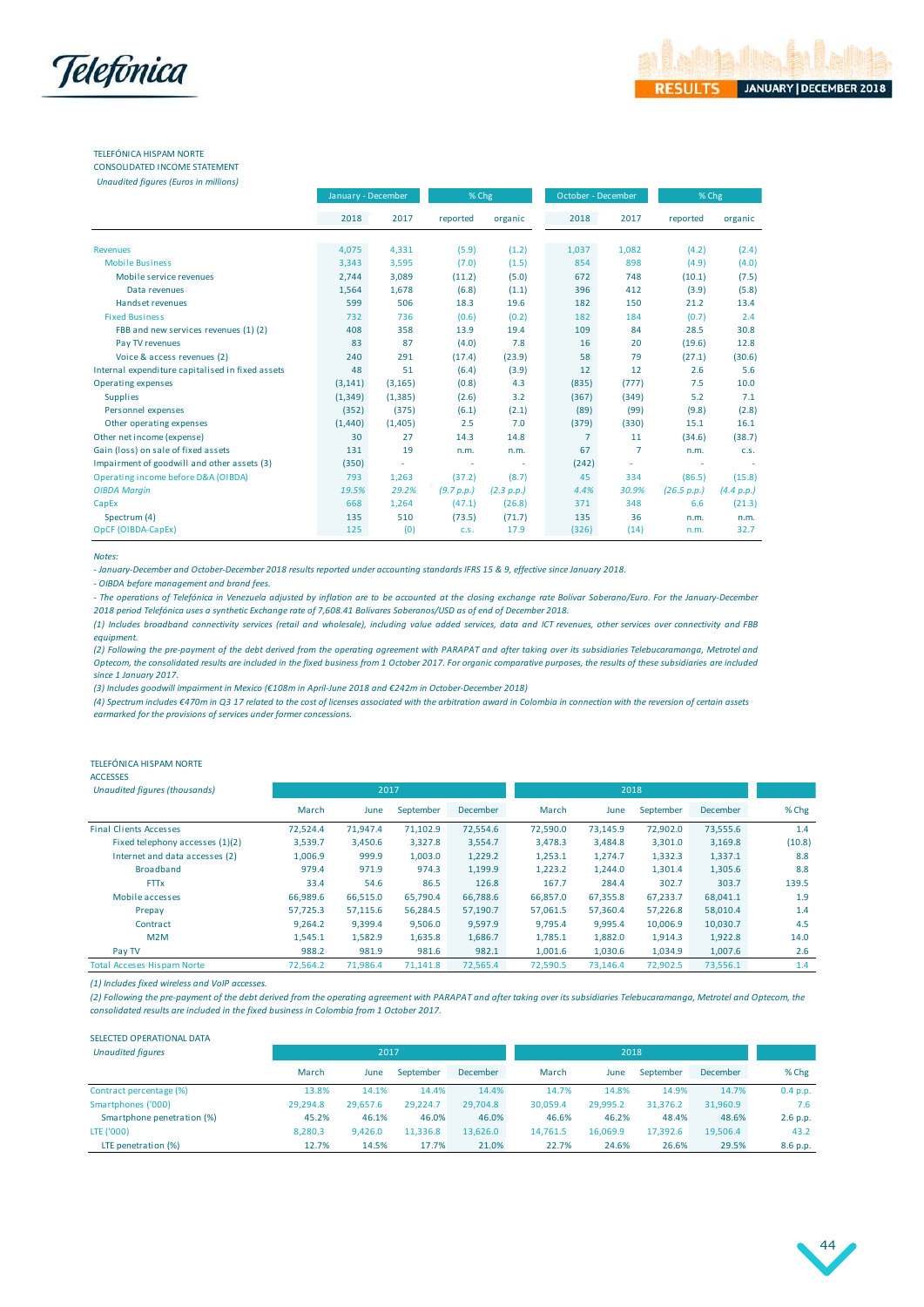

## TELEFÓNICA COLOMBIA

SELECTED FINANCIAL DATA

| Unaudited figures (Euros in millions) |       | January - December |          |               |       | October - December |          |               |
|---------------------------------------|-------|--------------------|----------|---------------|-------|--------------------|----------|---------------|
|                                       | 2018  | 2017               | % Chg    | % Organic Chg | 2018  | 2017               | % Chg    | % Organic Chg |
| <b>Revenues</b>                       | 1,468 | 1,462              | 0.4      | 2.6           | 363   | 368                | (1.4)    | 1.3           |
| <b>Mobile Business</b>                | 894   | 909                | (1.6)    | 2.8           | 223   | 223                | 0.1      | 2.0           |
| Mobile service revenues               | 759   | 768                | (1.1)    | 4.4           | 187   | 186                | 0.5      | 3.6           |
| Data revenues                         | 451   | 436                | 3.5      | 8.9           | 112   | 109                | 2.2      | 4.6           |
| Handset revenues                      | 134   | 141                | (4.6)    | (5.9)         | 36    | 37                 | (2.1)    | (6.1)         |
| <b>Fixed Business</b>                 | 574   | 554                | 3.7      | 2.2           | 141   | 146                | (3.6)    | 0.3           |
| FBB and new services (1)(2)           | 324   | 275                | 18.0     | 23.2          | 84    | 66                 | 28.0     | 29.9          |
| Pay TV                                | 79    | 86                 | (8.0)    | 3.6           | 14    | 20                 | (28.5)   | 3.2           |
| Voice & access revenues (2)           | 171   | 193                | (11.5)   | (23.5)        | 42    | 60                 | (30.1)   | (34.0)        |
| <b>OIBDA</b>                          | 556   | 482                | 15.4     | 9.9           | 148   | 115                | 28.7     | 27.6          |
| OIBDA margin                          | 37.9% | 32.9%              | 4.9 p.p. | 2.4 p.p.      | 40.6% | 31.1%              | 9.5 p.p. | 8.5 p.p.      |
| CapEx                                 | 192   | 796                | (75.9)   | (41.3)        | 74    | 139                | (46.9)   | (44.6)        |
| Spectrum (3)                          |       | 470                |          | ۰             | ۰     |                    |          |               |
| OpCF (OIBDA-CapEx)                    | 364   | (315)              | C.S.     | 120.2         | 74    | (24)               | C.S.     | C.S.          |
| Notes:                                |       |                    |          |               |       |                    |          |               |

*- January-December and October-December 2018 results reported under accounting standards IFRS 15 & 9, effective since January 2018.*

*- OIBDA is presented before management and brand fees.*

*(1) Includes broadband connectivity services (retail and wholesale), including value added services, data and ICT revenues, other services over connectivity and FBB equipment.*

(2) Following the pre-payment of the debt derived from the operating agreement with PARAPAT and after taking over its subsidiaries Telebucaramanga, Metrotel and Optecom, the

*(3) Spectrum includes €470m in Q3 17 related to the cost of licenses associated with the arbitration award in connection with the reversion of certain assets earmarked for the provisions of services under former concessions. consolidated results are included in the fixed business from 1 October 2017. For organic comparative purposes, the results of these subsidiaries are included since 1 January 2017.*

| ACCESSES                             |          |          |           |          |          |          |           |                 |         |
|--------------------------------------|----------|----------|-----------|----------|----------|----------|-----------|-----------------|---------|
| <b>Unaudited figures (Thousands)</b> |          |          | 2017      |          |          | 2018     |           |                 |         |
|                                      | March    | June     | September | December | March    | June     | September | <b>December</b> | $%$ Chg |
| <b>Final Clients Accesses</b>        | 16.471.3 | 16,610.7 | 16,964.5  | 17,940.1 | 18,116.5 | 18,515.9 | 18,728.2  | 19,067.3        | 6.3     |
| Fixed telephony accesses (1)(2)      | 1,352.7  | 1,330.6  | 1,319.7   | 1,609.6  | 1,619.8  | 1,635.8  | 1,626.0   | 1,582.4         | (1.7)   |
| Internet and data accesses (2)       | 990.0    | 982.3    | 984.9     | 1,210.0  | 1,233.9  | 1,245.8  | 1,247.7   | 1,220.4         | 0.9     |
| <b>Broadband</b>                     | 976.8    | 969.1    | 971.5     | 1,196.4  | 1,220.2  | 1,232.2  | 1,234.2   | 1,207.1         | 0.9     |
| <b>FTTx</b>                          | 33.4     | 54.6     | 86.5      | 126.8    | 167.7    | 284.4    | 302.7     | 303.7           | 139.5   |
| Mobile accesses                      | 13,603.0 | 13.768.6 | 14,130.1  | 14,590.6 | 14.716.1 | 15.070.6 | 15,290.6  | 15,716.3        | 7.7     |
| Prepay                               | 9.974.3  | 10,096.8 | 10,401.1  | 10,857.7 | 11,003.8 | 11,298.3 | 11,469.3  | 11,880.8        | 9.4     |
| Contract                             | 3,628.6  | 3,671.8  | 3,729.0   | 3,732.9  | 3.712.3  | 3.772.3  | 3,821.3   | 3,835.5         | 2.7     |
| M <sub>2</sub> M                     | 474.8    | 463.7    | 468.6     | 454.3    | 452.1    | 480.2    | 491.5     | 487.9           | 7.4     |
| Pay TV                               | 525.6    | 529.3    | 529.8     | 529.9    | 546.7    | 563.8    | 563.9     | 548.2           | 3.5     |
| <b>Total Accesses</b>                | 16.471.8 | 16.611.2 | 16,965.0  | 17.940.5 | 18,117.0 | 18,516.4 | 18.728.7  | 19,067.8        | 6.3     |

*(1) Includes fixed wireless and VoIP accesses.*

*(2) Following the pre-payment of the debt derived from the operating agreement with PARAPAT and after taking over its subsidiaries Telebucaramanga, Metrotel and Optecom, the consolidated results are included in the fixed business from 1 October 2017.* 

#### SELECTED OPERATIONAL DATA

| <b>Unaudited figures</b>                     |         | 2017    |           |          |         | 2018    |           |                 |            |
|----------------------------------------------|---------|---------|-----------|----------|---------|---------|-----------|-----------------|------------|
|                                              | March   | June    | September | December | March   | June    | September | <b>December</b> | % Chg      |
| Contract percentage (%)                      | 26.7%   | 26.7%   | 26.4%     | 25.6%    | 25.2%   | 25.0%   | 25.0%     | 24.4%           | (1.2 p.p.) |
| Smartphones ('000)                           | 5,324.1 | 5,477.0 | 5,761.4   | 5,977.1  | 6,069.0 | 6,304.2 | 6,539.8   | 6,887.2         | 15.2       |
| Smartphone penetration (%)                   | 41.1%   | 41.7%   | 42.7%     | 42.7%    | 42.9%   | 43.6%   | 44.6%     | 45.5%           | 2.8 p.p.   |
| LTE ('000)                                   | 2,682.5 | 3,193.6 | 3,731.2   | 4,260.0  | 4,585.6 | 5,006.8 | 5,492.4   | 6,030.8         | 41.6       |
| LTE penetration (%)                          | 20.4%   | 24.0%   | 27.3%     | 30.1%    | 32.1%   | 34.3%   | 37.1%     | 39.6%           | 9.5 p.p.   |
| Mobile churn (quarterly)                     | 4.2%    | 3.4%    | 2.9%      | 2.9%     | 3.4%    | 3.2%    | 3.3%      | 3.0%            | 0.1 p.p.   |
| Contract (1)                                 | 1.5%    | 1.6%    | 1.5%      | 1.7%     | 1.7%    | 1.6%    | 1.7%      | 1.9%            | 0.1 p.p.   |
| Mobile churn (cumulative YTD)                | 4.2%    | 3.8%    | 3.5%      | 3.3%     | 3.4%    | 3.2%    | 3.2%      | 3.2%            | (0.2 p.p.) |
| Contract (1)                                 | 1.5%    | 1.5%    | 1.5%      | 1.6%     | 1.7%    | 1.6%    | 1.6%      | 1.7%            | 0.2 p.p.   |
| Mobile ARPU (EUR)(cumulative YTD)            | 4.7     | 4.6     | 4.5       | 4.4      | 4.0     | 4.0     | 4.0       | 3.9             | (6.1)      |
| Prepay                                       | 1.2     | 1.2     | 1.2       | 1.2      | 1.1     | 1.1     | 1.1       | 1.0             | (5.3)      |
| Contract (1)                                 | 16.4    | 15.9    | 15.3      | 15.0     | 13.4    | 13.4    | 13.5      | 13.3            | (6.2)      |
| Mobile data traffic (TB) (cumulative YTD)    | 22,498  | 48,002  | 75,237    | 105,623  | 31,191  | 65,600  | 105,536   | 152,025         | 43.9       |
| Fixed telephony ARPU (EUR) (cumulative YTD)  | 11.1    | 10.8    | 10.2      | 9.3      | 8.0     | 8.1     | 8.2       | 8.1             | (11.3)     |
| Pay TV ARPU (EUR) (cumulative YTD)           | 14.3    | 14.1    | 13.5      | 13.2     | 12.5    | 12.6    | 12.8      | 11.7            | (0.4)      |
| Broadband ARPU (EUR) (cumulative YTD)        | 11.0    | 11.1    | 10.9      | 10.3     | 10.6    | 10.9    | 11.1      | 11.2            | 12.7       |
| Fixed data traffic (TB) (cumulative YTD) (2) | 89,505  | 192,552 | 296,678   | 401,577  | 295,782 | 619,750 | 964,597   | 1,338,012       | n.m.       |

*Notes:*

*- ARPU: monthly average revenue divided by the monthly average accesses of the period. % organic change.*

- Data traffic is defined as Terabytes used by the company customers, both upload and download (1TByte = 10^12 bytes). Promotional traffic is included. Traffic not associated to the *Company's mobile customers (roaming-in, MVNOs, interconnection of third parties and other business lines) is also included. Traffic volume non-rounded.*

*(1) Excludes M2M.*

*(2) Includes solely traffic pertaining to FBB accesses, not Business customers.*

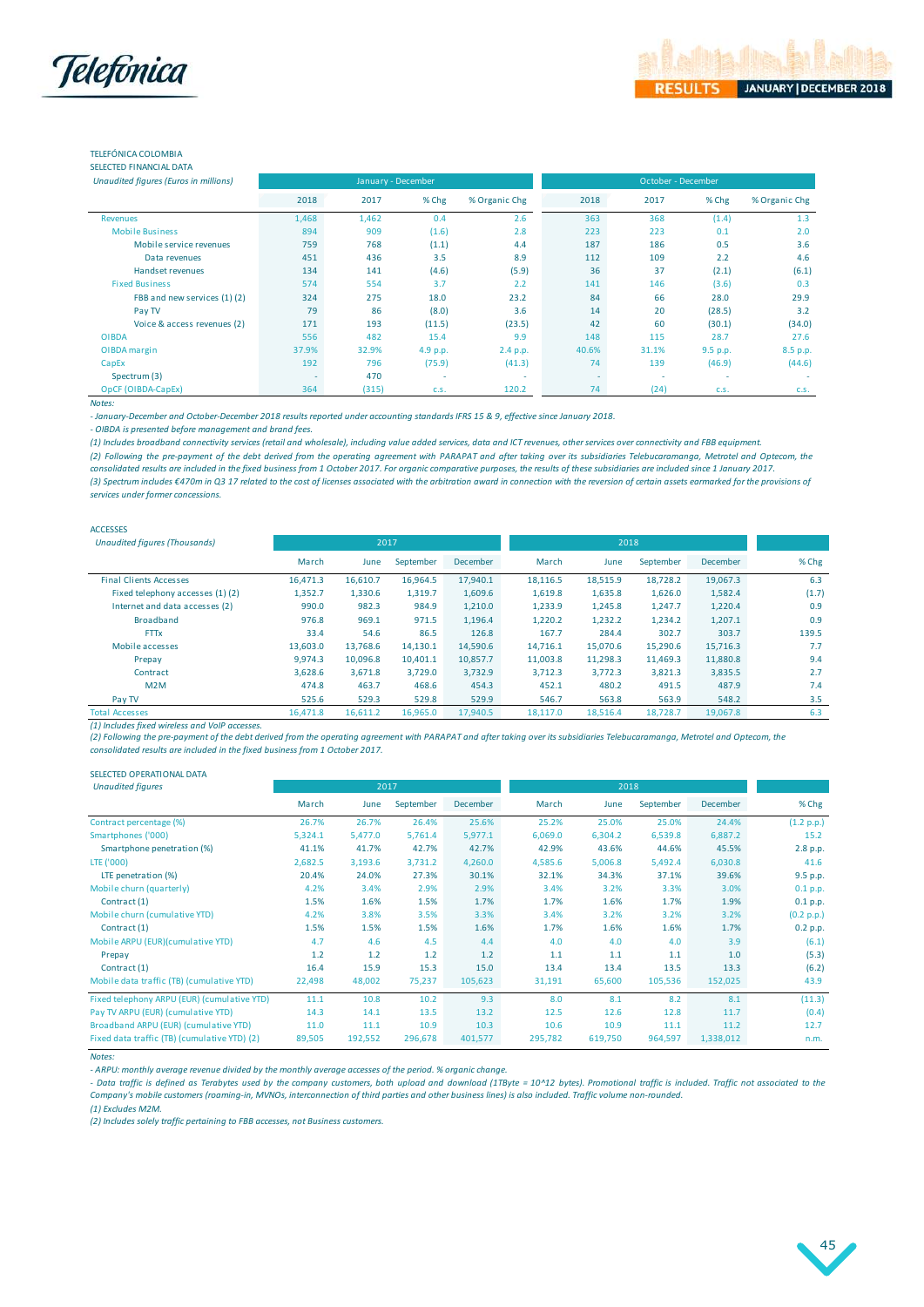

#### TELEFÓNICA MÉXICO SELECTED FINANCIAL DATA

|     |  | <b>BLLLCTLD I INNIVERLATION</b> |  |  |
|-----|--|---------------------------------|--|--|
| . . |  |                                 |  |  |

| Unaudited figures (Euros in millions) |       |       | January - December |               |       | October - December |             |               |
|---------------------------------------|-------|-------|--------------------|---------------|-------|--------------------|-------------|---------------|
|                                       | 2018  | 2017  | % Chg              | % Organic Chg | 2018  | 2017               | % Chg       | % Organic Chg |
| Revenues                              | 1,175 | 1,336 | (12.1)             | (6.1)         | 308   | 334                | (7.8)       | (6.3)         |
| Service revenues                      | 889   | 1,102 | (19.3)             | (12.8)        | 209   | 259                | (19.3)      | (14.0)        |
| Data revenues                         | 459   | 555   | (17.4)             | (11.9)        | 107   | 144                | (25.6)      | (26.0)        |
| Handset revenues                      | 286   | 234   | 21.9               | 25.5          | 99    | 75                 | 31.9        | 20.8          |
| <b>OIBDA</b>                          | 150   | 302   | (50.4)             | (45.2)        | 13    | 78                 | (83.2)      | (78.9)        |
| OIBDA margin                          | 12.8% | 22.6% | (9.9 p.p.)         | (9.6 p.p.)    | 4.2%  | 23.3%              | (19.1 p.p.) | (19.4 p.p.)   |
| CapEx                                 | 296   | 217   | 36.7               | (19.3)        | 208   | 85                 | n.S.        | (10.6)        |
| Spectrum                              | 135   | 4     | n.m.               | n.m.          | 135   | (0)                | C.S.        | n.m.          |
| OpCF (OIBDA-CapEx)                    | (146) | 86    | C.S.               | C.S.          | (195) | (7)                | n.m.        | C.S.          |

Notes:

*- January-December and October-December 2018 results reported under accounting standards IFRS 15 & 9, effective since January 2018.*

*- OIBDA is presented before management and brand fees.*

| . |
|---|
|   |

| <b>Unaudited figures (Thousands)</b> | 2017     |          |           |          | 2018     |          |           |                 |        |
|--------------------------------------|----------|----------|-----------|----------|----------|----------|-----------|-----------------|--------|
|                                      | March    | June     | September | December | March    | June     | September | <b>December</b> | % Chg  |
| Mobile accesses                      | 25.657.9 | 25.277.7 | 24.539.2  | 25.070.9 | 25.269.3 | 25.499.9 | 25.525.0  | 26.309.9        | 4.9    |
| Prepay                               | 23,639.3 | 23.197.6 | 22,408.7  | 22,882.4 | 22,977.1 | 23,124.3 | 23,193.1  | 23,947.0        | 4.7    |
| Contract                             | 2,018.6  | 2,080.1  | 2,130.5   | 2,188.5  | 2,292.2  | 2.375.6  | 2,331.9   | 2,362.9         | 8.0    |
| M <sub>2</sub> M                     | 710.1    | 744.0    | 789.2     | 854.5    | 932.7    | 982.8    | 1,002.1   | 1,012.1         | 18.4   |
| <b>Fixed Wireless</b>                | 974.4    | 924.2    | 849.5     | 808.4    | 750.6    | 768.6    | 706.9     | 703.1           | (13.0) |
| <b>Total Accesses</b>                | 26,671.5 | 26,240.4 | 25,427.1  | 25,889.5 | 26,019.9 | 26,268.5 | 26,231.9  | 27,013.0        | 4.3    |

#### SELECTED OPERATIONAL DATA

| <b>Unaudited figures</b>                                                                                                                                                                                                                                                                                                                                                                                                                                                                       | 2017     |          |           |          | 2018     |          |           |          |            |  |  |  |
|------------------------------------------------------------------------------------------------------------------------------------------------------------------------------------------------------------------------------------------------------------------------------------------------------------------------------------------------------------------------------------------------------------------------------------------------------------------------------------------------|----------|----------|-----------|----------|----------|----------|-----------|----------|------------|--|--|--|
|                                                                                                                                                                                                                                                                                                                                                                                                                                                                                                | March    | June     | September | December | March    | June     | September | December | $%$ Chg    |  |  |  |
| Contract percentage (%)                                                                                                                                                                                                                                                                                                                                                                                                                                                                        | 7.9%     | 8.2%     | 8.7%      | 8.7%     | 9.1%     | 9.3%     | 9.1%      | 9.0%     | 0.3 p.p.   |  |  |  |
| Smartphones ('000)                                                                                                                                                                                                                                                                                                                                                                                                                                                                             | 11,865.9 | 11.789.9 | 11,483.8  | 11,576.0 | 11,339.0 | 11,020.6 | 11,464.6  | 11,351.1 | (1.9)      |  |  |  |
| Smartphone penetration (%)                                                                                                                                                                                                                                                                                                                                                                                                                                                                     | 47.6%    | 48.1%    | 48.4%     | 47.9%    | 46.7%    | 45.0%    | 46.8%     | 44.9%    | (3.0 p.p.) |  |  |  |
| LTE ('000)                                                                                                                                                                                                                                                                                                                                                                                                                                                                                     | 3,658.0  | 4,035.0  | 4,309.6   | 5,111.2  | 5,427.6  | 5,591.8  | 5,828.7   | 6,589.6  | 28.9       |  |  |  |
| LTE penetration (%)                                                                                                                                                                                                                                                                                                                                                                                                                                                                            | 14.7%    | 16.4%    | 18.1%     | 21.1%    | 22.3%    | 22.8%    | 23.8%     | 26.0%    | 4.9 p.p.   |  |  |  |
| Mobile churn (quarterly)                                                                                                                                                                                                                                                                                                                                                                                                                                                                       | 4.8%     | 3.9%     | 4.7%      | 3.7%     | 3.7%     | 3.6%     | 3.8%      | 3.2%     | (0.5 p.p.) |  |  |  |
| Contract (1)                                                                                                                                                                                                                                                                                                                                                                                                                                                                                   | 2.1%     | 1.9%     | 2.2%      | 2.5%     | 2.0%     | 2.3%     | 3.0%      | 2.9%     | 0.4 p.p.   |  |  |  |
| Mobile churn (cumulative YTD)                                                                                                                                                                                                                                                                                                                                                                                                                                                                  | 4.8%     | 4.4%     | 4.5%      | 4.3%     | 3.7%     | 3.6%     | 3.7%      | 3.6%     | (0.7 p.p.) |  |  |  |
| Contract (1)                                                                                                                                                                                                                                                                                                                                                                                                                                                                                   | 2.1%     | 1.7%     | 1.9%      | 2.1%     | 2.0%     | 2.3%     | 2.5%      | 2.6%     | 0.6 p.p.   |  |  |  |
| Mobile ARPU (EUR)(cumulative YTD)                                                                                                                                                                                                                                                                                                                                                                                                                                                              | 2.7      | 2.9      | 3.0       | 3.0      | 2.4      | 2.4      | 2.4       | 2.3      | (14.4)     |  |  |  |
| Prepay                                                                                                                                                                                                                                                                                                                                                                                                                                                                                         | 2.3      | 2.4      | 2.5       | 2.5      | 1.9      | 2.0      | 2.0       | 1.9      | (15.3)     |  |  |  |
| Contract (1)                                                                                                                                                                                                                                                                                                                                                                                                                                                                                   | 12.1     | 12.4     | 12.5      | 12.3     | 11.4     | 10.4     | 10.5      | 9.5      | (11.3)     |  |  |  |
| Mobile data traffic (TB) (cumulative YTD)                                                                                                                                                                                                                                                                                                                                                                                                                                                      | 30,861   | 69,939   | 112,251   | 155,767  | 46,704   | 101,195  | 170,382   | 261,553  | 67.9       |  |  |  |
| Notes:<br>- ARPU: monthly average revenue divided by the monthly average accesses of the period. % organic change.<br>- Data traffic is defined as Terabytes used by the company customers, both upload and download (1TByte = 10^12 bytes). Promotional traffic is included. Traffic not associated to the<br>Company's mobile customers (roaming-in, MVNOs, interconnection of third parties and other business lines) is also included. Traffic volume non-rounded.<br>$(1)$ Eveludge $M2M$ |          |          |           |          |          |          |           |          |            |  |  |  |

*(1) Excludes M2M.*

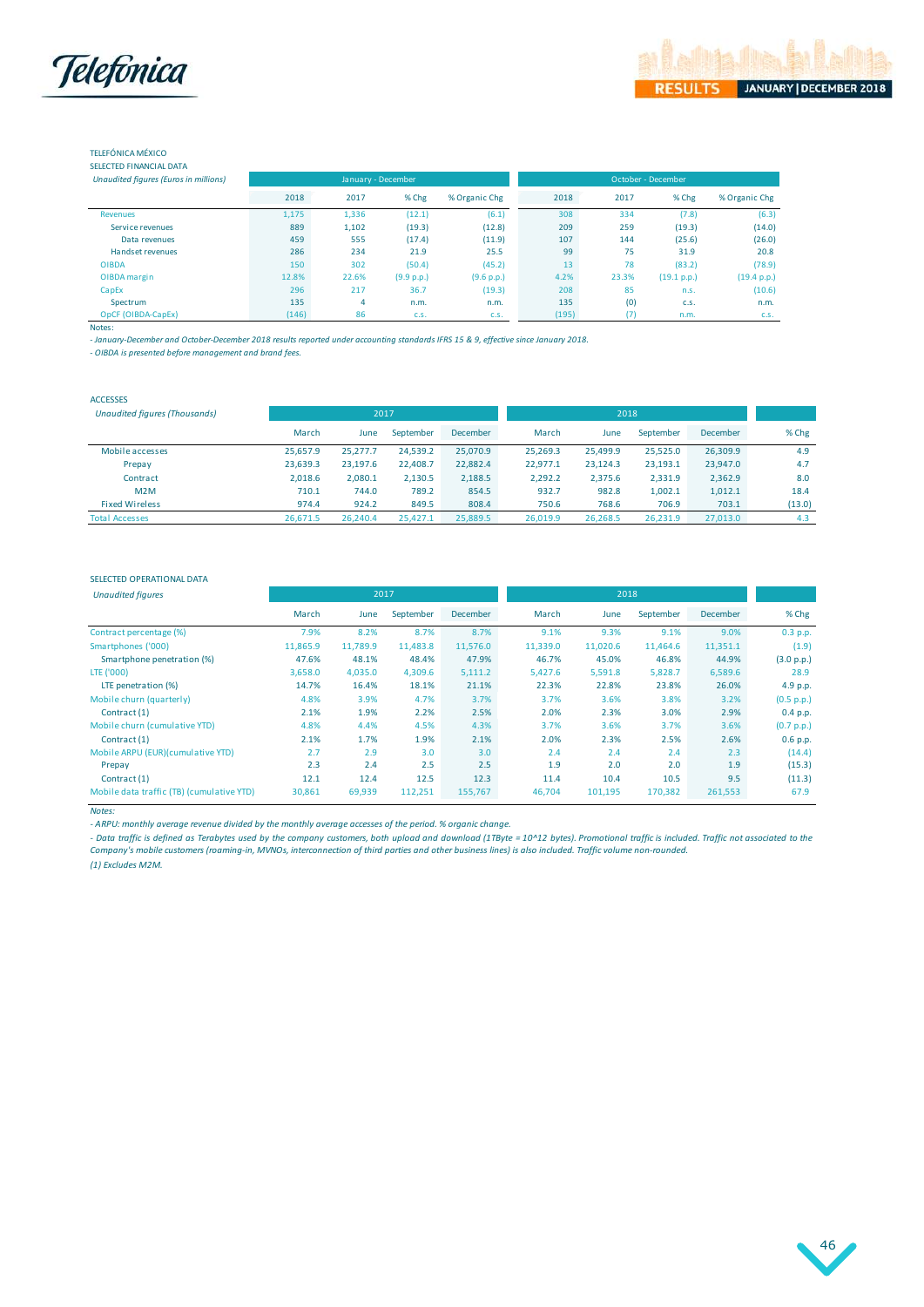

# 08

# **ADDENDA**

## <span id="page-47-0"></span>**Key Holdings of the Telefónica Group**

|                                                 | % Stake |                                         | % Stake |
|-------------------------------------------------|---------|-----------------------------------------|---------|
| <b>TELEFÓNICA ESPAÑA</b>                        |         | <b>OTHER STAKES</b>                     |         |
| Telefónica de España                            | 100.0   | Telefónica de Contenidos                | 100.0   |
| Telefónica Móviles España                       | 100.0   | Telxius Telecom S.A.U                   | 50.0    |
| Telyco                                          | 100.0   | Telefónica Digital                      | 100.0   |
| Acens Technologies                              | 100.0   | Seguros de Vida y Pensiones Antares (1) | 100.0   |
| Telefónica Servicios Integrales de Distribución | 100.0   | China Unicom                            | 0.6     |
| DTS, Distribuidora de Televisión Digital        | 100.0   | <b>BBVA</b>                             | 0.7     |
|                                                 |         | Prisa                                   | 9.4     |
| <b>TELEFÓNICA UK</b>                            | 100.0   |                                         |         |
| <b>TELEFÓNICA DEUTSCHLAND</b>                   | 69.2    |                                         |         |
| <b>TELEFÓNICA BRASIL</b>                        | 73.7    |                                         |         |
| <b>TELEFÓNICA HISPAM SUR</b>                    |         |                                         |         |
| Telefónica de Argentina                         | 100.0   |                                         |         |
| Telefónica Móviles Argentina                    | 100.0   |                                         |         |
| Telefónica Móviles Chile                        | 100.0   |                                         |         |
| Telefónica Móviles Uruguay                      | 100.0   |                                         |         |
| Telefónica del Perú                             | 98.6    |                                         |         |
| Telefónica Chile                                | 99.1    |                                         |         |
| <b>TELEFÓNICA HISPAM NORTE</b>                  |         |                                         |         |
| Telefónica Móviles México                       | 100.0   |                                         |         |
| Telefónica Venezolana                           | 100.0   |                                         |         |
| Telefónica Ecuador                              | 100.0   |                                         |         |
| Telefónica Costa Rica                           | 100.0   |                                         |         |
| Telefónica Colombia                             | 67.5    |                                         |         |
| Telefónica Móviles El Salvador (2)              | 59.6    |                                         |         |
| Telefónica Móviles Guatemala (2)                | 60.0    |                                         |         |
| Telefonía Celular Nicaragua                     | 60.0    |                                         |         |
| Telefónica Móviles Panamá                       | 60.0    |                                         |         |

| % Stake |                                         | % Stake |
|---------|-----------------------------------------|---------|
|         | <b>OTHER STAKES</b>                     |         |
| 100.0   | Telefónica de Contenidos                | 100.0   |
| 100.0   | Telxius Telecom S.A.U                   | 50.0    |
| 100.0   | Telefónica Digital                      | 100.0   |
| 100.0   | Seguros de Vida y Pensiones Antares (1) | 100.0   |
| 100.0   | China Unicom                            | 0.6     |
| 100.0   | <b>BBVA</b>                             | 0.7     |
|         | Prisa                                   | 9.4     |
| 1000    |                                         |         |

(1) On the 8th of November 2018 Telefónica reached an agreement with Grupo Catalana Occidente for the sale of 100% of Antares. The closing of the *transaction was completed on the 14th of February 2019, after obtaining the pertinent regulatory approvals.*

Telefónica Móviles Panamá<br>(1) On the 8th of November 2018 Telefónica reached an agreement with Grupo Catalana Occidente for the sale of 100% of Antares. The closing of the<br>transaction was completed on the 14th of February

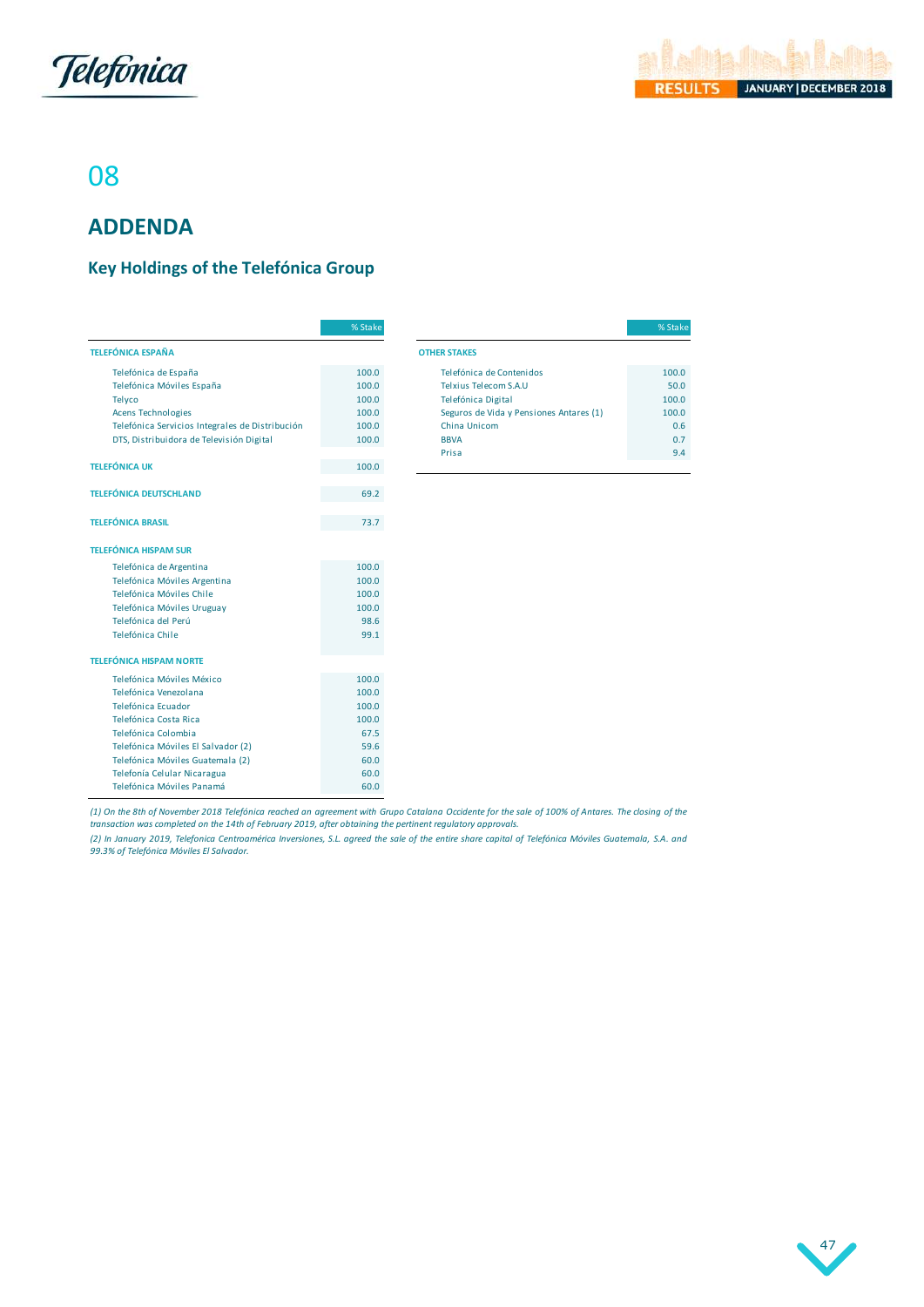



## <span id="page-48-1"></span>**Changes to the Perimeter**

<span id="page-48-0"></span>During the year 2018, the following changes have been made to the perimeter of consolidation:

→ On 27 July 2018, Telefónica transferred to a company of the Pontegadea Group 16.65% of the share capital of the Telefónica´s subsidiary Pontel Participaciones, S.L. ("Pontel") that owns 60% of the share capital of the company Telxius Telecom, S.A. ("Telxius"), for an amount of 378.8 million euros, which entailed a price of 15.2 euros per share of Telxius.

This participation of 16.65% in the capital stock of Pontel is equivalent, in economic terms, to an indirect participation of 9.99% in the share capital of Telxius.

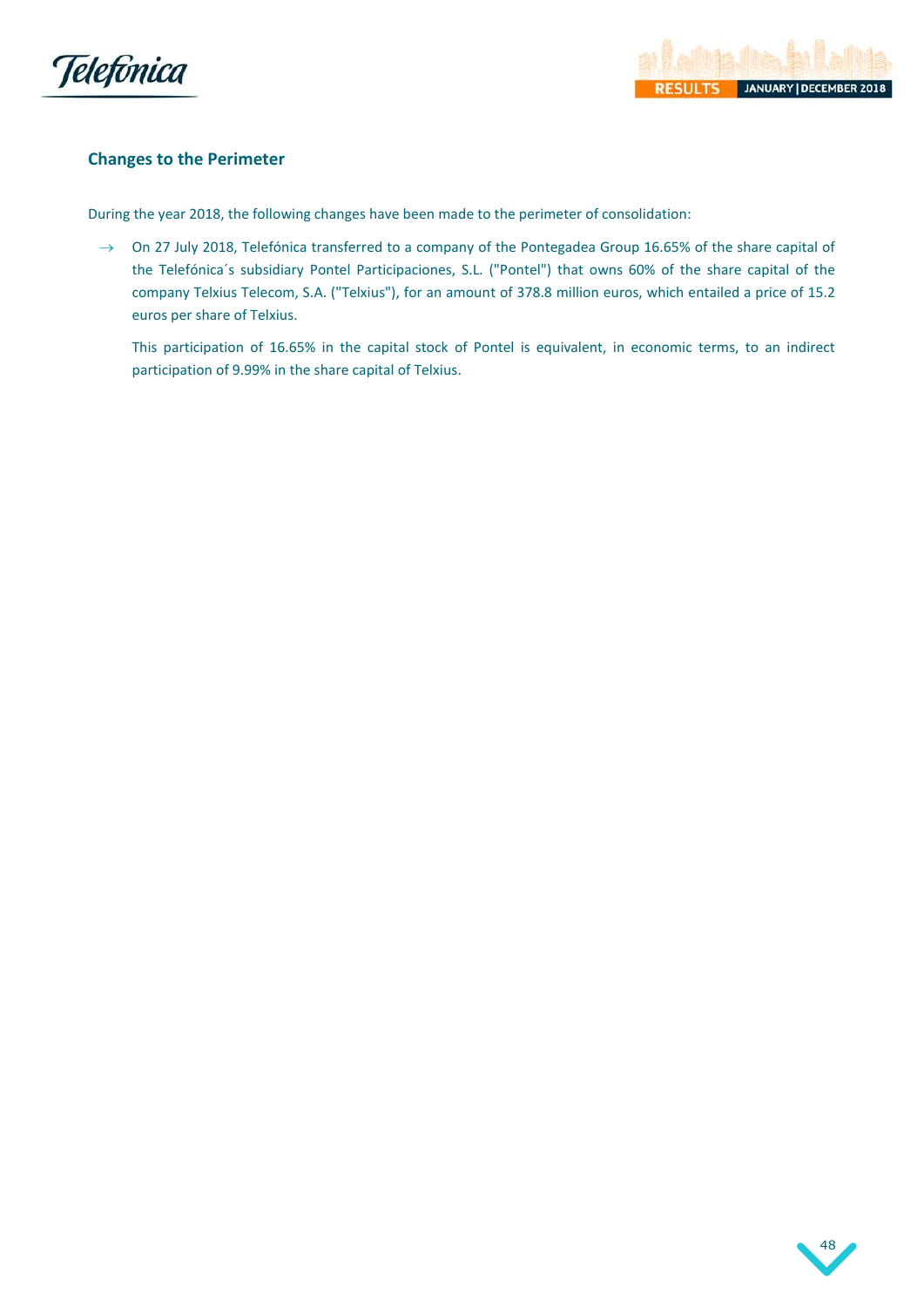

## <span id="page-49-0"></span>**Alternative performance measures**

Information included in compliance with the ESMA Guidelines, 5 October 2015, on Alternative Performance Measures (APM), applicable to published regulated information from 3 July 2016.

The management of the Group uses a series of APM in its decision-making, in addition to those expressly defined in the IFRS, because they provide additional information useful to assess the Group's performance, solvency and liquidity. These measures should not be viewed in isolation or as a substitute for the measures presented according to the IFRS.

The APM included in this report are: Operating Income Before Depreciation and Amortization, Net financial debt and Net financial debt plus commitments, leverage ratio, Free cash flow, Organic result and Underlying result.

## **Operating income before amortisation (OIBDA)**

Operating income before depreciation and amortization (OIBDA) is calculated by excluding solely depreciation and amortization from operating income. OIBDA is used to track the performance of the business and to establish operating and strategic targets of the Telefónica Group companies. OIBDA is a commonly reported measure and is widely used among analysts, investors and other interested parties in the telecommunications industry, although not a measure explicitly defined in IFRS, and therefore, may not be comparable to similar indicators used by other companies. OIBDA should not be considered as a substitute for operating income.

The detailed reconciliation of Telefónica Group's OIBDA and Operating Income and each of its segments, can be found in this document (Telefónica Group and Segment P&Ls), as well as on the selected financial information contained in "https://www.telefonica.com/documents/162467/142176244/rdos18t4-data.zip".

The OIBDA is also defined on the financial information published by the Group as of December 31, 2018 (see particularly Note 2 of the Consolidated Financial Statements for the year 2018).

## **Debt indicators**

## **a) Net financial debt and Net financial debt plus commitments**

As calculated by us, net financial debt includes: (i) current and non-current financial liabilities in our consolidated statement of financial position (which includes the negative mark-to-market value of derivatives) and (ii) other payables included in "Payables and other non-current liabilities" and "Payables and other current liabilities" (mainly corresponding to payables for deferred payment of radio spectrum that have a financial component). From these liabilities, the following are subtracted: i) cash and cash equivalents, ii) current financial assets (which include short-term derivatives), iii) the positive mark-to-market value of derivatives with a maturity beyond one year, and iv) other interest-bearing assets (components of "Receivables and other current assets", "Tax receivables" and "Financial assets and other non-current assets" in our consolidated statement of financial position). The accounts included in the net financial debt calculation recorded in "Payables and other non-current liabilities" or "Financial assets and other non-current assets" have a maturity beyond one year and a financial component. In "Receivables and other current assets" we include the customer financing of terminal sales classified as short term, and "Financial assets and other non-current assets" includes derivatives, instalments for the long-term sales of terminals to customers and other long term financial assets.

We calculate net financial debt plus commitments by adding gross commitments related to employee benefits to net financial debt and deducting the value of long-term assets associated with those commitments and the tax benefits arising from the future payments of those commitments.

We believe that net financial debt and net financial debt plus commitments are meaningful for investors and analysts because they provide an analysis of our solvency using the same measures used by our management.

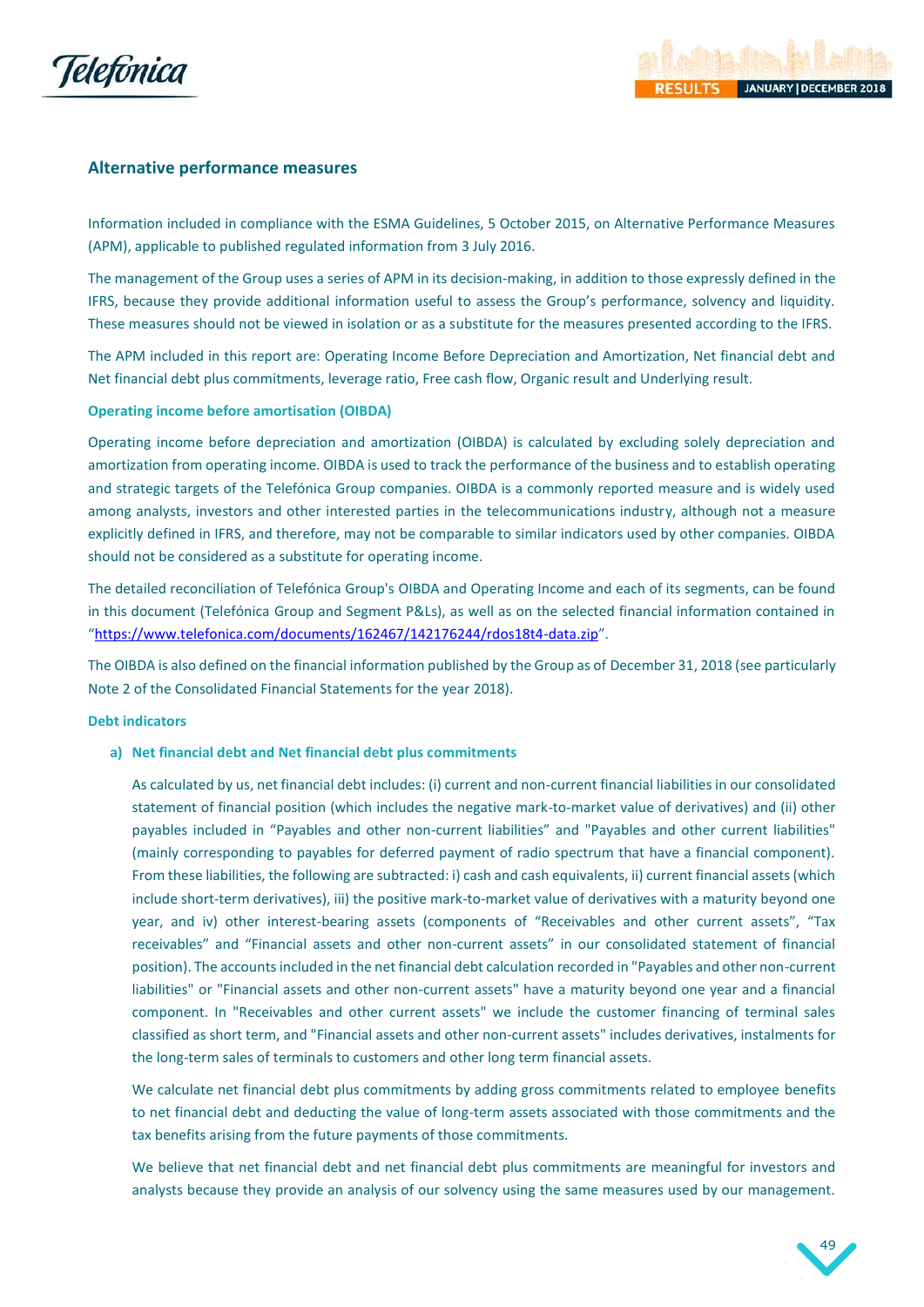

We use net financial debt and net financial debt plus commitments to calculate internally certain solvency and leverage ratios used by management. Nevertheless, neither net financial debt nor net financial debt plus commitments as calculated by us should be considered as a substitute for gross financial debt as presented in the consolidated statement of financial position.

The reconciliation of Telefónica Group's gross financial debt according to the consolidated statement of financial position, net financial debt and net financial debt plus commitments at the end of June 2018 can be found on page 17 of this document and in the financial information contained in "https://www.telefonica.com/documents/162467/142176244/rdos18t4-data.zip". Net financial debt is also defined on the financial information published by the Group as of December 31, 2018 (see Note 2 of the Consolidated Financial Statements for the year 2018).

## **b) Leverage ratio**

The leverage ratio is calculated as the ratio of net financial debt over OIBDA for the past 12 months, including or excluding the OIBDA of the companies which are incorporated or removed from the perimeter of consolidation, and excluding certain factors in line with the calculation of organic OIBDA.

The reconciliation of the leverage ratio can be found in the selected financial information contained in "https://www.telefonica.com/documents/162467/142176244/rdos18t4-data.zip".

## **Free Cash Flow**

The Group's free cash flow is calculated starting from "Net cash flow provided by operating activities" as indicated in the consolidated statement of cash flows; deducting (Payments on investments)/Proceeds from the sale of investments in property, plant and equipment and intangible assets, net, adding the cash received form government grants and deducting dividends paid to minority interests. The cash used to cancel commitments related to employee benefits (originally included in the Net cash flow provided by operating activities) is added as it represents the payments of principal of the debt incurred with those employees.

We believe that free cash flow is a meaningful measure for investors and analysts because it provides an analysis of the cash flow available to protect solvency levels and to remunerate the parent company's shareholders and other equity holders (which is why free cash flows do not consider payments to minority interests). The same measure is used internally by our management. Nevertheless, free cash flow as calculated by us should not be considered as a substitute for the various flows of cash as presented in the consolidated statements of cash flows.

The reconciliation of net cash flow from operations, according to the consolidated statement of cash flows (on a straight-line basis) and the Group's Free cash flow according to the above definition, can be found on the selected financial information contained in "https://www.telefonica.com/documents/162467/142176244/rdos18t4-data.zip". Free cash flow is also defined in the financial information published by the Group as of December 31, 2018 (see Note 2 of the Consolidated Financial Statements for the year 2018).

## **Organic Result**

Year-on-year changes referred to in this document as "organic" or presented "in organic terms" intend to present a homogeneous comparison, by applying a constant perimeter of consolidation, constant exchange rates and other specific adjustments which are described herein. "Organic" variations provide useful information about the evolution of the business due to several factors:

 $\rightarrow$  They provide information on the organic performance of the Group's operations in the different markets in which it operates, by maintaining constant exchange rates and perimeter, removing the impact of certain exogenous factors which may distort the year-on-year comparison since they are specific to a certain moment

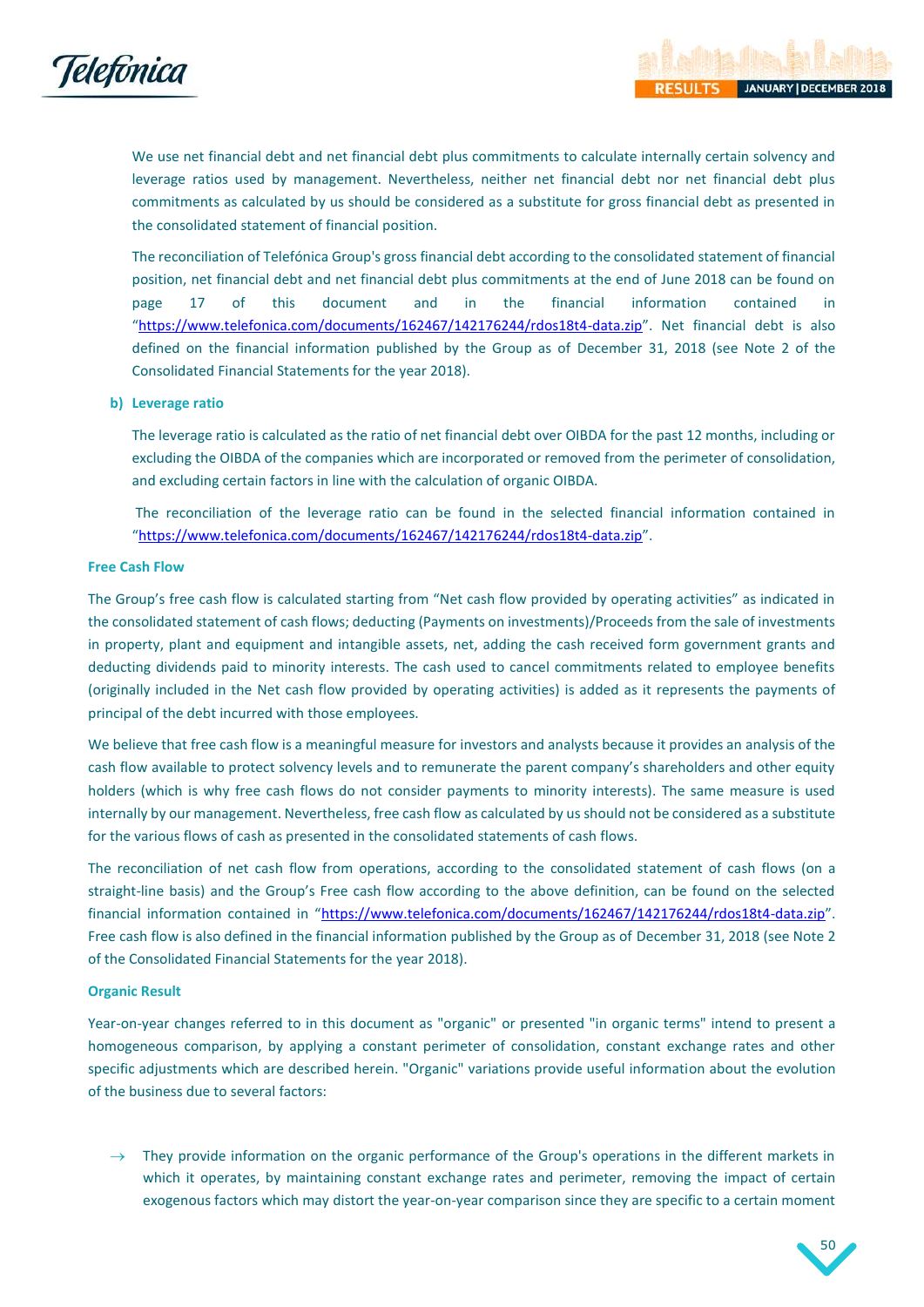

and not associated with the ordinary performance of the business (such as, for example, capital gains or losses from the sale of companies or restructuring associated to simplification plans and aimed at improving efficiency and future profitability of the Company) and therefore, helping the business performance analysis in homogeneous terms.

Organic results are therefore used both internally and by the various agents in the market to conduct consistent monitoring of trends and of the operating performance of the business. Moreover, this data helps the comparison between the business performance of Telefónica and that of other operators, although the term "organic" is not a term defined in IFRS, and the "organic measures" included herein may not be comparable to similar measures presented by other companies.

For the purposes of this document, "organic" variation 2018/2017 is defined as the reported variation adjusted by the following factors:

- $\rightarrow$  Assumes average constant foreign exchange rates of 2017, except for Venezuela (2017 and 2018 results converted at the closing synthetic exchange rate for each period).
- $\rightarrow$  Excludes in 2018 the hyperinflation adjustment in Argentina.
- $\rightarrow$  Considers a constant perimeter of consolidation.
- $\rightarrow$  Excludes in 2018 the impact of IFRS 15 accounting change.
- $\rightarrow$  At OIBDA and Operating cash flow levels, excludes write-downs, capital gains/losses from the sale of companies, sale of towers, restructuring expenses and non-recurrent material impacts.
- $\rightarrow$  CapEx also excludes investment in spectrum.

For the purposes of this document, "organic" variation 2019/2018 is defined as the reported variation adjusted by the following factors:

- $\rightarrow$  Assumes average constant foreign exchange rates of 2018, except for Venezuela (2018 and 2019 results converted at the closing synthetic exchange rate for each period).
- $\rightarrow$  Excludes the hyperinflation adjustment in Argentina.
- $\rightarrow$  Considers a constant perimeter of consolidation.
- $\rightarrow$  Excludes in 2019 the impact of IFRS 16 accounting change.
- $\rightarrow$  At OIBDA and Operating cash flow levels, excludes write-offs, capital gains/losses from the sale of companies, restructuring expenses and non-recurrent material impacts. Sale of towers is no longer excluded in 2019, due to lack of materiality.
- CapEx also excludes investment in spectrum.

Reconciliation between reported data and organic revenue figures, OIBDA and operating cash flow can be found in the selected financial information contained in "https://www.telefonica.com/documents/162467/142176244/rdos18t4data.zip".

The Management Report contained in the Consolidated Financial Statements for the period ended December 31, 2018 of Telefónica Group also includes the description of the adjustments for the calculation of the organic variations.

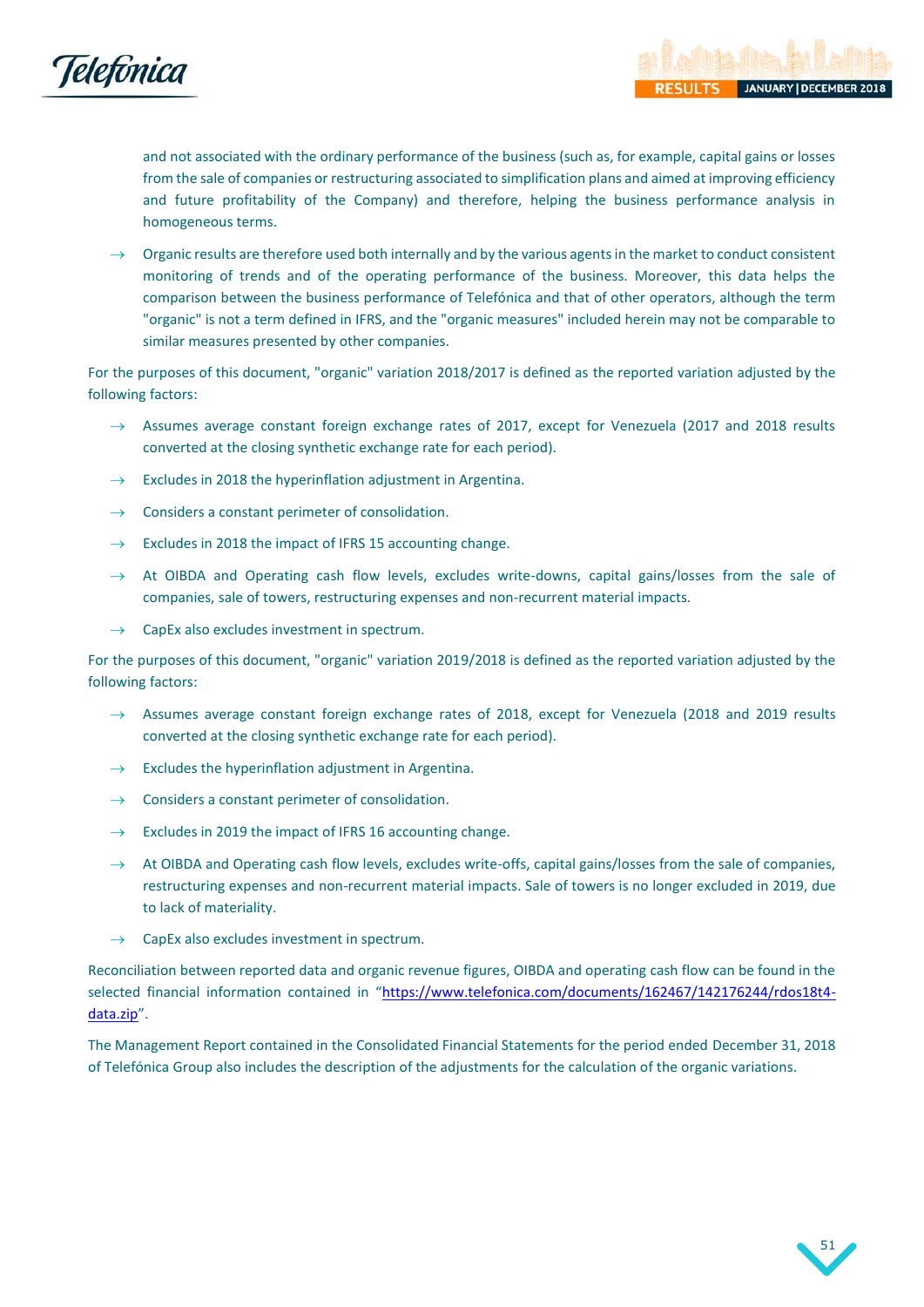

## **Underlying Result**

"Underlying" results or results in "underlying" terms and year-on-year changes referred to in this document as "underlying" or presented "in underlying terms" intend to present a comparison with the adjustment of certain factors which distort the year-on-year comparison of the business performance. Unlike the organic result, no exchange rate or perimeter adjustments are made to the underlying result. Likewise, the underlying result is calculated up to net income, while organic variations are calculated up to the Operating Cash Flow (OIBDA - CapEx). The "underlying" result and variations, provide useful information for the company and market agents because:

- $\rightarrow$  They provide additional information on the underlying performance of the Group's operations in the different markets, removing the impact of certain factors which distort the year-on-year comparison, as they are specific to a certain moment and not associated with the ordinary performance of the business, and facilitate the underlying analysis of the business.
- $\rightarrow$  The inclusion of the business underlying performance is used both internally and by the various agents in the market to perform consistent monitoring of trends and operating performance of the business; this data also facilitates the comparison between the business performance of Telefónica and that of other operators, although the term "underlying" is not a term defined in IFRS, and the "underlying" measures included herein may not be comparable to similar measures presented by other companies.

For the purposes of this document, "underlying" variation 2018/2017 is defined as the reported variation as adjusted by the following factors:

- Excludes in 2018 the impact of IFRS 15 accounting change.
- $\rightarrow$  At OIBDA level, excludes write-downs, capital gains/losses from the sale of companies, sale of towers, restructuring expenses and material non-recurrent impacts. Excludes in 2018 the hyperinflation adjustment in Argentina.
- At net income level, amortisation of assets from purchase price allocation processes is also excluded.

Reconciliation between reported data and OIBDA underlying figures and net can be found on the selected financial information contained on "https://www.telefonica.com/documents/162467/142176244/rdos18t4-data.zip".